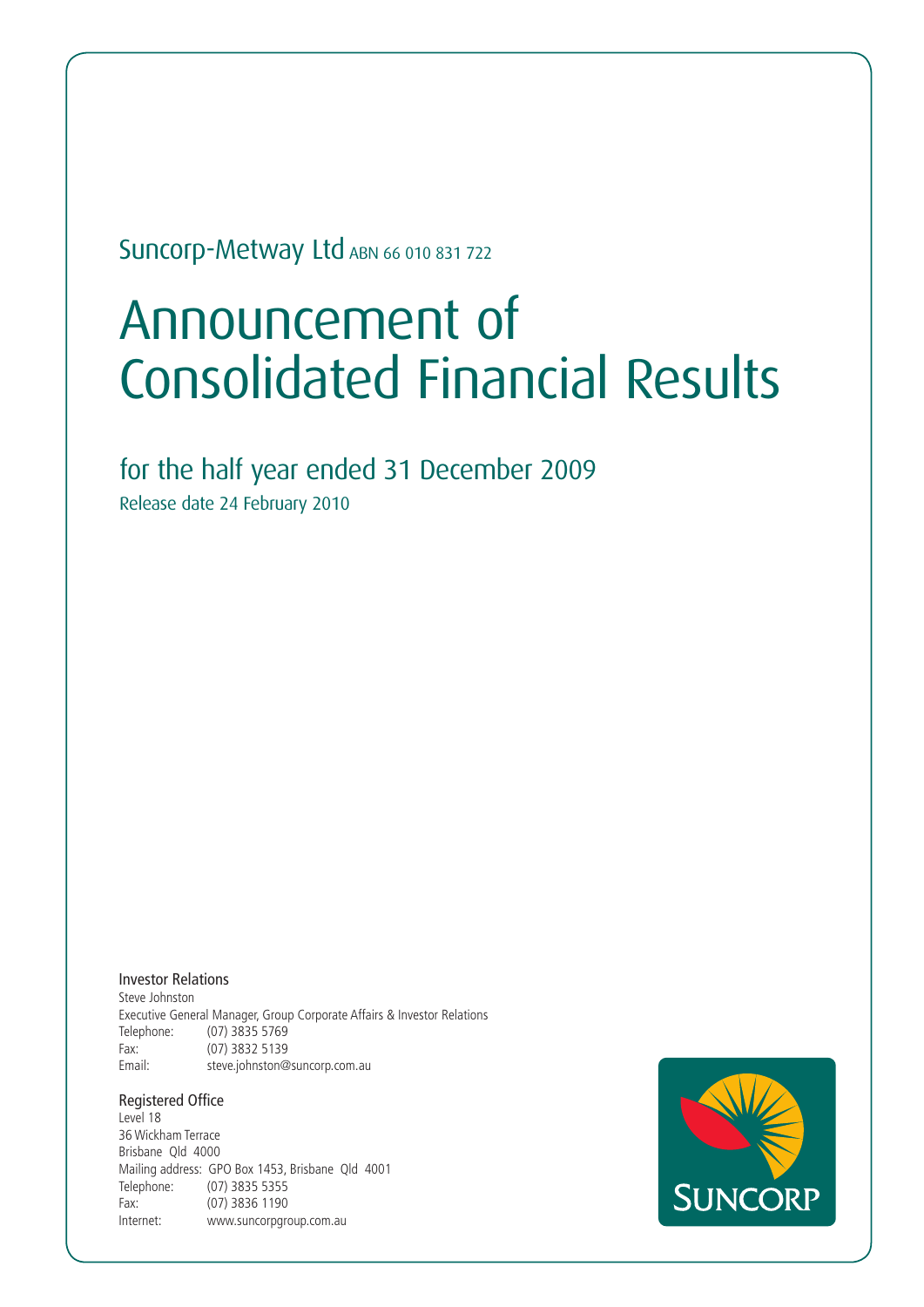for the half year ended 31 December 2009

#### Basis of preparation

The Suncorp-Metway Ltd Group (Suncorp Group) comprises Suncorp-Metway Ltd and its subsidiaries and the Group's interests in associates and jointly controlled entities.

The results have been determined in accordance with the Australian equivalents to International Financial Reporting Standards (AIFRS). All figures have been quoted in Australian dollars unless otherwise denoted and have been rounded to the nearest million.

All figures relate to the half year to 31 December 2009 and comparatives are for the half year ended 31 December 2008 unless otherwise stated.

The core and non-core banking tables represent an indicative view of relative performance. Whilst every effort has been made to ensure that the tables are as accurate as possible, necessary assumptions around the allocation of funding and expenses have been made.

#### Disclaimer

This report contains general information which is current as at 24 February 2010. It is information given in summary form and does not purport to be complete.

It is not a recommendation or advice in relation to Suncorp-Metway Ltd or any product or service offered by the Suncorp Group. It is not intended to be relied upon as advice to investors or potential investors, and does not take into account the investment objectives, financial situation or needs of any particular investor. These should be considered, with or without professional advice, when deciding if an investment is appropriate.

This report should be read in conjunction with all other information concerning Suncorp-Metway Ltd filed with the Australian Securities Exchange.

The information in this report is for general information only. To the extent that the information may constitute forwardlooking statements, the information reflects Suncorp's intent, belief or current expectations with respect to our business and operations, market conditions, results of operations and financial condition, capital adequacy, specific provisions and risk management practices at the date of this report. Such forward-looking statements are not guarantees of future performance and involve known and unknown risks and uncertainties, many of which are beyond Suncorp's control, which may cause actual results to differ materially from those expressed or implied. Suncorp undertakes no obligation to update any forward-looking statement to reflect events or circumstances after the date of this report (subject to stock exchange disclosure requirements).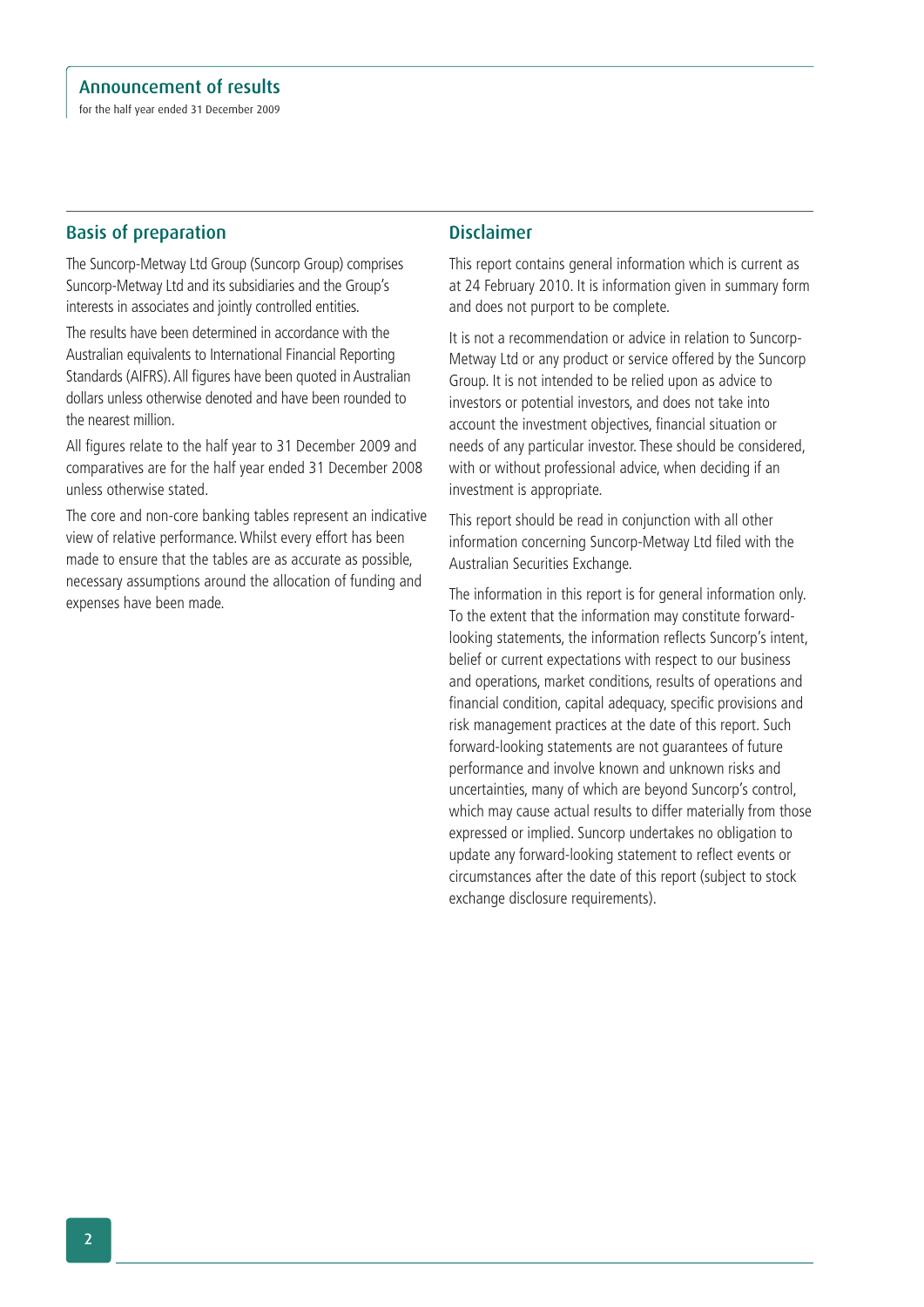for the half year ended 31 December 2009

Group

## Table of Contents

| <b>Summary of results</b>                               | 4  |
|---------------------------------------------------------|----|
| <b>Review of consolidated operations</b>                | 5  |
| <b>Operational outcomes</b>                             | 6  |
| Contribution to profit by division                      | 9  |
| <b>Balance sheet</b>                                    | 10 |
| <b>Ratios and statistics</b>                            | 11 |
| <b>Group Capital</b>                                    | 12 |
| <b>Dividends</b>                                        | 13 |
| Income tax                                              | 13 |
| <b>General Insurance</b>                                | 15 |
| Basis of preparation                                    | 15 |
| Result overview                                         | 15 |
| Profit contribution                                     | 16 |
| <b>Balance sheet</b>                                    | 17 |
| General Insurance ratios                                | 17 |
| Gross written premium                                   | 18 |
| Reinsurance                                             | 20 |
| Claims expense                                          | 21 |
| Operating expenses                                      | 23 |
| Investment income                                       | 24 |
| Profit Contribution - Personal Lines Australia          | 27 |
| Profit Contribution - Commercial Lines Australia        | 28 |
| Profit Contribution - New Zealand                       | 29 |
| Profit Contribution by class of business - short-tail   |    |
| and long-tail                                           | 31 |
| <b>Core Bank</b>                                        | 33 |
| Result Overview                                         | 33 |
| <b>Profit Contribution</b>                              | 34 |
| Ratios and statistics                                   | 34 |
| Loans, advances and other receivables                   | 35 |
| Funding and deposits                                    | 37 |
| Net interest income                                     | 39 |
| Net banking fee income                                  | 40 |
| Operating expenses                                      | 41 |
| Impaired assets                                         | 41 |
| Average banking interest earning assets and liabilities | 44 |
| Non-core Bank                                           | 45 |
| Result Overview                                         | 45 |
| <b>Profit Contribution</b>                              | 45 |
| Ratios and statistics                                   | 46 |
| Loans, advances and other receivables                   | 46 |
| Funding                                                 | 48 |
| Net interest income                                     | 50 |
| Net banking fee income                                  | 51 |
| Operating expenses                                      | 51 |
| Impaired assets                                         | 52 |
| Average banking interest earning assets and liabilities | 54 |

| Life                                                                                                                               | 55 |
|------------------------------------------------------------------------------------------------------------------------------------|----|
| Basis of preparation                                                                                                               | 55 |
| Result overview                                                                                                                    | 55 |
| Profit contribution                                                                                                                | 56 |
| Shareholder investment income                                                                                                      | 56 |
| Operating expenses                                                                                                                 | 56 |
| <b>Balance sheet</b>                                                                                                               | 57 |
| Invested shareholder assets                                                                                                        | 58 |
| Life Risk annual premium                                                                                                           | 59 |
| Funds management                                                                                                                   | 59 |
| Life Embedded Value                                                                                                                | 61 |
| Appendix 1 - Consolidated income statement                                                                                         | 65 |
| Appendix 2 - Operating expenses                                                                                                    | 66 |
| <b>Appendix 3 - Ratio calculations</b>                                                                                             | 67 |
| Appendix 4 - Group Capital                                                                                                         | 69 |
| Group capital position                                                                                                             | 69 |
| Banking capital adequacy                                                                                                           | 71 |
| General Insurance minimum capital ratio                                                                                            | 74 |
| Appendix 5 - Profit contribution - General Insurance<br>excluding the impact of discount rate movements and<br>fire service levies | 76 |
| Appendix 6 - Consolidated Bank                                                                                                     | 77 |
| Profit contribution                                                                                                                | 77 |
| Balance sheet                                                                                                                      | 78 |
| Ratios and statistics                                                                                                              | 78 |
| Loans, advances and receivables                                                                                                    | 79 |
| Funding and deposits                                                                                                               | 80 |
| Wholesale funding maturity profile                                                                                                 | 81 |
| Net interest income                                                                                                                | 81 |
| Net banking fee income                                                                                                             | 82 |
| Operating expenses                                                                                                                 | 82 |
| Impaired assets                                                                                                                    | 82 |
| Average banking interest earning assets and liabilities                                                                            | 86 |
| <b>Appendix 7 - Definitions</b>                                                                                                    | 88 |
| Appendix 8 - 2010 Key dates                                                                                                        | 92 |
|                                                                                                                                    |    |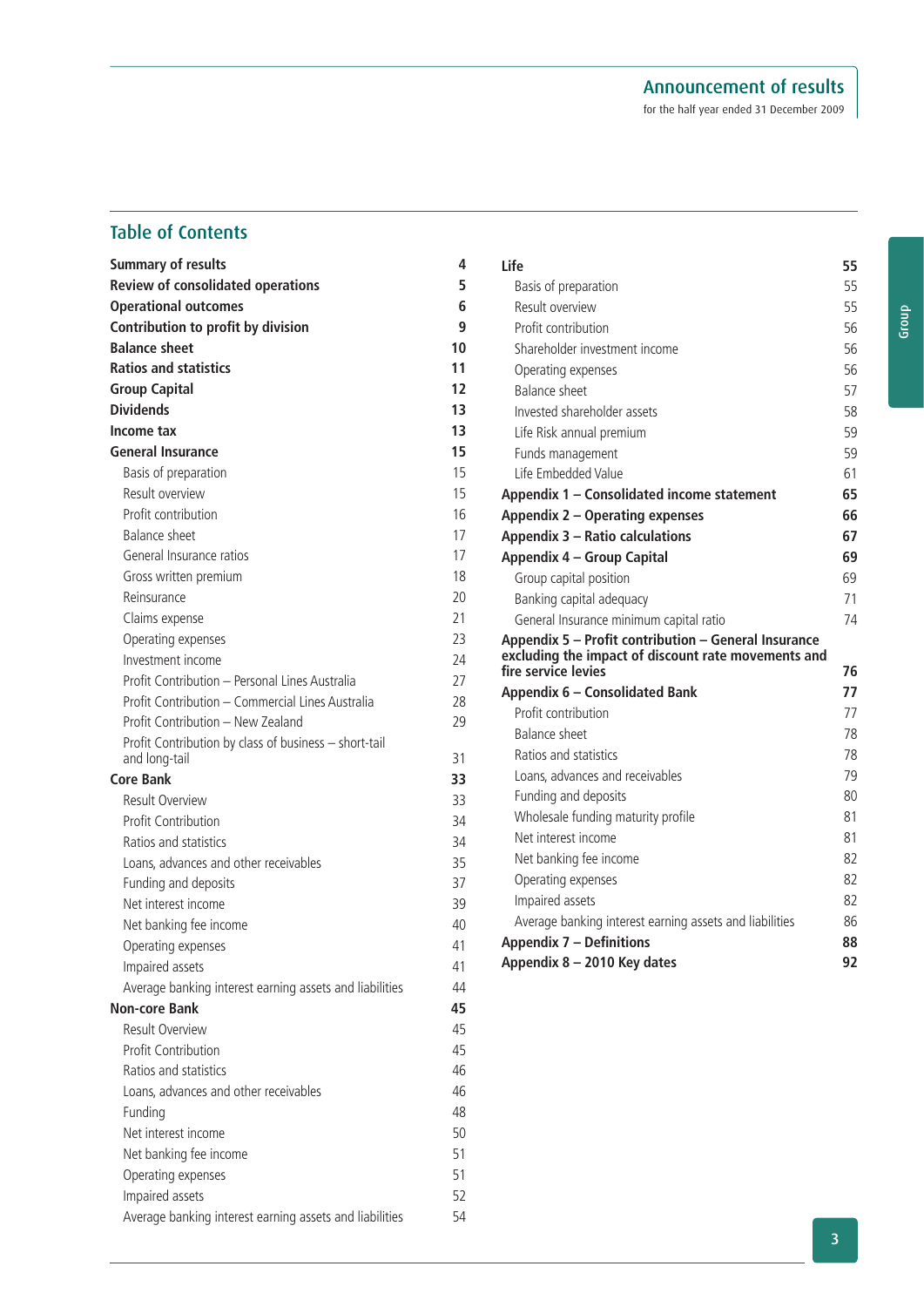# Suncorp-Metway Ltd 2010 Half Year Results Summary

- Group net profit after tax (NPAT) of \$364 million, up 41%
- Profit after tax from business lines of \$456 million, up 20%
- General Insurance operations benefited from more favourable weather conditions and stable investment markets
- Claims provisions strengthened by increasing the assumption for wage inflation to 4.5% from 4.0% at a cost of \$75 million
- Gross Written Premium up 4.4% on a headline basis and 7.5% when discontinued product lines are excluded
- General Insurance trading result of \$401 million representing a margin of 12.8% on net earned premium
- General Insurance NPAT of \$347 million
- Core Bank profit before tax of \$224 million. Deposit to lending ratio increased to 69%
- Non-core Bank loss before tax of \$211 million. Non-core run-off progressing ahead of plan with gross loans reducing to \$15.6 billion
- Combined Bank NPAT of \$4 million
- Life NPAT of \$105 million including underlying profit of \$86 million
- Suncorp Life Embedded Value increases to \$2.301 billion
- Cash earnings per share of 35.2 cents
- Interim dividend at 15 cents per share fully franked reflects the conservative approach to capital management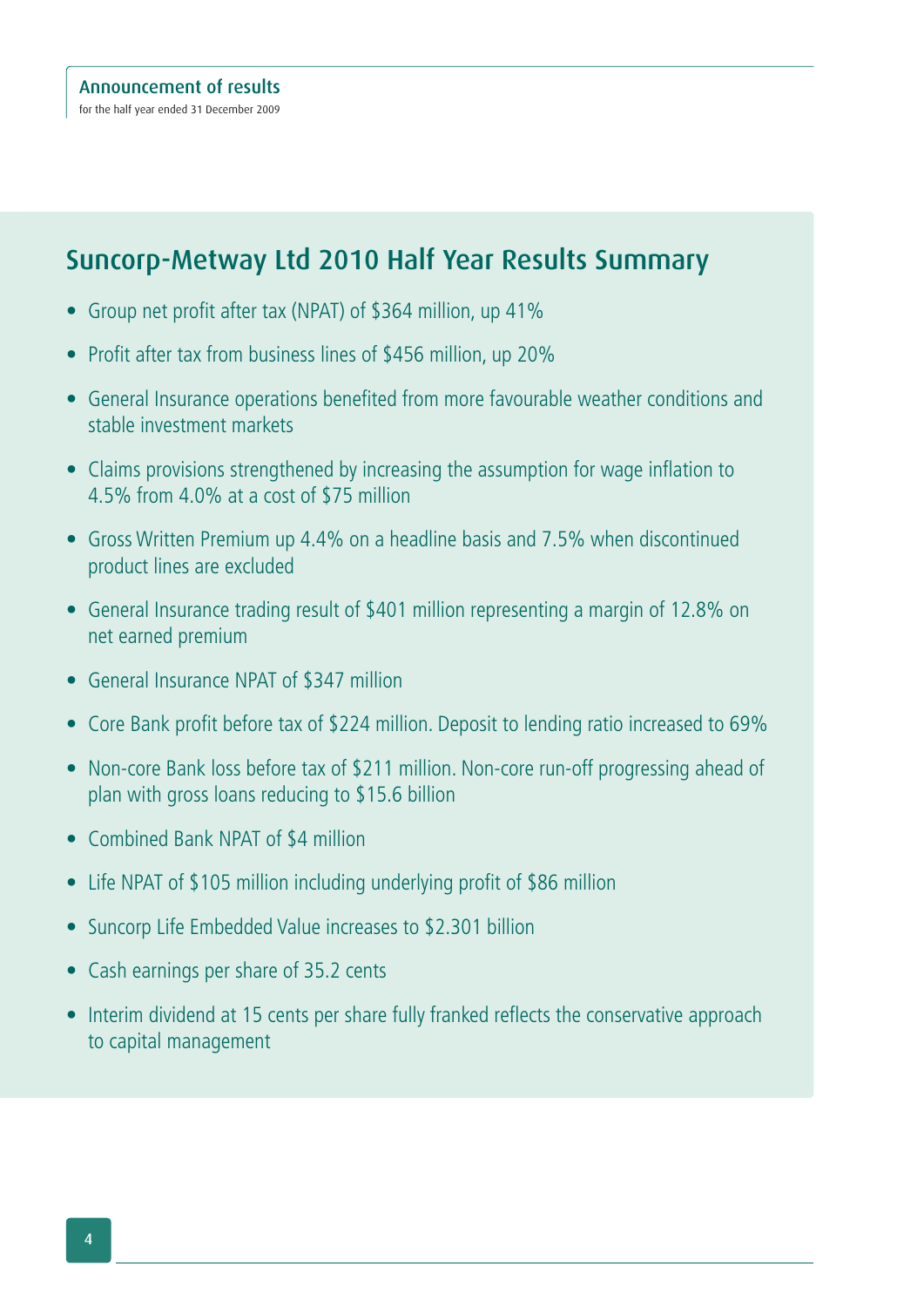## Review of consolidated operations

During the first half of 2009/10, the financial markets that underpin the global economy showed tentative signs of recovery following the unprecedented dislocation experienced in the 2008/09 financial year. The Australian economy, supported by Government stimulus and low official interest rates, remained resilient and avoided a technical recession; however, economic growth and consumer confidence remain fragile.

During this period, Suncorp's largest business unit, General Insurance, demonstrated improved profitability, primarily as a result of more favourable weather and investment markets. Following several years of adverse major natural hazard events, the half year was free of major events, although the volume of smaller attritional claims remained above long-run allowances. Investment returns benefited from a narrowing in credit spreads and favourable portfolio selection. Premium increases, implemented to reflect additional reinsurance costs and greater allowances for natural hazards claims, have supported solid growth in written premium. These, along with tight controls over operating expenses, have resulted in an improvement in underlying margins.

Suncorp's banking and life insurance businesses made good progress in implementing their refreshed operating strategies. While these initiatives will have a short to medium term impact on earnings, they are absolutely essential for the long-term viability of the Group.

In the Core Bank, a focus on retail deposit gathering has been successful, with the ratio of retail deposits to lending reaching the top end of the target 60% – 70% range. The Core Bank is now in a strong position to capitalise on its franchise strength and restore lending growth in its target personal, SME/commercial and agribusiness customer bases. Credit quality across the \$36.6 billion portfolio is sound, reflecting the security based, low risk nature of core lending.

In the Non-core Bank, significant increases in term funding costs, combined with a deliberate strategy of match funding the portfolio's expected run-off, has contributed to a reduction in margins. Run-off remains slightly ahead of the expected profile despite refinancing opportunities remaining patchy across segments of the portfolio. Non-core impairment charges continue to be high as development and commercial property prices remain soft and as provisions are set aside for known larger impaired exposures. The Bank continues to closely monitor its non-core exposures and will adopt conservative positions as it works its way through the credit cycle.

The Life business has been impacted by the economic cycle, resulting in increases in lapse rates on risk products and lower returns from the Participating Book. The business is focused on its strategy, specifically concentrating on growing distribution capability and reach, improving customer retention and continuing a program of simplification and cost control.

At the Group level, Patrick Snowball commenced as Suncorp Group Chief Executive Officer (CEO) and Managing Director on 1 September 2009.

His initial phase of work involved extensive engagement with internal and external stakeholders and a review of all the Group's assets and operations. Mr Snowball moved quickly to remove speculation about the future of the Bank, indicating that it was core to the business and an important part of the Group's future strategy.

During the half year the Suncorp Senior Leadership Team was strengthened with the appointment of the following executives:

| Mark Milliner    | CFO Personal Insurance                           |
|------------------|--------------------------------------------------|
| Anthony Day      | <b>CEO Commercial Insurance</b>                  |
| Robert Stribling | Group Chief Risk Officer                         |
| Scott Alomes     | Group Executive Human Resources                  |
| John Nesbitt     | Chief Financial Officer<br>(commencing May 2010) |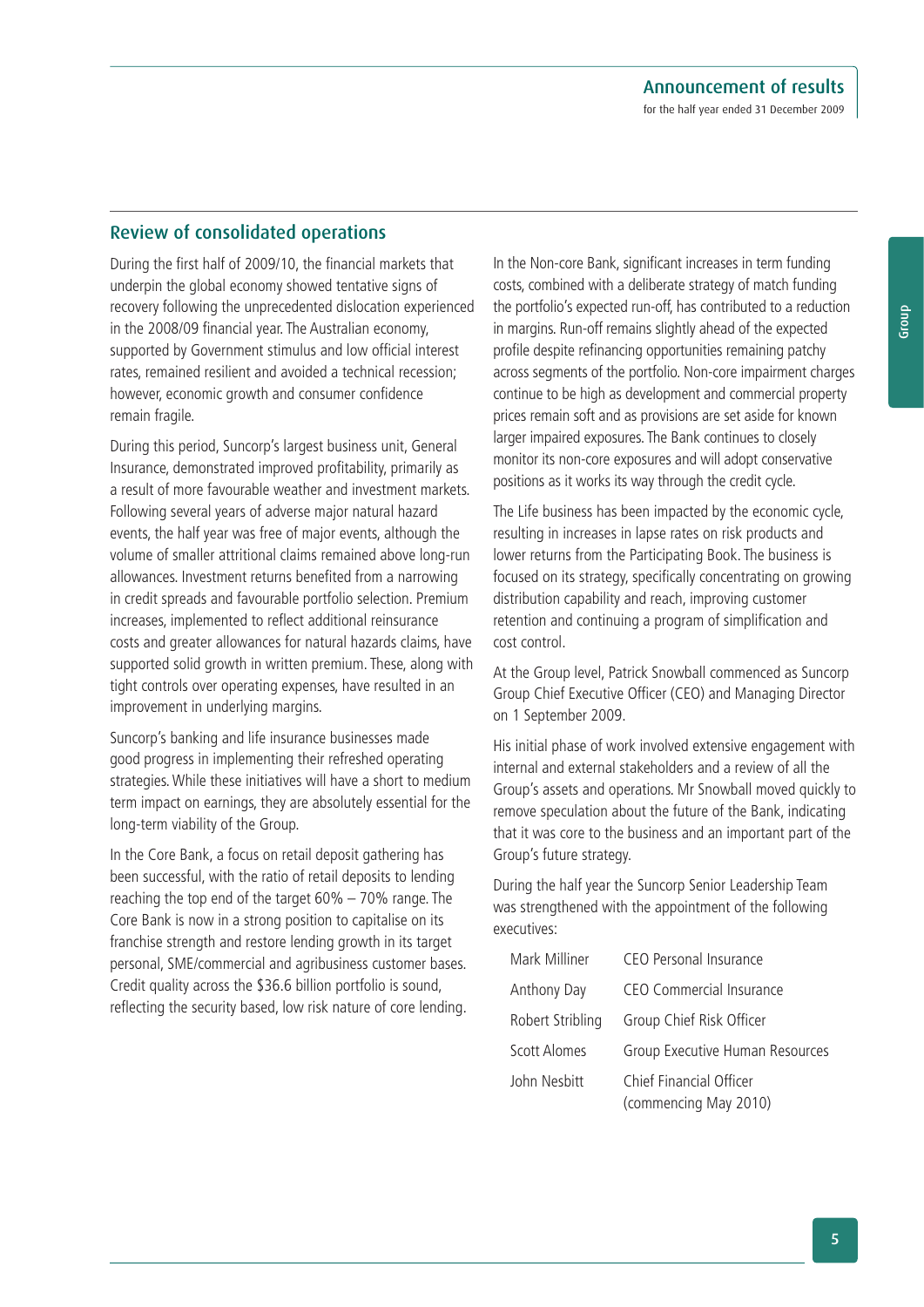In November 2009, Mr Snowball commenced a number of projects, internally referred to as 'strategic building blocks', which are designed to provide a single view of the Group's employees, customers, financial management and insurance pricing and claims.

In December 2009, the Group announced an internal restructure designed to align the organisation structure with the legal entity structure, providing clear operational accountability for line businesses. In many cases, functions that previously resided at the Group level have been moved into the business. The business model for the General Insurance operations has also been enhanced to deliver structural simplification, back office efficiency and improved customer service and product offerings. The personal lines business has been moved to a functional, rather than brand, aligned structure, bringing it into line with the operating model deployed in the commercial insurance operations.

Further initiatives designed to simplify the Group structure and eliminate management distractions were implemented. The Group divested its ownership of L.J. Hooker, generating an accounting profit before tax of around \$50 million.

The Group has also indicated to its partners that it intends to exercise its options to divest its 50% joint venture stakes in the insurance arms of the Royal Automobile Club of Queensland (RACQI) and the Royal Automobile Association of South Australia (RAAI). Under the terms of the joint venture agreements, the 50% stakes will be sold to the motoring clubs at their 'fair market value' to be agreed between the parties or, failing agreement, as determined by an independent third party.

The Group's capital position has been strengthened over the half with December 2009 levels ahead of internal targets. Given continuing economic volatility, the potential for major natural hazard events and uncertainty around future regulatory settings, the Board has decided to adopt a conservative position when determining the overall level of capital retained in the business. Accordingly, an interim dividend of 15 cents per share has been declared, reflecting a payout of approximately 50% of cash earnings.\*

\*Excluding proceeds of the divestment of L.J. Hooker

#### Operational outcomes

In **General Insurance**, pre-tax profit was \$491 million for the half. The result was supported by more favourable weather and investment returns.

The Insurance Trading Result (ITR) was \$401 million, or 12.8% of net earned premium.

Gross Written Premium (GWP) increased by 4.4%. All major product portfolios experienced solid premium growth, reflecting a hardening market overall and the flow through of pricing adjustments designed to restore profitability. The Home portfolio grew by 13.9% as premiums were adjusted following a succession of natural hazard events and increases in reinsurance costs. Motor GWP grew by 6.8% in an increasingly competitive market. Suncorp believes it is well placed to respond to the competitive challenge by further investing in the internet channel, refreshing the motor brand strategy and continuing to improve claims management.

Since 1 July 2009, the Group has discontinued its travel insurance partnership with Covermore. Overall GWP increased by 7.5% after the prior comparative period is adjusted to remove Covermore travel insurance.

The half year to December 2009 was a period where weather conditions were more stable, with no major natural hazard events. This has resulted in natural hazard claims being \$56 million below the Group's long-run allowance. Claims costs have been impacted by the Group's decision to strengthen its outstanding claims provision by increasing the wage inflation assumption by 0.5% to 4.5%. This assumption change, inclusive of risk margin, increased claims costs by \$75 million.

Total operating expenses decreased by 3.2% or \$27 million. Acquisition expenses fell by \$66 million and were positively impacted by a positive Liability Adequacy Test (LAT) adjustment; a revised methodology allocating Bank branch and Group overhead costs; the cessation of the Covermore travel insurance partnership; and an ongoing focus on discretionary expenses. Other expenses increased by \$39 million primarily due to higher fire services levies (\$16 million) and a restructuring charge (\$16 million).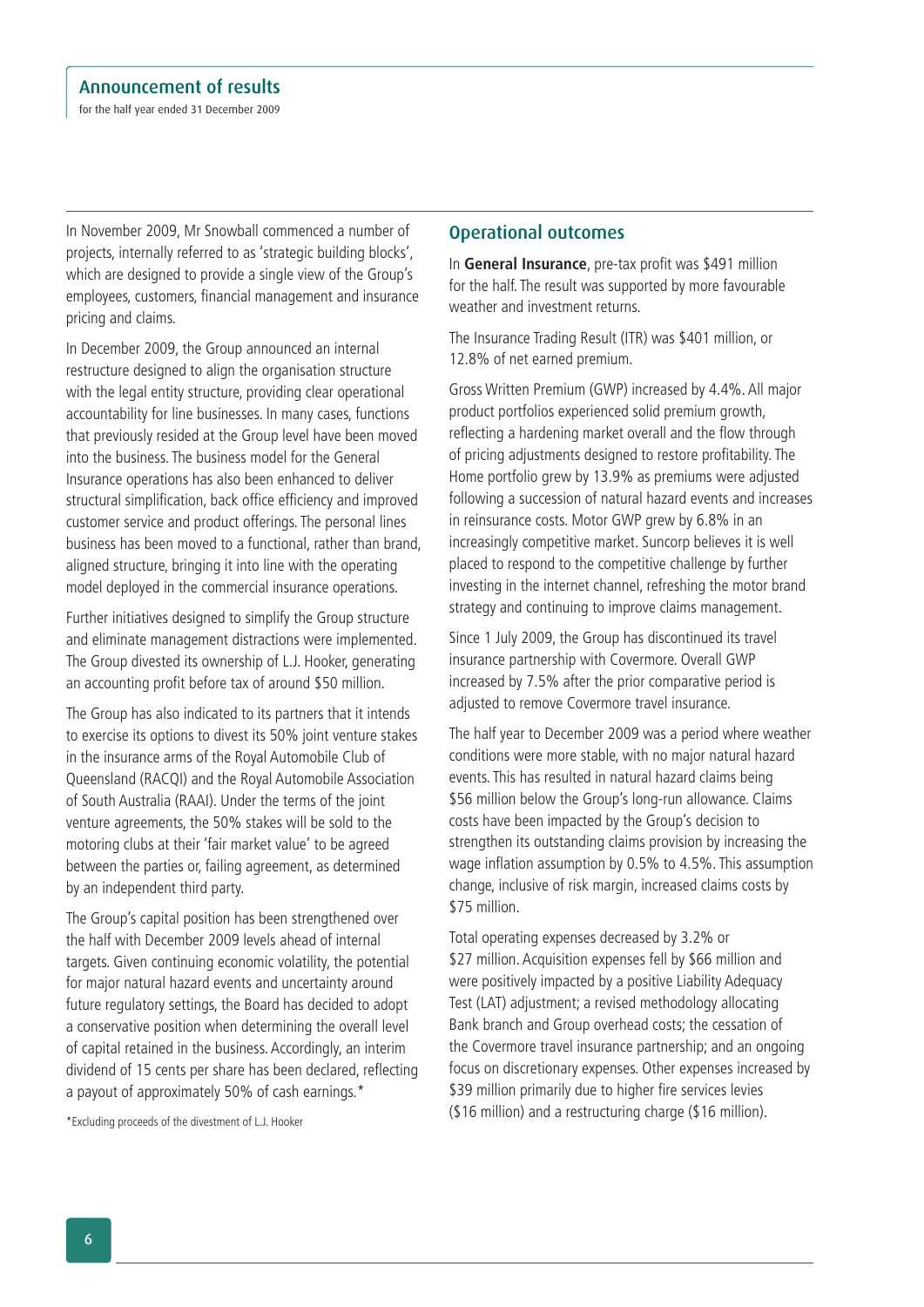Investment income on insurance funds and shareholder funds totalled \$260 million and \$100 million respectively. Both portfolios were impacted by reduced interest rates but benefited from the positive mark to market impact of contracting credit spreads.

In **Banking**, profit before tax and impairment losses for the half year to 31 December 2009 was \$287 million. Solid progress was made on the strategic repositioning of the Bank into a core, sustainable franchise and a non-core business which is being managed through run-off. The core and noncore businesses are presented separately in this report, with the consolidated bank result available in Appendix 6.

In the **Core Bank**, profit before tax for the half year to 31 December 2009 was \$224 million. This reflected solid underlying profitability with very low bad debt charge experience.

Lending in the Core Bank totalled \$36.6 billion at 31 December 2009, a decrease of 0.7% over June 2009.

In the personal customer segment, housing loan receivables (including securitised assets) grew 0.3% over the half year to \$28.4 billion. The Bank continued to focus on personal lending through its proprietary channel, however, it constrained aggregate lending growth due to its focus on improving the balance sheet funding mix. Consumer lending decreased 2.3% to \$596 million as consumers continued to exercise caution with discretionary expenditure.

Core Bank business lending assets totalled \$7.6 billion at 31 December 2009, a decrease of 4.2%.

The Bank maintained its focus on improving the funding mix and on deposit gathering, growing core retail deposits by 5.1% over the half year to \$22.5 billion. This represents continued improvement in the deposit to core lending ratio to 69%, at the top end of the target 60% to 70% range.

Net interest income for the period was \$371 million, with higher net interest margins of 1.76% benefiting from the rising interest rate environment and increased ability to recover some of the higher costs of both retail and wholesale funding. When measured against lending assets, the margin was 2.01% for the half year.

Operating expenses in the Core Bank were \$223 million for the half year, representing a cost-to-income ratio of 49.7%. Reduced discretionary spending was offset by a reallocation of group overheads and costs associated with the distribution of insurance products via the Bank branch network.

Credit quality remains strong in the Core Bank, with 90 day past due levels reducing in line with more favourable economic conditions. Impaired asset coverage of provisions and equity reserve for credit losses is greater than 100%.

The key priorities in the **Non-core Bank** have been to responsibly manage the run-off of the portfolio and lengthen the duration of the wholesale funding base to 'match fund' the portfolio.

Gross loans and advances in the Non-core Bank reduced by \$1.9 billion to \$15.6 billion at 31 December 2009. This was pleasing progress in the run-off program and ahead of management expectations.

Suncorp raised \$5 billion of term debt during the half year to 31 December 2009. The Bank has focused on matching the funding duration of the non-core book to the expected runoff profile of the portfolio, resulting in reduced funding risk and allowing flexibility to repay debt when maturities occur.

Non-core impaired assets increased by \$748 million over the half as the trend of migration of accounts from watchlist to impaired assets continued.

Non-core impairment losses for the half year were \$272 million which represents 315 basis points of non-core gross loans, advances and other receivables on an annualised basis, down from 456 basis points on an annualised basis for the quarter ended 30 June 2009.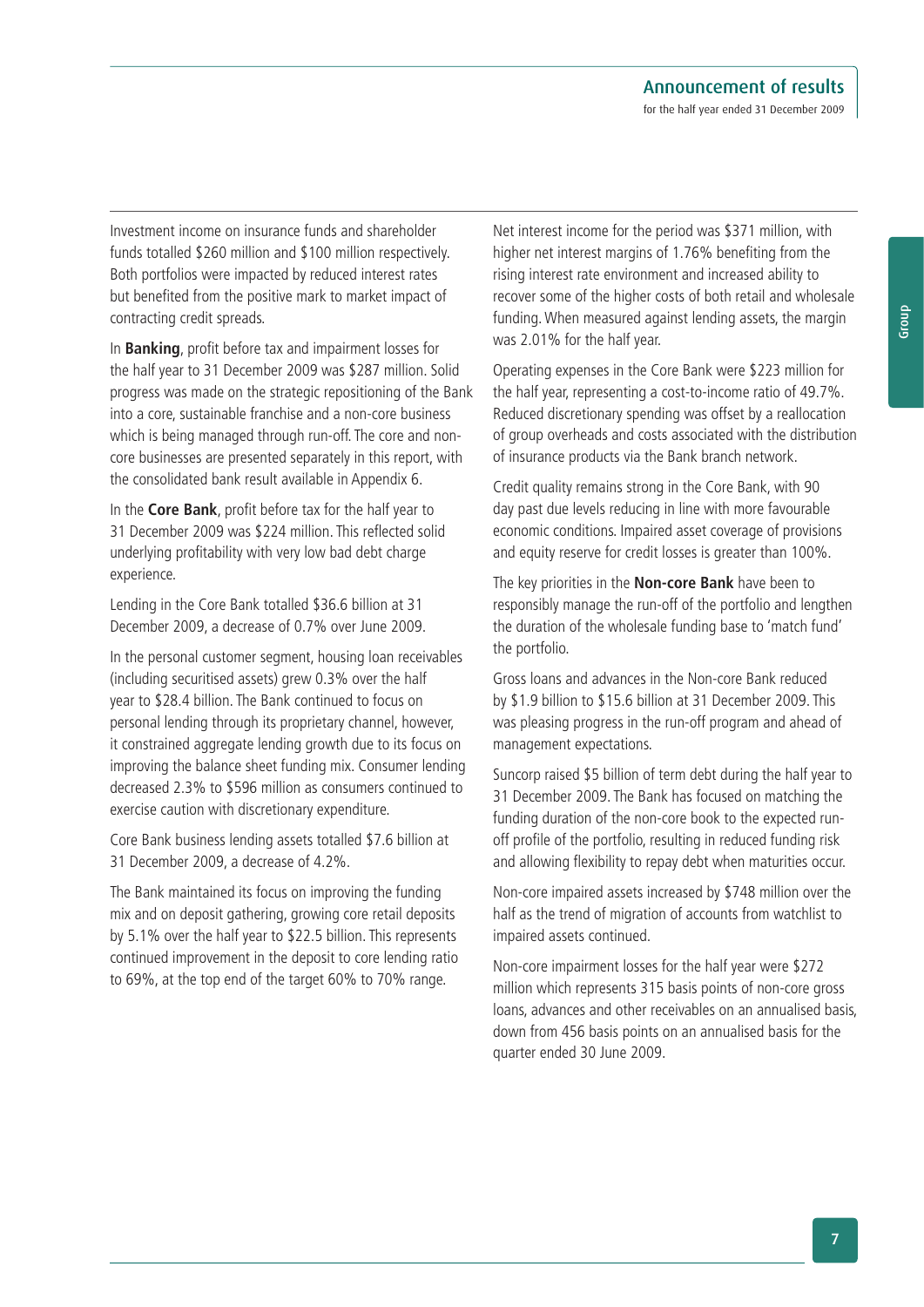**Suncorp Life's** underlying profit after tax was \$86 million, a reduction of 14.9%. Net profit after tax was \$105 million.

Life risk in-force premium grew by 6.2% to \$757 million and Suncorp Life's key External Financial Adviser distribution channel has seen new business growth of approximately 9%. Planned margins were up 5.3% to \$40 million. Life risk profit was \$36 million, down 21.7%. Policy lapse rates negatively impacted life risk profit.

As a result of derisking the related investment portfolio, 'Planned profit' reductions in the Participating Book have negatively impacted profit in the Superannuation & Investments business which was down 24% to \$19 million. Funds Under Administration is up 4.6% to \$13 billion benefiting from a stronger equities market.

Asset Management profit is up 16.7% to \$7 million with Funds Under Management up by 6.5% to \$25 billion due to positive investment returns.

Suncorp Life has continued a strict approach to cost management, reducing discretionary costs and reaping the benefits of structural changes and simplification of the business model. This focus resulted in a 8.7% reduction in operating expenses.

Underlying investment income is \$29 million and is, for the first time, reported as part of underlying profit. This brings Suncorp Life into line with industry practice.

Market adjustments increase the profit after tax by \$19 million as a result of favourable investment income experience.

Suncorp Life's embedded value at 31 December 2009 is \$2,301 million, an increase of 7% on the 30 June 2009 embedded value of \$2,145 million.

Total profit after tax from the **three business lines** was up 20% to \$456 million.

Outside of the profit directly attributable to business, Suncorp divested its ownership in L.J. Hooker for a pre-tax profit of \$50 million. L.J. Hooker also contributed a further \$4 million profit before tax prior to the divestment.

Consolidation adjustments reduced profits by \$1 million.

Amortisation of Promina aquisition intangible assets reduced 8.2% to \$112 million.

Integration costs of \$59 million were slightly higher than anticipated due to further surplus lease costs. This concludes the separate reporting of integration expenses. Ongoing integration projects are now being managed by the business lines and, in future reporting periods, any expenses will be reported within their results. The Promina integration has provided the Group with annual synergy benefits of \$345 million at a total cost of \$405 million.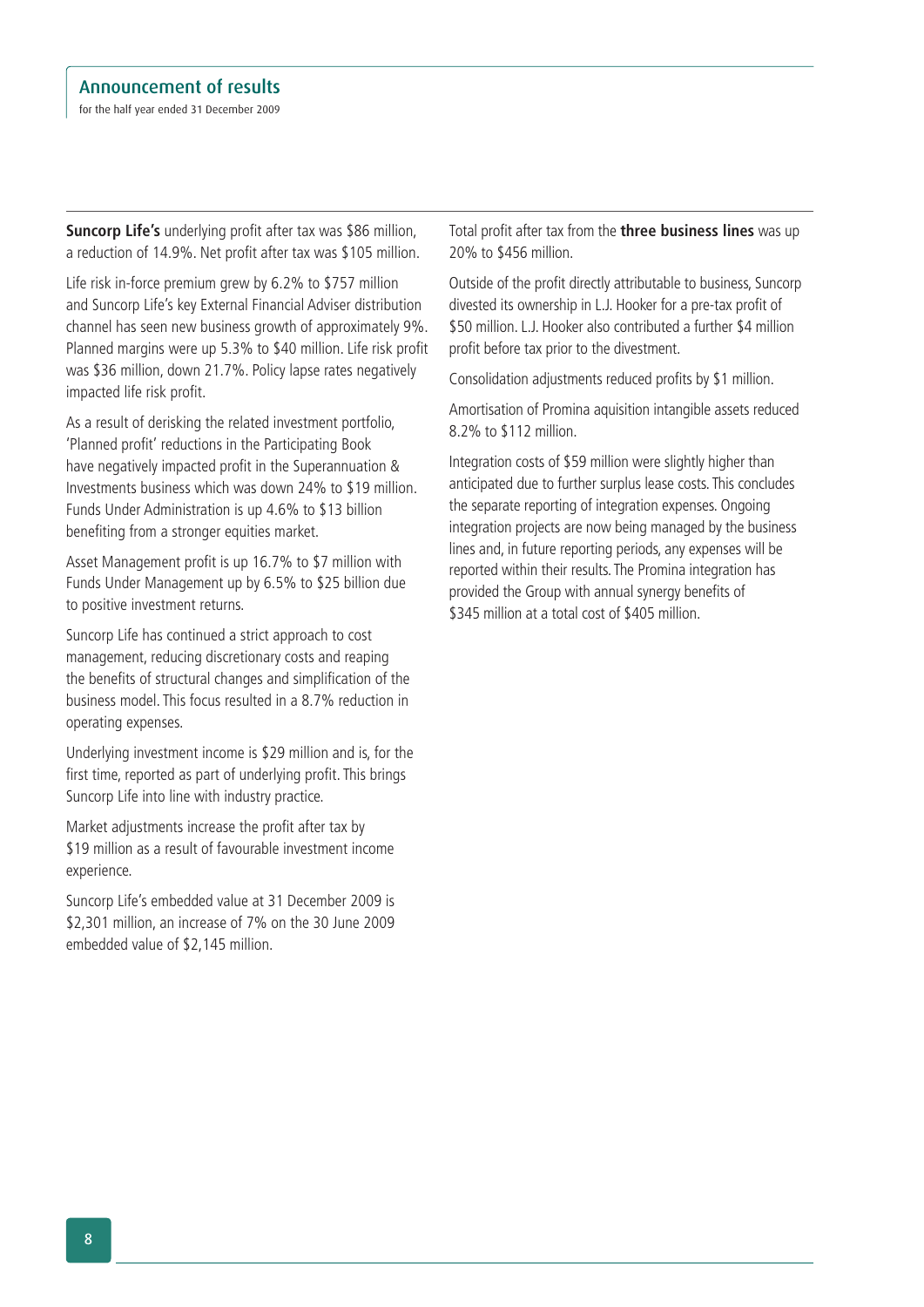for the half year ended 31 December 2009

|                                                       |                            | <b>HALF YEAR ENDED</b> |                      | <b>DEC-09</b>  | <b>DEC-09</b>  |
|-------------------------------------------------------|----------------------------|------------------------|----------------------|----------------|----------------|
|                                                       | <b>DEC-09</b><br><b>SM</b> | <b>JUN-09</b><br>\$M   | <b>DEC-08</b><br>\$M | vs JUN-09<br>% | vs DEC-08<br>℅ |
| Contribution to profit by division for the            |                            |                        |                      |                |                |
| half year ended 31 December 2009                      |                            |                        |                      |                |                |
| <b>General Insurance</b>                              |                            |                        |                      |                |                |
| Gross written premium                                 | 3,490                      | 3,472                  | 3,343                | 0.5            | 4.4            |
| Net earned premium                                    | 3,144                      | 2,993                  | 2,988                | 5.0            | 5.2            |
| Net incurred claims                                   | (2, 191)                   | (1, 855)               | (2,755)              | 18.1           | (20.5)         |
| Operating expenses                                    | (812)                      | (803)                  | (839)                | 1.1            | (3.2)          |
| Investment income - insurance funds                   | 260                        | (31)                   | 764                  | large          | (66.0)         |
| Insurance trading result                              | 401                        | 304                    | 158                  | 31.9           | 153.8          |
| Managed schemes net income                            | 8                          | 3                      | 16                   | 166.7          | (50.0)         |
| Joint venture and other income                        | 23                         | 11                     | (10)                 | 109.1          | (330.0)        |
| Investment income - shareholder funds                 | 100                        | (24)                   | 154                  | large          | (35.1)         |
| Profit before tax and capital funding                 | 532                        | 294                    | 318                  | 81.0           | 67.3           |
| Capital funding                                       | (41)                       | 26                     | (65)                 | (257.7)        | (36.9)         |
| Profit before tax                                     | 491                        | 320                    | 253                  | 53.4           | 94.1           |
| Income tax                                            | (144)                      | (88)                   | (69)                 | 63.6           | 108.7          |
| General Insurance profit after tax                    | 347                        | 232                    | 184                  | 49.6           | 88.6           |
|                                                       |                            |                        |                      |                |                |
| <b>Banking</b>                                        |                            |                        |                      |                |                |
| Core Bank profit before tax                           | 224                        | n/a                    | n/a                  | n/a            | n/a            |
| Non-core Bank profit/(loss) before tax                | (211)                      | n/a                    | n/a                  | n/a            | n/a            |
| Profit before tax                                     | 13                         | 20                     | 97                   | (35.0)         | (86.6)         |
| Income tax                                            | (9)                        | (11)                   | (37)                 | (18.2)         | (75.7)         |
| <b>Banking profit after tax</b>                       | 4                          | 9                      | 60                   | (55.6)         | (93.3)         |
| Life                                                  |                            |                        |                      |                |                |
| Underlying profit after tax                           | 86                         | 79                     | 101                  | 8.9            | (14.9)         |
| Market adjustments after tax                          | 19                         | (98)                   | 35                   | (119.4)        | (45.7)         |
| Life profit after tax                                 | 105                        | (19)                   | 136                  | large          | (22.8)         |
| <b>Profit after tax from business lines</b>           | 456                        | 222                    | 380                  | 105.4          | 20.0           |
| <b>Other</b>                                          |                            |                        |                      |                |                |
| Contribution from L.J. Hooker <sup>(1)</sup>          | 54                         | 5                      | 3                    | large          | large          |
| Consolidation adjustments <sup>(2)</sup>              | (1)                        | (11)                   | 14                   | (90.9)         | (107.1)        |
| Amortisation of Promina acquisition intangible assets | (112)                      | (123)                  | (122)                | (8.9)          | (8.2)          |
| Integration costs                                     | (59)                       | (62)                   | (85)                 | (4.8)          | (30.6)         |
| Profit/(loss) before tax                              | (118)                      | (191)                  | (190)                | (38.2)         | (37.9)         |
| Income tax benefit                                    | 29                         | 63                     | 69                   | (54.0)         | (58.0)         |
| Profit/(loss) on Promina acquisition and other items  | (89)                       | (128)                  | (121)                | (30.5)         | (26.4)         |
|                                                       |                            |                        |                      |                |                |
| Profit after tax before non-controlling interests     | 367                        | 94                     | 259                  | 290.4          | 41.7           |
| Non-controlling interests                             | (3)                        | (4)                    | (1)                  | (25.0)         | 200.0          |
| Net profit after tax                                  | 364                        | 90                     | 258                  | 304.4          | 41.1           |

(1) Includes profit before tax from sale of L.J. Hooker of \$50 million in the half year to 31 December 2009.

(2) Represents elimination of Group transactions including:

 • Treasury shares – Certain managed schemes controlled by Life entities own shares ('treasury shares') in Suncorp-Metway Ltd. These shares are recorded at fair value in the schemes' accounts and at cost at the Group level. The treasury share adjustment is \$3 million (30 June 2009: \$0 million; 31 December 2008: \$5 million).

 • Life deferred acquisition costs ('DAC') – within Suncorp Life DAC incorporates charges from other lines of business. From a Group viewpoint, these costs must be expensed as they are not incremental to the Group.

 • Transactions between Banking and General Insurance, including profit or loss on the fair value movements of Banking securities held by General Insurance.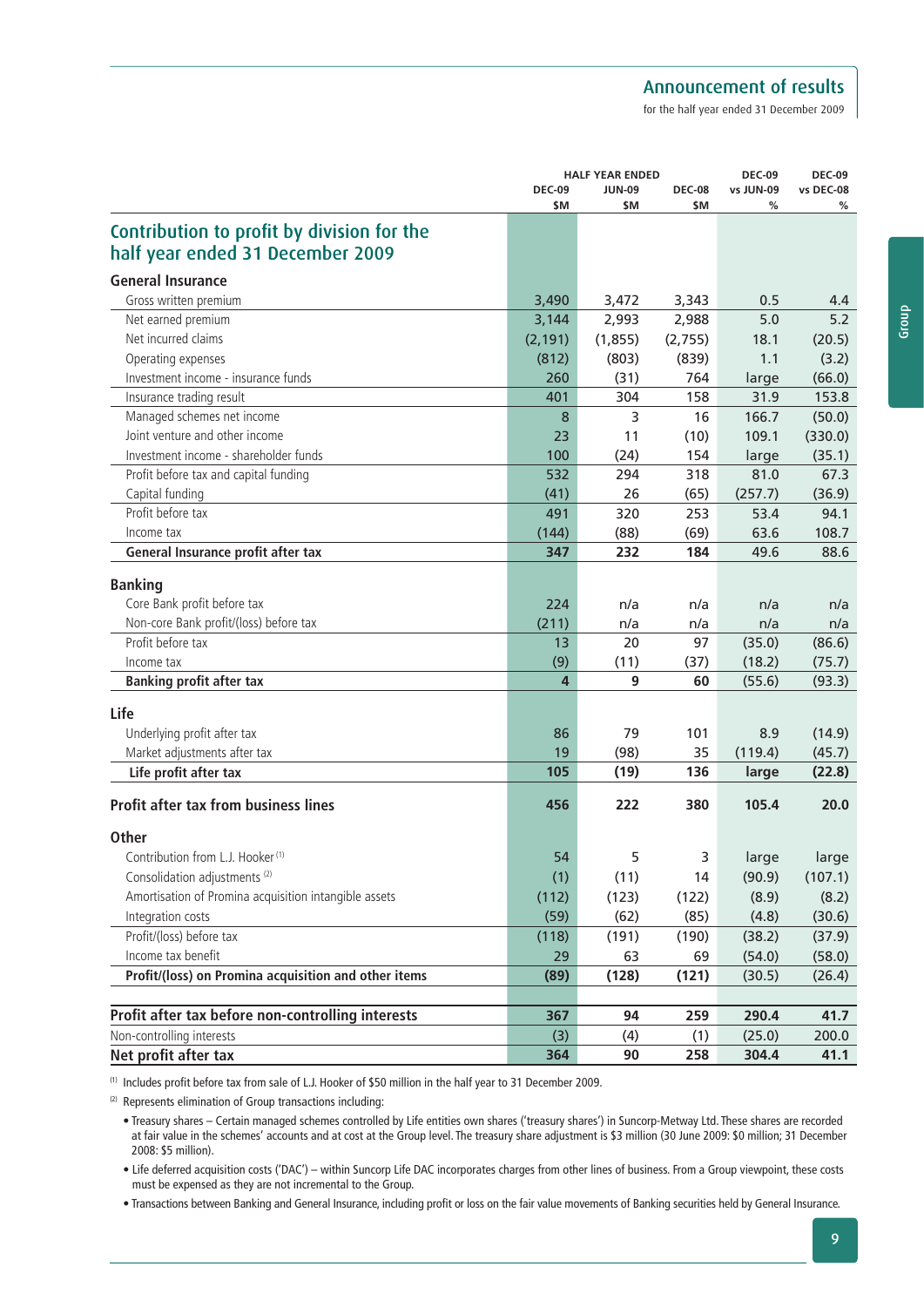for the half year ended 31 December 2009

|                                                    |                      |                      |                      | <b>DEC-09</b>  | <b>DEC-09</b>  |
|----------------------------------------------------|----------------------|----------------------|----------------------|----------------|----------------|
|                                                    | <b>DEC-09</b><br>\$M | <b>JUN-09</b><br>\$M | <b>DEC-08</b><br>\$M | vs JUN-09<br>% | vs DEC-08<br>% |
| <b>Balance Sheet</b>                               |                      |                      |                      |                |                |
| <b>Assets</b>                                      |                      |                      |                      |                |                |
| Cash and cash equivalents                          | 1,499                | 2,356                | 1,295                | (36.4)         | 15.8           |
| Receivables due from other banks                   | 123                  | 118                  | 68                   | 4.2            | 80.9           |
| Trading securities                                 | 7,050                | 6,694                | 8,336                | 5.3            | (15.4)         |
| Derivatives                                        | 384                  | 552                  | 960                  | (30.4)         | (60.0)         |
| Investment securities                              | 20,469               | 20,330               | 18,687               | 0.7            | 9.5            |
| Loans, advances and other receivables              | 55,552               | 56,753               | 57,194               | (2.1)          | (2.9)          |
| Reinsurance and other recoveries                   | 1,560                | 1,622                | 1,616                | (3.8)          | (3.5)          |
| Deferred insurance assets                          | 880                  | 744                  | 717                  | 18.3           | 22.7           |
| Assets classified as held for sale                 |                      |                      | 56                   | n/a            | (100.0)        |
| Investments in associates and joint ventures       | 220                  | 201                  | 155                  | 9.5            | 41.9           |
| Property, plant and equipment                      | 367                  | 407                  | 338                  | (9.8)          | 8.6            |
| Deferred tax assets                                | 159                  | 260                  | 94                   | (38.8)         | 69.1           |
| Investment property                                | 156                  | 160                  | 175                  | (2.5)          | (10.9)         |
| Other assets                                       | 414                  | 430                  | 632                  | (3.7)          | (34.5)         |
| Goodwill and intangible assets                     | 6,707                | 6,836                | 6,971                | (1.9)          | (3.8)          |
| Total assets                                       | 95,540               | 97,463               | 97,294               | (2.0)          | (1.8)          |
| <b>Liabilities</b>                                 |                      |                      |                      |                |                |
| Deposits and short-term borrowings                 | 34,638               | 37,866               | 46,538               | (8.5)          | (25.6)         |
| Derivatives                                        | 2,460                | 1,556                | 214                  | 58.1           | large          |
| Payables due to other banks                        | 20                   | 29                   | 24                   | (31.0)         | (16.7)         |
| Bank acceptances                                   | 2                    | 3                    | 121                  | (33.3)         | (98.3)         |
| Payables and other liabilities                     | 1,633                | 2,342                | 1,601                | (30.3)         | 2.0            |
| Current tax liabilities                            | 72                   | 154                  | 5                    | (53.2)         | large          |
| Employee benefit obligations                       | 239                  | 251                  | 305                  | (4.8)          | (21.6)         |
| Unearned premium liabilities                       | 3,582                | 3,528                | 3,367                | 1.5            | 6.4            |
| Outstanding claims liabilities                     | 7,550                | 7,506                | 7,856                | 0.6            | (3.9)          |
| Gross policy liabilities                           | 5,888                | 5,547                | 5,782                | 6.1            | 1.8            |
| Unvested policyholder benefits                     | 452                  | 397                  | 341                  | 13.9           | 32.6           |
| Managed funds units on issue                       | 788                  | 506                  | 527                  | 55.7           | 49.5           |
| Securitisation liabilities                         | 4,336                | 5,711                | 6,593                | (24.1)         | (34.2)         |
| Debt issues                                        | 17,236               | 15,661               | 8,034                | 10.1           | 114.5          |
| Total liabilities excluding loan capital           | 78,896               | 81,057               | 81,308               | (2.7)          | (3.0)          |
| Loan capital                                       |                      |                      |                      |                |                |
| Subordinated notes                                 | 2,207                | 2,312                | 2,824                | (4.5)          | (21.8)         |
| Preference shares                                  | 867                  | 865                  | 863                  | 0.2            | 0.5            |
| Total loan capital                                 | 3,074                | 3,177                | 3,687                | (3.2)          | (16.6)         |
| <b>Total liabilities</b>                           | 81,970               | 84,234               | 84,995               | (2.7)          | (3.6)          |
| <b>Net assets</b>                                  | 13,570               | 13,229               | 12,299               | 2.6            | 10.3           |
| <b>Equity</b>                                      |                      |                      |                      |                |                |
| Share capital                                      | 12,526               | 12,425               | 11,307               | 0.8            | 10.8           |
| Reserves                                           | 93                   | (123)                | (202)                | (175.6)        | (146.0)        |
| Retained profits                                   | 942                  | 921                  | 1,187                | 2.3            | (20.6)         |
| Total equity attributable to owners of the Company | 13,561               | 13,223               | 12,292               | 2.6            | 10.3           |
| Non-controlling interests                          | 9                    | 6                    | 7                    | 50.0           | 28.6           |
| <b>Total equity</b>                                | 13,570               | 13,229               | 12,299               | 2.6            | 10.3           |

The consolidated Balance Sheet includes the assets and liabilities of the statutory funds of the Group's life insurance businesses which are subject to restrictions under the Life Insurance Act 1995.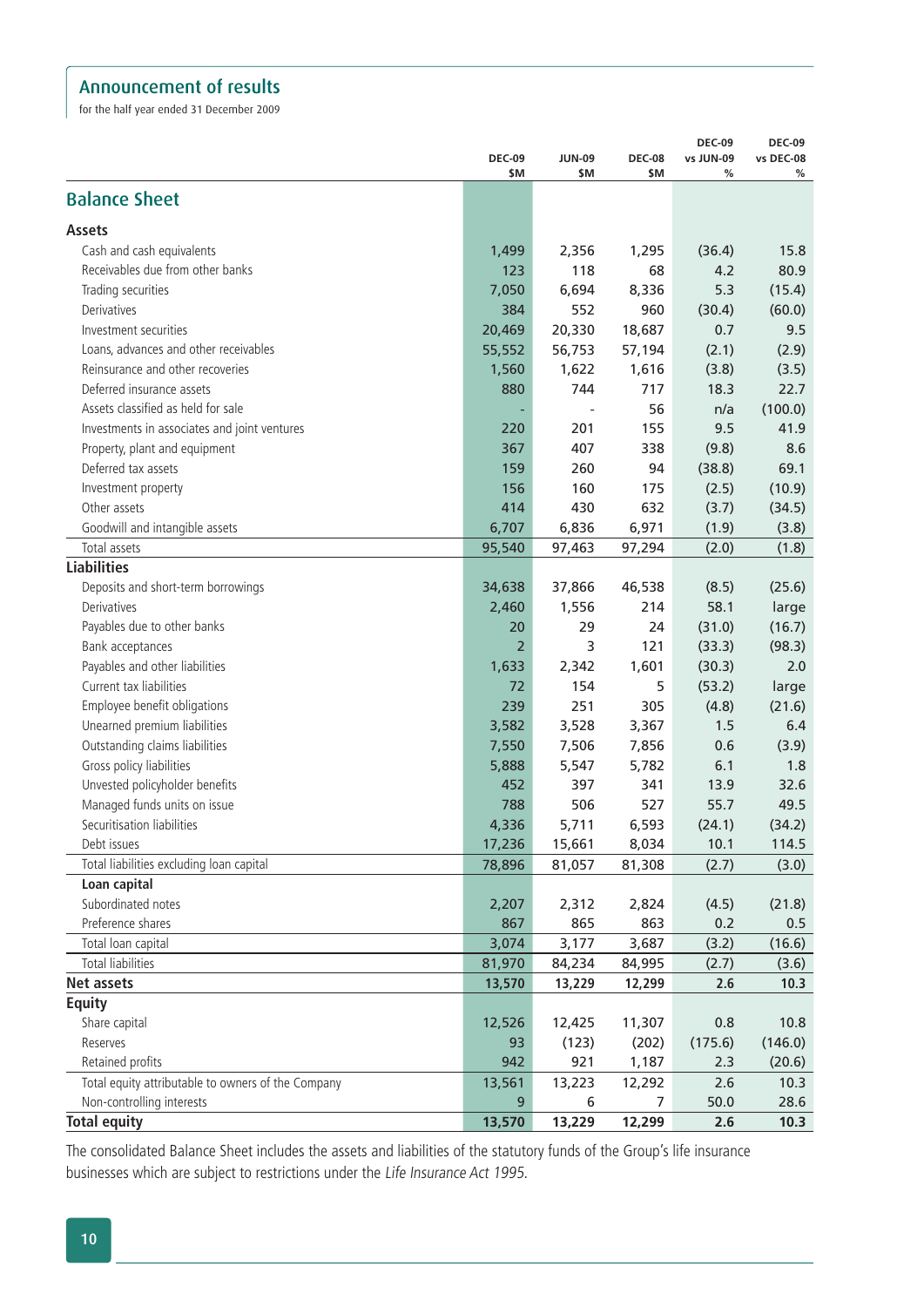for the half year ended 31 December 2009

|                                                           |              |               | <b>HALF YEAR ENDED</b><br><b>DEC-09</b> |               |           | <b>DEC-09</b> |
|-----------------------------------------------------------|--------------|---------------|-----------------------------------------|---------------|-----------|---------------|
|                                                           |              | <b>DEC-09</b> | <b>JUN-09</b>                           | <b>DEC-08</b> | vs JUN-09 | vs DEC-08     |
|                                                           |              | \$M           | \$M                                     | \$M           | %         | %             |
| Ratios and statistics for the                             |              |               |                                         |               |           |               |
| half year ended 31 December 2009                          |              |               |                                         |               |           |               |
| <b>Performance ratios</b>                                 |              |               |                                         |               |           |               |
| Earnings per share <sup>(1)</sup>                         |              |               |                                         |               |           |               |
| Basic                                                     | (cents)      | 29.0          | 7.6                                     | 25.3          | 281.6     | 14.6          |
| Diluted                                                   | (cents)      | 28.3          | 7.6                                     | 24.7          | 272.4     | 14.6          |
| Cash earnings per share <sup>(1)</sup>                    |              |               |                                         |               |           |               |
| Basic                                                     | (cents)      | 35.2          | 14.9                                    | 33.7          | 136.2     | 4.5           |
| Diluted                                                   | (cents)      | 32.5          | 14.9                                    | 30.3          | 118.1     | 7.3           |
| Return on average shareholders' equity                    | (%)          | 5.4           | 1.4                                     | 4.2           | 285.7     | 28.6          |
| Cash return on average shareholders' equity               | (%)          | 6.6           | 2.7                                     | 5.5           | 144.4     | 20.0          |
| Return on average total assets                            | (%)          | 0.75          | 0.19                                    | 0.54          | 294.7     | 38.9          |
| Insurance trading ratio                                   | (%)          | 12.8          | 10.2                                    | 5.3           | 25.5      | 141.5         |
|                                                           |              |               |                                         |               |           |               |
| <b>Shareholder summary</b>                                |              |               |                                         |               |           |               |
| Dividend per ordinary share                               | (cents)      | 15.0          | 20.0                                    | 20.0          | (25.0)    | (25.0)        |
| Payout ratio                                              |              |               |                                         |               |           |               |
| Net profit after tax                                      | (%)          | 52.0          | 277.8                                   | 78.0          | (81.3)    | (33.3)        |
| Cash earnings                                             | (%)          | 42.8          | 142.0                                   | 58.6          | (69.9)    | (27.0)        |
| Weighted average number of shares                         |              |               |                                         |               |           |               |
| <b>Basic</b>                                              | (million)    | 1,256.4       | 1,184.5                                 | 1,017.9       | 6.1       | 23.4          |
| Diluted                                                   | (million)    | 1,359.8       | 1,184.5                                 | 1,133.7       | 14.8      | 19.9          |
| Number of shares at end of period                         | (million)    | 1,262.6       | 1,250.2                                 | 1,006.2       | 1.0       | 25.5          |
| Net tangible asset backing per share                      | (5)          | 5.43          | 5.11                                    | 5.29          | 6.3       | 2.6           |
| Share price at end of period                              | $($ \$)      | 8.70          | 6.70                                    | 8.40          | 29.9      | 3.6           |
| Productivity                                              |              |               |                                         |               |           |               |
| Banking cost to income ratio                              | (% )         | 49.1          | 42.3                                    | 39.6          | 16.1      | 24.0          |
| General Insurance expense ratio                           | (% )         | 25.8          | 26.8                                    | 28.0          | (3.7)     | (7.9)         |
|                                                           |              |               |                                         |               |           |               |
| <b>Financial position</b>                                 |              |               |                                         |               |           |               |
| Total assets                                              | (\$ million) | 95,540        | 97,463                                  | 97,294        | (2.0)     | (1.8)         |
| <b>Capital</b>                                            |              |               |                                         |               |           |               |
| Bank capital adequacy ratio - Total                       | (%)          | 13.70         | 12.77                                   | 10.67         | 7.3       | 28.4          |
| Bank capital adequacy ratio - Tier 1                      | (%)          | 11.96         | 11.31                                   | 8.83          | 5.7       | 35.4          |
| Adjusted fundamental Tier 1 ratio                         | $(\% )$      | 6.24          | 5.78                                    | 3.89          | 8.0       | 60.4          |
| General Insurance domestic minimum capital ratio coverage | (times)      | 1.81          | 1.60                                    | 1.73          | 13.1      | 4.6           |

<sup>(1)</sup> Refer Appendix 3 for details of Earnings per share and Return on average shareholders' equity calculations. Refer Appendix 7 for definitions.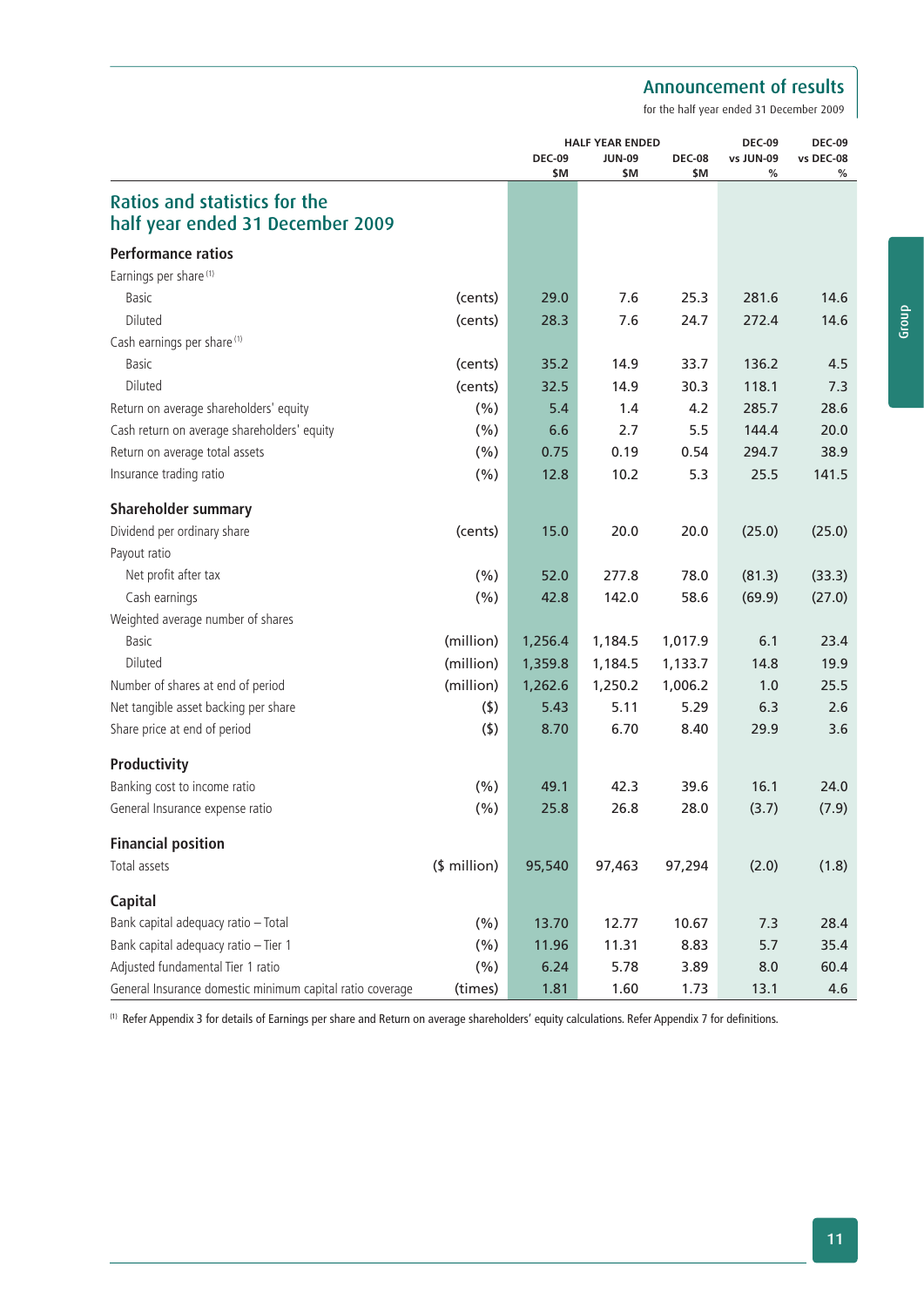for the half year ended 31 December 2009

#### Group Capital

In October 2009, the Group completed the second stage of its legal entity restructuring. In addition, the incoming Group CEO has aligned the organisational structure with the legal entity structure, providing clear operational accountability for line businesses.

An important component of the Group's future strategy will be a simplification of Group capital management and reporting. Currently, the Bank is the holding company for the Group and its capital position is complicated by the legal ownership of the General Insurance and Life subsidiaries. The Group is still considering the merits of moving to a formal Non-Operating Holding Company (NOHC) structure to eliminate this complexity. In disclosing capital ratios below, the impact of eliminating the Bank's investments in subsidiaries has been shown.

#### Group capital ratios

At 31 December 2009, the Group's headline capital ratios remain above internal targets.

The Bank's capital adequacy ratio at 13.70% has increased by nearly 1% over the half.

The Bank's Tier 1 ratio at 11.96% has increased from 11.31% at 30 June 2009. Eliminating the Bank's investments in subsidiaries reduces this ratio to 8.49%, significantly higher than 7.89% at 30 June 2009.

The banking business line's Tier 1 core capital ratio, which removes hybrid capital and eliminates the investments in subsidiaries, is 6.25%. This has improved from 5.78% at 30 June 2009.

Reflecting the stronger earnings over the half year, the regulatory domestic general insurance group increased its Minimum Capital Requirement (MCR) cover to 1.81 times from 1.60 times. The general insurance business line's Tier 1 core capital coverage of the MCR has increased from 1.27 to 1.41 times.

The core capital information in the table below is for business lines and differs from the regulatory reporting groups used in the banking capital adequacy and general insurance MCR calculations in Appendix 4.

|                                                                         | AS AT 31 DECEMBER 2009   |                |       |                      |              |
|-------------------------------------------------------------------------|--------------------------|----------------|-------|----------------------|--------------|
|                                                                         | <b>GENERAL INSURANCE</b> | <b>BANKING</b> | LIFE. | <b>CONSOLIDATION</b> | <b>TOTAL</b> |
|                                                                         | \$M                      | \$M.           | \$M   | SM.                  | \$M          |
| <b>Total Tier 1 capital</b>                                             | 2,685                    | 4,793          | 1,477 | (1,380)              | 7,575        |
| Less preference shares                                                  | -                        | (879)          |       | ٠                    | (879)        |
| Less Tier 2 deductions for investments in subsidiaries, capital support | ٠.                       | (1, 413)       |       | 1,413                |              |
| Tier 1 core capital                                                     | 2,685                    | 2,501          | 1,477 | 33                   | 6,696        |
| Tier 1 core capital ratios                                              | 1.41 times               | 6.25%          |       |                      |              |
| <b>Total capital</b>                                                    | 3.452                    | 5,487          | 1,477 |                      | 33 10,449    |
| <b>Total capital ratios</b>                                             | 1.82 times               | 13.71%         |       |                      |              |

Detailed Group capital tables (including consolidation entries) are provided at Appendix 4.

The Group expects its capital position to strengthen considerably in future years as the Non-core Banking portfolio run-off and operational improvements implemented during 2009/10 increase internally generated capital. However, in the short-term, the Board has decided to adopt a conservative position regarding the level of capital held within the business. Accordingly, the interim dividend of 15 cents represents a payout of cash earnings slightly below the bottom end of the stated 50% to 60% target range.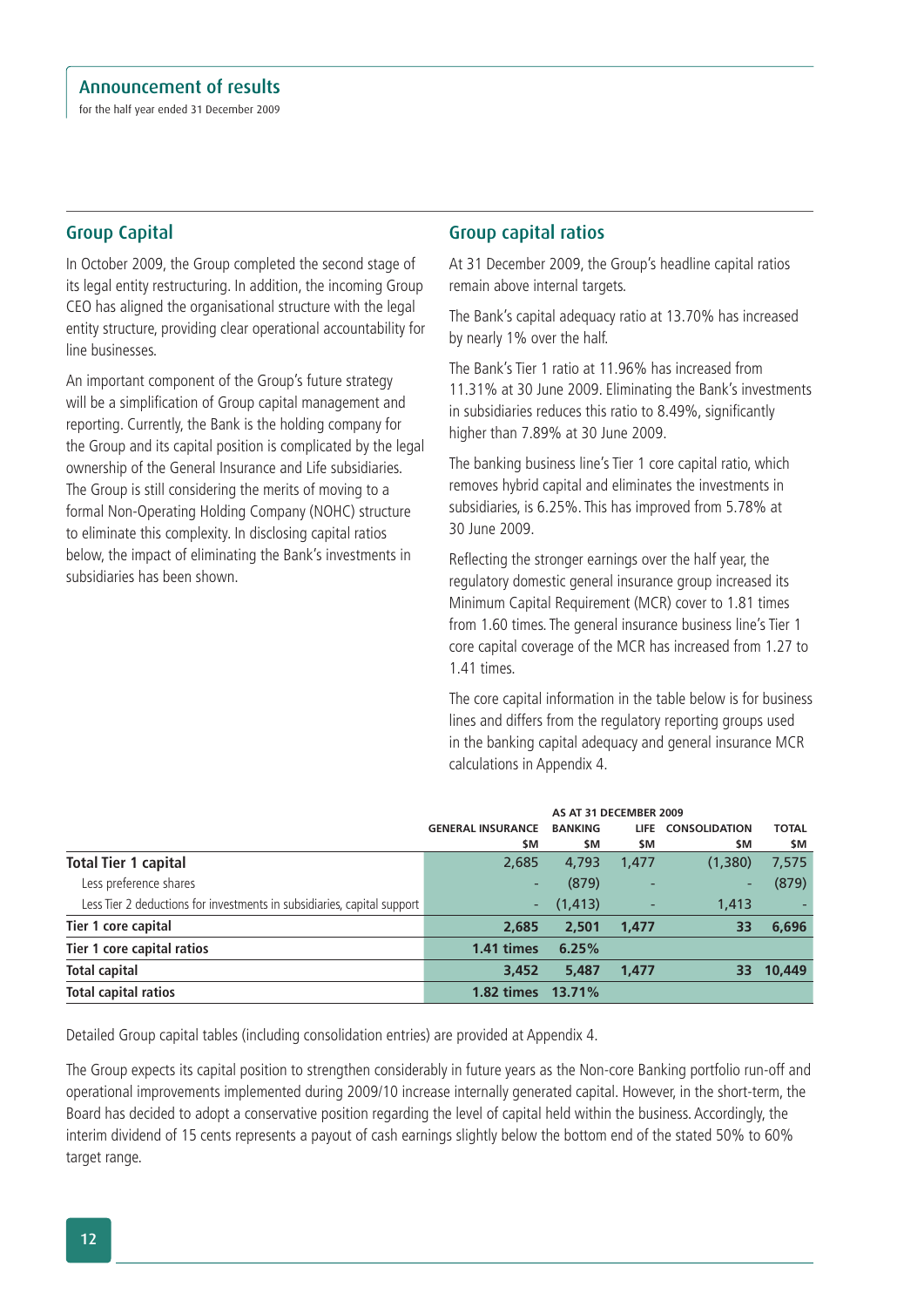#### Dividends

The interim dividend of 15 cents per share is fully franked and due to be paid on 1 April 2010. The record date for determining entitlements to the dividends is 5 March 2010.

|                                                           | <b>HALF YEAR ENDED</b> |        |        |
|-----------------------------------------------------------|------------------------|--------|--------|
|                                                           | <b>DEC-09</b>          | JUN-09 | DEC-08 |
|                                                           | <b>SM</b>              | \$M    | \$M    |
| <b>Franking credits</b>                                   |                        |        |        |
| Franking credits available for subsequent financial years |                        |        |        |
| based on a tax rate of 30% after proposed dividend        | 561                    | 523    | 407    |

#### Income tax

|                                                           |                | <b>HALF YEAR ENDED</b> |               |  |
|-----------------------------------------------------------|----------------|------------------------|---------------|--|
|                                                           | <b>DEC-09</b>  | <b>JUN-09</b>          | <b>DEC-08</b> |  |
|                                                           | \$M            | \$M                    | \$M           |  |
| Profit before income tax expense                          | 567            | 132                    | 275           |  |
|                                                           |                |                        |               |  |
| Income tax using the domestic corporation tax rate of 30% | 170            | 39                     | 83            |  |
| Increase in income tax expense due to:                    |                |                        |               |  |
| Non-deductible expenses                                   | 7              | 8                      | 13            |  |
| Imputation gross-up on dividends received                 |                |                        | 3             |  |
| Statutory funds                                           | 28             | 7                      | (61)          |  |
| Income tax offsets and credits                            | (2)            | (2)                    | (10)          |  |
| Amortisation of Promina acquisition intangible assets     | 3              | 12                     | (5)           |  |
| Other                                                     | $\overline{2}$ | (25)                   | (9)           |  |
|                                                           | 209            | 40                     | 14            |  |
| Over/(under) provision in prior year                      | (9)            | (2)                    | 2             |  |
| Income tax expense on pre-tax net profit                  | 200            | 38                     | 16            |  |
| <b>Effective tax rate</b>                                 | 35.3%          | 28.8%                  | 5.8%          |  |
| Income tax expense by segment                             |                |                        |               |  |
| General Insurance                                         | 144            | 88                     | 69            |  |
| Banking                                                   | 9              | 11                     | 37            |  |
| Life                                                      | 76             | 2                      | (21)          |  |
| Other                                                     | (29)           | (63)                   | (69)          |  |
| Total income tax expense                                  | 200            | 38                     | 16            |  |

The Group's consolidated effective tax rate for the six months ended 31 December 2009 was 35.3%.

The effective tax rate is above the corporate tax rate primarily due to the statutory fund adjustment of around \$28 million. Accounting standards require that the tax expense from an increase in net market values of policyowner assets be recognised as part of the Group's income tax expense. The Life net profit before tax includes the beneficial tax impact of the reduction in policyowner liabilities. In recent prior years, the reverse (a tax credit) was required as negative investment markets reduced the value of policyowner assets.

The effective tax rate has also increased due to non-deductible distributions from Converting Preference Shares (\$5 million) in addition to the non-deductible distributions from the remaining Reset Preference Shares (\$1 million).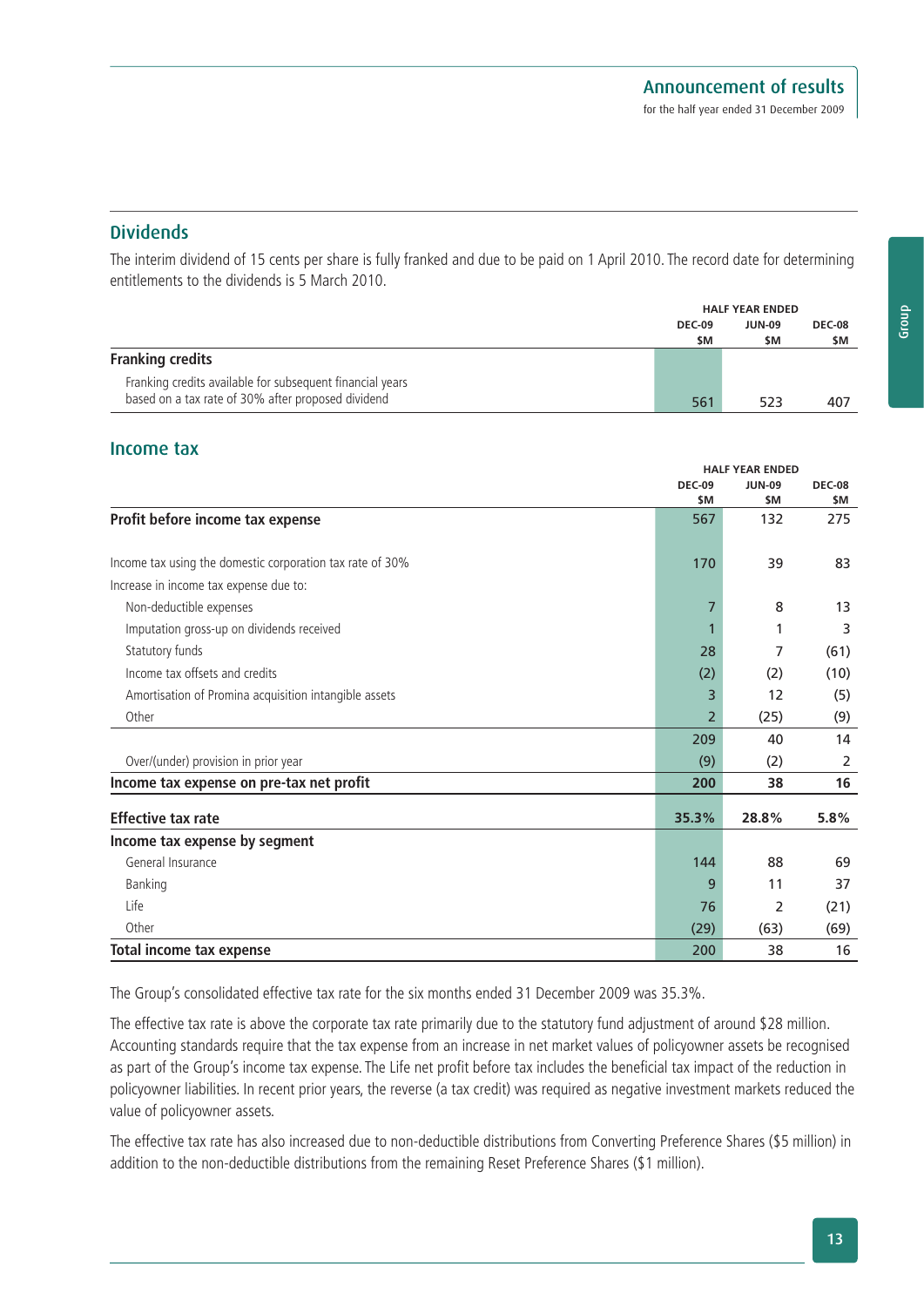for the half year ended 31 December 2009

This page is left blank intentionally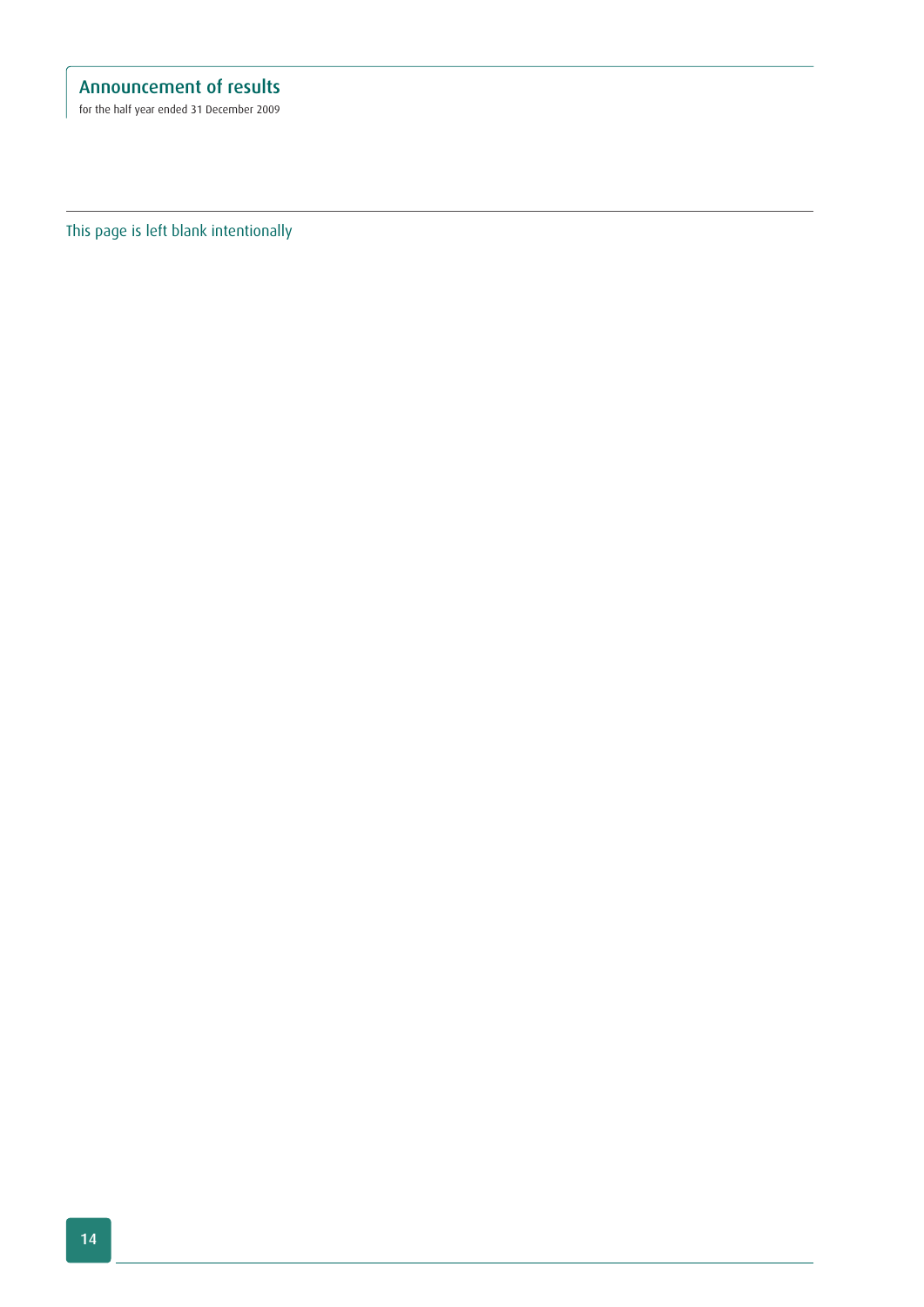#### General Insurance

#### Basis of preparation

Financial information in this section includes both fire service levies and the impact of discount rate movements. These impacts are eliminated in the General Insurance Profit contribution table in Appendix 5.

#### Result overview

General Insurance recorded a pre-tax profit of \$491 million for the half year to December 2009.

The ITR was \$401 million, representing an insurance trading ratio of 12.8%. The underwriting profit was \$141 million reflecting a substantial improvement on the underwriting loss of \$606 million in the prior corresponding period.

Gross Written Premium (GWP) increased by 4.4% to \$3.5 billion. Short-tail classes have experienced strong growth with Home up 13.9% and Motor up 6.8%. Premium rates in these classes have continued to increase following several years of adverse weather experience and greater reinsurance costs. Retention rates have remained strong.

In long-tail classes, Compulsory Third Party (CTP) rates increased in both New South Wales and Queensland resulting in an overall GWP increase of 17%. Commercial insurance lines grew by 1.4% aided by stable retention and modest rate increases.

As previously announced, from 1 July 2009, Suncorp withdrew from a number of underperforming product lines including Covermore travel insurance. Adjusting for these discontinued lines, underlying GWP growth was 7.5%.

Net claims reduced by 20.5% to \$2.2 billion. Short-tail claims expenses were positively impacted by more favourable weather conditions with the cost of natural hazard claims being \$56 million below the Group's long-run allowance. Short-tail claims also benefited from a \$70 million central estimate release as prior year outstanding claims have been favourably settled or re-estimated. Reductions in average claim costs, driven through cost initiatives, have contributed to favourable reserve releases.

In long-tail claims, favourable releases from the commercial liability portfolio have been offset by the increase in the assumptions for wage inflation to 4.5% from 4.0%. The increase in expectations for wage inflation, costing \$75 million, reverses the adjustment made in December 2008 and reflects recent unemployment and inflation data demonstrating the resilience of the Australian economy.

Risk margins remain at approximately 18% of outstanding claims reserves providing an approximate level of confidence of 90%.

Total operating expenses decreased overall by 3.2% to \$812 million. Acquisition expenses reduced by \$66 million including a \$19 million benefit for the Liability Adequacy Test (LAT) and an \$18 million reduction in the allocation of Bank expenses. Other underwriting expenses increased by \$39 million to \$381 million. This increase is predominantly due to a \$16 million increase in Fire Services Levies flowing from premium increases and the accrual of a \$16 million restructuring charge.

Investment income on insurance funds was \$260 million. The underlying yield on this portfolio has reduced to around 4.2%, however there has been an \$81 million mark-to-market gain from credit spread contraction and increased holdings of CPI-linked bonds giving rise to a favourable mismatch against the discount rate impacts on the claims provisions.

Investment returns on shareholder funds decreased to \$100 million reflecting the reduction in yields offset by the contraction in credit spreads.

Joint venture and other income improved during the period as the Group's joint venture partners benefited from improved investment returns and more favourable weather conditions.

The Group's New Zealand businesses produced a strong result with premium growth, in NZ\$ terms, of 6.3% and an ITR of NZ\$42 million representing an ITR ratio of 11.9%.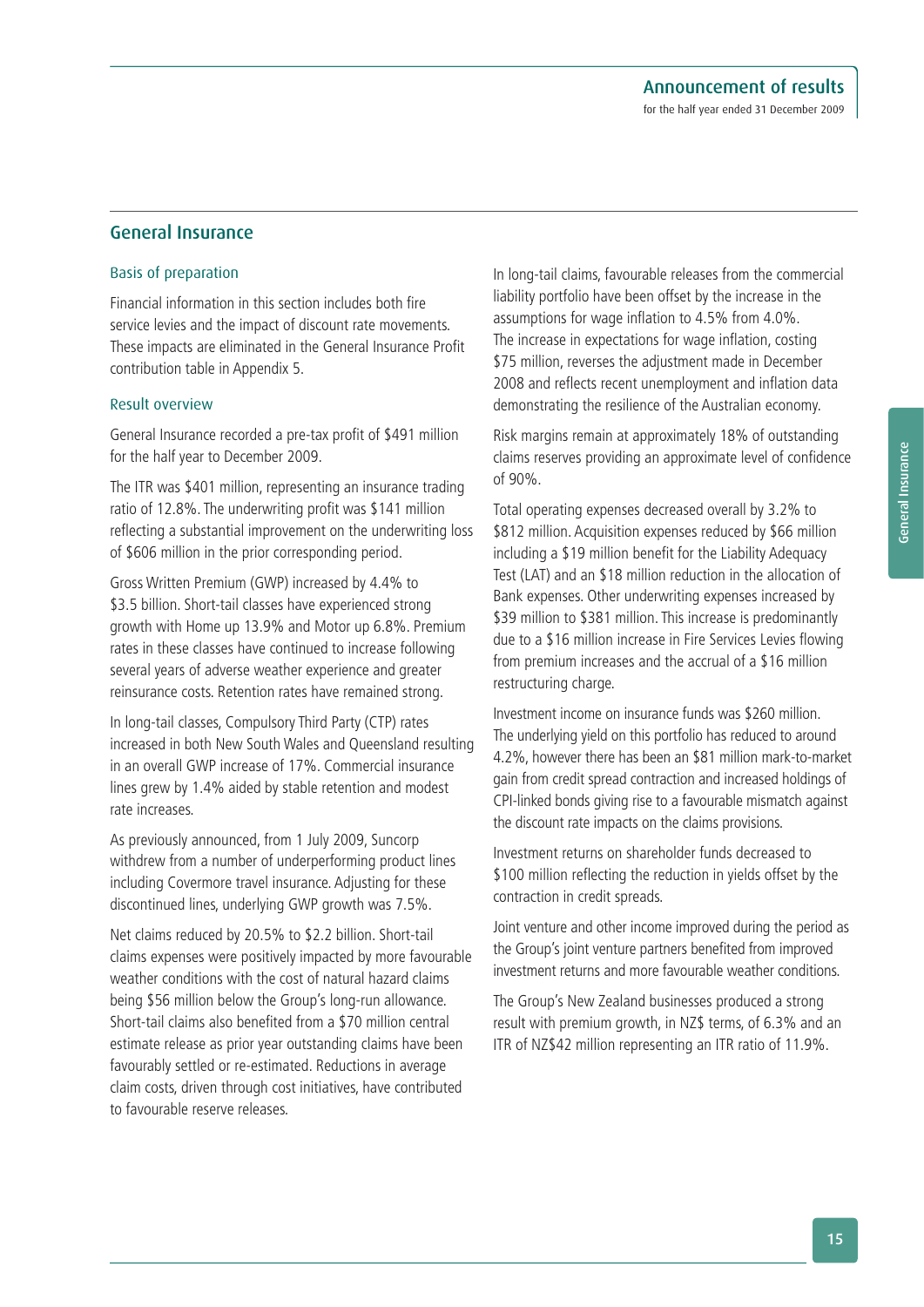for the half year ended 31 December 2009

|                                                                                                   | <b>HALF YEAR ENDED</b> |               |               | <b>DEC-09</b> | <b>DEC-09</b> |
|---------------------------------------------------------------------------------------------------|------------------------|---------------|---------------|---------------|---------------|
|                                                                                                   | <b>DEC-09</b>          | <b>JUN-09</b> | <b>DEC-08</b> | vs JUN-09     | vs DEC-08     |
|                                                                                                   | \$M                    | \$M           | \$M           | %             | %             |
| <b>Profit contribution</b>                                                                        |                        |               |               |               |               |
| - General Insurance                                                                               |                        |               |               |               |               |
| <b>Gross written premium</b>                                                                      | 3,490                  | 3,472         | 3,343         | 0.5           | 4.4           |
| Gross unearned premium movement                                                                   | (53)                   | (182)         | (91)          | (70.9)        | (41.8)        |
| Gross earned premium                                                                              | 3,437                  | 3,290         | 3,252         | 4.5           | 5.7           |
| Outwards reinsurance expense                                                                      | (293)                  | (297)         | (264)         | (1.3)         | 11.0          |
| Net earned premium                                                                                | 3,144                  | 2,993         | 2,988         | 5.0           | 5.2           |
| <b>Net incurred claims</b>                                                                        |                        |               |               |               |               |
| Claims expense                                                                                    | (2,667)                | (2, 462)      | (3, 185)      | 8.3           | (16.3)        |
| Reinsurance and other recoveries revenue                                                          | 476                    | 607           | 430           | (21.6)        | 10.7          |
|                                                                                                   | (2, 191)               | (1, 855)      | (2,755)       | 18.1          | (20.5)        |
| <b>Total operating expenses</b>                                                                   |                        |               |               |               |               |
| Acquisition expenses <sup>(1)</sup>                                                               | (431)                  | (458)         | (497)         | (5.9)         | (13.3)        |
| Other underwriting expenses (1)                                                                   | (381)                  | (345)         | (342)         | 10.4          | 11.4          |
|                                                                                                   | (812)                  | (803)         | (839)         | 1.1           | (3.2)         |
| <b>Underwriting result</b>                                                                        | 141                    | 335           | (606)         | (57.9)        | (123.3)       |
| Investment income - insurance funds                                                               | 260                    | (31)          | 764           | large         | (66.0)        |
| <b>Insurance trading result</b>                                                                   | 401                    | 304           | 158           | 31.9          | 153.8         |
| Managed schemes net contribution                                                                  | 8                      | 3             | 16            | 166.7         | (50.0)        |
| Joint venture and other income                                                                    | 23                     | 11            | (10)          | 109.1         | (330.0)       |
| <b>General Insurance operational earnings</b>                                                     | 432                    | 318           | 164           | 35.8          | 163.4         |
|                                                                                                   |                        |               |               |               |               |
| Investment income - shareholder funds                                                             | 100                    | (24)          | 154           | large         | (35.1)        |
|                                                                                                   |                        |               |               |               |               |
| <b>Contribution to profit from General Insurance activities before</b><br>tax and capital funding | 532                    | 294           | 318           | 81.0          | 67.3          |
| Capital funding <sup>(2)</sup>                                                                    | (41)                   | 26            | (65)          | (257.7)       | (36.9)        |
| Contribution to profit from General Insurance activities before tax                               | 491                    | 320           | 253           | 53.4          | 94.1          |

(1) Comparative information has been restated to be consistent with the current treatment of expense disclosures between acquisition costs and underwriting expenses.

(2) Includes interest expense on subordinated notes and preference shares allocated to General Insurance. The 30 June 2009 capital funding charge includes a \$76 million gain from the redemption of subordinated notes.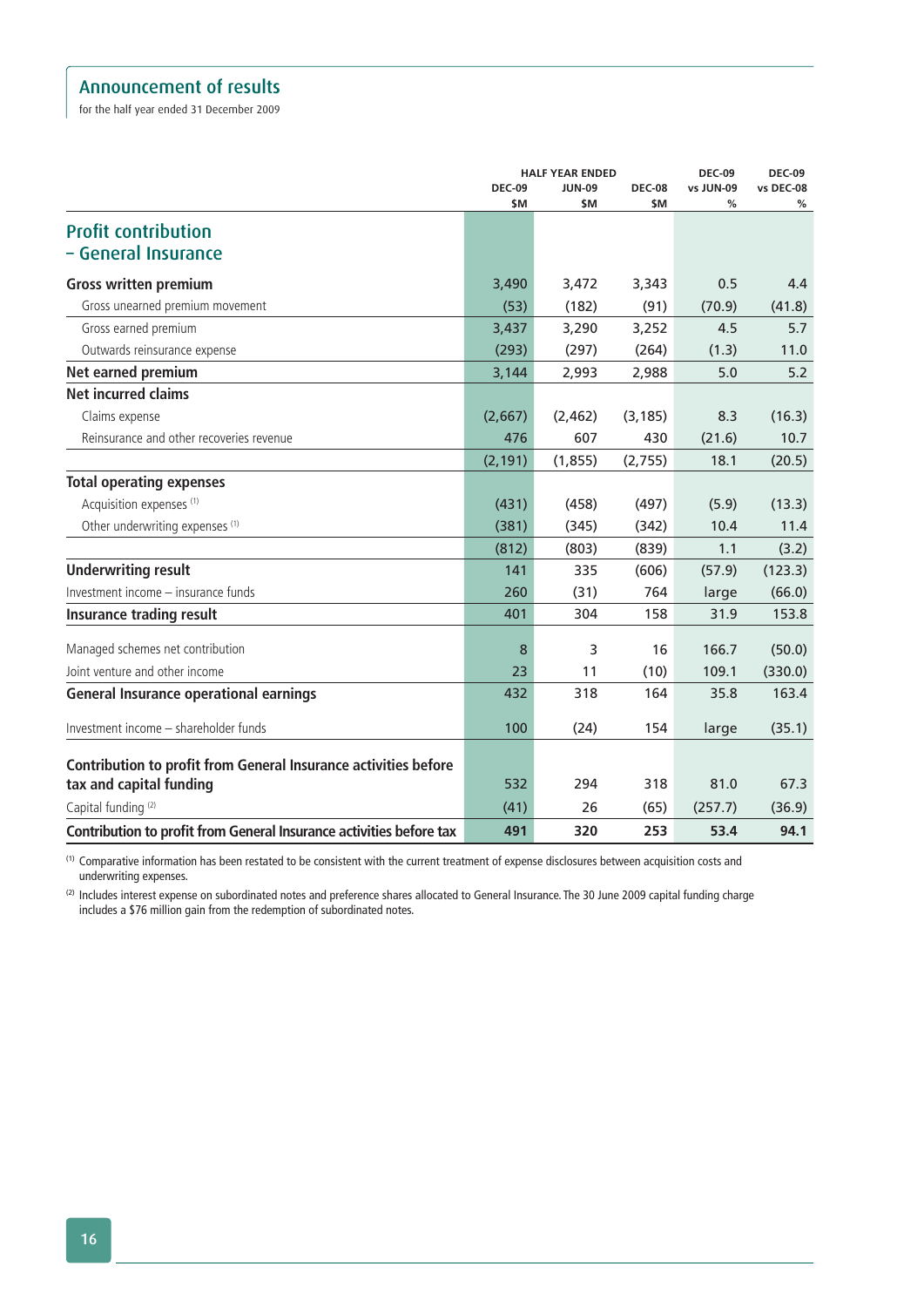for the half year ended 31 December 2009

|                                                  |               | <b>DEC-09</b>  | <b>DEC-09</b> |           |           |
|--------------------------------------------------|---------------|----------------|---------------|-----------|-----------|
|                                                  | <b>DEC-09</b> | <b>JUN-09</b>  | <b>DEC-08</b> | vs JUN-09 | vs DEC-08 |
|                                                  | \$M           | \$M            | \$M           | %         | ℅         |
| <b>Balance sheet - General Insurance</b>         |               |                |               |           |           |
| <b>Assets</b>                                    |               |                |               |           |           |
| Cash and cash equivalents                        | 515           | 760            | 588           | (32.2)    | (12.4)    |
| Investment securities                            | 10,455        | 10,277         | 10,464        | 1.7       | (0.1)     |
| Derivatives                                      | 28            | 66             | 144           | (57.6)    | (80.6)    |
| Loans, advances and other receivables            | 1,654         | 1,783          | 1,813         | (7.2)     | (8.8)     |
| Reinsurance and other recoveries                 | 1,249         | 1,310          | 1,278         | (4.7)     | (2.3)     |
| Deferred insurance assets                        | 858           | 718            | 707           | 19.5      | 21.4      |
| Investments in associates and joint ventures (1) | 217           | 157            | 156           | 38.2      | 39.1      |
| Due from subsidiaries                            |               | $\overline{a}$ | 224           | n/a       | (100.0)   |
| Investment property                              | 156           | 160            | 186           | (2.5)     | (16.1)    |
| Property, plant and equipment                    | 41            | 46             | 56            | (10.9)    | (26.8)    |
| Other assets                                     | 146           | 174            | 184           | (16.1)    | (20.7)    |
| Goodwill and intangible assets (2)               | 5,690         | 5,778          | 5,877         | (1.5)     | (3.2)     |
| Total assets                                     | 21,009        | 21,229         | 21,677        | (1.0)     | (3.1)     |
| <b>Liabilities</b>                               |               |                |               |           |           |
| Payables and other liabilities                   | 419           | 943            | 820           | (55.6)    | (48.9)    |
| Derivatives                                      | 95            | 69             | 73            | 37.7      | 30.1      |
| Due to subsidiaries <sup>(2)</sup>               | 193           | 177            |               | 9.0       | n/a       |
| Deferred tax liabilities <sup>(2)</sup>          | 96            | 85             | 169           | 12.9      | (43.2)    |
| Employee benefit obligations                     | 107           | 92             | 111           | 16.3      | (3.6)     |
| Unearned premium liabilities                     | 3,582         | 3,527          | 3,366         | 1.6       | 6.4       |
| Outstanding claims liabilities                   | 7,410         | 7,369          | 7,729         | 0.6       | (4.1)     |
| Other financial liabilities                      | 55            | 39             | 45            | 41.0      | 22.2      |
| Subordinated notes                               | 695           | 729            | 985           | (4.7)     | (29.4)    |
| <b>Total liabilities</b>                         | 12,652        | 13,030         | 13,298        | (2.9)     | (4.9)     |
| Net assets                                       | 8,357         | 8,199          | 8,379         | 1.9       | (0.3)     |

 $(1)$  This includes the revaluation in the National Transport Insurance joint venture.

(2) Certain asset and liability balances in the prior periods have been restated to include the Promina acquisition intangible assets and related tax balances allocated to General Insurance as part of the Legal Entity Restructure project.

|                                   | <b>HALF YEAR ENDED</b> |               |               |
|-----------------------------------|------------------------|---------------|---------------|
|                                   | <b>DEC-09</b>          | <b>JUN-09</b> | <b>DEC-08</b> |
|                                   | %                      | %             | %             |
| <b>General Insurance ratios</b>   |                        |               |               |
| Acquisition expenses ratio        | 13.7                   | 15.3          | 16.6          |
| Other underwriting expenses ratio | 12.1                   | 11.5          | 11.4          |
| Total operating expenses ratio    | 25.8                   | 26.8          | 28.0          |
| Loss ratio                        | 69.7                   | 62.0          | 92.2          |
| Combined operating ratio          | 95.5                   | 88.8          | 120.2         |
| Insurance trading ratio           | 12.8                   | 10.2          | 5.3           |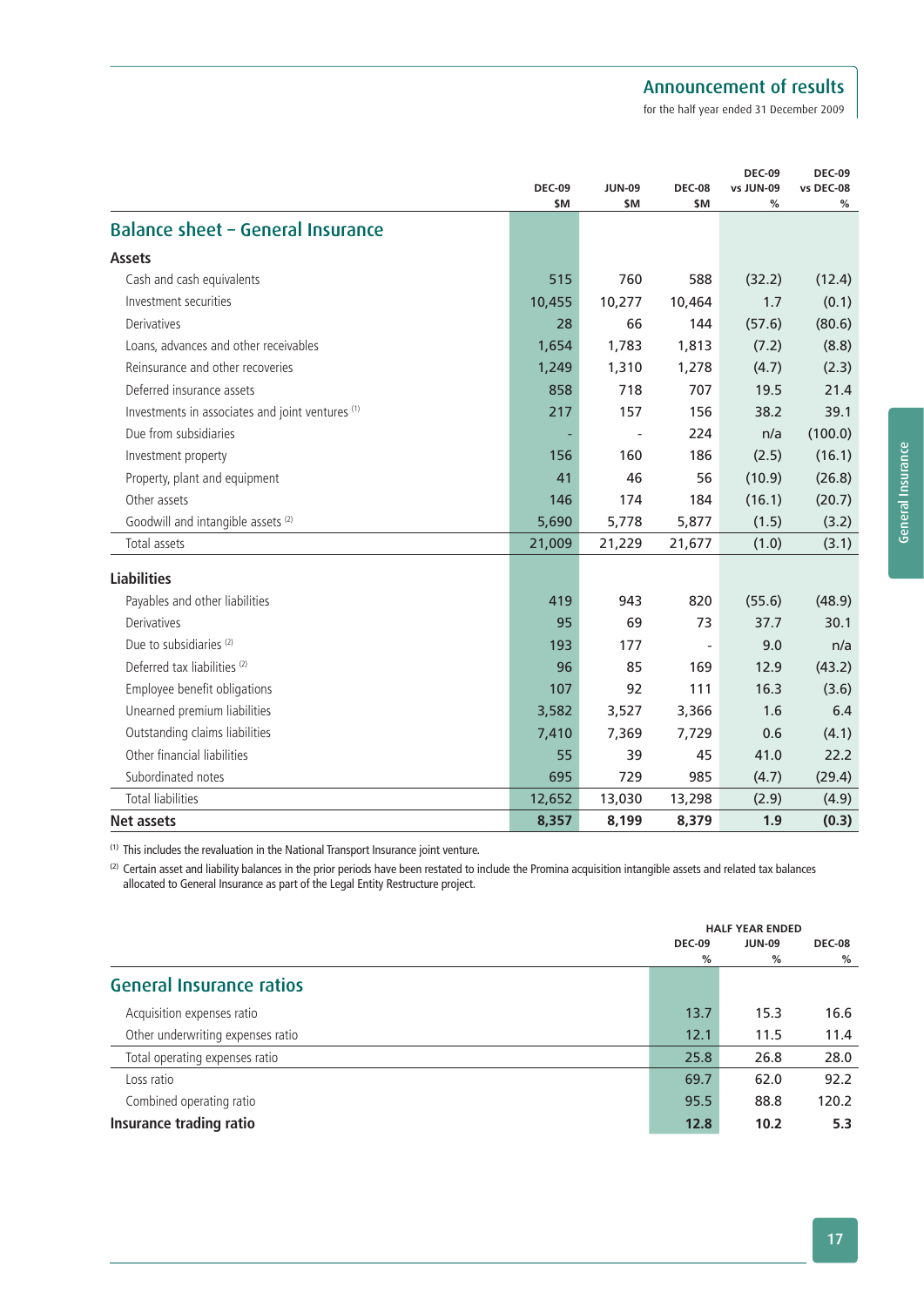for the half year ended 31 December 2009

## Gross written premium

|                                  |               | <b>HALF YEAR ENDED</b> |           | <b>DEC-09</b> | <b>DEC-09</b> |
|----------------------------------|---------------|------------------------|-----------|---------------|---------------|
|                                  | <b>DEC-09</b> | <b>JUN-09(1)</b>       | DEC-08(1) | vs JUN-09     | vs DEC-08     |
|                                  | \$M           | \$M                    | \$M       | %             | %             |
| Gross written premium by product |               |                        |           |               |               |
| <b>Australia</b>                 |               |                        |           |               |               |
| Motor                            | 1,140         | 1,119                  | 1,068     | 1.9           | 6.7           |
| Home                             | 791           | 690                    | 692       | 14.6          | 14.3          |
| Commercial                       | 722           | 691                    | 713       | 4.5           | 1.3           |
| Compulsory third party           | 406           | 392                    | 347       | 3.6           | 17.0          |
| Workers' compensation            | 79            | 136                    | 74        | (41.9)        | 6.8           |
| Other <sup>(2)</sup>             | 14            | 158                    | 118       | (91.1)        | (88.1)        |
|                                  | 3,152         | 3,186                  | 3,012     | (1.1)         | 4.6           |
| <b>New Zealand</b>               |               |                        |           |               |               |
| Motor                            | 65            | 57                     | 60        | 14.0          | 8.3           |
| Home                             | 76            | 68                     | 69        | 11.8          | 10.1          |
| Commercial                       | 174           | 135                    | 171       | 28.9          | 1.8           |
| Other                            | 23            | 26                     | 31        | (11.5)        | (25.8)        |
|                                  | 338           | 286                    | 331       | 18.2          | 2.1           |
| <b>Total</b>                     |               |                        |           |               |               |
| Motor                            | 1,205         | 1,176                  | 1,128     | 2.5           | 6.8           |
| Home                             | 867           | 758                    | 761       | 14.4          | 13.9          |
| Commercial                       | 896           | 826                    | 884       | 8.5           | 1.4           |
| Compulsory third party           | 406           | 392                    | 347       | 3.6           | 17.0          |
| Workers' compensation            | 79            | 136                    | 74        | (41.9)        | 6.8           |
| Other <sup>(2)</sup>             | 37            | 184                    | 149       | (79.9)        | (75.2)        |
|                                  | 3,490         | 3,472                  | 3,343     | 0.5           | 4.4           |

(1) The June 2009 and December 2008 periods have been restated as the Five Star product now forms part of Commercial and was previously Motor.

(2) The decrease is due to the business exiting from its partnership with Covermore effective 1 July 2009. Gross written premium for the year to 31 December 2008 was \$95 million and for the half year to 30 June 2009 was \$120 million.

|                                    |               | <b>HALF YEAR ENDED</b> | <b>DEC-09</b> | <b>DEC-09</b> |           |
|------------------------------------|---------------|------------------------|---------------|---------------|-----------|
|                                    | <b>DEC-09</b> | <b>JUN-09</b>          | <b>DEC-08</b> | vs JUN-09     | vs DEC-08 |
|                                    | \$M           | \$M                    | \$M           | %             | %         |
| Gross written premium by geography |               |                        |               |               |           |
| Queensland                         | 921           | 905                    | 847           | 1.8           | 8.7       |
| New South Wales                    | 1,114         | 1,242                  | 1,132         | (10.3)        | (1.6)     |
| Victoria                           | 733           | 691                    | 668           | 6.1           | 9.7       |
| Western Australia                  | 190           | 145                    | 181           | 31.0          | 5.0       |
| South Australia                    | 99            | 97                     | 93            | 2.1           | 6.5       |
| Tasmania                           | 55            | 48                     | 51            | 14.6          | 7.8       |
| Other                              | 40            | 58                     | 40            | (31.0)        |           |
| <b>Total Australia</b>             | 3,152         | 3,186                  | 3,012         | (1.1)         | 4.6       |
| New Zealand                        | 338           | 286                    | 331           | 18.2          | 2.1       |
| Total                              | 3,490         | 3,472                  | 3,343         | 0.5           | 4.4       |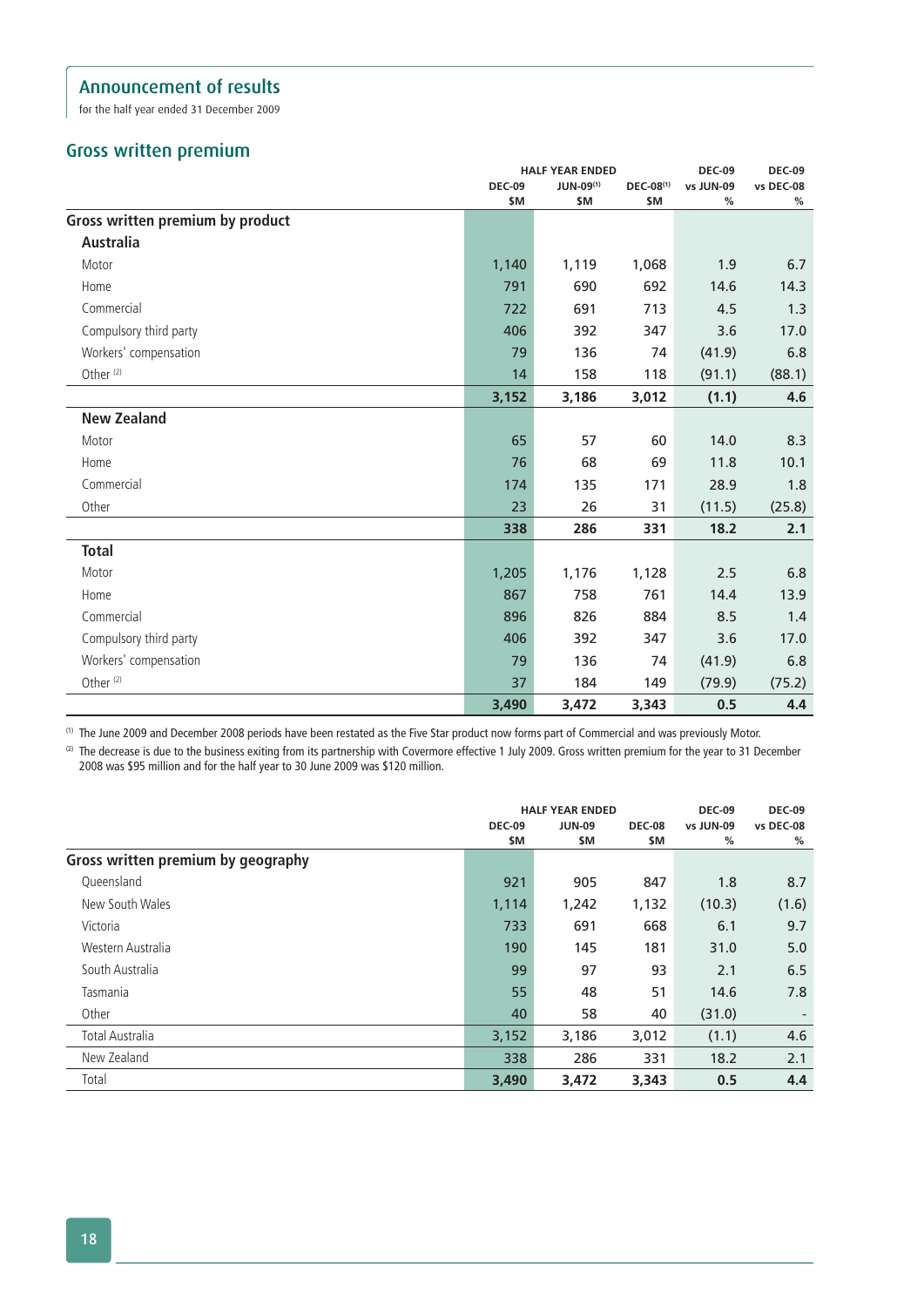#### Gross written premium continued

#### **Motor**

Motor insurance premium increased by 6.8% to \$1.2 billion.

There have been a significant number of new entrants in the motor insurance market. These new entrants are predominantly using pricing levers and the internet channel to attempt to gain sustainable scale. Despite these challenges, Suncorp continues to grow at acceptable margins as a result of the benefits of Integration, refreshed brand strategies and an ongoing investment in the internet channel.

In Australia, unit growth was 4.4% underpinned by stable customer retention levels and significant new business growth. Average written premium growth was 2.3%.

In New Zealand, growth of 8.3% reflects strong unit growth offset by a weaker New Zealand dollar.

GWP growth was greatest in the Shannons (21%), APIA (9%) and AAMI (8%) brands.

#### **Home**

Home insurance premium increased by 13.9% to \$867 million.

Premium rates for home insurance continue to increase following several years of adverse natural hazard claims and higher reinsurance costs. Despite these increases, customer retention has remained strong, net units have increased and the Group's market share has remained stable.

In Australia, growth is predominantly attributable to a 12.5% increase in average premiums and a 1.8% increase in net units.

In New Zealand, growth of 10.1% reflects strong unit growth offset by a weaker New Zealand dollar.

All brands delivered premium growth. The mass market brands, Suncorp (13%), AAMI (13%), APIA (11%) and GIO (11%) all performed strongly.

#### **Commercial Insurance**

Commercial Insurance premium income increased 1.4% to \$896 million.

Despite difficult economic conditions and a competitive market, Australian Commercial Insurance premium income grew by 1.3% aided by stable retention, rate increases and a targeted focus on broker business. Premium rates have been increased in the majority of product lines to maintain margin due to the impact of lower investment returns and an industry-wide deterioration in large losses.

The New Zealand commercial GWP grew by 1.8% despite an adverse exchange rate.

GWP in the corporate portfolio has been stable due to limited infrastructure, large construction and engineering opportunities. Retention has remained strong across the majority of the portfolio, premiums have increased and policy numbers have remained stable, however, the prior year comparative benefited from a number of large project wins which have not been repeated.

During 2009, the Vero brand has been refreshed and established as the Commercial Insurance broker brand. The Group continues to leverage its investments in front end technology and servicing capability and this has resulted in increased market share in target industries and product lines.

The Packaged Business performed well with the Property portfolio, in particular, showing increases in both volumes (7%) and average premium (2%).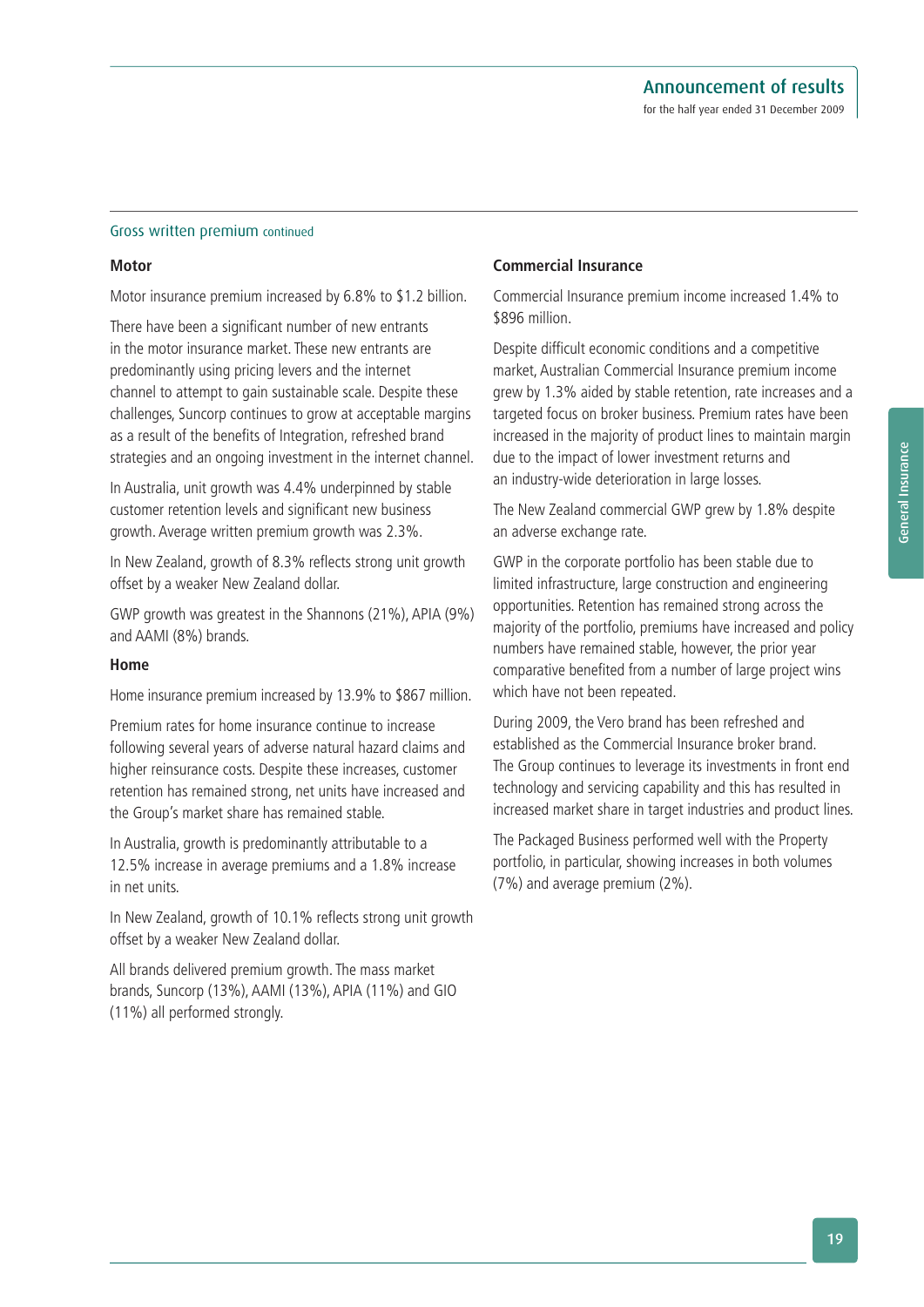#### Gross written premium continued

#### **Compulsory Third Party (CTP)**

The CTP portfolio increased 17% to \$406 million.

Average premiums are up in both Queensland (17.1%) and New South Wales (8.6%). New business has been boosted by increased new motor vehicle sales resulting from improved consumer confidence and the Federal Government business tax rebate. Retention has remained stable but some consumers have responded to increased premiums by moving to 6 month rather than annual policies.

Suncorp continues to be the leading CTP insurance provider in Queensland. In New South Wales, the Group remains the second largest CTP provider and utilises a two-brand strategy to optimise margin by focusing on attracting and retaining better risks.

#### **Workers' Compensation**

Suncorp underwrites Workers' Compensation under the GIO brand in Western Australia, ACT, Tasmania and Northern Territory.

Despite subdued wage growth, Workers' Compensation premium income increased by 6.8% to \$79 million following premium rate increases and new business inflows.

#### **Other premium income**

Other premium income is \$37 million and is predominantly made up of travel insurance and Deposit Power. From 1 July 2009, Suncorp ceased to write travel insurance in partnership with Covermore.

#### Reinsurance

Outwards reinsurance expense for the half year was \$293 million, up 11% due to growth in risk exposures and reinsurance premium rate increases.

The property catastrophe treaty is the largest element of the Group's reinsurance program, covering home, motor and commercial property lines against major catastrophes such as windstorm, hail, bushfire and earthquake. The Group's joint venture partners participate in this treaty.

The Group's property catastrophe retention has increased from \$150 million to \$200 million, and the limit on the property catastrophe treaty increased from \$5.35 billion to \$6.05 billion.

The Group purchased aggregate catastrophe reinsurance cover for the 2009/10 year. The cost of events above \$10 million is aggregated until the retention of \$250 million is exceeded. This policy then provides \$355 million of capacity for events with claim losses above \$10 million.

Reinsurance security was maintained for the 2010 financial year program, with over 90% of long-tail business and 80% short-tail business protected by reinsurers rated 'A+' or better.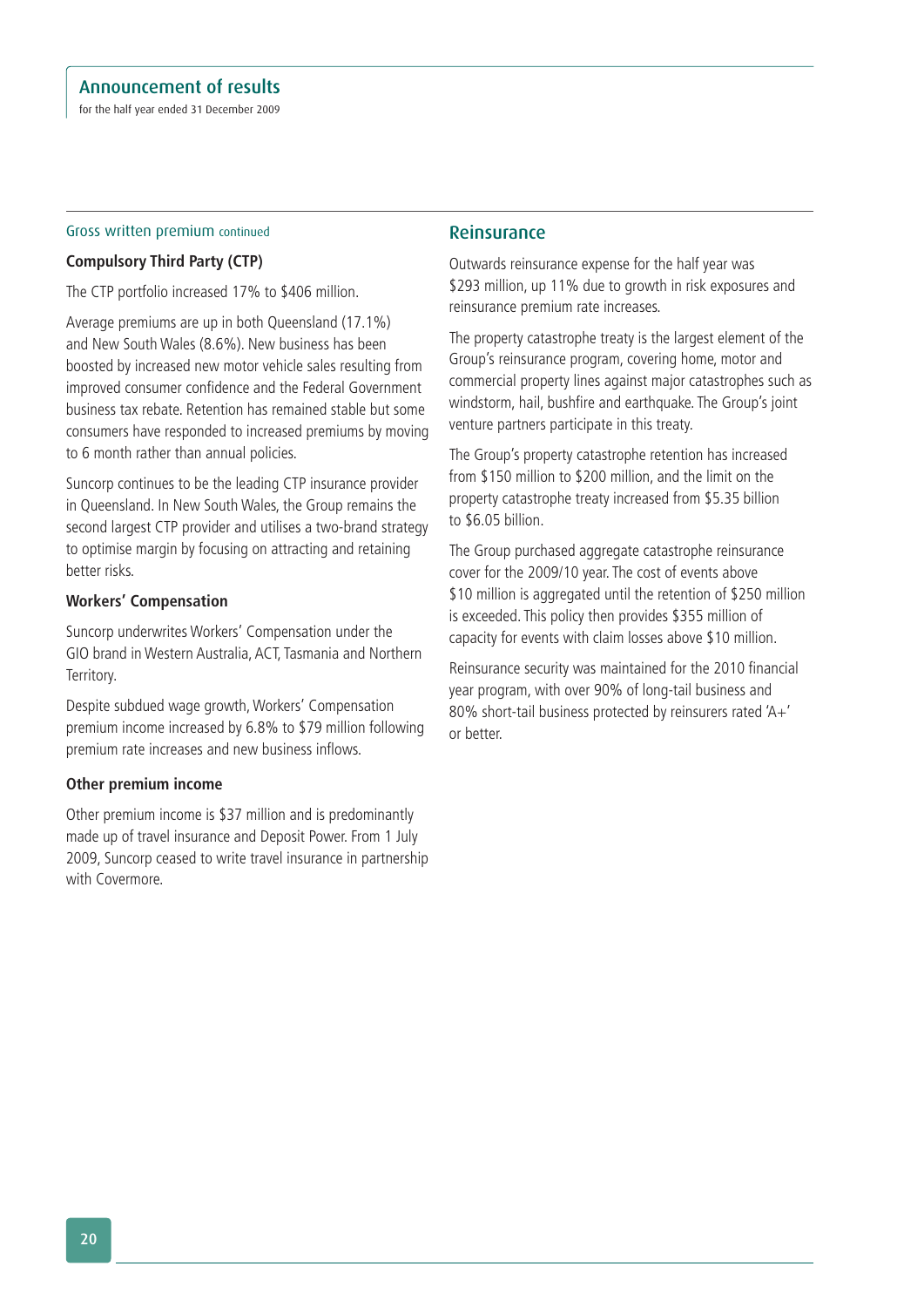for the half year ended 31 December 2009

| Reinsurance continued                 | <b>MAXIMUM</b><br><b>SINGLE RISK</b><br><b>RETENTION</b><br><b>DEC-09</b><br>\$M | <b>MAXIMUM</b><br><b>EVENT RISK</b><br><b>RETENTION</b><br><b>DEC-09</b><br>\$M |
|---------------------------------------|----------------------------------------------------------------------------------|---------------------------------------------------------------------------------|
| Property <sup>(1)</sup>               | 10                                                                               | 200                                                                             |
| General liability                     | 10                                                                               | 10                                                                              |
| Global liability                      | 10                                                                               | 10                                                                              |
| Workers' compensation                 | 10                                                                               | 10                                                                              |
| <b>CTP</b>                            | 10                                                                               | 10                                                                              |
| Motor <sup>(1)</sup>                  | 10                                                                               | 200                                                                             |
| Home owners' warranty                 | 5                                                                                | 5                                                                               |
| Professional Indemnity <sup>(2)</sup> | 10                                                                               | 10                                                                              |
| Travel & Personal Accident            | 5                                                                                | 5                                                                               |
| Marine                                | 10                                                                               | 10                                                                              |

<sup>(1)</sup> \$200 million is the maximum retention. These classes are also protected by the property aggregate treaty.

 $(2)$  Retention is \$5 million for the majority of occupations and industries.

## Claims expense

#### **Short-tail claims expense**

Short-tail claims expenses have decreased by 12.7% to \$1.5 billion. Weather was generally favourable for the half, with an absense of major natural hazard events. The incidence of smaller attritional natural hazard claims remain high. The total cost of natural hazard claims was \$56 million below the Group's long-run allowances.

Short-tail claims expense has also been reduced by a prior year release of \$70 million. This release reflects the effect of improved claims management processes on the ultimate cost of claims outstanding at 30 June 2009 as well as favourable reserving developments in short-tail commercial portfolios. Integration project designed to improve average motor repair costs and an absence of claims inflation were the major drivers of this release.

#### **Long-tail claims expense**

Long-tail claims expenses decreased by 33% to \$706 million. This decrease is primarily due to the reduction in discount rates in the prior corresponding period.

The valuation of outstanding claims at December 2009 resulted in a minor release of \$4 million for the Australian long-tail business. Releases of around \$70 million from the commercial liability portfolio have been offset by an increase in wage inflation assumptions by 0.5% to 4.5%.

The following additional issues then impact the outstanding claim reserves:

- 1. **Current accident period strain** occurs because the business adopts a more conservative claim reserving basis for the purpose of preparing its financial statements than its premium pricing basis. In the half year to 31 December 2009, the current accident period strain was \$58 million on a net central estimate basis.
- 2. **Net risk margin strain** is the additional risk margin provided on the current accident period referred to above, less the risk margin released from claims settled during the year as well as prior period releases and adjusted for the change in the yield curve. This was a net strain of \$30 million for the half year, reflecting natural growth and some minor changes in diversification across the portfolio.
- 3. **Superimposed inflation** is the allowance for claims costs inflating at a rate greater than the average weekly earnings index. There is some evidence of superimposed inflation in some classes of business, following several years of highly favourable claims experience post tort-law reform. If superimposed inflation were not to occur, this would result in a release of approximately \$70 million for the half year.

#### **Risk margins**

The Group has not significantly changed its approach to setting risk margins since 30 June 2009, with these remaining at approximately 18% of outstanding claim reserves and giving an approximate level of confidence of 90%.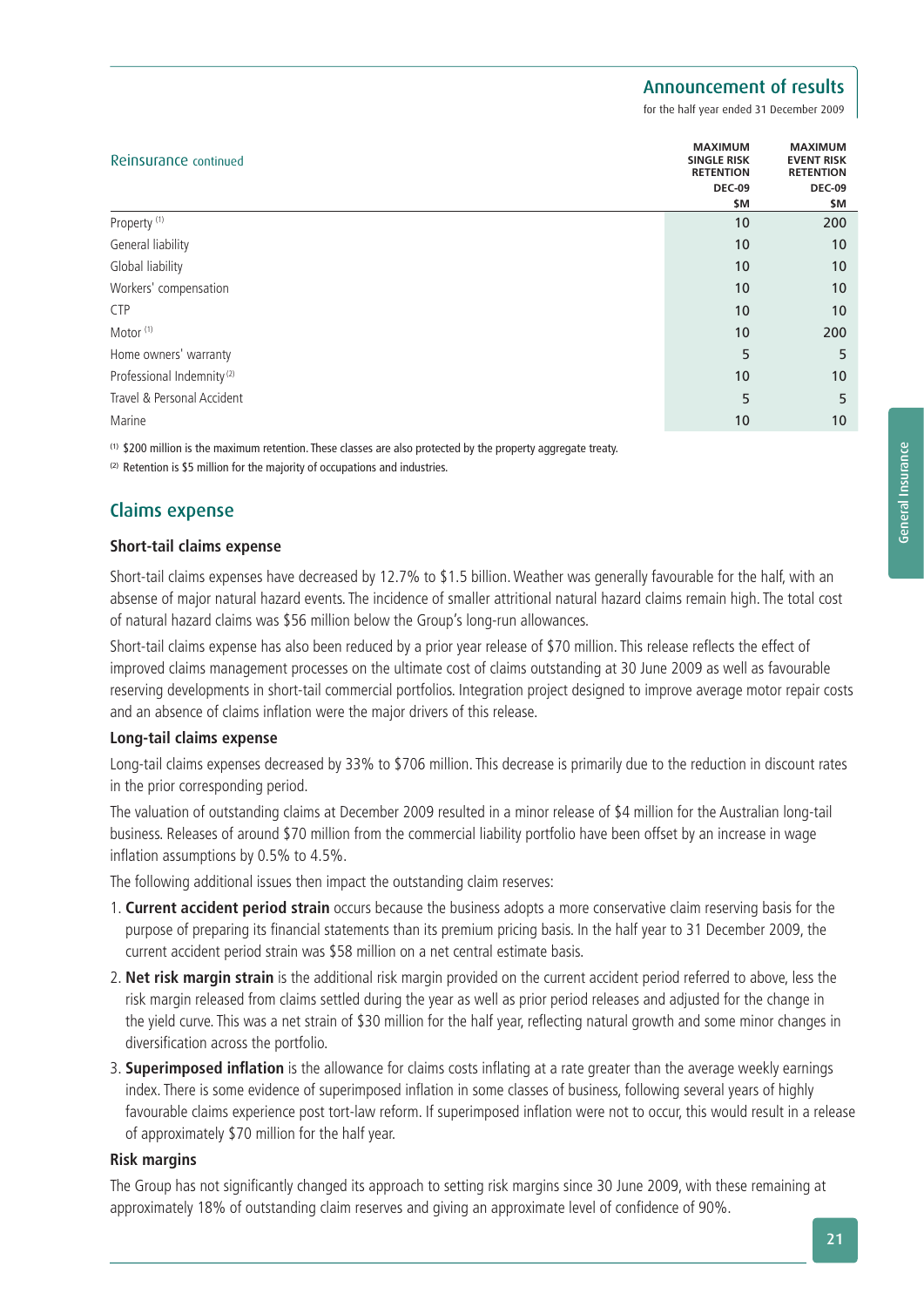#### Outstanding claims provisions over time

This table shows the gross and net outstanding claims liabilities. The net outstanding claims liabilities are shown split between the net central estimate, the discount on net central estimate and the (90th percentile, discounted) risk margin components. The net outstanding claims liabilities are also shown by major class of insurance business.

|                                                             | <b>HALF YEAR ENDED</b> |               |               | <b>DEC-09</b> | <b>DEC-09</b> |
|-------------------------------------------------------------|------------------------|---------------|---------------|---------------|---------------|
|                                                             | <b>DEC-09</b>          | <b>JUN-09</b> | <b>DEC-08</b> | vs JUN-09     | vs DEC-08     |
|                                                             | \$M                    | \$M           | \$M           | $\%$          | %             |
| Gross outstanding claims liabilites                         | 7,410                  | 7,369         | 7,729         | 0.6           | (4.1)         |
| Reinsurance and other recoveries                            | (1, 249)               | (1,310)       | (1,278)       | (4.7)         | (2.3)         |
| Net outstanding claims liabilities                          | 6,161                  | 6,059         | 6,451         | 1.7           | (4.5)         |
|                                                             |                        |               |               |               |               |
| Expected future claim payments and claims handling expenses | 6,294                  | 6,096         | 6,175         | 3.2           | 1.9           |
| Discount to present value                                   | (1,093)                | (965)         | (726)         | 13.3          | 50.6          |
| Risk margin                                                 | 960                    | 928           | 1,002         | 3.4           | (4.2)         |
| Net outstanding claims liabilities                          | 6,161                  | 6,059         | 6,451         | 1.7           | (4.5)         |
| Personal                                                    |                        |               |               |               |               |
| Australia CTP                                               | 3,144                  | 2,971         | 3,189         | 5.8           | (1.4)         |
| Australia short-tail                                        | 661                    | 705           | 780           | (6.2)         | (15.3)        |
| New Zealand                                                 | 41                     | 50            | 50            | (18.0)        | (18.0)        |
| <b>Commercial</b>                                           |                        |               |               |               |               |
| Australia long-tail                                         | 1,980                  | 1,958         | 2,048         | 1.1           | (3.3)         |
| Australia short-tail                                        | 217                    | 254           | 255           | (14.6)        | (14.9)        |
| New Zealand                                                 | 118                    | 121           | 129           | (2.5)         | (8.5)         |
| <b>Total</b>                                                | 6,161                  | 6,059         | 6,451         | 1.7           | (4.5)         |

#### Outstanding claims provisions breakdown

This table shows the net outstanding claim reserves split between the net central estimate (discounted) and the risk margin (90th percentile, discounted), broken down by class of business. It also shows the change in net central estimate by class of business.

|                      | <b>ACTUAL</b> | <b>NET CENTRAL</b><br><b>ESTIMATE</b><br>(DISCOUNTED) | <b>RISK MARGIN</b><br>(90 <sup>TH</sup> )<br>PERCENTILE,<br>DISCOUNTED) | <b>CHANGE IN</b><br><b>NET CENTRAL</b><br>ESTIMATE <sup>(1)</sup> |
|----------------------|---------------|-------------------------------------------------------|-------------------------------------------------------------------------|-------------------------------------------------------------------|
|                      | \$M           | \$M                                                   | \$M                                                                     | \$M                                                               |
| Personal             |               |                                                       |                                                                         |                                                                   |
| Australia CTP        | 3,144         | 2,709                                                 | 435                                                                     | 40                                                                |
| Short-tail and other | 661           | 599                                                   | 62                                                                      | (47)                                                              |
| New Zealand          | 41            | 37                                                    | 4                                                                       | (2)                                                               |
| Commercial           |               |                                                       |                                                                         |                                                                   |
| Australia long-tail  | 1,980         | 1,571                                                 | 409                                                                     | (44)                                                              |
| Australia short-tail | 217           | 194                                                   | 23                                                                      | (23)                                                              |
| New Zealand          | 118           | 91                                                    | 27                                                                      | (1)                                                               |
| <b>Total</b>         | 6,161         | 5,201                                                 | 960                                                                     | (77)                                                              |

(1) This column is equal to the closing central estimate for outstanding claims, (before the impact of change in interest rates) incurred before the opening balance sheet date, less the opening net central estimate for outstanding claims, plus payments and claims handling expenses, less investment income earned on net central estimate. A negative sign indicates that there has been a release from outstanding reserves.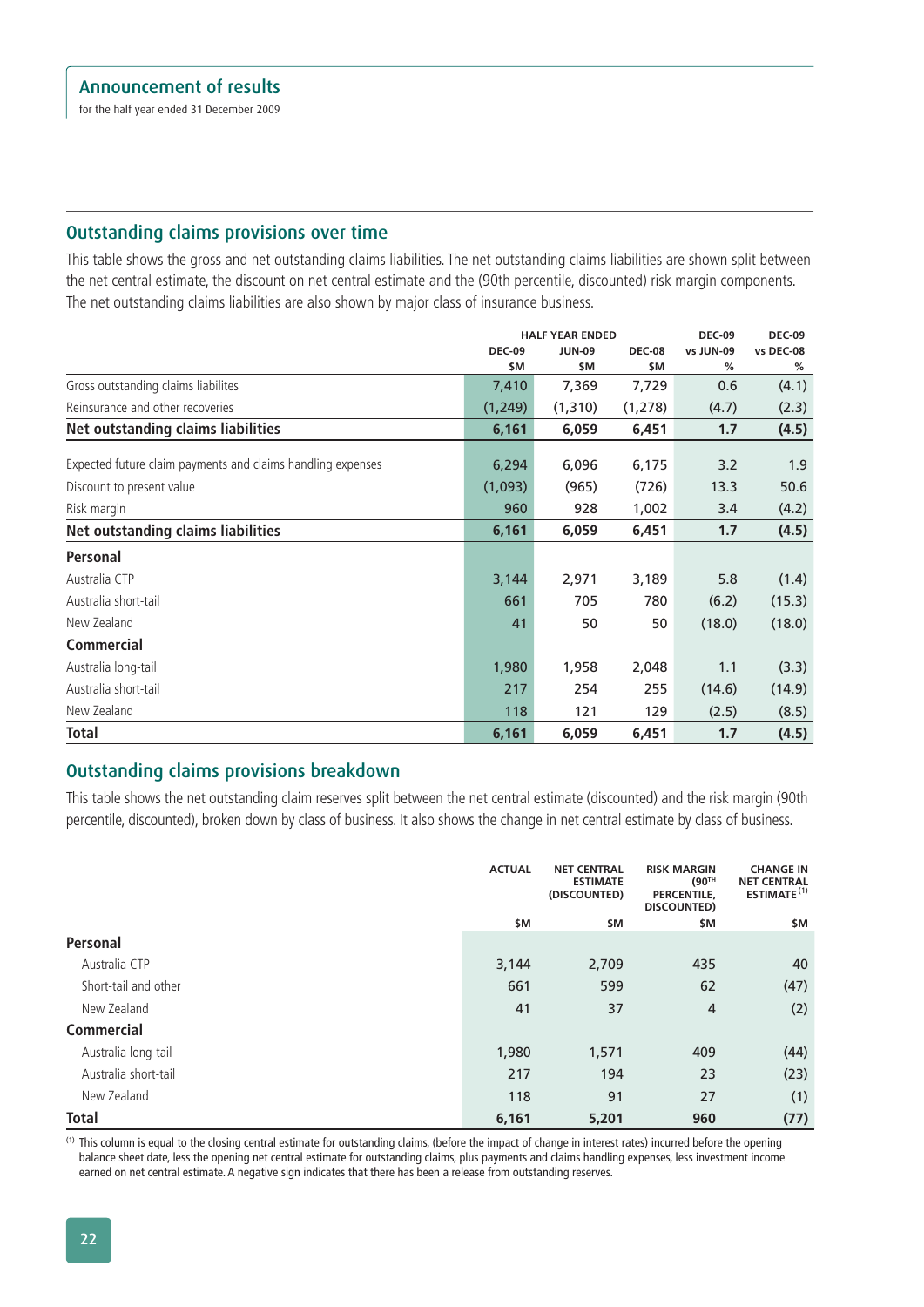## Claims development table

|                                                                    |                     |             |             | <b>ACCIDENT YEAR</b> |             |             |                     |                     |
|--------------------------------------------------------------------|---------------------|-------------|-------------|----------------------|-------------|-------------|---------------------|---------------------|
|                                                                    | <b>PRIOR</b><br>\$M | 2005<br>\$M | 2006<br>\$M | 2007<br>\$M          | 2008<br>\$M | 2009<br>\$M | $2010^{(1)}$<br>\$M | <b>TOTAL</b><br>\$M |
| <b>Consolidated</b>                                                |                     |             |             |                      |             |             |                     |                     |
| Estimate of ultimate claims cost                                   |                     |             |             |                      |             |             |                     |                     |
| At end of accident year                                            |                     | 1,173       | 1,209       | 1,247                | 1,290       | 1,295       | 695                 |                     |
| One year later                                                     |                     | 1,064       | 1,120       | 1,180                | 1,151       | 1,344       |                     |                     |
| Two years later                                                    |                     | 939         | 1,039       | 1,074                | 1,120       |             |                     |                     |
| Three years later                                                  |                     | 899         | 963         | 1,011                |             |             |                     |                     |
| Four years later                                                   |                     | 848         | 902         |                      |             |             |                     |                     |
| Five years later                                                   |                     | 817         |             |                      |             |             |                     |                     |
| Current estimate of cumulative claims cost                         |                     | 817         | 902         | 1,011                | 1,120       | 1,344       | 695                 |                     |
| Cumulative payments                                                |                     | (588)       | (507)       | (384)                | (236)       | (122)       | (14)                |                     |
| Outstanding claims - undiscounted                                  | 1,075               | 229         | 395         | 627                  | 884         | 1,222       | 681                 | 5,113               |
| Discount                                                           | (357)               | (38)        | (60)        | (88)                 | (132)       | (208)       |                     | $(128)$ $(1,011)$   |
| Deferred premium                                                   |                     |             |             |                      |             |             | (6)                 | (6)                 |
| Outstanding claims - long-tail                                     | 718                 | 191         | 335         | 539                  | 752         | 1,014       | 547                 | 4,096               |
| Outstanding claims - short-tail and other portfolios               |                     |             |             |                      |             |             |                     | 835                 |
| Claims handling expense                                            |                     |             |             |                      |             |             |                     | 270                 |
| Risk margin                                                        |                     |             |             |                      |             |             |                     | 960                 |
| Total net outstanding claims liabilities                           |                     |             |             |                      |             |             |                     | 6,161               |
| Reinsurance and other recoveries on outstanding claims liabilities |                     |             |             |                      |             |             |                     | 1,249               |
| <b>Total gross outstanding claims liabilities</b>                  |                     |             |             |                      |             |             |                     | 7,410               |

(1) The most recent period includes information up to 31 December 2009 only.All other periods are for the twelve months to 30 June.

The first row in this table shows the estimated undiscounted ultimate claims by accident year. Reading down the columns, each successive number shows the ultimate cost by accident year estimated one year later. For example, the current estimate of ultimate claims costs for the 2006 year (\$902 million) is 25% lower than that originally estimated (\$1,209 million).

The remainder of the table then reconciles the undiscounted long-tail reserves to the 31 December 2009 provisions booked. This requires allowance for discounting, reserves for short-tail classes, claims handling expenses, risk margin etc.

#### Operating expenses

Total operating expenses have decreased by 3.2% to \$812 million. The total operating expenses ratio has improved to 25.8% from 28.0%.

Acquisition expenses have decreased by \$66 million to \$431 million. The key elements of this decrease are a favourable liability adequacy test adjustment of \$19 million; a reduction in bank allocation of expenses providing a \$18 million benefit, reduced travel insurance commissions and tight control of discretionary expenses.

Other underwriting expenses have increased by \$39 million to \$381 million largely due to an increase in Fire Service Levies (\$16 million) and a restructuring charge (\$16 million).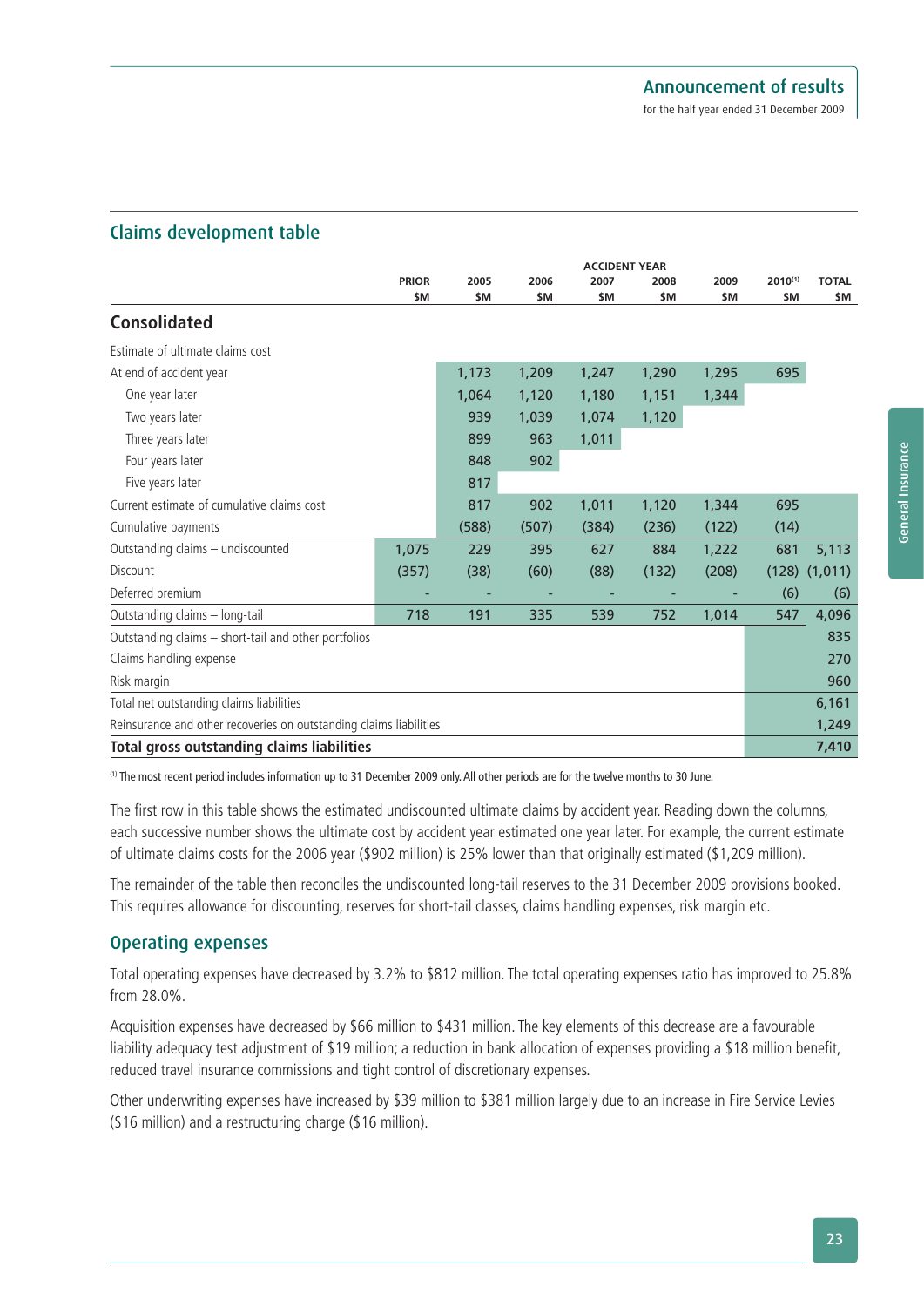#### Managed schemes

Net profit from the managed scheme business was \$8 million, down from \$16 million in the prior corresponding period. This is largely due to a loss of market share and reduced incentive fees in New South Wales.

#### Joint ventures

The Group participates in insurance joint ventures with motoring clubs in Queensland, South Australia and Tasmania. The 'joint venture and other income' contribution for the half to December 2009 was a profit of \$23 million, up from a loss of \$10 million in the prior half. Favourable results are predominantly due to improved investment returns and more favourable weather conditions.

The Group has indicated that it intends to exercise its options to divest the 50% joint venture stakes in Queensland and South Australia.

#### Investment income on insurance funds

The Australian General Insurance Technical Reserve portfolios are managed against a uniform benchmark allocation of 60% credit, 10% inflation, 10% Government and 20% Semi-Government Bonds. New Zealand's portfolio is managed against an allocation of 62% cash and 38% credit. The credit ratings of these investments are outlined on page 26.

The total investment income on technical reserves was \$260 million. This result comprises:

- Underlying yield income of \$164 million;
- Investment income against the discount rate movements on claims of \$14 million;
- An accounting mismatch of \$1 million representing additional assets not matched against interest rate sensitive liabilities; and
- An economic mismatch of \$81 million caused by credit spreads and other duration and yield curve movements.

Performance for the year has been positive. The minor negative market rate adjustment impact of a drift lower in price of the underlying Government curve was greatly outweighed by the positive market rate adjustment impact of a continued tightening of credit spreads.

Throughout the year, continued narrowing of credit spreads has had significant influence over the positive mismatch between assets and liabilities. More recently, the inclusion of index linked bonds within the portfolio has resulted in a positive mismatch effect on the portfolio with prices moving lower at a slower pace than those witnessed across nominal bonds.

#### Investment income on shareholder funds

Investment income on shareholder funds for the half to December 2009 was \$100 million, down from the prior corresponding period's result of \$154 million. The decrease is largely due to the reduced yields when compared to December 2008. Performance returns achieved on domestic fixed interest and international equities are outlined below. International equities are held in the New Zealand portfolios.

#### Shareholder fund performance

|                             | <b>DEC-09</b>    |               | <b>JUN-09</b>    |               | <b>DEC-08</b>    |               |
|-----------------------------|------------------|---------------|------------------|---------------|------------------|---------------|
|                             | <b>BENCHMARK</b> | <b>ACTUAL</b> | <b>BENCHMARK</b> | <b>ACTUAL</b> | <b>BENCHMARK</b> | <b>ACTUAL</b> |
|                             | <b>RETURN</b>    | <b>RETURN</b> | <b>RETURN</b>    | <b>RETURN</b> | <b>RETURN</b>    | <b>RETURN</b> |
|                             | %                | %             | %                | %             | %                | %             |
| Performance returns         |                  |               |                  |               |                  |               |
| <b>Shareholders' Funds:</b> |                  |               |                  |               |                  |               |
| Fixed Interest - Domestic   | 4.47             | 3.80          | 11.05            | 10.67         | 2.83             | 2.93          |
| Equities - International    | 11.56            | 11.97         | 3.57             | 8.38          | (18.50)          | (16.88)       |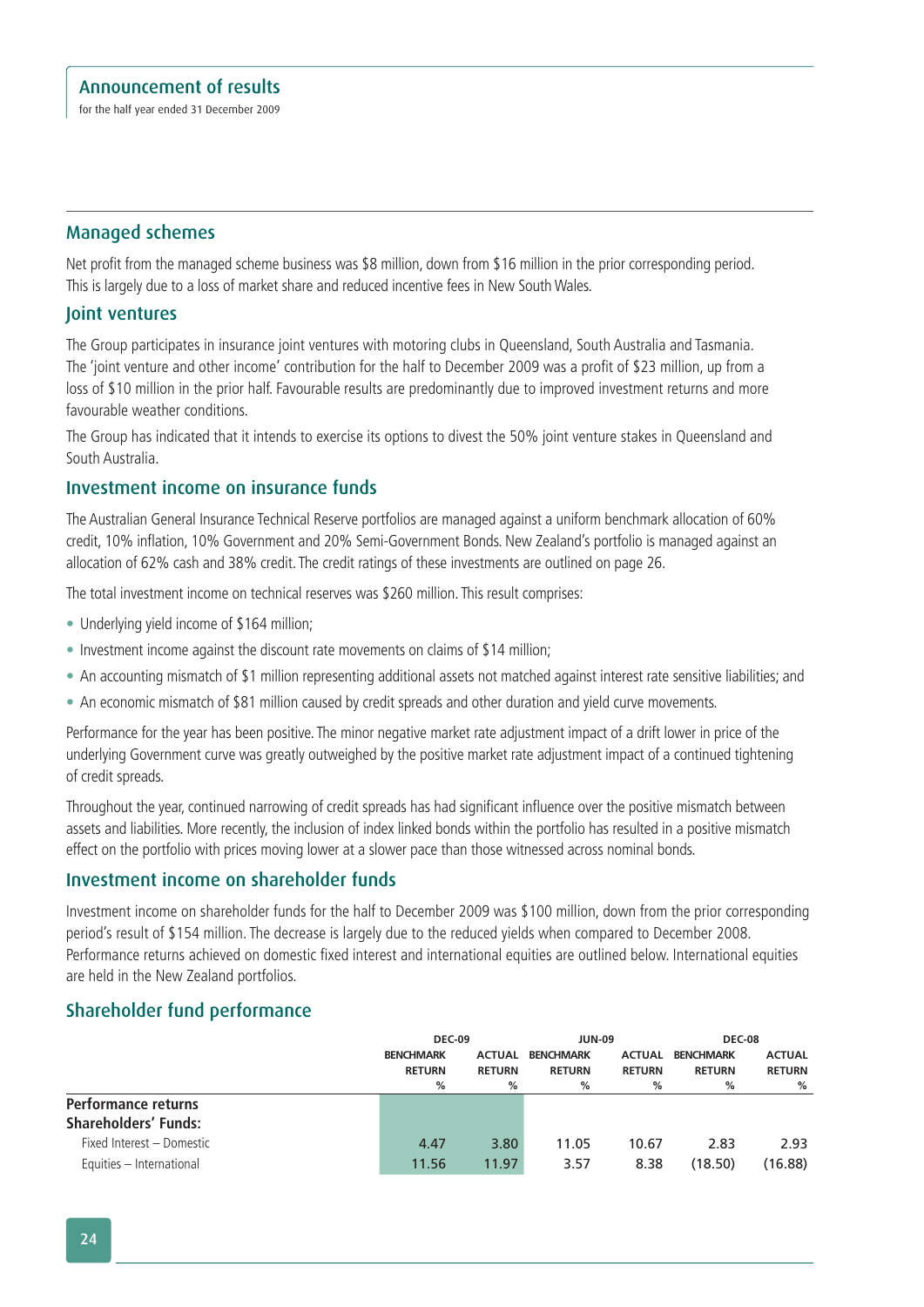for the half year ended 31 December 2009

|                                                         |               |               |               | <b>DEC-09</b> | <b>DEC-09</b> |
|---------------------------------------------------------|---------------|---------------|---------------|---------------|---------------|
|                                                         | <b>DEC-09</b> | <b>JUN-09</b> | <b>DEC-08</b> | vs JUN-09     | vs DEC-08     |
|                                                         | \$M           | \$M           | \$M           | %             | %             |
| <b>Allocation of investments</b><br>- General Insurance |               |               |               |               |               |
| Allocation of investments held against:                 |               |               |               |               |               |
| <b>Insurance funds</b>                                  |               |               |               |               |               |
| Cash and short-term deposits                            | 330           | 556           | 351           | (40.6)        | (6.0)         |
| Interest bearing securities and other                   | 7,514         | 7,465         | 7,815         | 0.7           | (3.9)         |
| Total                                                   | 7,844         | 8,021         | 8,166         | (2.2)         | (3.9)         |
| <b>Shareholders' Funds</b>                              |               |               |               |               |               |
| Cash and short-term deposits                            | 146           | 209           | 304           | (30.1)        | (52.0)        |
| Interest bearing securities                             | 2,818         | 2,291         | 2,383         | 23.0          | 18.3          |
| Overseas equities (1)                                   | 67            | 56            | 52            | 19.6          | 28.8          |
| Property and other                                      | 137           | 185           | 327           | (25.9)        | (58.1)        |
| Total                                                   | 3,168         | 2,741         | 3,066         | 15.6          | 3.3           |

 $(1)$  Refers to investments held by the New Zealand entities.

|                                                        | <b>HALF YEAR ENDED</b>     |                      |                      | <b>DEC-09</b>     | <b>DEC-09</b>  |
|--------------------------------------------------------|----------------------------|----------------------|----------------------|-------------------|----------------|
|                                                        | <b>DEC-09</b><br><b>SM</b> | <b>JUN-09</b><br>\$M | <b>DEC-08</b><br>\$M | vs JUN-09<br>$\%$ | vs DEC-08<br>% |
| Allocation of investment income<br>- General Insurance |                            |                      |                      |                   |                |
| Investment income on insurance funds                   |                            |                      |                      |                   |                |
| Cash and short-term deposits                           | 8                          | 6                    | 12                   | 33.3              | (33.3)         |
| Interest bearing securities and other                  | 252                        | (37)                 | 752                  | large             | (66.5)         |
| Total                                                  | 260                        | (31)                 | 764                  | large             | (66.0)         |
| Investment income on shareholder funds                 |                            |                      |                      |                   |                |
| Cash and short-term deposits                           | $\overline{2}$             | 1                    | 4                    | 100.0             | (50.0)         |
| Interest bearing securities                            | 87                         | 5                    | 136                  | large             | (36.0)         |
| Australian equities                                    |                            |                      | 10                   | n/a               | (100.0)        |
| Overseas equities                                      | 4                          |                      | 11                   | n/a               | (63.6)         |
| Property                                               | 3                          | (32)                 | 4                    | (90.6)            | (25.0)         |
| Other revenue                                          | 5                          | $\overline{2}$       | 3                    | 150.0             | 66.7           |
| Other expenses                                         | (1)                        |                      | (14)                 | n/a               | (92.9)         |
| Total                                                  | 100                        | (24)                 | 154                  | large             | (35.1)         |
| <b>Total investment income</b>                         | 360                        | (55)                 | 918                  | large             | (60.8)         |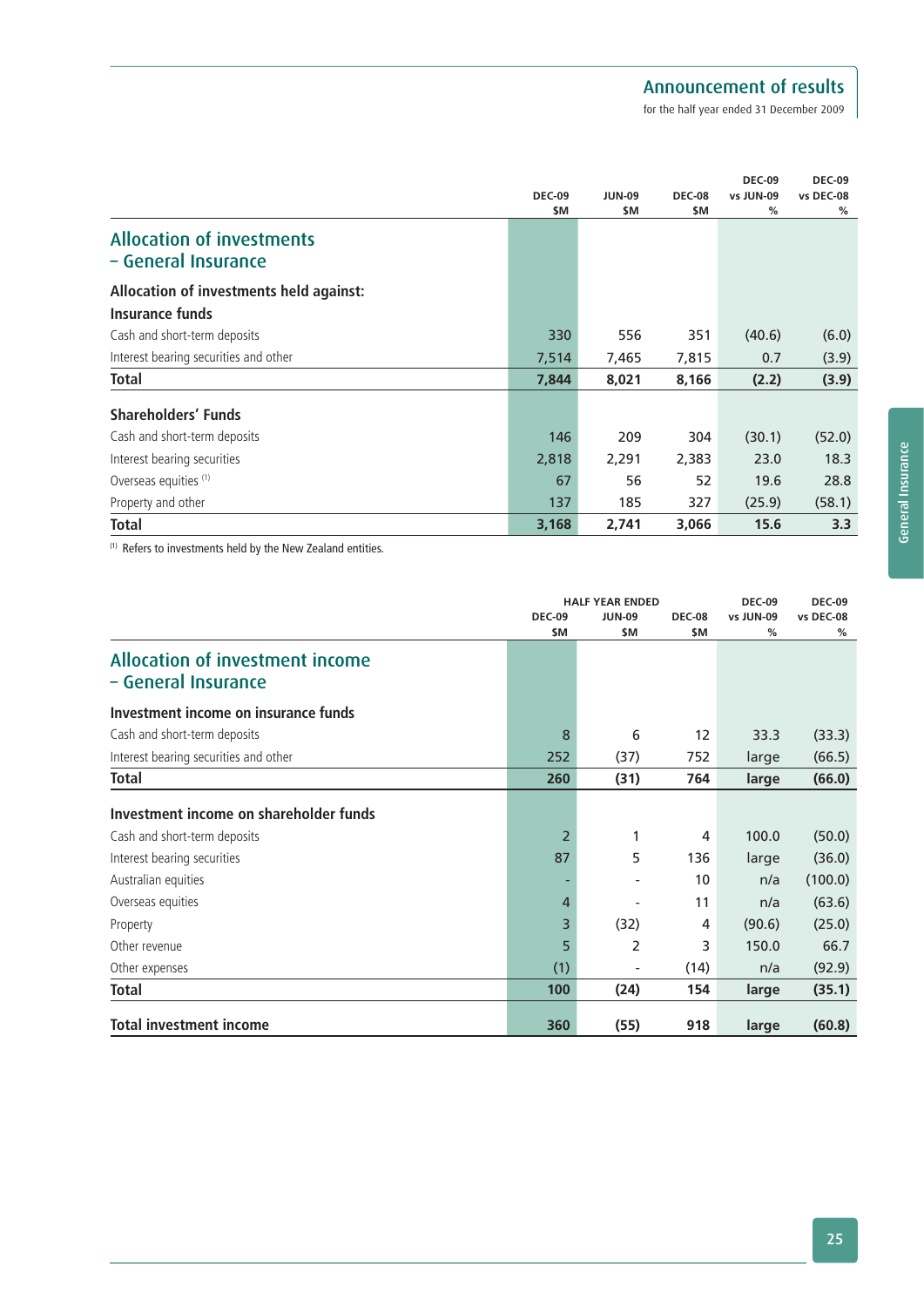#### **Credit risk exposure – fixed interest investments**

The General Insurance fixed interest portfolios are restricted to investment grade securities to ensure there is adequate capital protection of the assets under all market conditions. Below is the summary of the exposure for both investments on technical reserves and shareholder funds.

|                | <b>HALF YEAR ENDED</b> |               |               |
|----------------|------------------------|---------------|---------------|
|                | <b>DEC-09</b>          | <b>JUN-09</b> | <b>DEC-08</b> |
| <b>AVERAGE</b> | %                      | %             | %             |
| AAA            | 45.3                   | 51.9          | 64.7          |
| AA             | 39.5                   | 31.5          | 22.7          |
| Α              | 12.6                   | 14.5          | 10.6          |
| <b>BBB</b>     | 2.6                    | 2.1           | 2.0           |
|                | 100.0                  | 100.0         | 100.0         |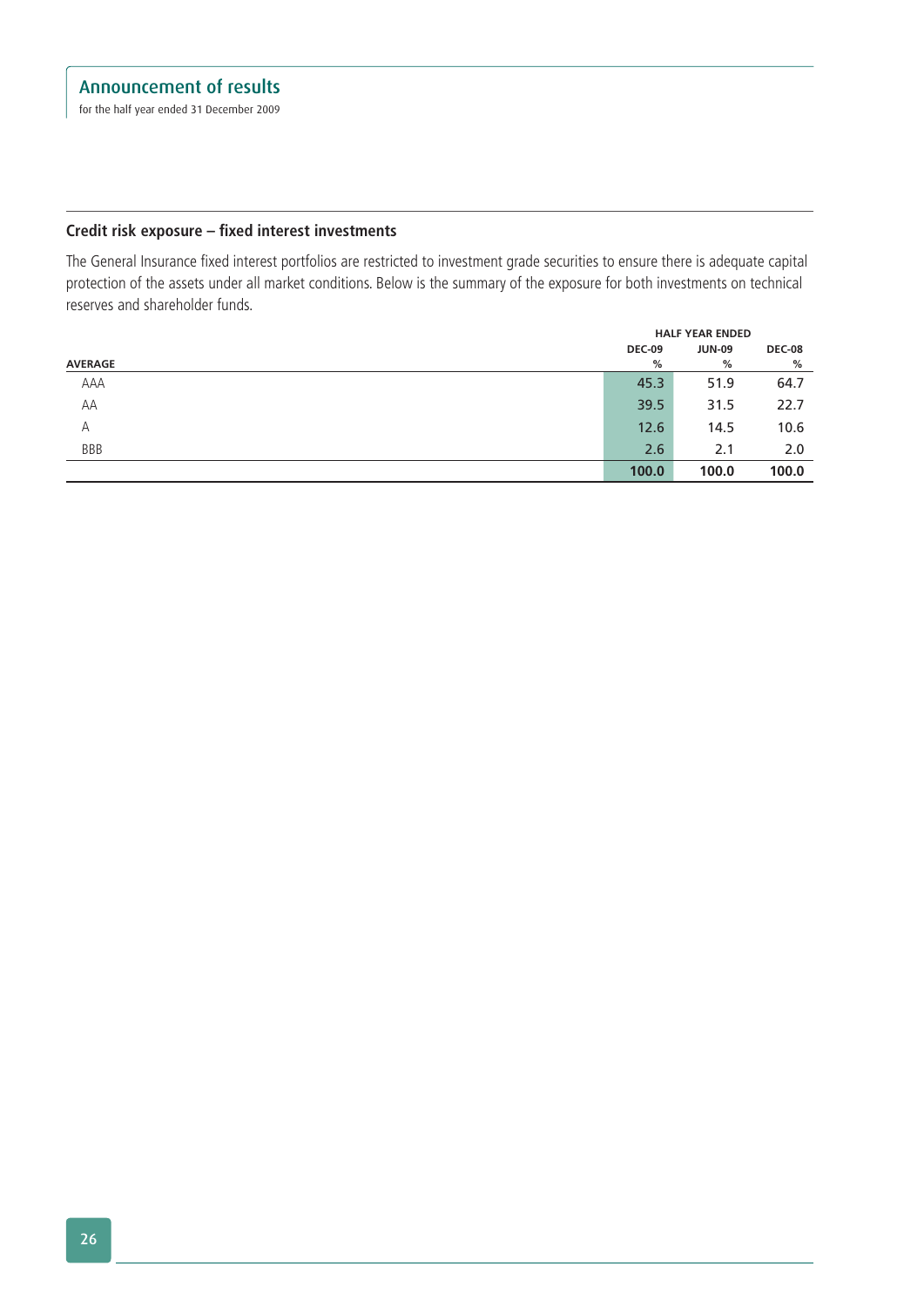|                                                          | <b>HALF YEAR ENDED</b> |               |               | <b>DEC-09</b> | <b>DEC-09</b> |
|----------------------------------------------------------|------------------------|---------------|---------------|---------------|---------------|
|                                                          | <b>DEC-09</b>          | <b>JUN-09</b> | <b>DEC-08</b> | vs JUN-09     | vs DEC-08     |
|                                                          | <b>SM</b>              | <b>SM</b>     | <b>SM</b>     | %             | %             |
| <b>Profit contribution</b><br>- Personal Lines Australia |                        |               |               |               |               |
| Gross written premium                                    | 2,351                  | 2,359         | 2,225         | (0.3)         | 5.7           |
| Net earned premium                                       | 2,173                  | 2,085         | 2,063         | 4.2           | 5.3           |
| Net incurred claims                                      | (1,619)                | (1, 399)      | (1,894)       | 15.7          | (14.5)        |
| Acquisition expenses                                     | (274)                  | (270)         | (339)         | 1.5           | (19.2)        |
| Other underwriting expenses                              | (209)                  | (192)         | (184)         | 8.9           | 13.6          |
| Total operating expenses                                 | (483)                  | (462)         | (523)         | 4.5           | (7.6)         |
| <b>Underwriting result</b>                               | 71                     | 224           | (354)         | (68.3)        | (120.1)       |
| Investment income - insurance funds                      | 165                    | 14            | 442           | large         | (62.7)        |
| <b>Insurance trading result</b>                          | 236                    | 238           | 88            | (0.8)         | 168.2         |
|                                                          | %                      | $\%$          | %             |               |               |
| <b>Ratios</b>                                            |                        |               |               |               |               |
| Acquisition expenses ratio                               | 12.6                   | 12.9          | 16.4          |               |               |
| Other underwriting expenses ratio                        | 9.6                    | 9.2           | 8.9           |               |               |
| Total operating expenses ratio                           | 22.2                   | 22.1          | 25.3          |               |               |
| Loss ratio                                               | 74.5                   | 67.1          | 91.8          |               |               |
| Combined operating ratio                                 | 96.7                   | 89.2          | 117.1         |               |               |
| Insurance trading ratio                                  | 10.9                   | 11.4          | 4.3           |               |               |

#### **Market overview**

The personal insurance sector has proved resilient through the economic downturn, with consumers continuing to seek protection for their assets. Following recent major weather events and a substantial increase in reinsurance costs, the business has significantly increased premium rates, predominantly in the Home portfolio.

In Queensland CTP, the Regulator raised the ceiling premium price (for vehicle class 1 sedans and station wagons) by \$7 in October 2009. Suncorp has filed at the ceiling price along with all other insurers. In New South Wales CTP, the headline rate increased by approximately 7.8% or \$30 effective July 2009.

#### **Insurance Trading Result (ITR)**

Personal lines Australia reported an insurance trading result of \$236 million for the half year. This represents an ITR ratio of 10.9%. Key features included:

- Momentum from the hardening rate cycle continued into the 2010 financial year resulting in increased average premium rates in the Home and Motor portfolios.
- A favourable period for weather events resulted in natural hazard event costs being below long-run allowances.
- Prior period releases of \$47 million from short-tail personal lines. The claims integration benefits program was a significant driver through improvements in average motor repair costs along with a benign claims inflationary environment.
- The Covermore travel insurance portfolio was placed into run-off from 1 July 2009. It had previously contributed a \$12 million loss in the first half of the 2009 financial year. The run-off is profit neutral for the first half of the 2010 financial year.
- The CTP loss ratio increased to 118.5% from 48.1% as a result of the central estimate strengthening by \$40 million due to an adjustment to wage inflation. The prior period benefited from an \$82m release.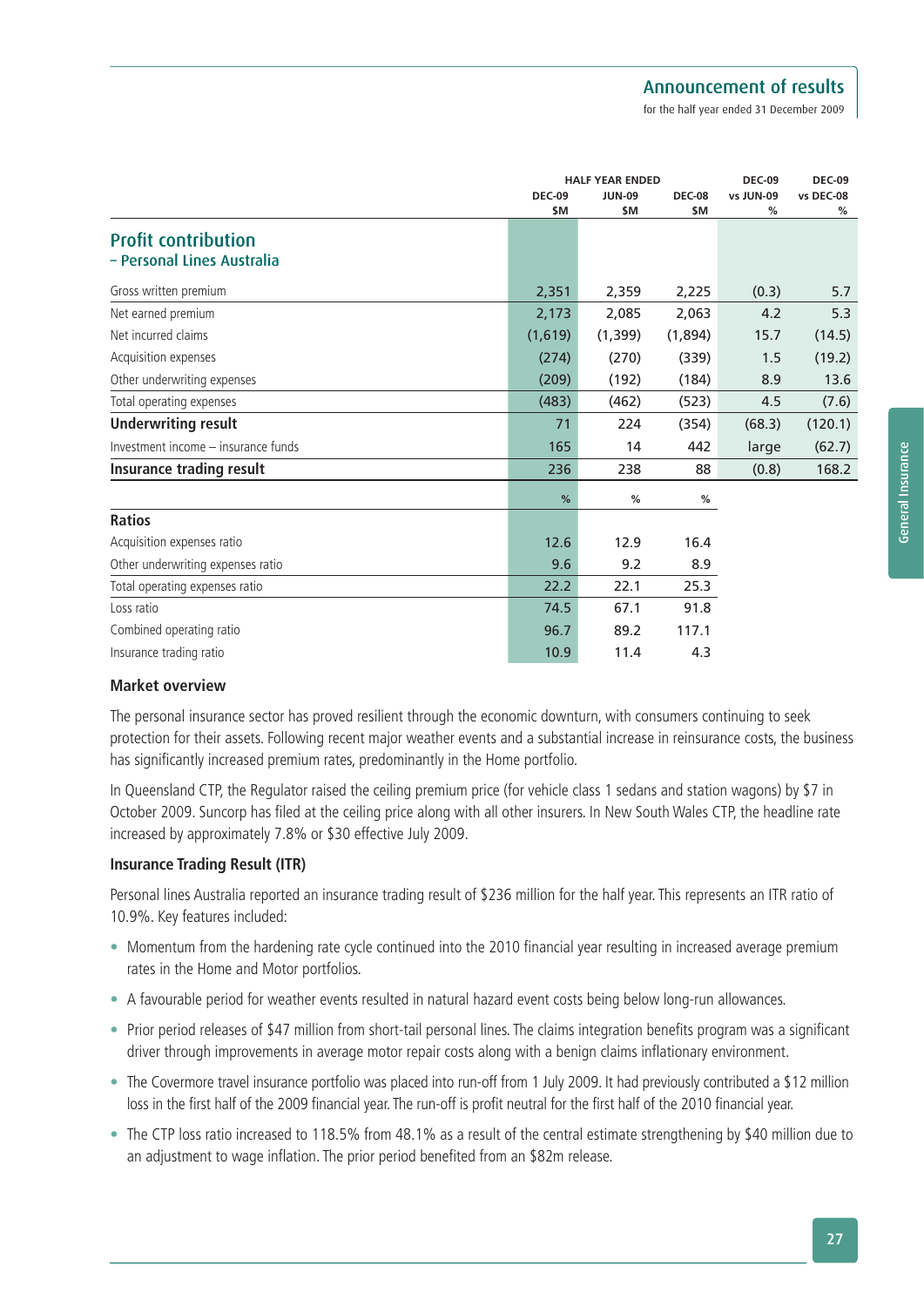for the half year ended 31 December 2009

|                                                            | <b>DEC-09</b><br><b>SM</b> | <b>HALF YEAR ENDED</b><br><b>JUN-09</b><br>\$M | <b>DEC-08</b><br>\$M | <b>DEC-09</b><br>vs JUN-09<br>% | <b>DEC-09</b><br>vs DEC-08<br>% |
|------------------------------------------------------------|----------------------------|------------------------------------------------|----------------------|---------------------------------|---------------------------------|
| <b>Profit contribution</b><br>- Commercial Lines Australia |                            |                                                |                      |                                 |                                 |
| Gross written premium                                      | 801                        | 827                                            | 787                  | (3.1)                           | 1.8                             |
| Net earned premium                                         | 685                        | 653                                            | 643                  | 4.9                             | 6.5                             |
| Net incurred claims                                        | (412)                      | (310)                                          | (670)                | 32.9                            | (38.5)                          |
| Acquisition expenses                                       | (110)                      | (122)                                          | (97)                 | (9.8)                           | 13.4                            |
| Other underwriting expenses                                | (120)                      | (131)                                          | (126)                | (8.4)                           | (4.8)                           |
| Total operating expenses                                   | (230)                      | (253)                                          | (223)                | (9.1)                           | 3.1                             |
| <b>Underwriting result</b>                                 | 43                         | 90                                             | (250)                | (52.2)                          | (117.2)                         |
| Investment income - insurance funds                        | 88                         | (47)                                           | 305                  | (287.2)                         | (71.1)                          |
| <b>Insurance trading result</b>                            | 131                        | 43                                             | 55                   | 204.7                           | 138.2                           |
|                                                            | %                          | %                                              | %                    |                                 |                                 |
| <b>Ratios</b>                                              |                            |                                                |                      |                                 |                                 |
| Acquisition expenses ratio                                 | 16.1                       | 18.7                                           | 15.1                 |                                 |                                 |
| Other underwriting expenses ratio                          | 17.5                       | 20.1                                           | 19.6                 |                                 |                                 |
| Total operating expenses ratio                             | 33.6                       | 38.8                                           | 34.7                 |                                 |                                 |
| Loss ratio                                                 | 60.1                       | 47.5                                           | 104.2                |                                 |                                 |
| Combined operating ratio                                   | 93.7                       | 86.3                                           | 138.9                |                                 |                                 |
| Insurance trading ratio                                    | 19.1                       | 6.6                                            | 8.6                  |                                 |                                 |

#### **Market overview**

The Australian commercial insurance market continues to see signs of hardening with premium increases across the majority of product lines. Clients in the SME sector have reduced coverage in an effort to minimise costs and reductions in large infrastructure projects have impacted insurance opportunities.

Workers' Compensation underwritten markets are hardening with average premium increases of around 3%. GIO continues its strategy of careful risk selection to ensure Workers' Compensation business is of optimum quality.

#### **Insurance Trading Result (ITR)**

Commercial lines Australia reported an ITR of \$131 million for the half year, equal to an ITR ratio of 19.1%. Key factors impacting the ITR were:

- The loss ratio decreased to 60.1% from 104.2%, due to:
	- the absence of major weather events and storm activity; and
	- reduced frequency of large losses in commercial property.
- Central estimate releases were \$67 million after the AWE adjustment. These are largely attributable to short-tail, public liability and workers' compensation portfolios where actual claims payments experience continues to perform favourably to valuation assumptions. The total quantum of reserve releases has been reduced by the increase in the wage inflation assumption.
- There has been a marginal decrease in expense ratios due to tight discretionary expense control.
- Favourable expectation in future claims experience from improved economic conditions has led to a favourable liability adequacy test adjustment of \$19 million.
- Investment income is lower than prior periods due to reduced vields.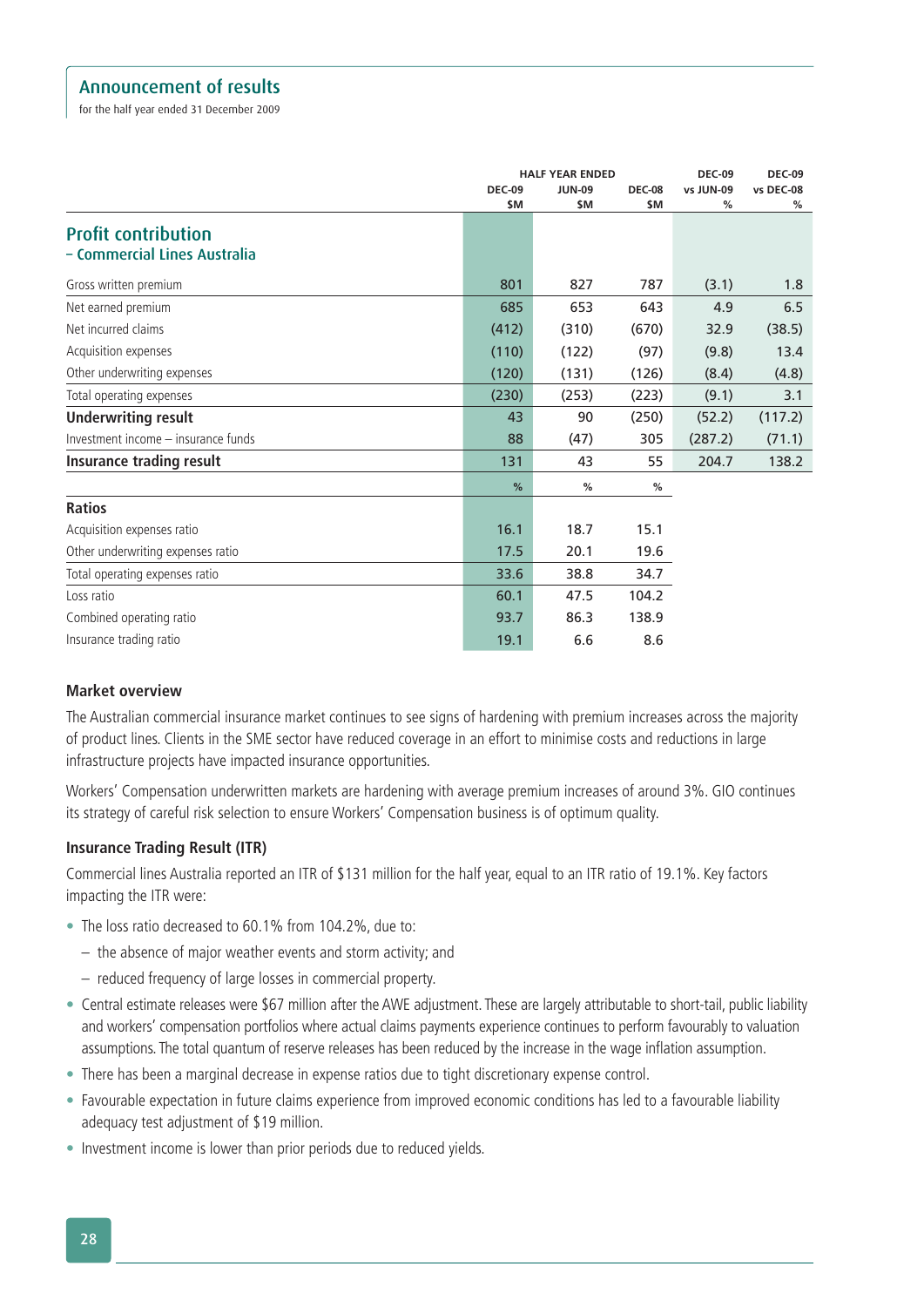for the half year ended 31 December 2009

|                                             | <b>HALF YEAR ENDED</b> |               |               | <b>DEC-09</b> | <b>DEC-09</b> |
|---------------------------------------------|------------------------|---------------|---------------|---------------|---------------|
|                                             | <b>DEC-09</b>          | <b>JUN-09</b> | <b>DEC-08</b> | vs JUN-09     | vs DEC-08     |
|                                             | \$M                    | \$M           | \$M           | %             | %             |
| <b>Profit contribution</b><br>- New Zealand |                        |               |               |               |               |
| Gross written premium                       | 338                    | 286           | 331           | 18.2          | 2.1           |
| Net earned premium                          | 286                    | 255           | 283           | 12.2          | 1.1           |
| Net incurred claims                         | (160)                  | (146)         | (191)         | 9.6           | (16.2)        |
| Acquisition expenses                        | (47)                   | (66)          | (61)          | (28.8)        | (23.0)        |
| Other underwriting expenses                 | (52)                   | (22)          | (33)          | 136.4         | 57.6          |
| Total operating expenses                    | (99)                   | (88)          | (94)          | 12.5          | 5.3           |
| <b>Underwriting result</b>                  | 27                     | 21            | (2)           | 28.6          | large         |
| Investment income - insurance funds         | 7                      | 2             | 17            | 250.0         | (58.8)        |
| <b>Insurance trading result</b>             | 34                     | 23            | 15            | 47.8          | 126.7         |
|                                             | %                      | $\%$          | %             |               |               |
| <b>Ratios</b>                               |                        |               |               |               |               |
| Acquisition expenses ratio                  | 16.4                   | 25.9          | 21.6          |               |               |
| Other underwriting expenses ratio           | 18.2                   | 8.6           | 11.7          |               |               |
| Total operating expenses ratio              | 34.6                   | 34.5          | 33.3          |               |               |
| Loss ratio                                  | 55.9                   | 57.3          | 67.5          |               |               |
| Combined operating ratio                    | 90.5                   | 91.8          | 100.8         |               |               |
| Insurance trading ratio                     | 11.9                   | 9.0           | 5.3           |               |               |

|                                       | <b>HALF YEAR ENDED</b> |               |               | <b>DEC-09</b> | <b>DEC-09</b> |
|---------------------------------------|------------------------|---------------|---------------|---------------|---------------|
|                                       | <b>DEC-09</b>          | <b>JUN-09</b> | <b>DEC-08</b> | vs JUN-09     | vs DEC-08     |
|                                       | NZ SM                  | NZ SM         | NZ SM         | %             | %             |
| New Zealand results expressed in NZ\$ |                        |               |               |               |               |
| Gross written premium                 | 420                    | 378           | 395           | 11.1          | 6.3           |
| Net earned premium                    | 355                    | 334           | 341           | 6.3           | 4.1           |
| Net incurred claims                   | (199)                  | (194)         | (226)         | 2.6           | (11.9)        |
| Acquisition expenses                  | (58)                   | (87)          | (73)          | (33.3)        | (20.5)        |
| Other underwriting expenses           | (65)                   | (30)          | (38)          | 116.7         | 71.1          |
| Total operating expenses              | (123)                  | (117)         | (111)         | 5.1           | 10.8          |
| <b>Underwriting result</b>            | 33                     | 23            | 4             | 43.5          | large         |
| Investment income - insurance funds   | 9                      | 4             | 21            | 125.0         | (57.1)        |
| <b>Insurance trading result</b>       | 42                     | 27            | 25            | 55.6          | 68.0          |
|                                       | %                      | $\%$          | %             |               |               |
| <b>Ratios</b>                         |                        |               |               |               |               |
| Acquisition expenses ratio            | 16.3                   | 26.0          | 21.4          |               |               |
| Other underwriting expenses ratio     | 18.3                   | 9.0           | 11.1          |               |               |
| Total operating expenses ratio        | 34.6                   | 35.0          | 32.5          |               |               |
| Loss ratio                            | 56.1                   | 58.1          | 66.3          |               |               |
| Combined operating ratio              | 90.7                   | 93.1          | 98.8          |               |               |
| Insurance trading ratio               | 11.9                   | 8.1           | 7.3           |               |               |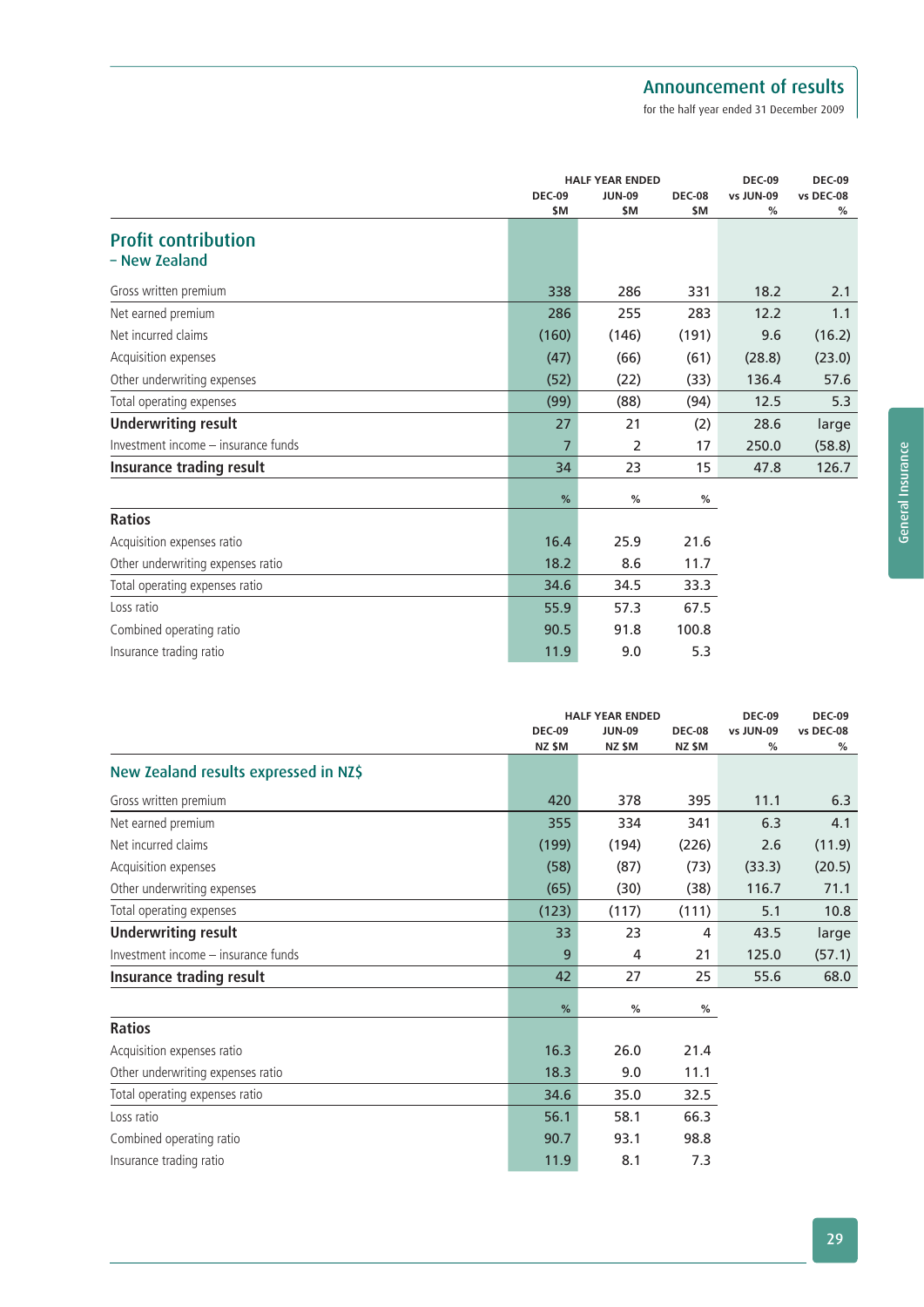for the half year ended 31 December 2009

#### **Market overview**

The New Zealand operation produced a strong result for the half year to December 2009. GWP grew 6.3% compared to the same period in 2008 reflecting continuing rate increases in both Commercial and Personal lines businesses.

The New Zealand market is showing the early signs of hardening but with the varied markets within industry at different stages of the insurance cycle, recovery remains fragile.

Vero New Zealand is committed to maintaining its market leading approach to principles of risk selection and pricing. It is committed to maintaining a sustainable world class insurance business within the New Zealand Insurance industry. This position is endorsed by Vero New Zealand winning Insurer of the Year for the 5th time in the past 7 years.

Vero New Zealand will continue to focus on ways to reduce operational expenses without damaging the reputation of either its brands or its world class customer satisfaction levels. These customer satisfaction metrics and the high calibre of its employees gives Vero New Zealand a competitive edge over other underwriters within the New Zealand market.

#### **Insurance Trading Result (ITR)**

An Insurance Trading Result of NZ\$42 million was reported for the half year to December 2009, equal to an ITR ratio of 11.9%. This is an increase of 63% on the December 2008 ITR ratio. The main components impacting the ITR were:

- Net Earned Premiums increased 4.1% primarily due to increased GWP.
- The overall loss ratio has decreased significantly to 56.1% due to lower than expected volumes of working and large loss claims.
- New Zealand experienced a benign claims environment during the period.
- The overall expenses ratio was 34.6%, a slight increase on the same period in 2008.
- Investment income from insurance funds reduced to NZ\$9 million as a result of a fall in interest rates.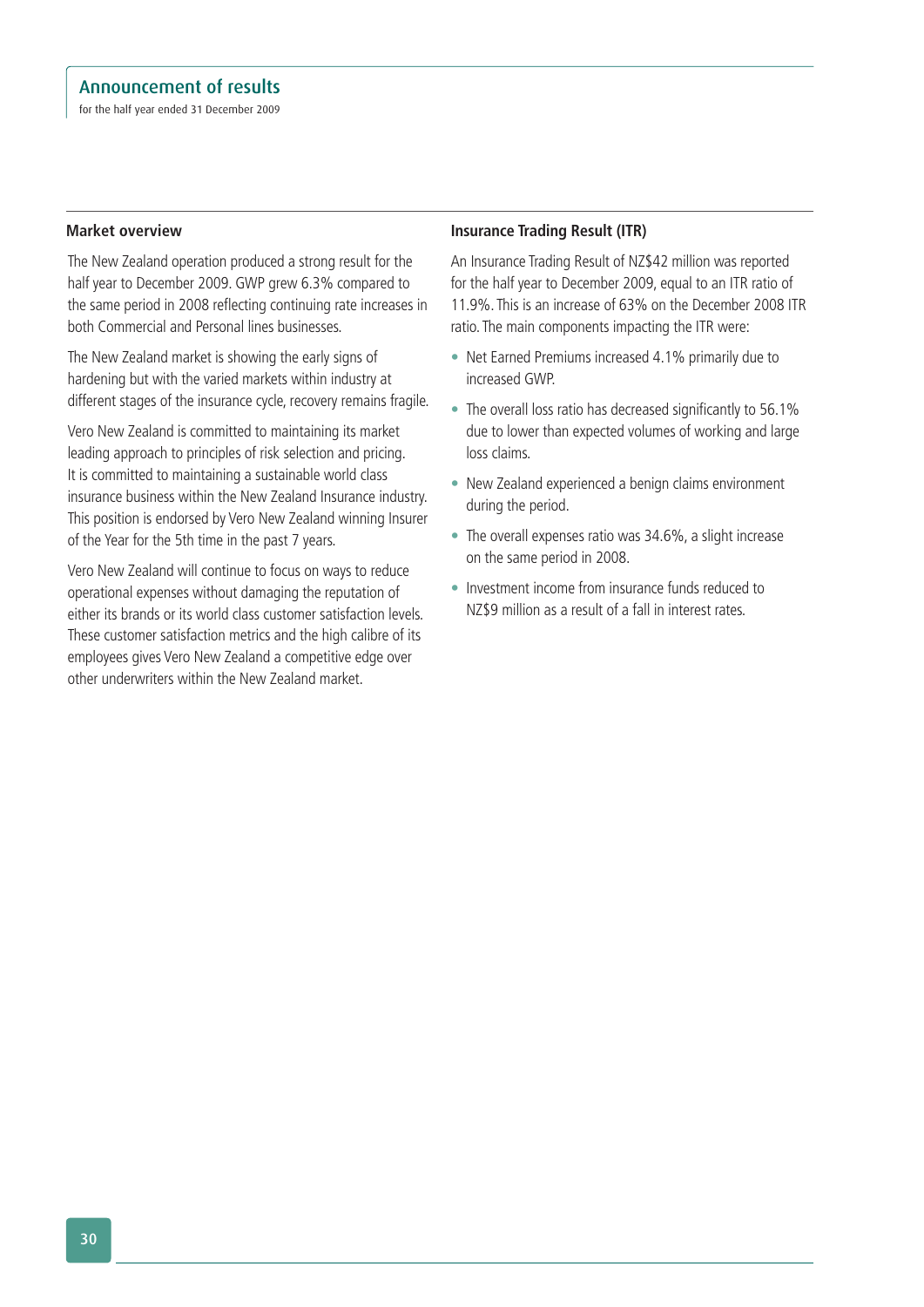for the half year ended 31 December 2009

|                                                                                                  |               | <b>HALF YEAR ENDED</b> |               |           | <b>DEC-09</b> |
|--------------------------------------------------------------------------------------------------|---------------|------------------------|---------------|-----------|---------------|
|                                                                                                  | <b>DEC-09</b> | <b>JUN-09</b>          | <b>DEC-08</b> | vs JUN-09 | vs DEC-08     |
|                                                                                                  | \$M           | \$M                    | \$M           | %         | %             |
| Profit contribution by class of business<br>- short-tail and long-tail<br>(includes New Zealand) |               |                        |               |           |               |
| Short-tail                                                                                       |               |                        |               |           |               |
| Gross written premium                                                                            | 2,725         | 2,699                  | 2,653         | 1.0       | 2.7           |
| Net earned premium                                                                               | 2,410         | 2,318                  | 2,323         | 4.0       | 3.7           |
| Net incurred claims                                                                              | (1,485)       | (1,718)                | (1,702)       | (13.6)    | (12.7)        |
| Acquisition expenses                                                                             | (349)         | (361)                  | (384)         | (3.3)     | (9.1)         |
| Other underwriting expenses                                                                      | (327)         | (286)                  | (280)         | 14.3      | 16.8          |
| Total operating expenses                                                                         | (676)         | (647)                  | (664)         | 4.5       | 1.8           |
| <b>Underwriting result</b>                                                                       | 249           | (47)                   | (43)          | large     | large         |
| Investment income - insurance funds                                                              | 55            | 32                     | 90            | 71.9      | (38.9)        |
| Insurance trading result                                                                         | 304           | (15)                   | 47            | large     | large         |
|                                                                                                  | %             | $\%$                   | %             |           |               |
| <b>Ratios</b>                                                                                    |               |                        |               |           |               |
| Acquisition expenses ratio                                                                       | 14.5          | 15.6                   | 16.5          |           |               |
| Other underwriting expenses ratio                                                                | 13.6          | 12.3                   | 12.1          |           |               |
| Total operating expenses ratio                                                                   | 28.1          | 27.9                   | 28.6          |           |               |
| Loss ratio                                                                                       | 61.6          | 74.1                   | 73.3          |           |               |
| Combined operating ratio                                                                         | 89.7          | 102.0                  | 101.9         |           |               |
| Insurance trading ratio                                                                          | 12.6          | (0.6)                  | 2.0           |           |               |

|                                     | <b>HALF YEAR ENDED</b> |               |               | <b>DEC-09</b> | <b>DEC-09</b> |
|-------------------------------------|------------------------|---------------|---------------|---------------|---------------|
|                                     | <b>DEC-09</b>          | <b>JUN-09</b> | <b>DEC-08</b> | vs JUN-09     | vs DEC-08     |
|                                     | \$M                    | \$M           | \$M           | %             | %             |
| Long-tail                           |                        |               |               |               |               |
| Gross written premium               | 765                    | 773           | 690           | (1.0)         | 10.9          |
| Net earned premium                  | 734                    | 675           | 665           | 8.7           | 10.4          |
| Net incurred claims                 | (706)                  | (137)         | (1,053)       | 415.3         | (33.0)        |
| Acquisition expenses                | (82)                   | (97)          | (113)         | (15.5)        | (27.4)        |
| Other underwriting expenses         | (54)                   | (59)          | (62)          | (8.5)         | (12.9)        |
| Total operating expenses            | (136)                  | (156)         | (175)         | (12.8)        | (22.3)        |
| <b>Underwriting result</b>          | (108)                  | 382           | (563)         | (128.3)       | (80.8)        |
| Investment income - insurance funds | 205                    | (63)          | 674           | (425.4)       | (69.6)        |
| Insurance trading result            | 97                     | 319           | 111           | (69.6)        | (12.6)        |
|                                     |                        |               |               |               |               |
|                                     | %                      | $\%$          | $\%$          |               |               |
| <b>Ratios</b>                       |                        |               |               |               |               |
| Acquisition expenses ratio          | 11.2                   | 14.4          | 17.0          |               |               |
| Other underwriting expenses ratio   | 7.4                    | 8.7           | 9.3           |               |               |
| Total operating expenses ratio      | 18.5                   | 23.1          | 26.3          |               |               |
| Loss ratio                          | 96.2                   | 20.3          | 158.3         |               |               |
| Combined operating ratio            | 114.7                  | 43.4          | 184.6         |               |               |
| Insurance trading ratio             | 13.2                   | 47.3          | 16.7          |               |               |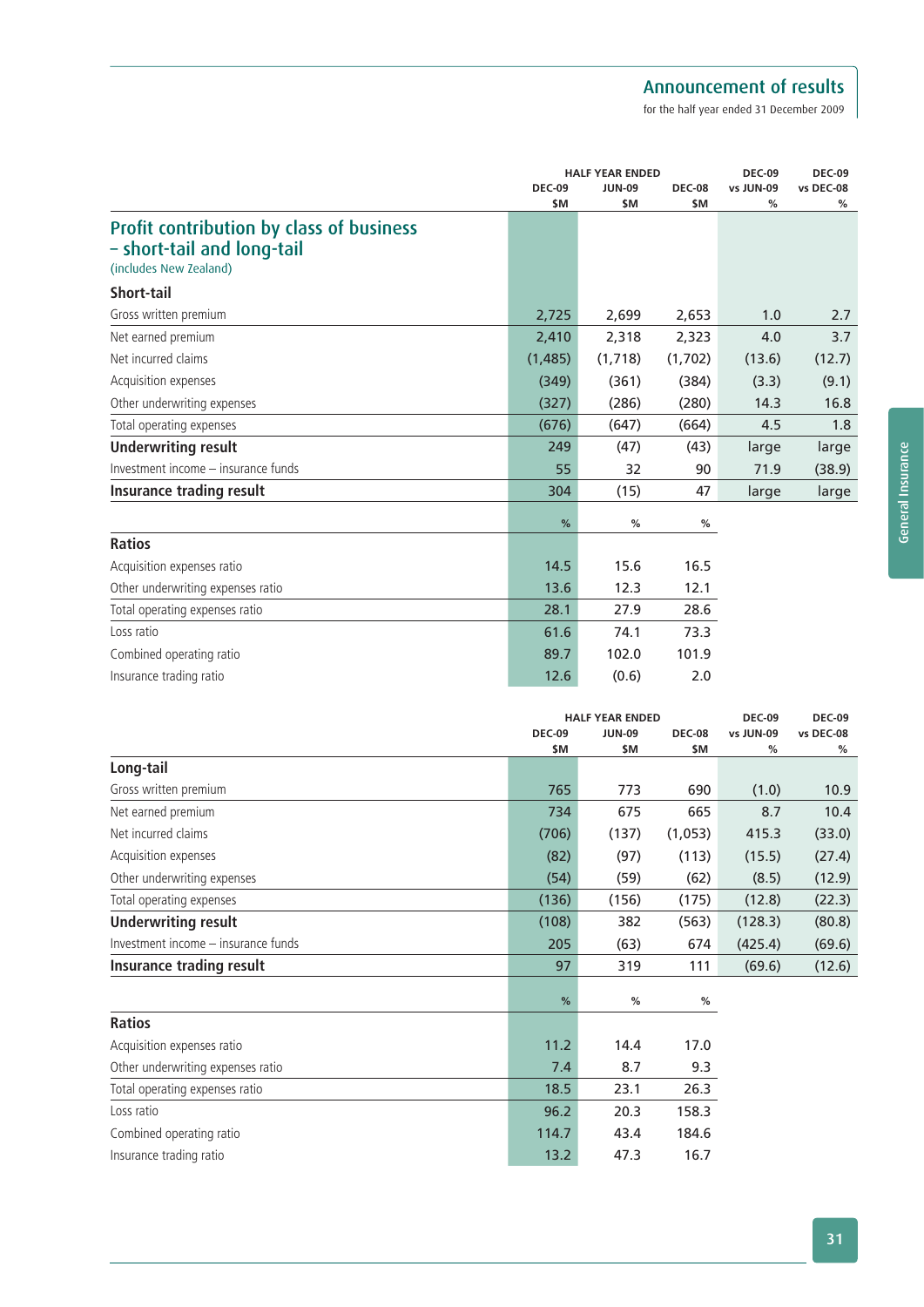for the half year ended 31 December 2009

This page is left blank intentionally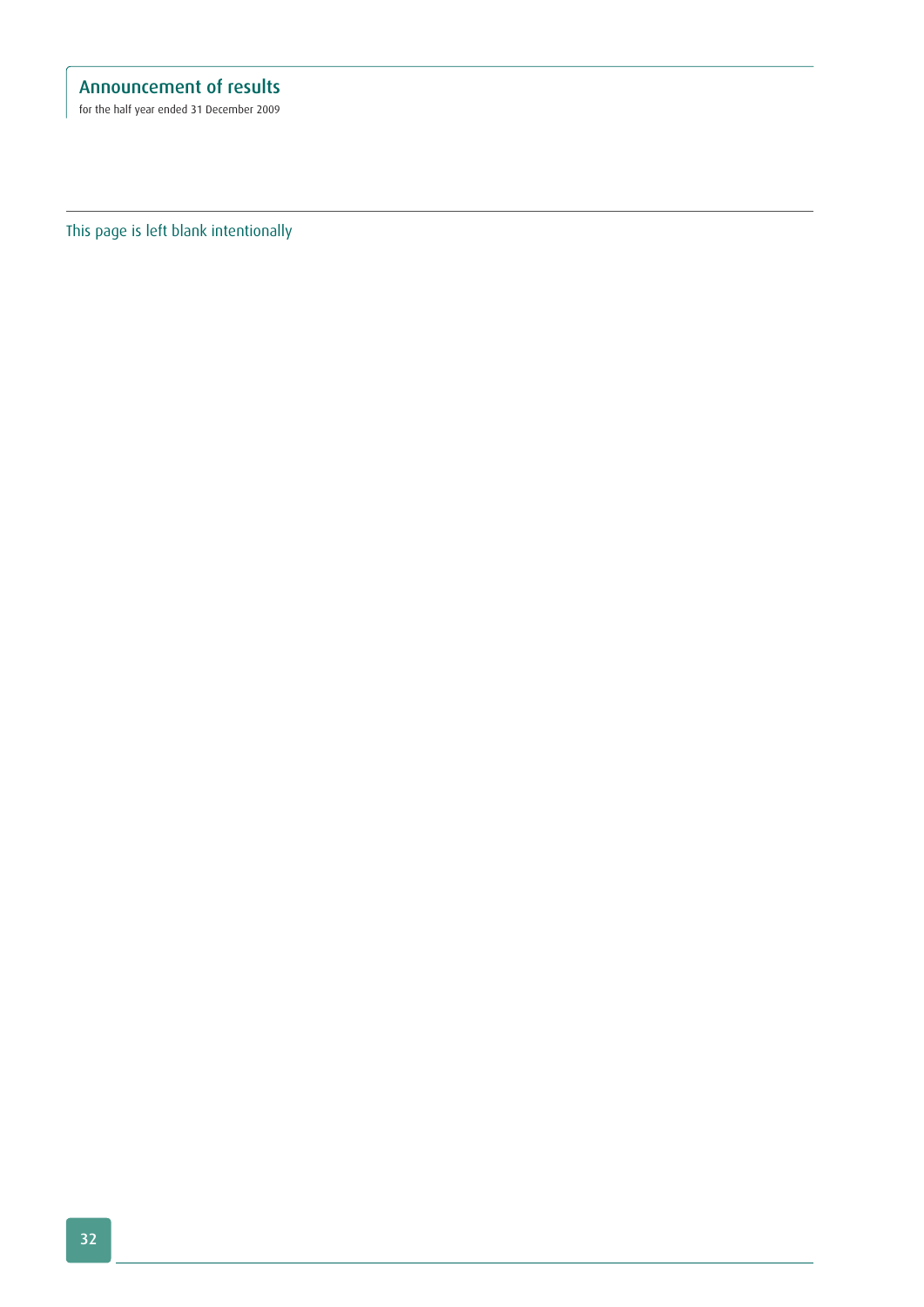#### Core Bank

#### Basis of preparation

The core and non-core banking tables represent an indicative view of relative performance. Whilst every effort has been made to ensure that the tables are as accurate as possible, necessary assumptions around the allocation of funding and expenses have been made.

#### Result overview

Core Bank profit before tax and bad debts for the half year to 31 December 2009 was \$226 million.

Operating conditions for the Core Bank are positive with stable net interest margins and low bad and doubtful debt charge experience.

Over the last twelve months the Bank has achieved considerable success in delivering on its key priorities of de-risking portfolios in line with risk appetite, reducing reliance on short-term wholesale funding markets, managing capital and reshaping the Core Bank for sustained profitability.

Net interest margin to interest earning assets in the Core Bank was 1.76% for the half year to 31 December 2009, while the margin to lending assets was 2.01% for the period. Higher funding costs have continued to reduce lending spreads, and competition for deposits has been strong. The margin performance has benefited from increased spreads on transaction accounts in line with the rising interest rate environment.

Competition remains intense within the banking market, despite the absence of non-bank lenders, with major competitors continuing to use their market position aggressively in pricing and advertising.

Expense management continued to be a strong focus, with Core Bank operating expenses totalling \$223 million. Discretionary spending was reduced and the cost base improved to reflect the narrower strategic focus of the Core Bank. This was offset by a reallocation of expenses within the Group relating to an increased share of group overheads and restructured cost recovery arrangements for distribution of insurance products via the Bank's branch network.

Credit quality in the Core Bank remains very strong, with gross impaired assets reducing slightly over the half year to \$142 million. Gross non-performing loans declined 20.3% to \$314 million, with past due loans declining 30.9% to \$172 million.

Core Bank impairment losses for the half year were limited to \$2 million. The Bank refined its collective provisioning model during the period, resulting in a write-back of the Core Bank provision balance of \$19 million. Excluding this, the bad debt charge would have been \$16 million or, on an annualised basis, 17 basis points of credit risk weighted assets. Impaired asset coverage of provisions and equity reserve for credit losses is greater than 100%.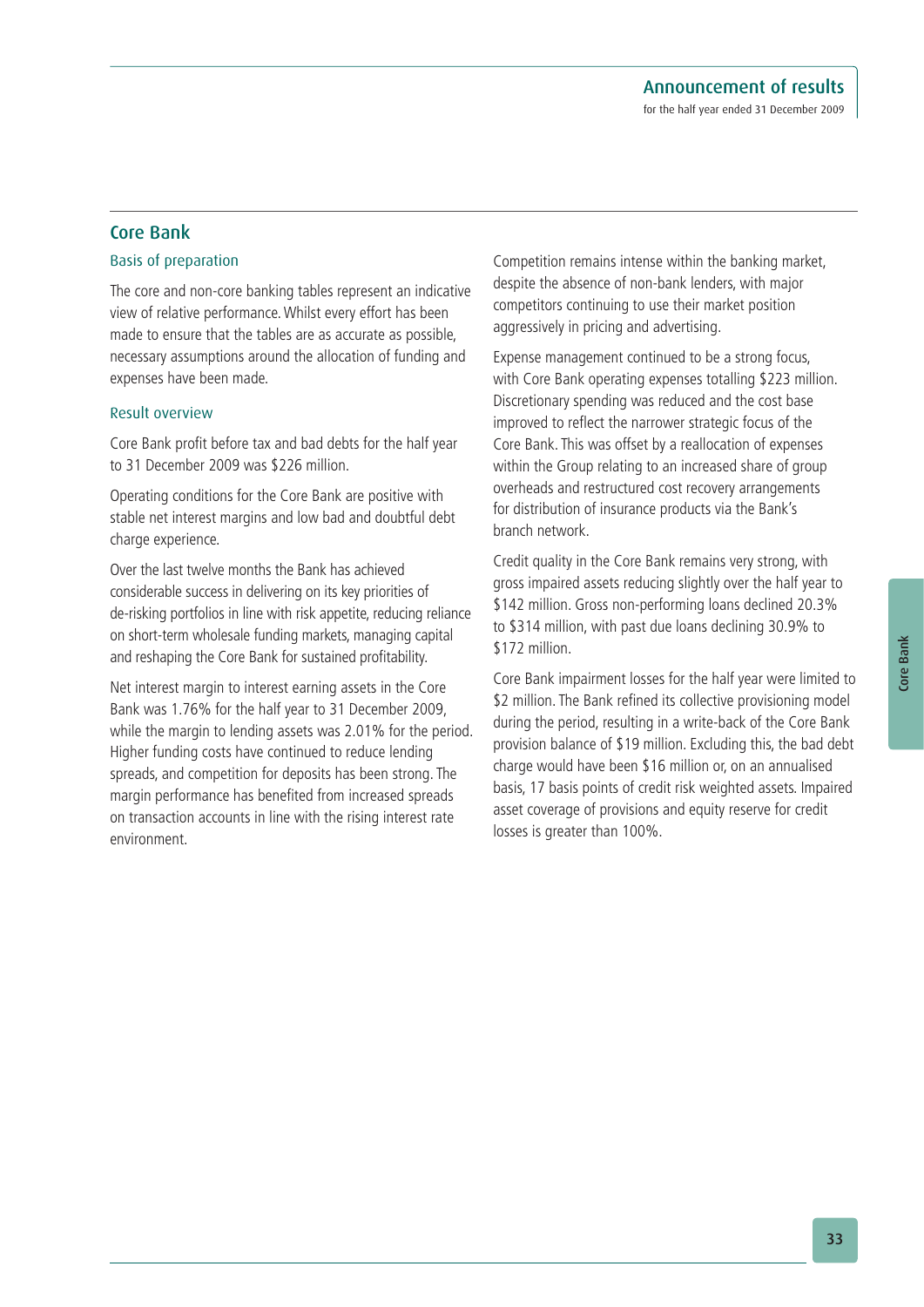for the half year ended 31 December 2009

|                                                                                               | <b>HALF YEAR</b><br><b>ENDED</b> | <b>QUARTER</b><br><b>ENDED</b> |
|-----------------------------------------------------------------------------------------------|----------------------------------|--------------------------------|
|                                                                                               | <b>DEC-09</b><br>\$M             | <b>JUN-09</b><br>SM.           |
| <b>Profit contribution - Core Bank</b>                                                        |                                  |                                |
| Net interest income                                                                           | 371                              | 187                            |
| <b>Non-interest income</b>                                                                    |                                  |                                |
| Net banking fee income                                                                        | 58                               | 33                             |
| MTM on financial instruments                                                                  | 17                               | (6)                            |
| Other income                                                                                  | 3                                | 2                              |
|                                                                                               | 78                               | 29                             |
| <b>Total income from Banking activities</b>                                                   | 449                              | 216                            |
|                                                                                               |                                  |                                |
| <b>Operating expenses</b>                                                                     | (223)                            | (102)                          |
| Contribution to profit from Banking activities before impairment losses on loans and advances | 226                              | 114                            |
| Impairment losses on loans and advances                                                       | (2)                              | (18)                           |
| Contribution to profit before tax from normal business activities                             | 224                              | 96                             |
|                                                                                               |                                  |                                |
| <b>One-off non-recurring items</b>                                                            |                                  |                                |
| Write-off of software implementation project                                                  |                                  | (11)                           |
| Net profit from redemption of subordinated notes                                              |                                  | 53                             |
| Contribution to profit before tax from core banking activities                                | 224                              | 138                            |

|                                       | <b>HALF YEAR</b><br><b>ENDED</b> | <b>QUARTER</b><br><b>ENDED</b> |
|---------------------------------------|----------------------------------|--------------------------------|
|                                       | <b>DEC-09</b>                    | <b>JUN-09</b>                  |
|                                       | %                                | %                              |
| <b>Ratios and statistics</b>          |                                  |                                |
| Cost to income ratio                  | 49.67                            | 47.22                          |
| Net interest margin                   | 1.76                             | 1.72                           |
| Net interest margin (lending assets)  | 2.01                             | 1.97                           |
| Net interest spread                   | 1.44                             | 1.57                           |
| Bad debts to gross loans and advances | 0.01                             | 0.19                           |
| Deposit to loan ratio                 | 68.98                            | 64.13                          |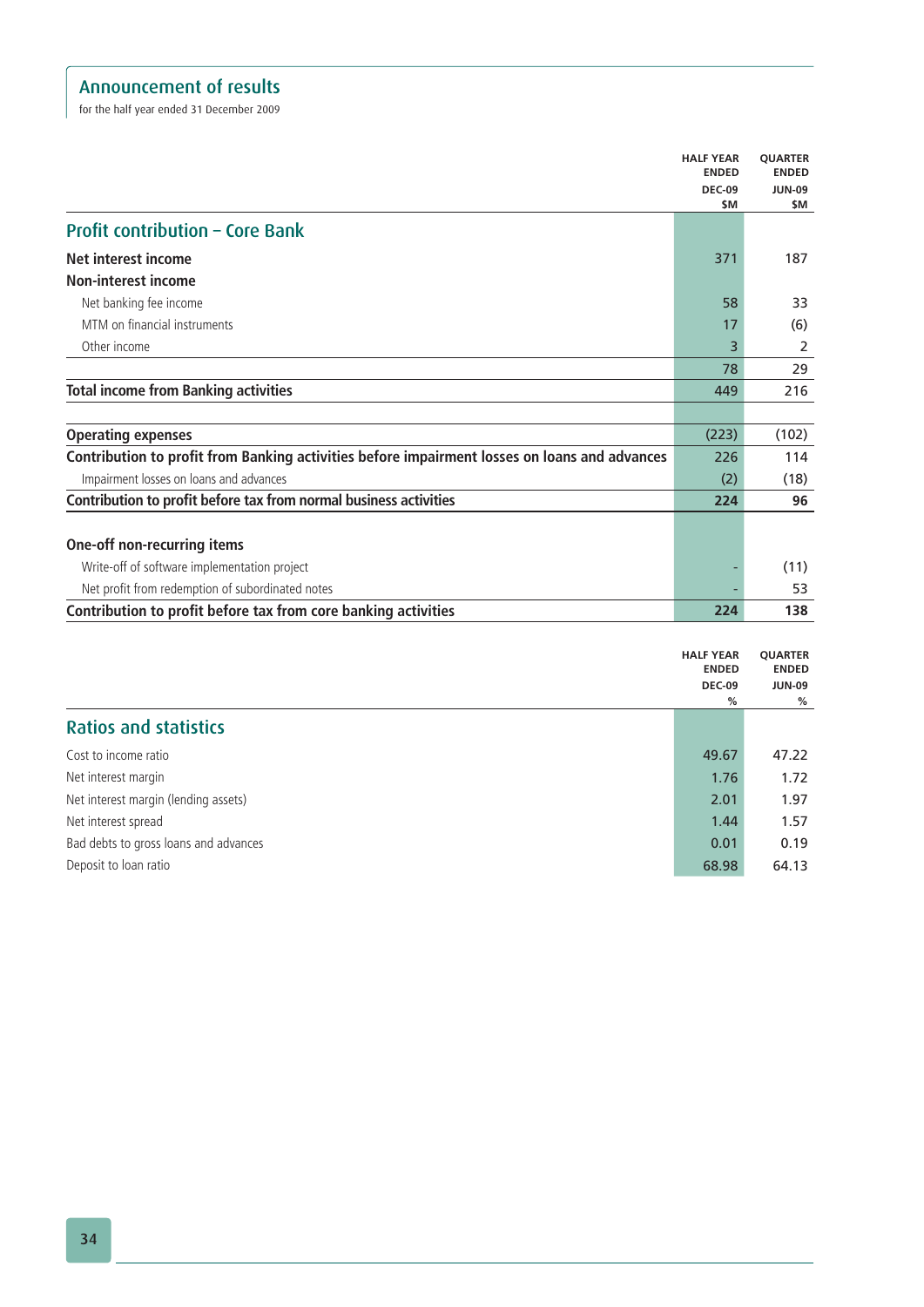for the half year ended 31 December 2009

|                                                     |                      |                      | <b>DEC-09</b>  |
|-----------------------------------------------------|----------------------|----------------------|----------------|
|                                                     | <b>DEC-09</b><br>\$M | <b>JUN-09</b><br>\$M | vs JUN-09<br>% |
| Loans, advances and other receivables               |                      |                      |                |
| Housing loans                                       | 23,756               | 22,191               | 7.1            |
| Securitised housing loans                           | 4,638                | 6,111                | (24.1)         |
| Total housing loans                                 | 28,394               | 28,302               | 0.3            |
| Consumer loans                                      | 596                  | 610                  | (2.3)          |
| Retail loans                                        | 28,990               | 28,912               | 0.3            |
|                                                     |                      |                      |                |
| Commercial (SMEs)                                   | 4,147                | 4,271                | (2.9)          |
| Agribusiness                                        | 3,440                | 3,646                | (5.7)          |
| <b>Business loans</b>                               | 7,587                | 7,917                | (4.2)          |
| <b>Total lending</b>                                | 36,577               | 36,829               | (0.7)          |
| Other receivables <sup>(1)</sup>                    | 451                  | 1,015                | (55.6)         |
| Gross banking loans, advances and other receivables | 37,028               | 37,844               | (2.2)          |
| Provision for impairment                            | (81)                 | (96)                 | (15.6)         |
| Loans, advances and other receivables               | 36,947               | 37,748               | (2.1)          |
| <b>Risk weighted assets</b>                         | 19,002               | 18,468               | 2.9            |

 $(1)$  Other receivables are made up primarily of trade finance and foreign exchange advances.

Total lending in the Core Bank reduced 0.7% over the half year to \$36,577 million.

The Bank continued to focus on personal lending through its proprietary channel; however it constrained aggregate lending growth due to its focus on improving the balance sheet funding mix. With deposit funding now at the higher end of the target 60% - 70% range, the opportunity exists to increase lending volumes in the Bank's core markets of personal, agribusiness and commercial/SME.

The Core Bank continues to focus on expanding distribution through its proprietary channels and using intermediaries as a variable channel to supplement existing sales force distribution.

Core Bank risk weighted assets increased 2.9% as the proportion of mortgages funded through securitisation, and therefore receiving regulatory capital relief, was reduced.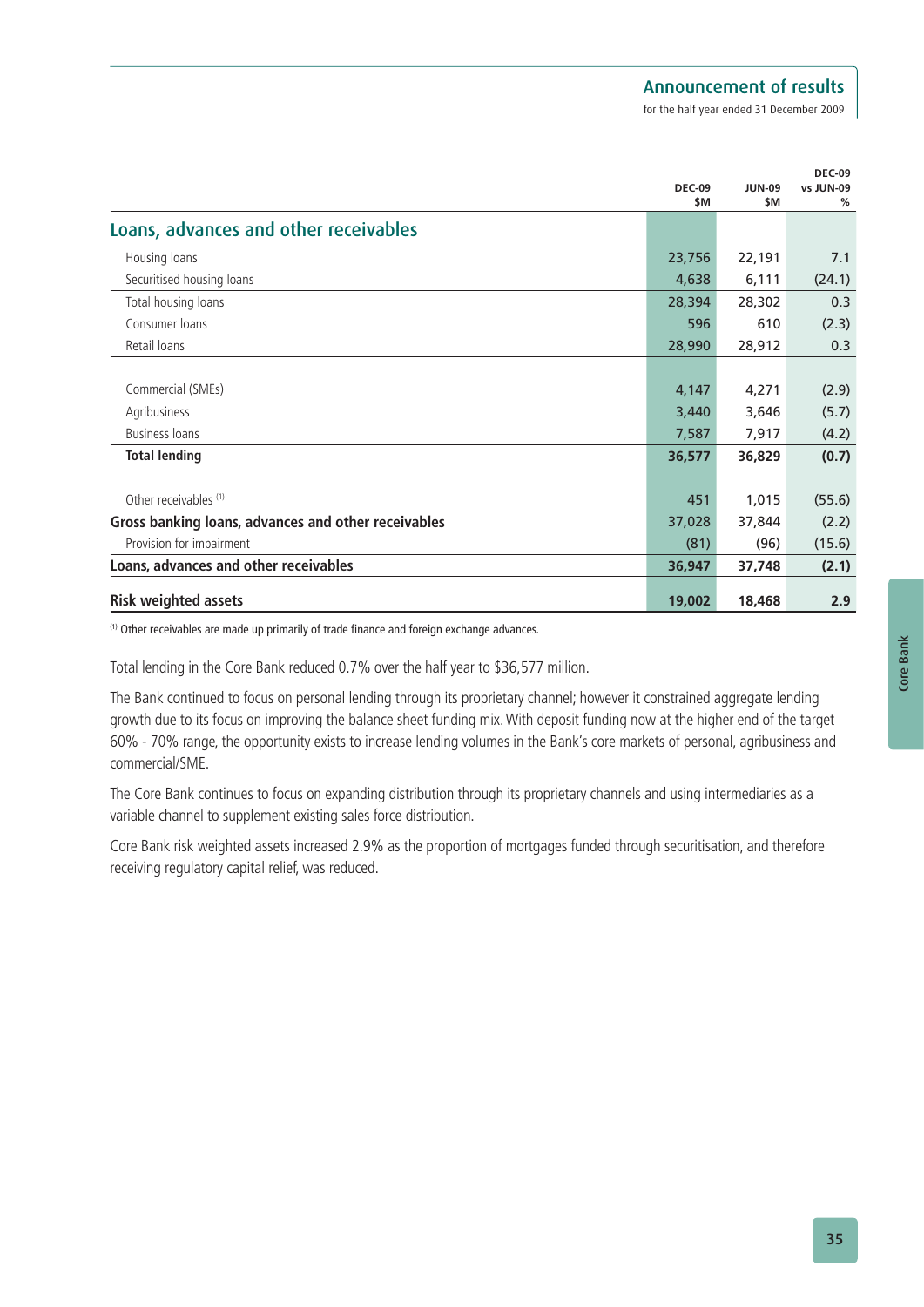#### Personal lending

#### **Housing lending**

Home loan receivables, including securitised assets, grew 0.3% over the half year.

While challenging lending conditions continued throughout the period, signs of improvement are emerging. Government stimulus of the first home buyer market increased home lending activity and investors began to re-enter the market late in the period.

The Bank focused on higher quality full personal relationship business and was able to use its strong levels of customer satisfaction in Queensland to maintain home loan balances in that state. The Bank also continued expansion activities in New South Wales and Western Australia.

#### **Consumer lending**

Low levels of consumer lending growth continued during the period, reflecting economic conditions and the Bank limiting new exposures to consumer loans.

Moderate growth in margin lending balances reflects investor caution regarding debt and leverage levels. While sentiment remains cautious, the recent improvement in equity markets is likely to drive growth in margin lending balances.

|                                  |                      |               | <b>DEC-09</b>  |
|----------------------------------|----------------------|---------------|----------------|
|                                  | <b>DEC-09</b><br>\$M | JUN-09<br>\$M | vs JUN-09<br>% |
|                                  |                      |               |                |
| <b>Consumer loans by purpose</b> |                      |               |                |
| Personal loans                   | 344                  | 376           | (8.5)          |
| Overdrafts                       | 4                    | 5             | (20.0)         |
| Credit cards                     | 7                    |               |                |
| Margin lending                   | 241                  | 222           | 8.6            |
|                                  | 596                  | 610           | (2.3)          |

#### Business lending

Business lending conditions during the period remained challenging, with low levels of business confidence and a general trend of deleveraging across the economy. Core business loans contracted 4.2% over the half year.

#### **Commercial (SME)**

Commercial loans to small-to-medium businesses reduced 2.9% as customers took opportunities to reduce leverage and pay down balances.

Suncorp's commercial lending portfolio is focused on the sub \$30 million market, providing full banking services, and utilising the Bank's branch network in Queensland and areas of New South Wales and Western Australia.

#### **Agribusiness**

The agribusiness portfolio reduced 5.7% for the half year.

The agribusiness segment has experienced several climatic extremes over the recent period. Optimism in the sector is generally improving and favourable conditions have allowed many farmers to repay debt and reduce loan exposures.

Agribusiness remains a core strength of the Bank, having experience in this sector through the most extreme economic and seasonal variations.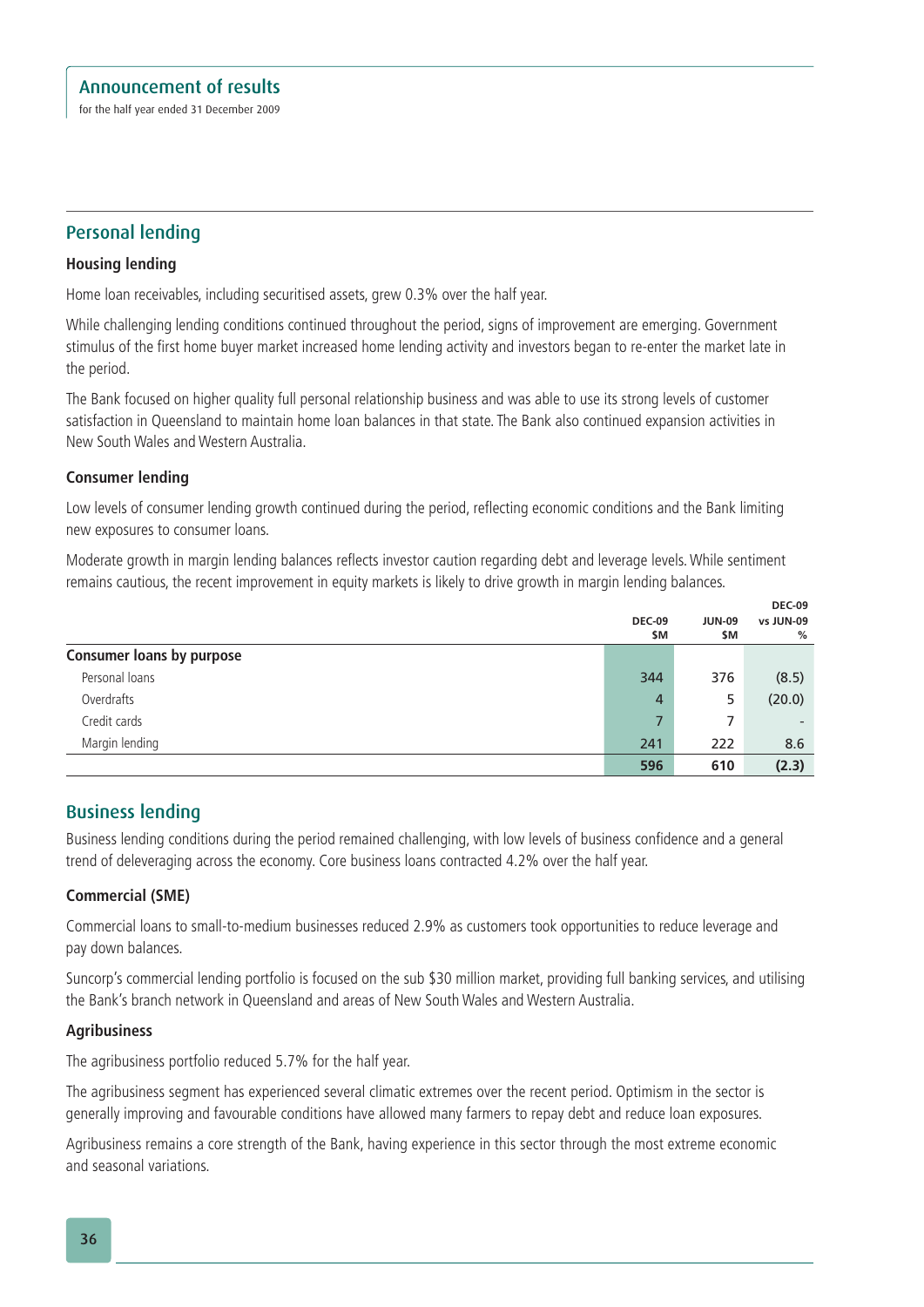for the half year ended 31 December 2009

|                                                       | <b>DEC-09</b><br>\$M | <b>JUN-09</b><br>\$M | <b>DEC-09</b><br>vs JUN-09<br>% |
|-------------------------------------------------------|----------------------|----------------------|---------------------------------|
| <b>Funding and deposits</b>                           |                      |                      |                                 |
| <b>Retail funding</b>                                 |                      |                      |                                 |
| Retail deposits                                       |                      |                      |                                 |
| Transaction                                           | 6,125                | 6,110                | 0.2                             |
| Investment                                            | 3,511                | 3,673                | (4.4)                           |
| Term                                                  | 12,874               | 11,635               | 10.6                            |
| Core retail deposits                                  | 22,510               | 21,418               | 5.1                             |
| Retail treasury                                       | 2,721                | 2,202                | 23.6                            |
| Total retail funding                                  | 25,231               | 23,620               | 6.8                             |
| <b>Wholesale funding</b>                              |                      |                      |                                 |
| Domestic funding sources                              |                      |                      |                                 |
| Short-term wholesale                                  | 3,015                | 6,672                | (54.8)                          |
| Long-term wholesale                                   | 525                  | 734                  | (28.5)                          |
| Subordinated notes                                    | 375                  | 378                  | (0.8)                           |
| Reset preference shares                               | 78                   | 78                   |                                 |
| Convertible preference shares                         | 390                  | 390                  |                                 |
|                                                       | 4,383                | 8,252                | (46.9)                          |
| Overseas funding sources <sup>(1)</sup>               |                      |                      |                                 |
| Short-term wholesale                                  | 1,043                | 1,429                | (27.0)                          |
| Long-term wholesale                                   | 1,472                | 1,863                | (21.0)                          |
| Subordinated notes                                    | 442                  | 477                  | (7.3)                           |
|                                                       | 2,957                | 3,769                | (21.5)                          |
| Total wholesale funding                               | 7,340                | 12,021               | (38.9)                          |
| <b>Total funding (excluding securitisation)</b>       | 32,571               | 35,641               | (8.6)                           |
| <b>Securitised funding</b>                            |                      |                      |                                 |
| APS 120 qualifying                                    | 2,902                | 4,658                | (37.7)                          |
| APS 120 non-qualifying                                | 1,806                | 1,065                | 69.6                            |
| Total securitised funding                             | 4,708                | 5,723                | (17.7)                          |
| <b>Total funding (including securitisation)</b>       | 37,279               | 41,364               | (9.9)                           |
| Total funding is represented on the balance sheet by: |                      |                      |                                 |
| Deposits                                              | 25,231               | 23,620               | 6.8                             |
| Short-term borrowings                                 | 4,058                | 8,101                | (49.9)                          |
| Securitisation liabilities                            | 4,708                | 5,723                | (17.7)                          |
| Bonds, notes and long-term borrowings                 | 1,997                | 2,597                | (23.1)                          |
| Subordinated notes                                    | 817                  | 855                  | (4.4)                           |
| Preference shares                                     | 468                  | 468                  |                                 |
| <b>Total</b>                                          | 37,279               | 41,364               | (9.9)                           |
| Retail funding as a percentage of total lending       | 69%                  | 64%                  |                                 |

 $(1)$  Foreign currency borrowings are hedged back into Australian dollars.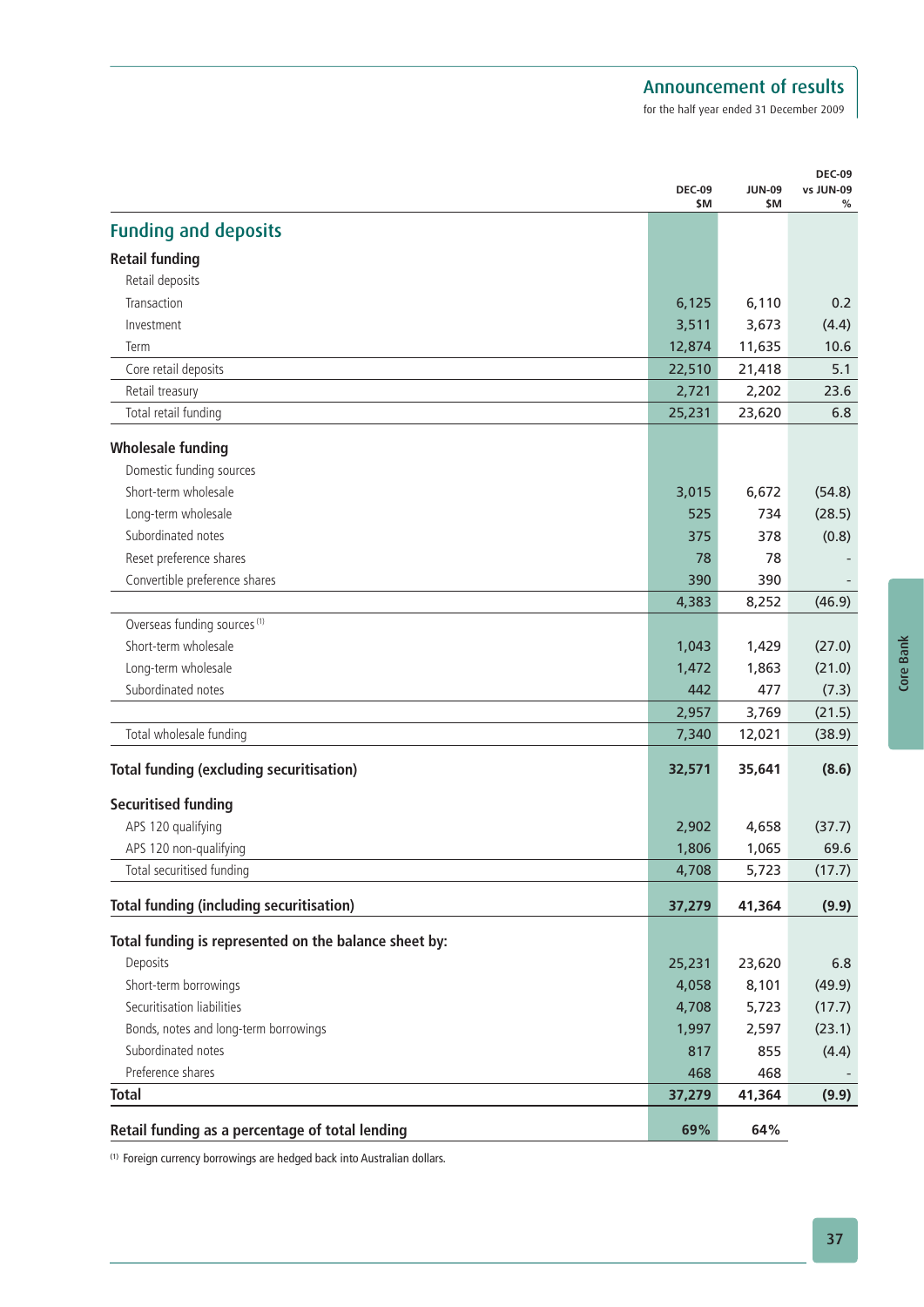for the half year ended 31 December 2009

#### **Retail funding**

Core retail deposits grew 5.1% for the half year, reflecting the Bank's strong focus on attracting deposit funds from new and existing customers through competitive pricing and leading customer service.

The recent volatility in financial markets has influenced institutions across the banking sector to continue to secure funding through deposit gathering. This has led to high levels of competitive pricing throughout the industry.

The pricing of deposits is expected to remain highly competitive for some time, with higher rates across deposit products as well as fee-free offers on transaction accounts.

The expansion of the Bank's branch network in its target markets of Queensland, Western Australia and New South Wales has supported continued deposit growth for the period.

#### **Wholesale funding**

The Bank continued with its strategy of de-risking its funding profile, match funding the Non-core Bank and applying an appropriate funding mix to the core portfolio.

The extreme global financial market challenges of a year ago have largely abated but a new paradigm of higher costs and increased risk awareness remains. The introduction of the Government Guarantee for wholesale funding has allowed all financial institutions access to international funding markets, thereby continuing the supply of funds to households and businesses.

During the half year, Suncorp raised wholesale funds both with and without the Government Guarantee. The Core Bank has focused on increasing deposit levels, thereby reducing the need for new wholesale funding. The Bank has no requirement to access new long-term wholesale funding until mid 2011, although will continue to monitor markets closely and will likely consider transactions earlier than this for strategic reasons.

Recent decisions to remove the Government Guarantee for wholesale funding are not expected to have a significant impact on the Bank.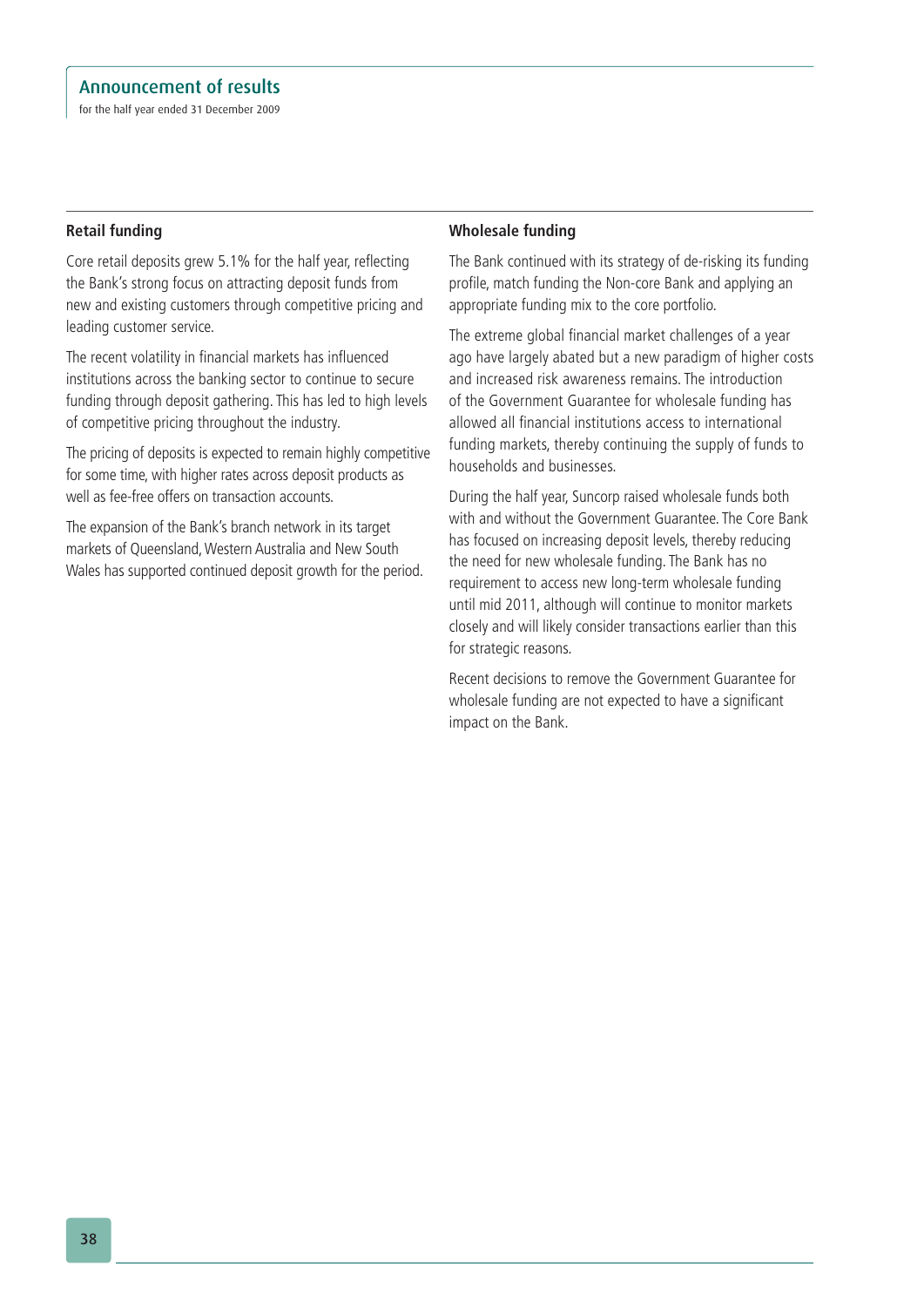for the half year ended 31 December 2009

|                                               | <b>HALF YEAR</b><br><b>ENDED</b> |
|-----------------------------------------------|----------------------------------|
|                                               | <b>DEC-09</b>                    |
|                                               | \$M                              |
| Net interest income                           |                                  |
| Interest revenue lending assets               | 1,160                            |
| Interest revenue other assets (1)             | 107                              |
| Interest expense deposits and funding         | (886)                            |
|                                               | 381                              |
| Interest expense preference shares            | (10)                             |
|                                               | 371                              |
| Net interest margin (interest earning assets) | 1.76%                            |
| Net interest margin (lending assets)          | 2.01%                            |

(1) Includes liquid asset portfolio.

Net interest income for the period was \$371 million, driven by a higher yield curve and home and business loan pricing which, in part, offset the higher weighted average cost of funding.

The net interest margin measured against interest earning assets was 1.76% for the half year, while net interest margin measured against lending assets was 2.01%.

The extent of the difference in the two ratios reflects the Bank's conservative approach to liquidity management, with higher liquid asset balances diluting the margin to interest earning assets. The cost of holding excess liquidity is included in both measures and as such the margin on lending assets is a more accurate measure of the Bank's profitability.



Lending spreads (net of yield curve changes) negatively impacted the margin by 6 basis points. The Core Bank experienced higher funding costs throughout the half due to higher costs of wholesale funding and reduced volumes of lower cost securitisation funding. The Bank continued to increase price for risk across the portfolio, although competitive pressures have limited opportunities. In December, the Bank raised variable home loan interest rates to recover some of the increased costs of wholesale funding.

The change in deposit spreads added 11 basis points to margins. The rise in official interest rates and movement in the yield curve favourably impacted the return on transaction accounts. Rises in rates have been largely passed on to deposit customers through higher term deposit and savings account rates. Transaction accounts continue to provide a stable source of funding for the Bank.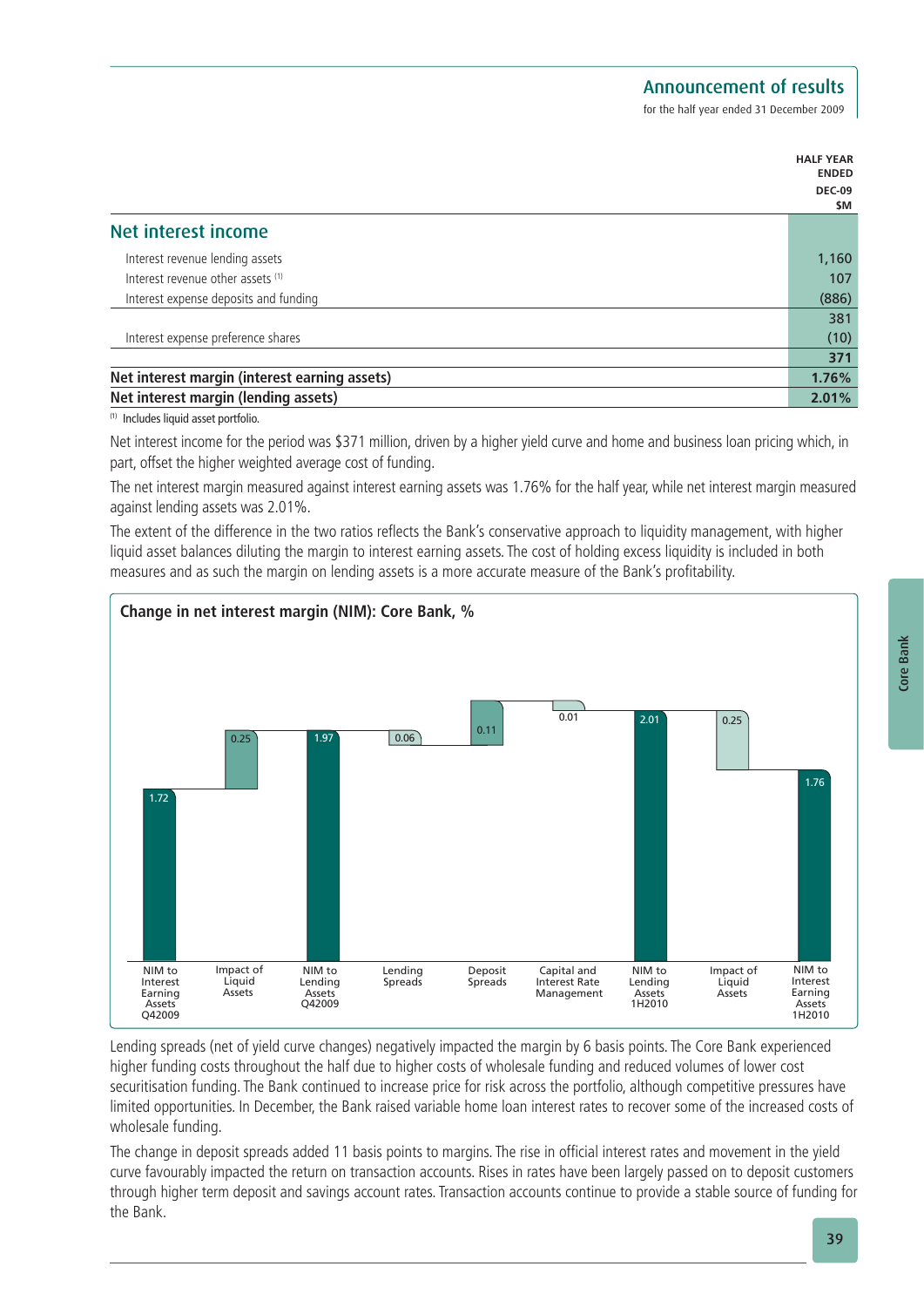for the half year ended 31 December 2009

### Net banking fee income

|                        | <b>HALF YEAR</b><br><b>ENDED</b> | <b>QUARTER</b><br><b>ENDED</b> |
|------------------------|----------------------------------|--------------------------------|
|                        | <b>DEC-09</b>                    | <b>JUN-09</b>                  |
|                        | \$M                              | \$M                            |
| Net banking fee income |                                  |                                |
| Lending fee revenue    | 30                               | 18                             |
| Lending fee expense    | (20)                             | (11)                           |
| Net lending fees       | 10                               | 7                              |
| Transaction fees       | 40                               | 21                             |
| Interchange fees       | 8                                | 5                              |
|                        | 58                               | 33                             |

Net banking fee income for the half was \$58 million, with lower lending volumes reflected in lower fee income.

## Other operating revenue

As part of its ordinary operations, the Bank purchases liquid assets and uses short-dated hedging instruments for interest rate risk management purposes. These are accounted for on a mark-to-market basis.

Mark-to-market gains on these assets were \$18 million for the half year.

As these assets are normally held to maturity, gains are expected to unwind in the future, with the impact realised in net interest income.

The movement in the mark-to-market position on these instruments during the period is as follows:

|                                           | <b>HALF YEAR</b> |
|-------------------------------------------|------------------|
|                                           | <b>ENDED</b>     |
|                                           | <b>DEC-09</b>    |
|                                           | \$M              |
| Balance at the beginning of the half year | (6)              |
| Unwind to net interest income             | (1)              |
| Gain/(loss) current period                | 18               |
| Balance at the end of the half year       | 11               |

The expected future amortisation profile of gains is as follows:

| <b>Expected unwind profile</b>                  | <b>JUN-10</b> | <b>DEC-10</b> | <b>JUN-11</b> | <b>DEC-11</b> |
|-------------------------------------------------|---------------|---------------|---------------|---------------|
|                                                 | <b>SM</b>     | SΜ            | \$M           | \$M           |
| Balance at the beginning of the half year       |               |               |               |               |
| Unwind to net interest income in future periods | (5)           |               |               |               |
| Balance at the end of the half year             |               |               |               |               |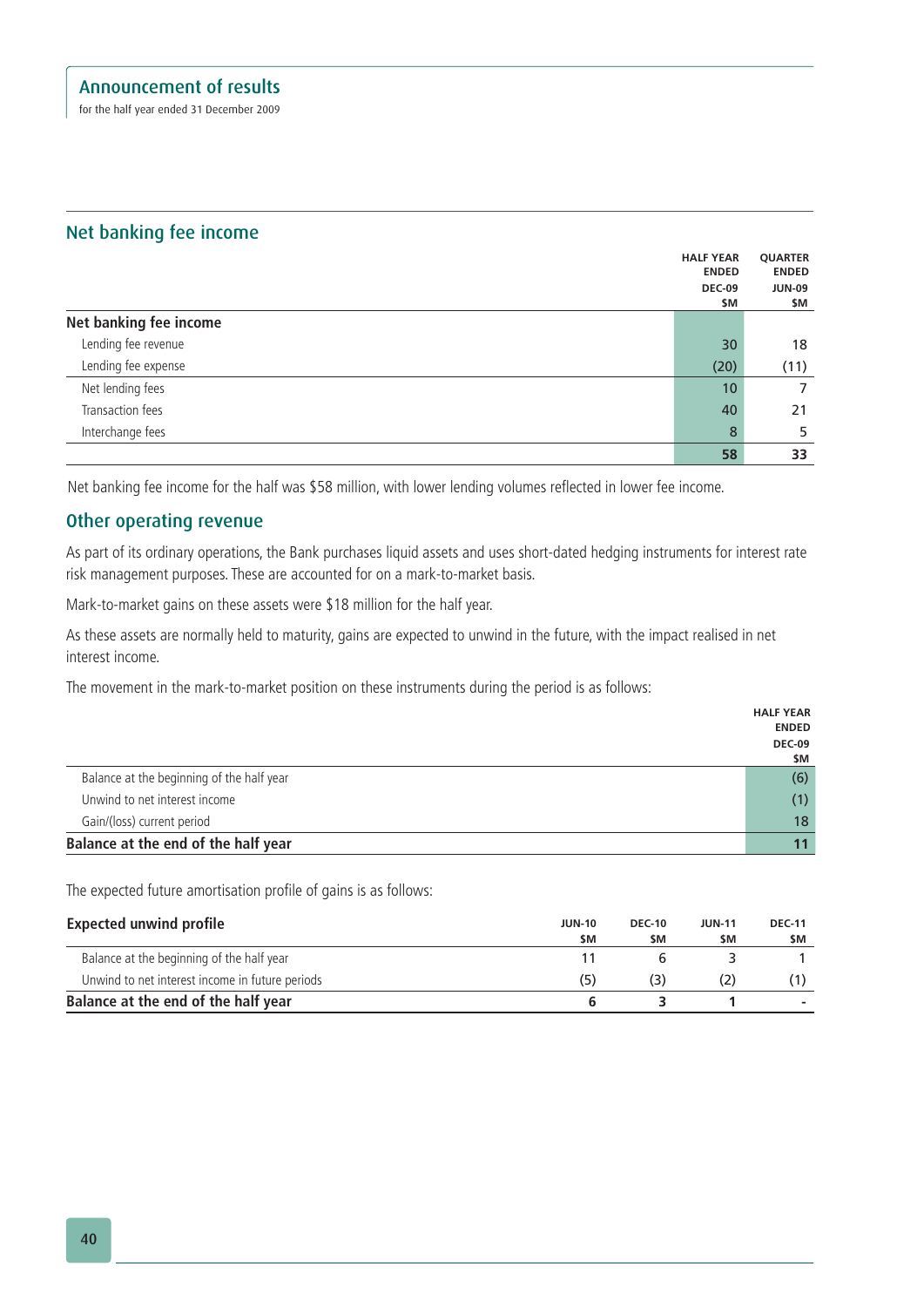### Operating expenses

Operating expenses for the half year to 31 December 2009 were \$223 million, resulting in a Core Bank cost to income ratio of 49.7%.

Costs for the period remained consistent with previous periods as the Core Bank continued to focus on simplifying its operations through removing inefficiency and concentrating on core products and capabilities.

During the period the Group continued to focus on improving consistency and transparency in the apportionment of operating expenditures related to product distribution. This approach led to a review of the allocation of group overhead costs and costs associated with the distribution of insurance products via the branch network. The impact of this review is an additional \$22 million in distribution and group overhead costs for the half being applied to the Bank, when compared to the December 2008 half year.

The Bank has taken a prudent approach to cost management throughout the period of economic uncertainty. This has resulted in reduced discretionary spend and advertising and promotional spend over the half year. With improving conditions and positive economic indicators, increased investment is anticipated in the second half to stimulate growth.

### Impairment losses on loans and advances

|                                         | <b>HALF YEAR</b><br><b>ENDED</b> | <b>QUARTER</b><br><b>ENDED</b> |
|-----------------------------------------|----------------------------------|--------------------------------|
|                                         | <b>DEC-09</b>                    | <b>JUN-09</b>                  |
|                                         | \$M                              | \$M                            |
| Impairment losses on loans and advances |                                  |                                |
| Collective provision for impairment     | (19)                             |                                |
| Specific provision for impairment       | 4                                | 10                             |
| Actual net write-offs                   | 17                               | 6                              |
|                                         |                                  | 18                             |

Impairment losses on loans and advances in the Core Bank were \$2 million for the half year to 31 December 2009.

Economic indicators have continued to improve since June 2009, thereby reducing the levels of new accounts entering non-performing and allowing the orderly resolution of accounts.

During the period the Bank revised its collective provision methodology to reflect emerging portfolio trends earlier than the previous approach. This resulted in a reclassification of collective provisions from core to non-core. Total collective provision balances reduced \$19 million for the half year. Excluding the change in methodology, the collective provision would have reduced by \$5 million and the total core bank impairment charge would have been \$16 million for the half, equating to 17 basis points of credit risk weighted assets.

Total specific provision charges for the Core Bank were \$4 million for the half year. The majority of this increase occurred in the first quarter, with the balance of the specific provision account remaining steady from September to December 2009.

#### Impaired assets

Gross impaired assets in the core portfolio remained steady over the half year to 31 December 2009, at \$142 million.

Continuing improvement in trading conditions for commercial and agribusiness customers has assisted in the resolution of previously impaired accounts and resulted in a further decline in new accounts entering impairment.

As business conditions continue to improve, the ability to resolve accounts improves. Accounts remain well secured over physical property, with outcomes in line with expectations.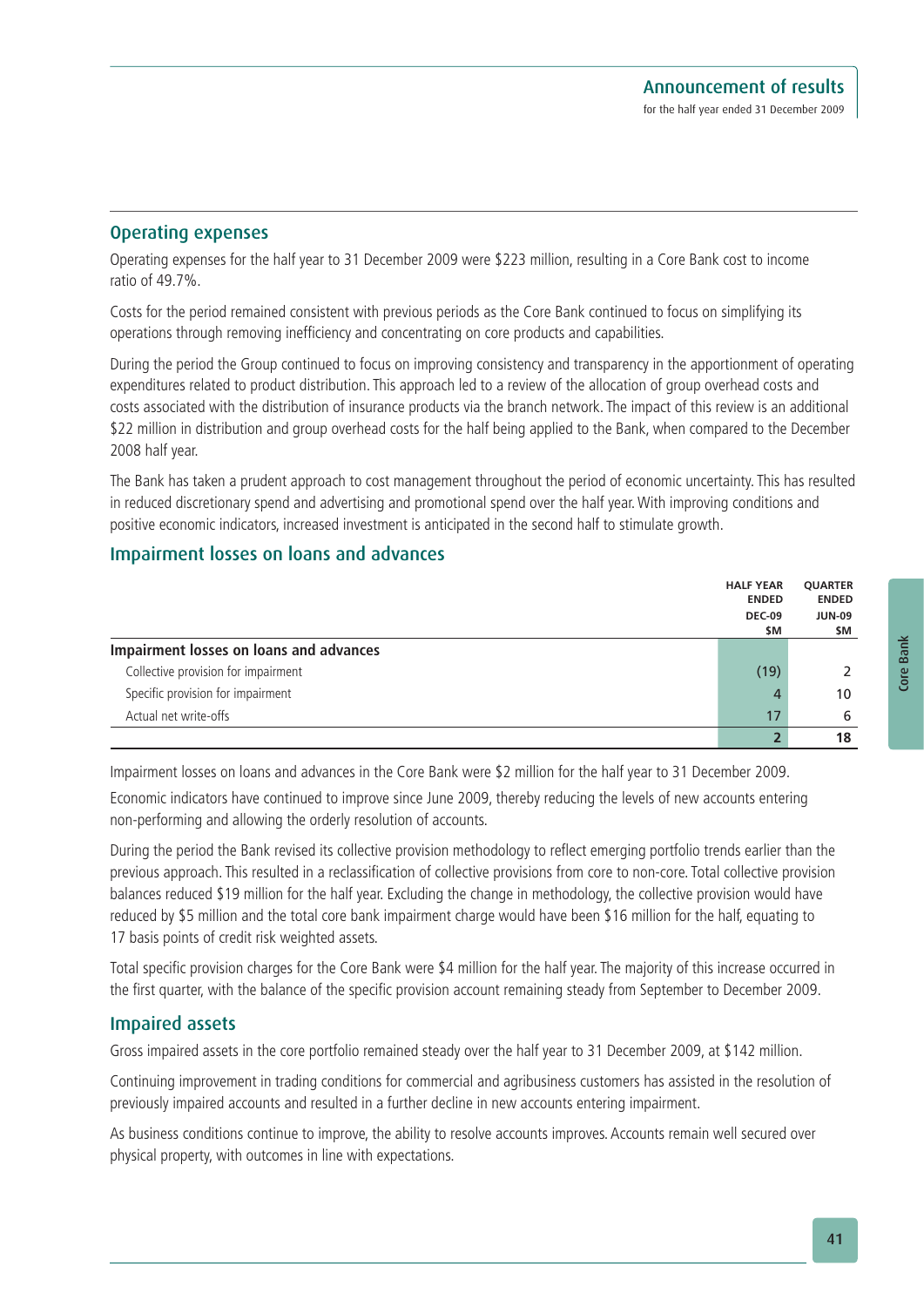for the half year ended 31 December 2009

|                                                                                                   |                      |                      | <b>DEC-09</b>     |
|---------------------------------------------------------------------------------------------------|----------------------|----------------------|-------------------|
|                                                                                                   | <b>DEC-09</b><br>\$M | <b>JUN-09</b><br>\$M | vs JUN-09<br>$\%$ |
| <b>Impaired asset balances</b>                                                                    |                      |                      |                   |
| <b>Gross balances of individually impaired loans</b>                                              |                      |                      |                   |
| with specific provisions set aside                                                                | 142                  | 100                  | 42.0              |
| without specific provisions set aside                                                             |                      | 45                   | (100.0)           |
| Gross impaired assets                                                                             | 142                  | 145                  | (2.1)             |
| Specific provision for impairment                                                                 | (46)                 | (42)                 | 9.5               |
| <b>Net impaired assets</b>                                                                        | 96                   | 103                  | (6.8)             |
| Size of gross individually impaired assets                                                        |                      |                      |                   |
| Less than one million                                                                             | 22                   | 22                   |                   |
| Greater than one million but less than ten million                                                | 97                   | 58                   | 67.2              |
| Greater than ten million                                                                          | 23                   | 65                   | (64.6)            |
|                                                                                                   | 142                  | 145                  | (2.1)             |
| Past due loans not shown as impaired assets                                                       | 172                  | 249                  | (30.9)            |
| <b>Gross non-performing loans</b>                                                                 | 314                  | 394                  | (20.3)            |
| Interest income on impaired assets recognised in the contribution to profit (1)                   | $\mathbf{1}$         | 1                    |                   |
| Analysis of movements in gross individually impaired assets                                       |                      |                      |                   |
| Balance at the beginning of the half year                                                         | 145                  | n/a                  | n/a               |
| Recognition of new impaired assets                                                                | 35                   | n/a                  | n/a               |
| Increases in previously recognised impaired assets                                                |                      | n/a                  | n/a               |
| Impaired assets written off during the half year                                                  | (13)                 | n/a                  | n/a               |
| Impaired assets which have been restated as performing assets or repaid                           | (34)                 | n/a                  | n/a               |
| Balance at the end of the half year                                                               | 142                  | n/a                  | n/a               |
|                                                                                                   | $\frac{0}{0}$        | $\frac{0}{0}$        |                   |
| Gross individually impaired assets as a percentage of gross loans, advances and other receivables | 0.38                 | 0.38                 |                   |
| Gross non-performing loans as a percentage of gross loans, advances and other receivables         | 0.85                 | 1.04                 |                   |

(1) The June 2009 comparative period represents contribution to profit for the quarter ended 30 June 2009.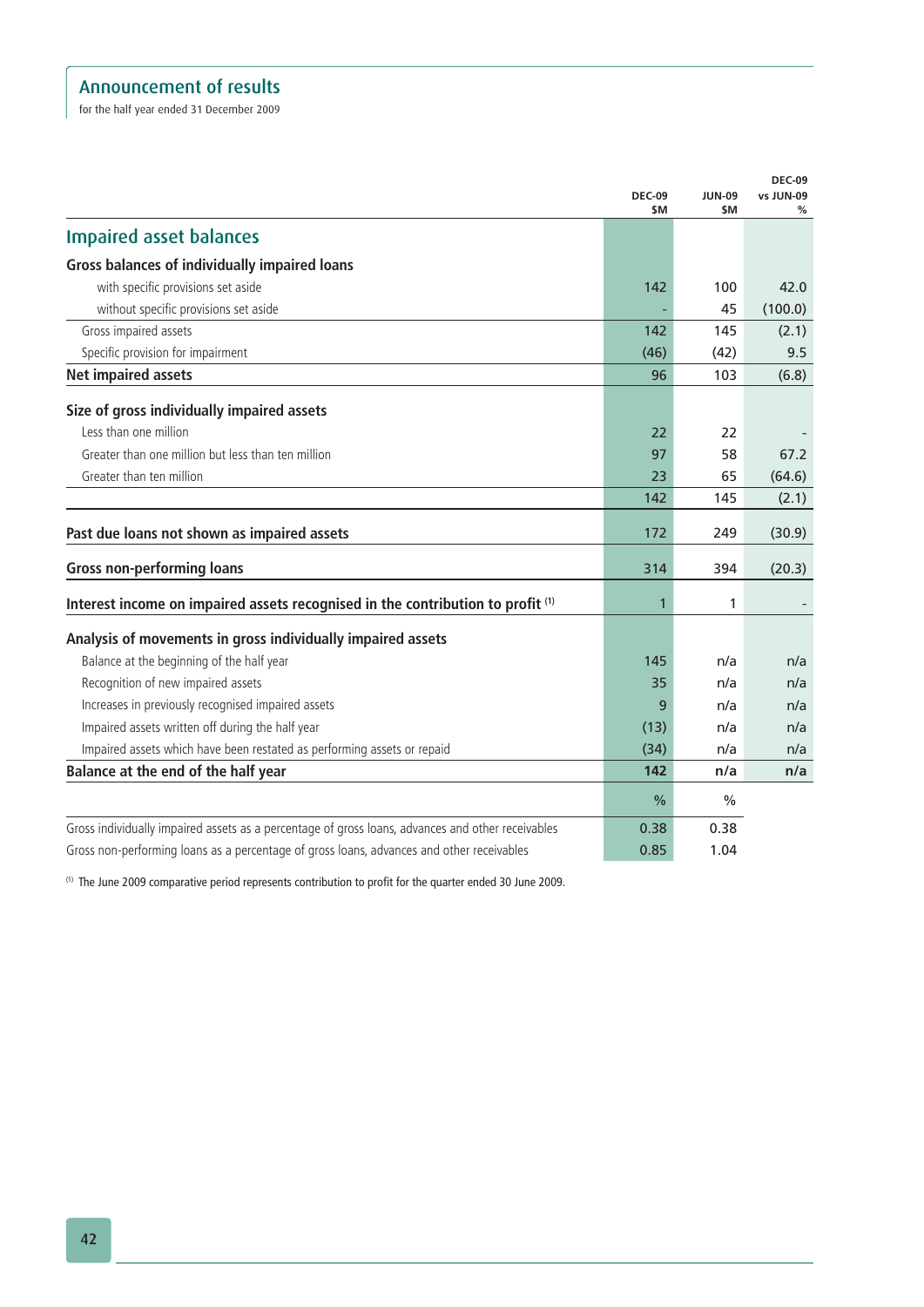for the half year ended 31 December 2009

|                                                                                                | <b>DEC-09</b><br>\$M | <b>JUN-09(1)</b><br>\$M | <b>DEC-09</b><br>vs JUN-09<br>% |
|------------------------------------------------------------------------------------------------|----------------------|-------------------------|---------------------------------|
| <b>Provision for impairment</b>                                                                |                      |                         |                                 |
| <b>Collective provision</b>                                                                    |                      |                         |                                 |
| Balance at the beginning of the period (1)                                                     | 54                   | 52                      | 3.8                             |
| Charge against contribution to profit                                                          | (19)                 | 2                       | large                           |
| Balance at the end of the period                                                               | 35                   | 54                      | (35.2)                          |
| <b>Specific provision</b>                                                                      |                      |                         |                                 |
| Balance at the beginning of the period (1)                                                     | 42                   | 35                      | 20.0                            |
| Charge against impairment losses                                                               | $\overline{4}$       | 10                      | (60.0)                          |
| Charge against interest income                                                                 |                      | (3)                     | (100.0)                         |
| Balance at the end of the period                                                               | 46                   | 42                      | 9.5                             |
| Total provision for impairment - Banking activities                                            | 81                   | 96                      | (15.6)                          |
| <b>Equity reserve for credit loss</b>                                                          |                      |                         |                                 |
| Balance at the beginning of the period (1)                                                     | 62                   | 33                      | 87.9                            |
| Transfer from retained earnings                                                                | (7)                  | 29                      | (124.1)                         |
| Balance at the end of the period                                                               | 55                   | 62                      | (11.3)                          |
| Pre-tax equivalent coverage                                                                    | 79                   | 89                      | (11.2)                          |
| Total provision for impairment and equity reserve for credit loss coverage                     |                      |                         |                                 |
| - Core Banking activities                                                                      | 160                  | 185                     | (13.5)                          |
|                                                                                                | $\frac{0}{0}$        | $\frac{0}{0}$           |                                 |
| Provision for impairment expressed as a percentage of gross impaired assets are<br>as follows: |                      |                         |                                 |
| Collective provision                                                                           | 24.65                | 37.24                   |                                 |
| Specific provision                                                                             | 32.39                | 28.97                   |                                 |
| Total provision                                                                                | 57.04                | 66.21                   |                                 |
| Equity reserve for credit loss coverage                                                        | 55.63                | 61.38                   |                                 |
| Total provision and equity reserve for credit loss coverage                                    | 112.68               | 127.59                  |                                 |

 $(1)$  Opening balances for June 2009 are as at 1 April 2009.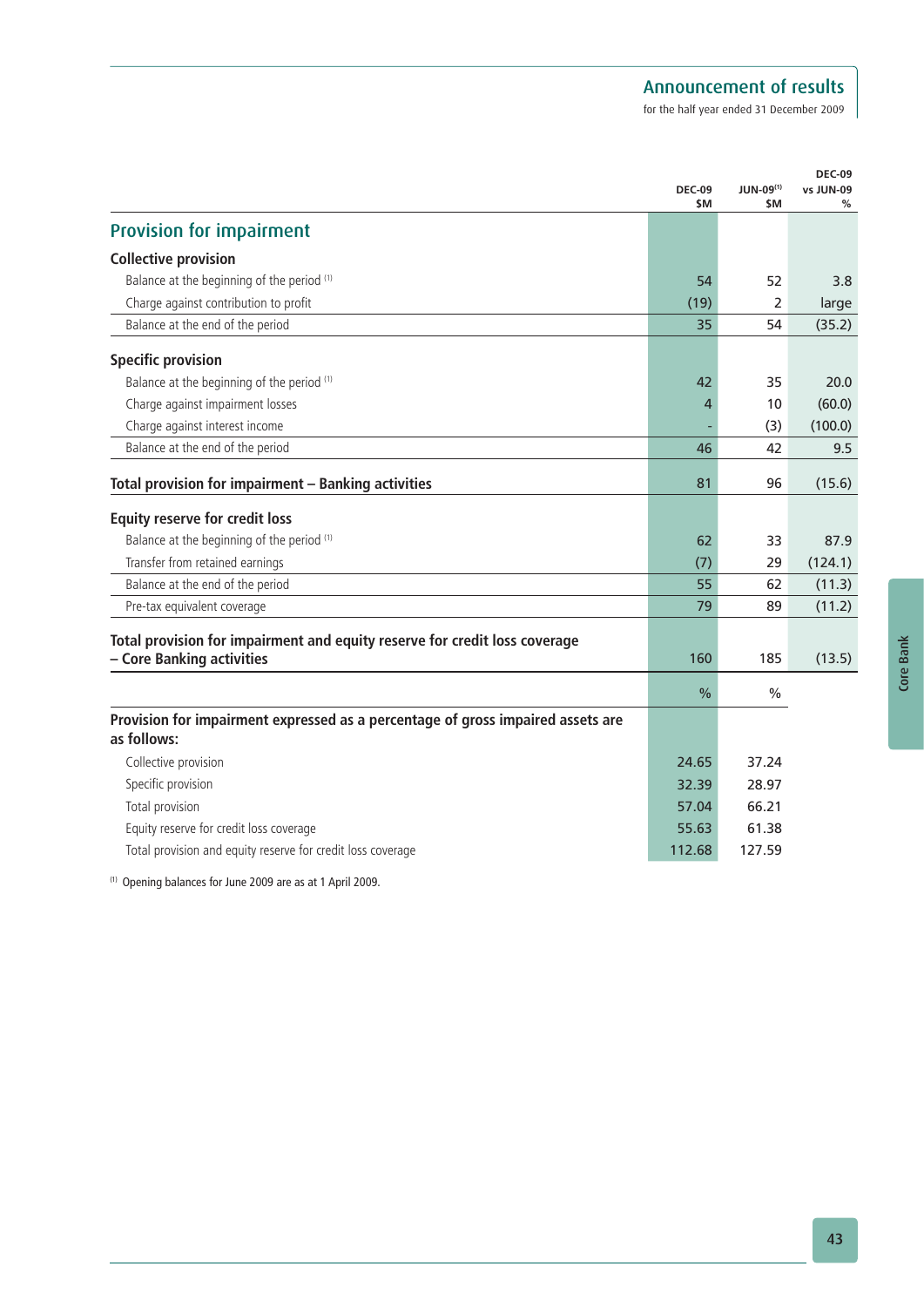for the half year ended 31 December 2009

|                                                            | <b>HALF YEAR ENDED DEC-09</b> |                 | <b>QUARTER ENDED JUN-09</b> |                       |                 |                  |
|------------------------------------------------------------|-------------------------------|-----------------|-----------------------------|-----------------------|-----------------|------------------|
|                                                            | <b>AVERAGE</b>                | <b>INTEREST</b> | <b>AVERAGE</b>              | <b>AVERAGE</b>        | <b>INTEREST</b> | <b>AVERAGE</b>   |
|                                                            | <b>BALANCE</b><br>\$M         | \$M             | <b>RATE</b><br>%            | <b>BALANCE</b><br>\$M | \$M             | <b>RATE</b><br>% |
| Average banking interest earning<br>assets and liabilities |                               |                 |                             |                       |                 |                  |
| <b>Assets</b>                                              |                               |                 |                             |                       |                 |                  |
| Interest earning assets                                    |                               |                 |                             |                       |                 |                  |
| Trading securities                                         | 4,598                         | 97              | 4.18                        | 5,084                 | 50              | 3.94             |
| Gross loans, advances and other receivables                | 36,507                        | 1,148           | 6.24                        | 37,995                | 571             | 6.03             |
| Other interest earning assets                              | 820                           | 22              | 5.32                        | 600                   | 8               | 5.35             |
| Total interest earning assets                              | 41,925                        | 1,267           | 5.99                        | 43,679                | 629             | 5.78             |
| <b>Liabilities</b>                                         |                               |                 |                             |                       |                 |                  |
| <b>Interest bearing liabilities</b>                        |                               |                 |                             |                       |                 |                  |
| Retail deposits                                            | 23,919                        | 495             | 4.11                        | 23,259                | 261             | 4.50             |
| Wholesale liabilities                                      | 14,204                        | 380             | 5.31                        | 17,799                | 170             | 3.83             |
| Debt capital                                               | 933                           | 21              | 4.46                        | 1,009                 | 11              | 4.37             |
| Total interest bearing liabilities                         | 39,056                        | 896             | 4.55                        | 42,067                | 442             | 4.21             |
| Analysis of interest margin and spread                     |                               |                 |                             |                       |                 |                  |
| Interest earning assets                                    | 41,925                        | 1,267           | 5.99                        | 43,679                | 629             | 5.78             |
| Interest bearing liabilities                               | 39,056                        | 896             | 4.55                        | 42,067                | 442             | 4.21             |
| Net interest spread                                        |                               |                 | 1.44                        |                       |                 | 1.57             |
| Net interest margin (interest earning assets)              | 41,925                        | 371             | 1.76                        | 43,679                | 187             | 1.72             |
| Net interest margin (lending assets)                       | 36,507                        | 371             | 2.01                        | 37,995                | 187             | 1.97             |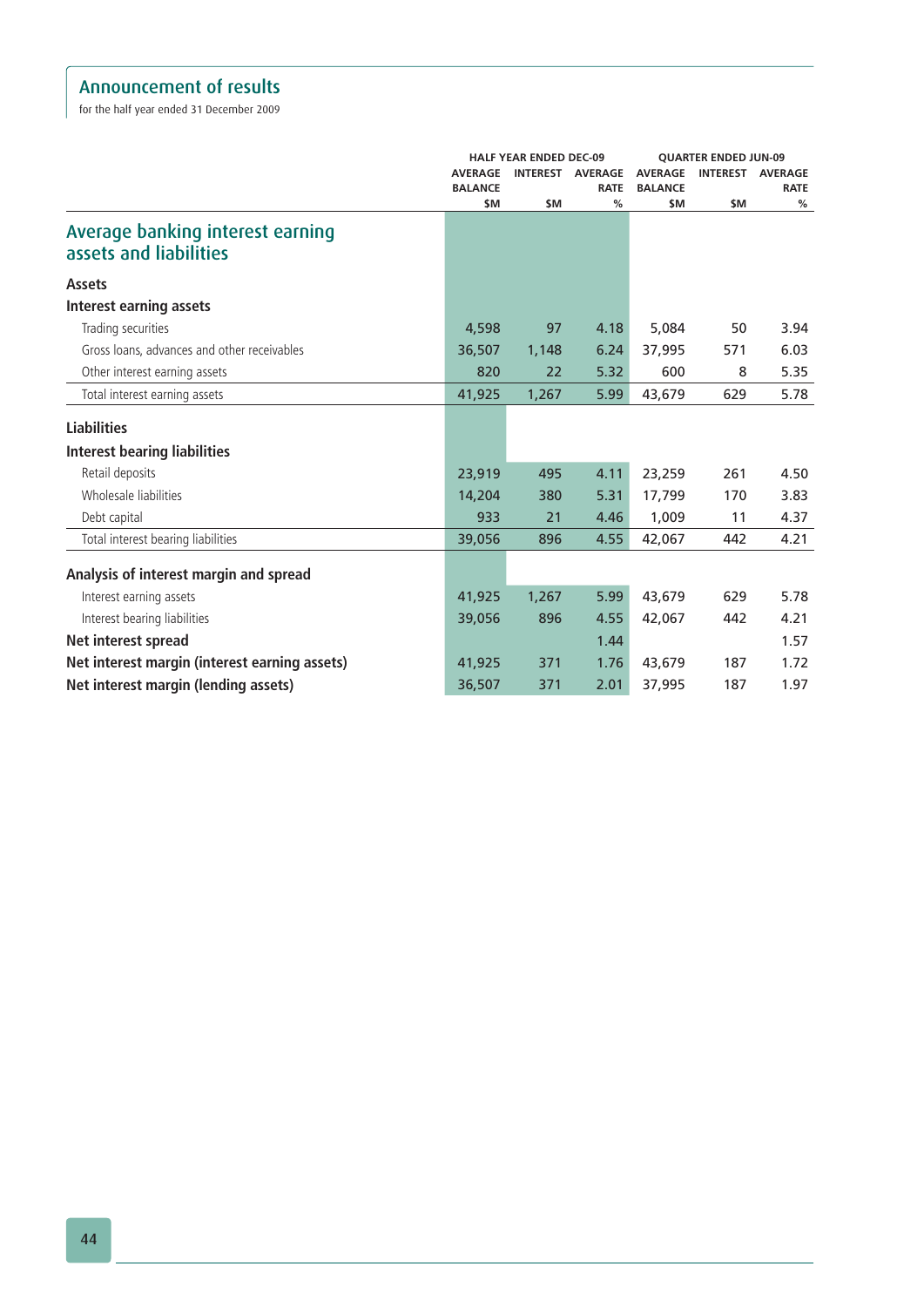### Non-core Bank

#### Result overview

During 2009 the Bank announced its strategy regarding the separation of non-core activities and commenced run-off of non-core loans.

The operating environment for the Bank's non-core segments has changed significantly since the commencement of financial market difficulties in 2008. There continues to be a strong move towards deleveraging across the broader economy, with corporates and property companies focusing on reducing risk and exposures.

The non-core portfolio is administered by a separate management team dedicated to the portfolio, working closely with customers to achieve pay down of receivables. This has resulted in run-off of the non-core portfolios continuing ahead of schedule, with run-off of \$1.9 billion for the six months.

The Bank has taken a risk averse approach to funding of non-core portfolios, reducing financing risk through match funding liabilities to maturity. This approach has resulted in the Bank applying large portions of its wholesale funding raised in late 2008 and during 2009 to the non-core portfolio. An outcome of this risk management approach has been an increase in the weighted average cost of wholesale funding and a consequent reduction in net interest margins in the non-core book.

In line with the challenging economic and market conditions, selected large corporates and property companies in the non-core book continue to face difficult conditions. Non-core impairment losses for the half year were \$272 million.

Non-core specific provision charges increased by \$155 million over the period. The increase includes \$180 million for new single name exposures, four of which were highlighted in the Bank's APS330 disclosure in November 2009. Outside of these single names, the specific provisions for other impaired assets increased \$73 million. Offsetting this was the removal of the specific provision for Babcock and Brown International of \$98 million.

The non-core collective provision reduced by \$40 million as single name accounts, which had previously been identified on the Bank's watchlist and covered in collective provisions, were transferred to impaired asset status. Arrears levels continued to improve, with non-core past due loans, which are not impaired assets, reducing 38.5% to \$123 million.

|                                                                                               | <b>HALF YEAR</b><br><b>ENDED</b> | <b>QUARTER</b><br><b>ENDED</b> |
|-----------------------------------------------------------------------------------------------|----------------------------------|--------------------------------|
|                                                                                               | <b>DEC-09</b><br>\$M             | <b>JUN-09</b><br>\$M           |
| <b>Profit contribution - Non-core Bank</b>                                                    |                                  |                                |
| Net interest income                                                                           | 95                               | 66                             |
| <b>Non-interest income</b>                                                                    |                                  |                                |
| Net banking fee income                                                                        | 21                               | 13                             |
| MTM on financial instruments                                                                  |                                  | (2)                            |
| Other income                                                                                  | (1)                              |                                |
|                                                                                               | 20                               | 18                             |
| <b>Total income from Banking activities</b>                                                   | 115                              | 84                             |
|                                                                                               |                                  |                                |
| <b>Operating expenses</b>                                                                     | (54)                             | (23)                           |
| Contribution to profit from Banking activities before impairment losses on loans and advances | 61                               | 61                             |
| Impairment losses on loans and advances                                                       | (272)                            | (200)                          |
| Contribution to profit before tax from non-core banking activities                            | (211)                            | (139)                          |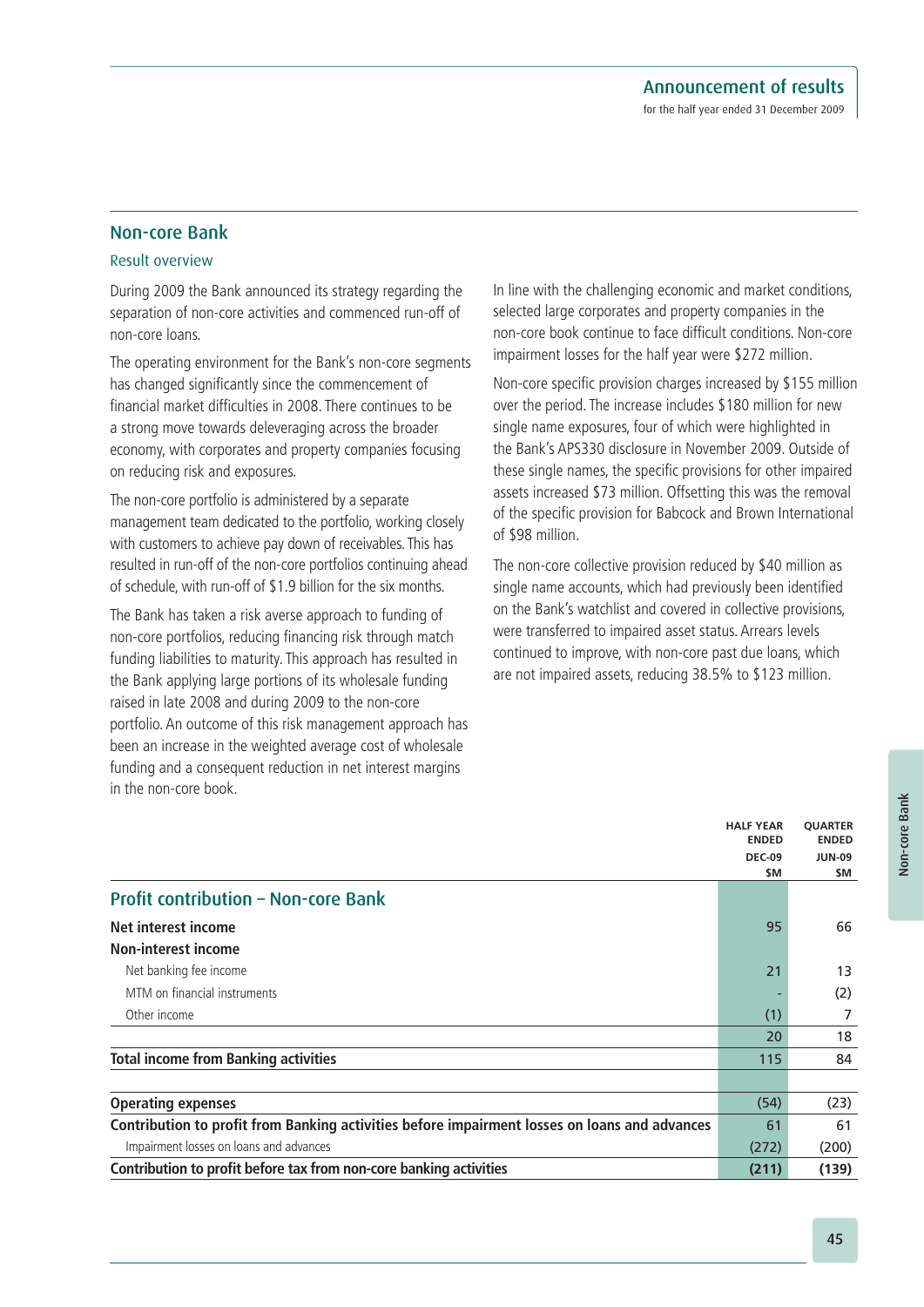for the half year ended 31 December 2009

|                                       | <b>HALF YEAR</b><br><b>ENDED</b><br><b>DEC-09</b><br>% | <b>QUARTER</b><br><b>ENDED</b><br><b>JUN-09</b><br>% |
|---------------------------------------|--------------------------------------------------------|------------------------------------------------------|
| <b>Ratios and statistics</b>          |                                                        |                                                      |
| Cost to income ratio                  | 46.96                                                  | 27.38                                                |
| Net interest margin                   | 0.78                                                   | 1.14                                                 |
| Net interest margin (lending assets)  | 1.13                                                   | 1.55                                                 |
| Net interest spread                   | 0.53                                                   | 0.59                                                 |
| Bad debts to gross loans and advances | 3.15                                                   | 4.56                                                 |

|                                                     |                      |                      | <b>DEC-09</b>  |
|-----------------------------------------------------|----------------------|----------------------|----------------|
|                                                     | <b>DEC-09</b><br>\$M | <b>JUN-09</b><br>\$M | vs JUN-09<br>% |
| Loans, advances and other receivables               |                      |                      |                |
| Corporate                                           | 3,004                | 3,287                | (8.6)          |
| Development finance                                 | 5,579                | 6,055                | (7.9)          |
| Property investment                                 | 5,909                | 6,647                | (11.1)         |
| Lease finance                                       | 1,150                | 1,541                | (25.4)         |
| Structured finance                                  |                      | 4                    | (25.0)         |
| Non-core Portfolio                                  | 15,645               | 17,534               | (10.8)         |
| Other receivables                                   | 1,508                |                      | n/a            |
| Gross banking loans, advances and other receivables | 17,153               | 17,534               | (2.2)          |
| Provision for impairment                            | (739)                | (663)                | 11.5           |
| Loans, advances and other receivables               | 16,414               | 16,871               | (2.7)          |
| <b>Risk weighted assets</b>                         | 15,932               | 17,578               | (9.4)          |

## Portfolio run-off

Portfolio run-off continues to track favourably to expectations. For the six month period \$1.9 billion has run off from the non-core portfolio, \$300 million ahead of management expectations.

Trading conditions in non-core segments remain difficult, with mixed opportunity to sell and refinance assets, as well as weak levels of confidence in property markets.

Some signs of improvement are emerging in asset sales and a return of home buyers to the market, enabling developers to reduce stock levels.

Opportunities for asset sales and refinancing will continue to develop, although investors and financiers remain cautious.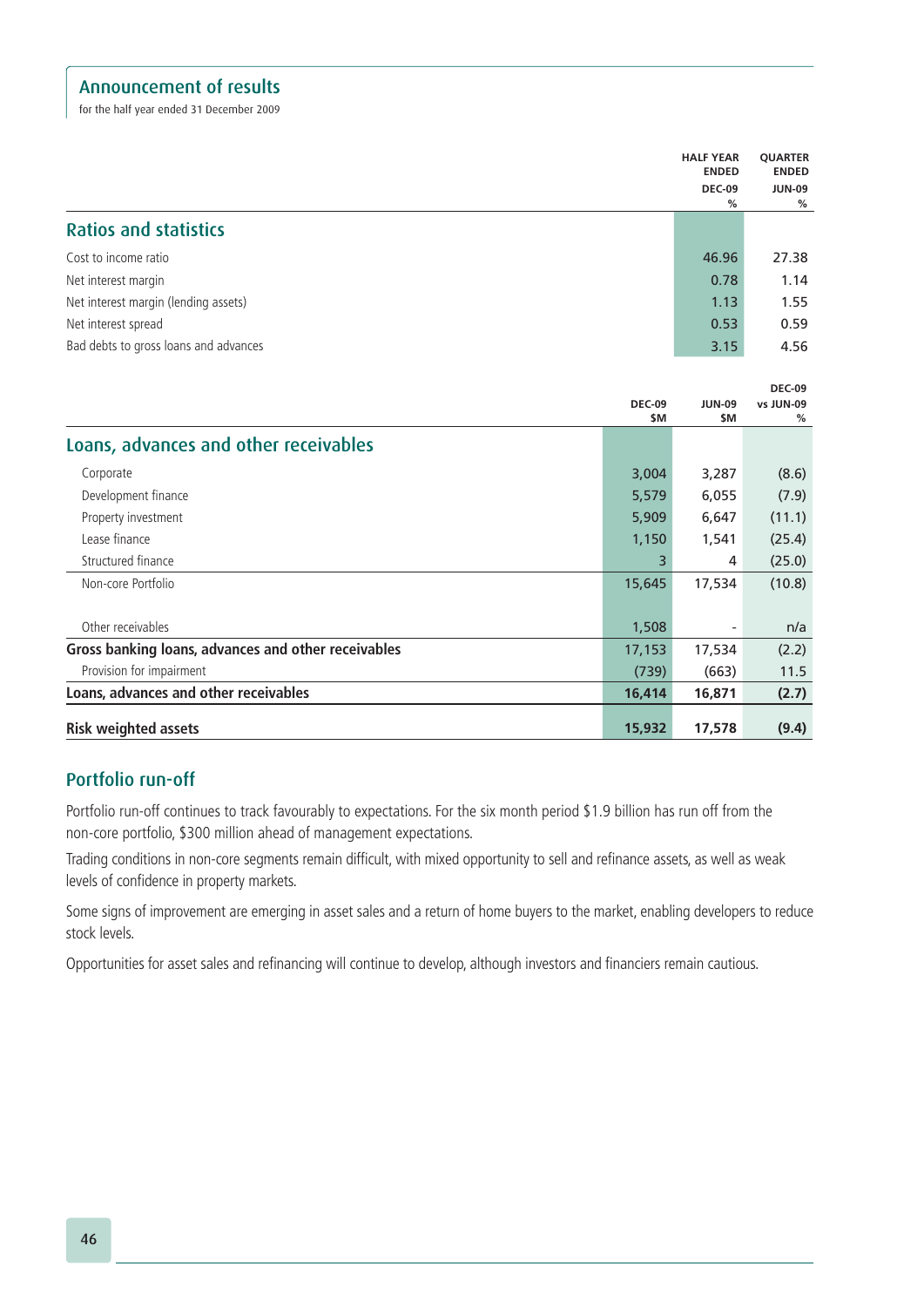### Business portfolios

#### **Corporate lending**

The corporate lending book has continued to run off ahead of expectations, reducing by 8.6% for the half year to 31 December 2009. The return of confidence in funding markets, and increased confidence from investors, has enabled increased run-off over the period.

#### **Development finance**

The balance of development finance loans continued to decline over the period, reducing 7.9% to \$5.6 billion.

Conditions in development finance markets have remained challenging over the period. Recent Government first home buyer stimulus has provided some confidence to the market, allowing developers to reduce stock levels and repay debt. Removal of the stimulus has reduced some sales, although home financing and investment levels improved late in the period.

#### **Property investment**

Property investment includes assets such as shopping centres, commercial offices, and industrial warehouses and excludes construction projects.

Property investment loans reduced 11.1% for the half year to 31 December 2009. Conditions in the property investment segment have not proven to be as difficult as was anticipated. The market has experienced some increase in vacancy rates over the cycle, but continues to have good interest coverage and, while valuations have reduced, portfolio performance to date has been better than expected.

#### **Lease finance**

Outstanding balances in the lease finance portfolio reduced 25.4% for the half year, to \$1.2 billion.

Lease finance receivables continue to reduce in line with its natural amortising repayment profile.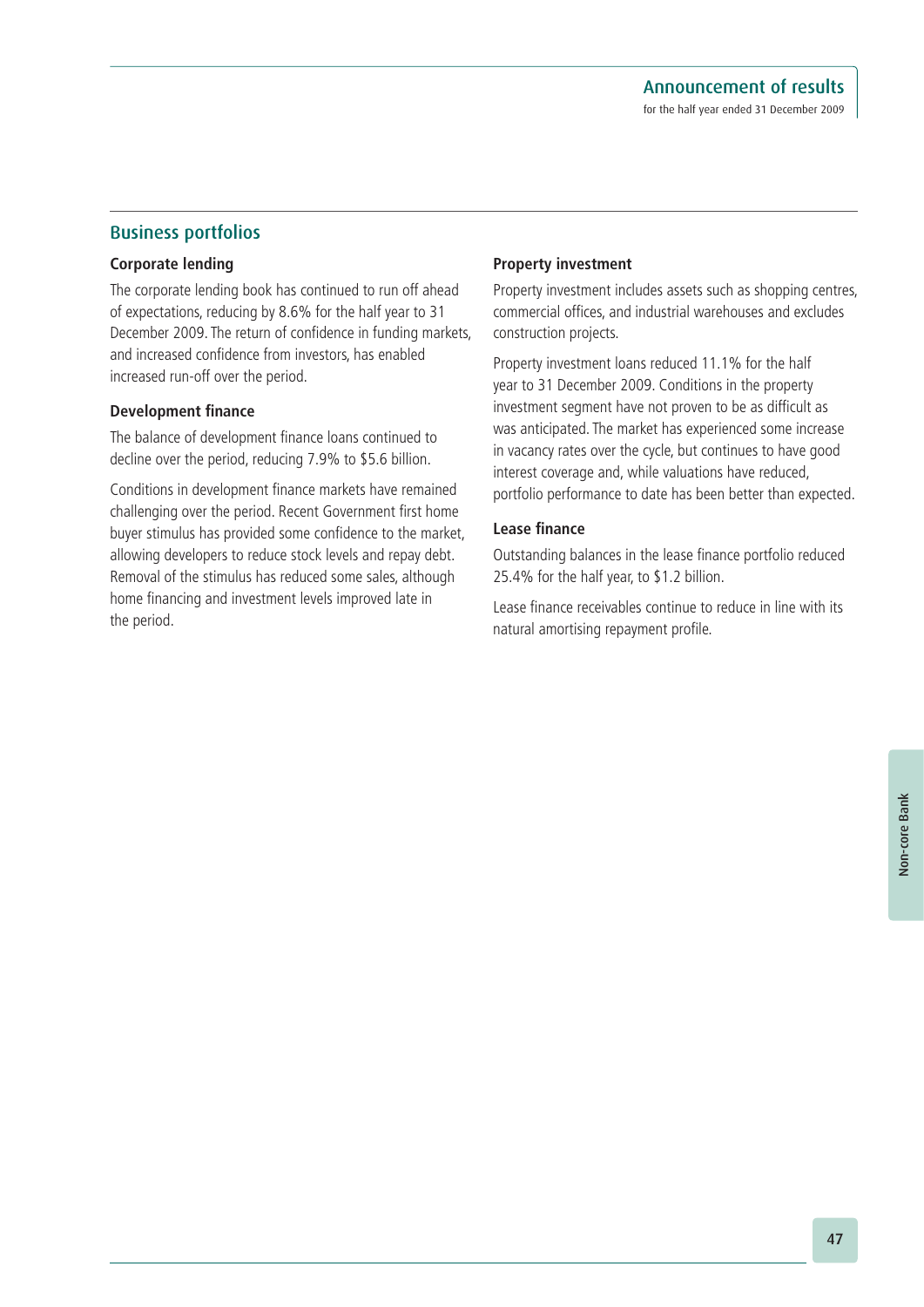for the half year ended 31 December 2009

|                                                       |                      |                      | <b>DEC-09</b>  |
|-------------------------------------------------------|----------------------|----------------------|----------------|
|                                                       | <b>DEC-09</b><br>\$M | <b>JUN-09</b><br>\$M | vs JUN-09<br>% |
| <b>Funding</b>                                        |                      |                      |                |
| <b>Wholesale funding</b>                              |                      |                      |                |
| Domestic funding sources                              |                      |                      |                |
| Short-term wholesale                                  | 4,261                | 5,337                | (20.2)         |
| Long-term wholesale                                   | 4,829                | 3,788                | 27.5           |
| Subordinated notes                                    | 321                  | 321                  |                |
| Reset preference shares                               | 66                   | 66                   |                |
| Convertible preference shares                         | 333                  | 331                  | 0.6            |
|                                                       | 9,810                | 9,843                | (0.3)          |
| Overseas funding sources (1)                          |                      |                      |                |
| Short-term wholesale                                  | 1,275                | 1,145                | 11.4           |
| Long-term wholesale                                   | 10,768               | 9,616                | 12.0           |
| Subordinated notes                                    | 374                  | 407                  | (8.1)          |
|                                                       | 12,417               | 11,168               | 11.2           |
| <b>Total funding (excluding securitisation)</b>       | 22,227               | 21,011               | 5.8            |
| <b>Securitised funding</b>                            |                      |                      |                |
| APS 120 qualifying                                    |                      | 382                  | n/a            |
| APS 120 non-qualifying                                |                      | 88                   | n/a            |
| Total securitised funding                             |                      | 470                  | n/a            |
| <b>Total funding (including securitisation)</b>       | 22,227               | 21,481               | 3.5            |
| Total funding is represented on the balance sheet by: |                      |                      |                |
| Short-term borrowings                                 | 5,536                | 6,482                | (14.6)         |
| Securitisation liabilities                            |                      | 470                  | (100.0)        |
| Bonds, notes and long-term borrowings                 | 15,597               | 13,404               | 16.4           |
| Subordinated notes                                    | 695                  | 728                  | (4.5)          |
| Preference shares                                     | 399                  | 397                  | 0.5            |
| <b>Total funding (including securitisation)</b>       | 22,227               | 21,481               | 3.5            |

(1) Foreign currency borrowings are hedged back into Australian dollars.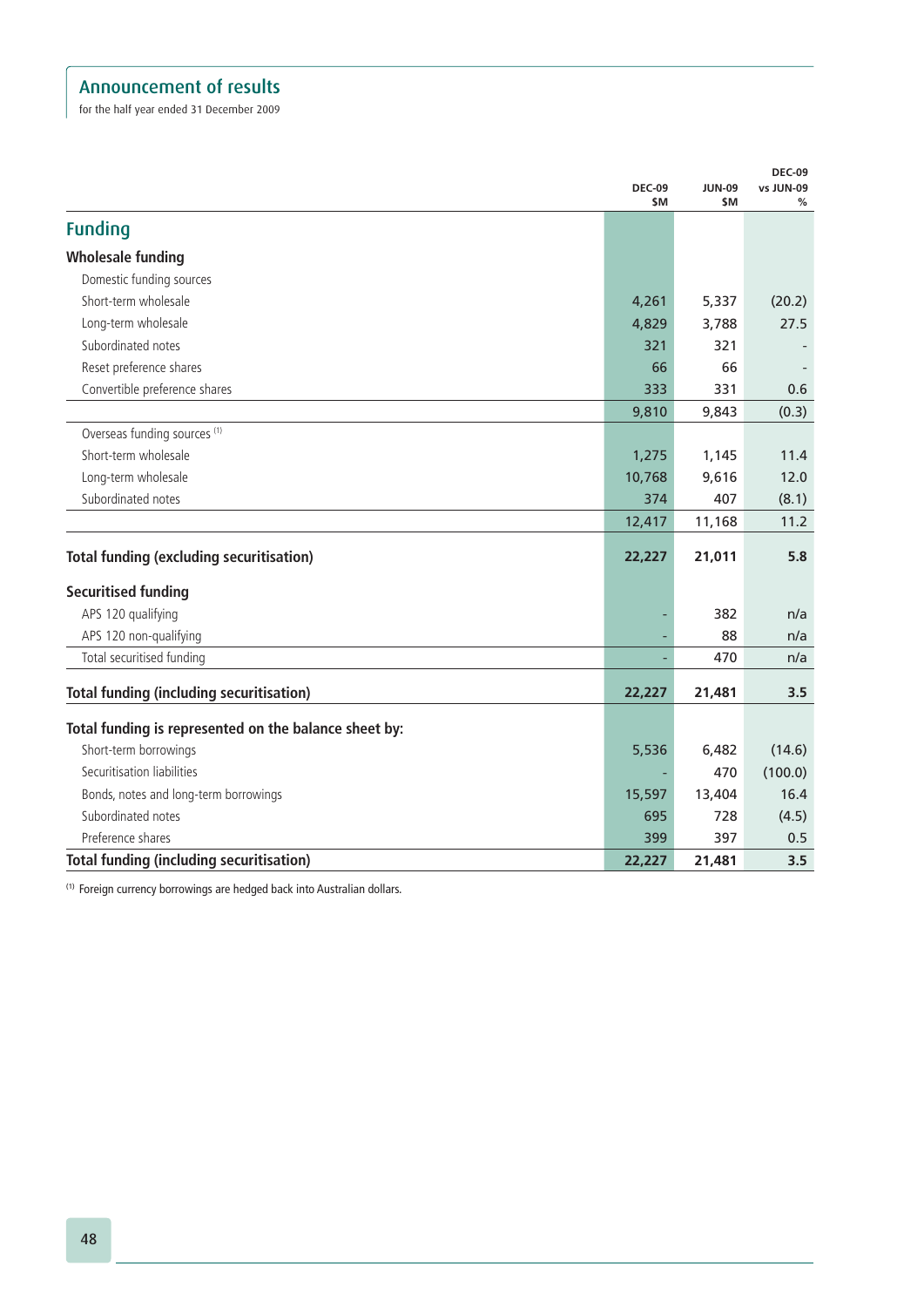The strategy to match fund the non-core portfolio has placed the Bank in a very low funding and liquidity risk profile position.

Total wholesale funding across the Bank has been apportioned to the core and non-core portfolios, enabling the separate management of balance sheet and funding risk. The asset maturity of the non-core portfolio has been modelled based upon expected run-off over time, taking into account individual account management issues and repayment profiles. From this, a liability profile has been constructed with regard to the following principles:

- The non-core portfolio is to be positively funded to maturity
- Short-term funding is to fund liquid assets only
- Liquid assets are to be maintained to ensure adequate pay down of maturities as and when they occur.

The chart below illustrates the cumulative funding position of the Non-core Bank, showing that the portfolio remains positively funded to maturity.



The Non-core Bank continues to hold \$7.5 billion in short-term liquid assets. Of these, \$3 billion are funded by long-term liabilities. Excess liquidity will continue to be held in the Non-core Bank in expectation of the repayment of these long-term maturities due in 2011.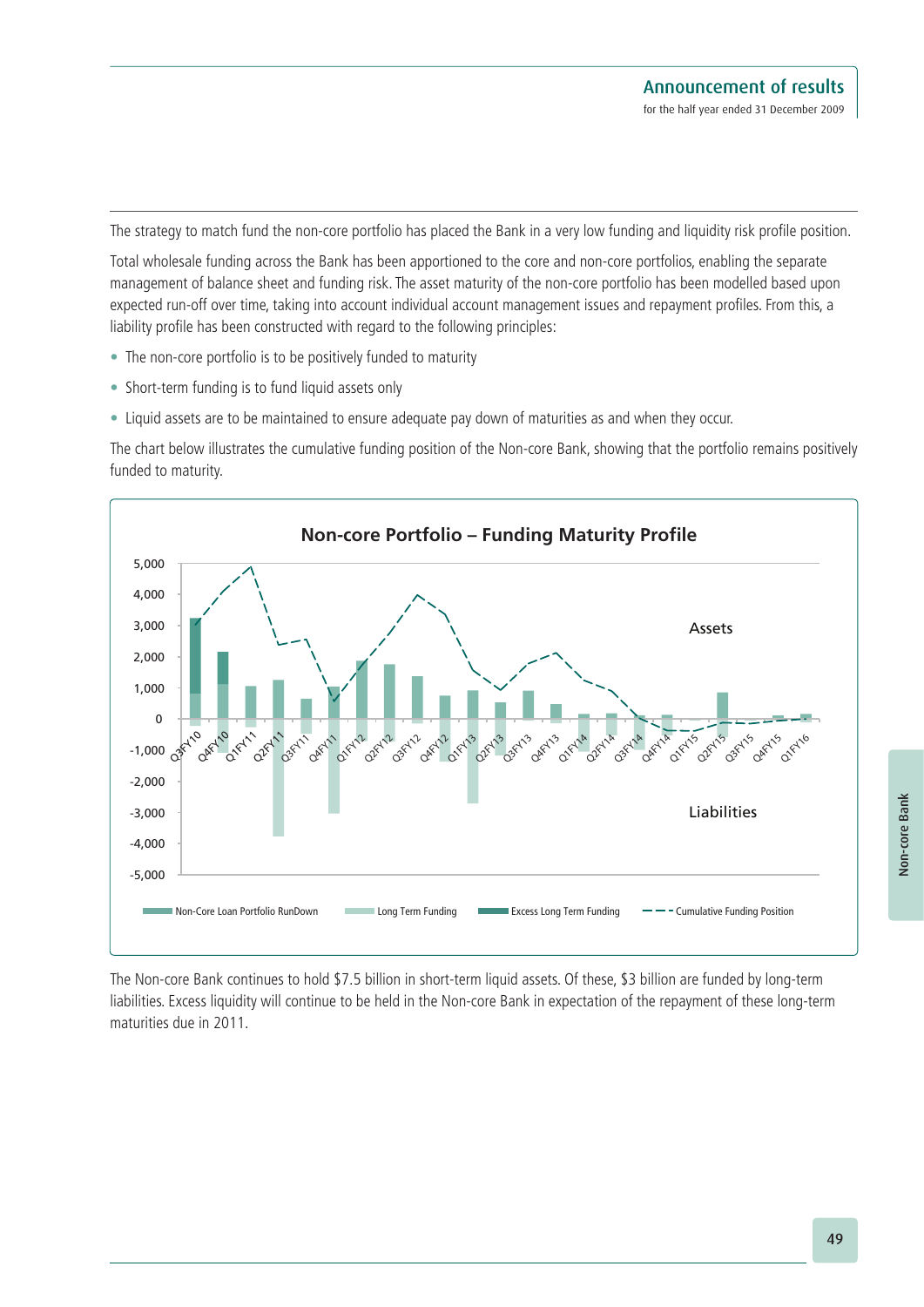for the half year ended 31 December 2009

|                                               | <b>HALF YEAR</b><br><b>ENDED</b> |
|-----------------------------------------------|----------------------------------|
|                                               | <b>DEC-09</b><br>\$M             |
| Net interest income                           |                                  |
| Interest revenue lending assets               | 527                              |
| Interest revenue other assets                 | 143                              |
| Interest expense deposits and funding         | (566)                            |
|                                               | 104                              |
| Interest expense preference shares            | (9)                              |
|                                               | 95                               |
| Net interest margin (interest earning assets) | 0.78%                            |
| Net interest margin (lending assets)          | 1.13%                            |

Net interest income in the Non-core Bank was \$95 million and was impacted by higher costs of long-term wholesale funding and declining non-core balances.



Increased lending spreads benefited the net interest margin by 19 basis points during the half year to 31 December 2009. The Bank continued to revise its pricing approach in non-core segments, repricing facilities for risk and increased funding costs where contractually possible.

The increase in impaired assets has had a significant impact on non-core margins. The higher volume of impaired assets, where interest is not brought to account, as well as the rise in interest rates generally, has resulted in a 31 basis point reduction in margins.

The program of match funding the non-core portfolio, while significantly reducing the risk of refinancing, has reduced margins in the Non-core Bank by 30 basis points for the half year.

The non-core portfolio continues to hold liquid assets in anticipation of paydown of wholesale liabilities. It is anticipated that liquid assets will continue to accumulate prior to the repayment of term issuance in the 2011 financial year.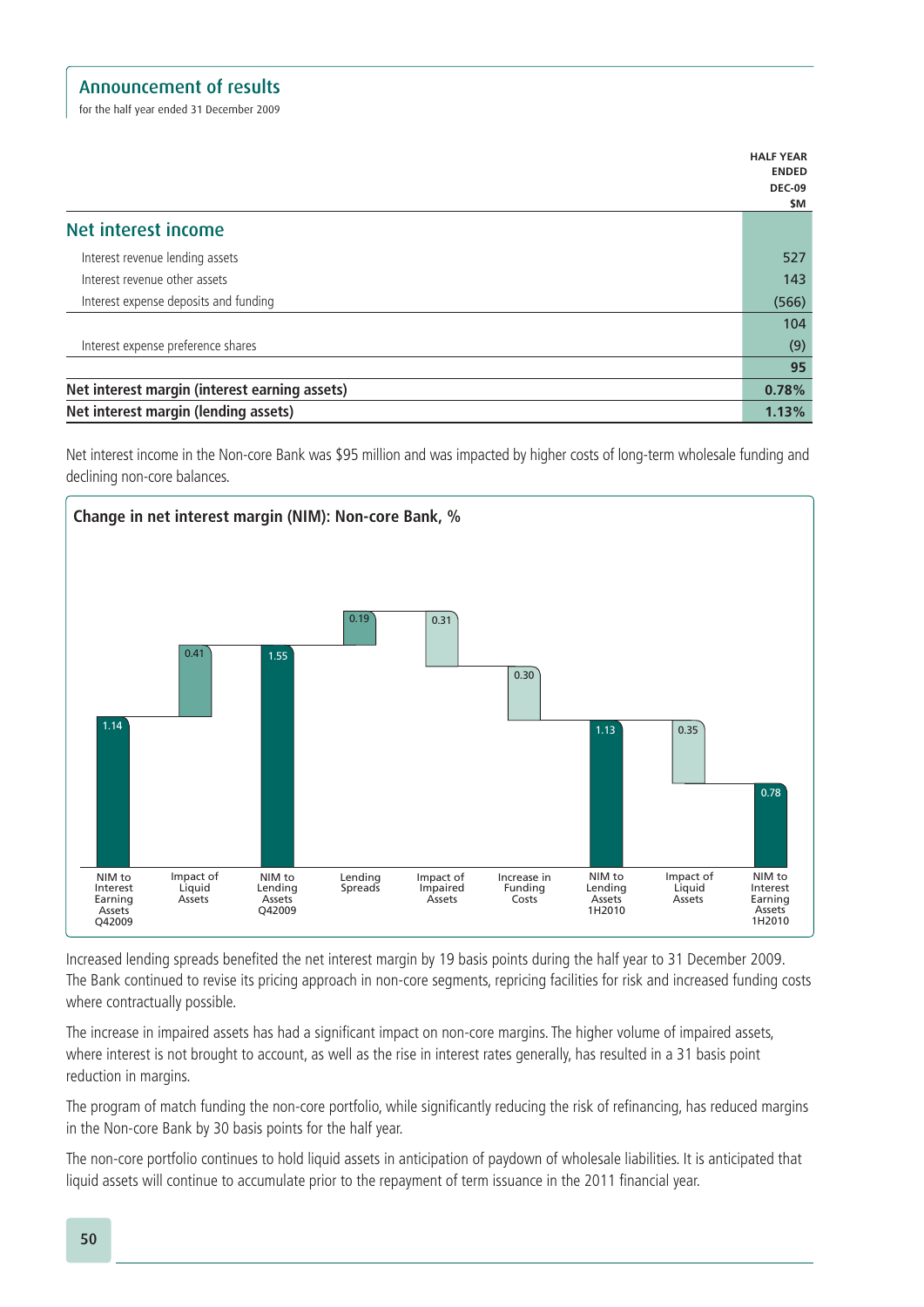### Net banking fee income

|                        | <b>HALF YEAR</b><br><b>ENDED</b> | <b>QUARTER</b><br><b>ENDED</b> |
|------------------------|----------------------------------|--------------------------------|
|                        | <b>DEC-09</b>                    | <b>JUN-09</b>                  |
|                        | \$M                              | \$M                            |
| Net banking fee income |                                  |                                |
| Lending fee revenue    | 20                               | 13                             |
| Lending fee expense    | (1)                              | (1)                            |
| Net lending fees       | 19                               | 12                             |
| Transaction fees       | $\overline{2}$                   | 1                              |
| Interchange fees       |                                  | $\overline{\phantom{0}}$       |
|                        | 21                               | 13                             |

Net banking fee income for non-core assets was \$21 million. Non-core fees continue to reduce in line with receivables balances.

### Operating expenses

Operating expenses of the non-core portfolio were \$54 million for the half year to 31 December 2009.

Since inception of the Bank's strategy to concentrate on core portfolios and pursue the orderly run-off of non-core assets, the Bank has undertaken a dedicated program of cost extraction in line with portfolio run-off. This process has identified the cost base associated with the non-core portfolio, namely direct management costs, servicing costs and decentralisation of activities required to operate a separately managed non-core portfolio. It is anticipated that this separate cost management program will continue until the end of 2013.

In conjunction with the transition to the core and non-core portfolios, the Bank began its program of simplification. Through this process the Bank's distribution, customer development, operations and financial functions were restructured. Total costs of restructuring incurred during the half year were \$16 million, and has been included in the non-core result.

### Impairment losses on loans and advances

|                                         | <b>HALF YEAR</b><br><b>ENDED</b> | <b>QUARTER</b><br><b>ENDED</b> |
|-----------------------------------------|----------------------------------|--------------------------------|
|                                         | <b>DEC-09</b>                    | <b>JUN-09</b>                  |
|                                         | \$M                              | \$M                            |
| Impairment losses on loans and advances |                                  |                                |
| Collective provision for impairment     | (40)                             | (5)                            |
| Specific provision for impairment       | 155                              | 183                            |
| Actual net write-offs                   | 157                              | 22                             |
|                                         | 272                              | 200                            |

Impairment losses on non-core loans and advances were \$272 million for the half year to 31 December 2009.While loan losses have reduced from their peak in mid 2009, difficult conditions continue for non-core segments.

For the half year to December 2009, specific provision charges were \$155 million. Continued difficulties with single name exposures in the corporate and property development segments contributed to higher specific provisions. The increase in non-core specific provision includes \$180 million for new single name exposures, four of which were highlighted in the Bank's APS330 disclosure in November 2009. Outside of these single names, the specific provisions for other impaired assets increased \$73 million. Offsetting this was the removal of the specific provision for Babcock and Brown International of \$98 million.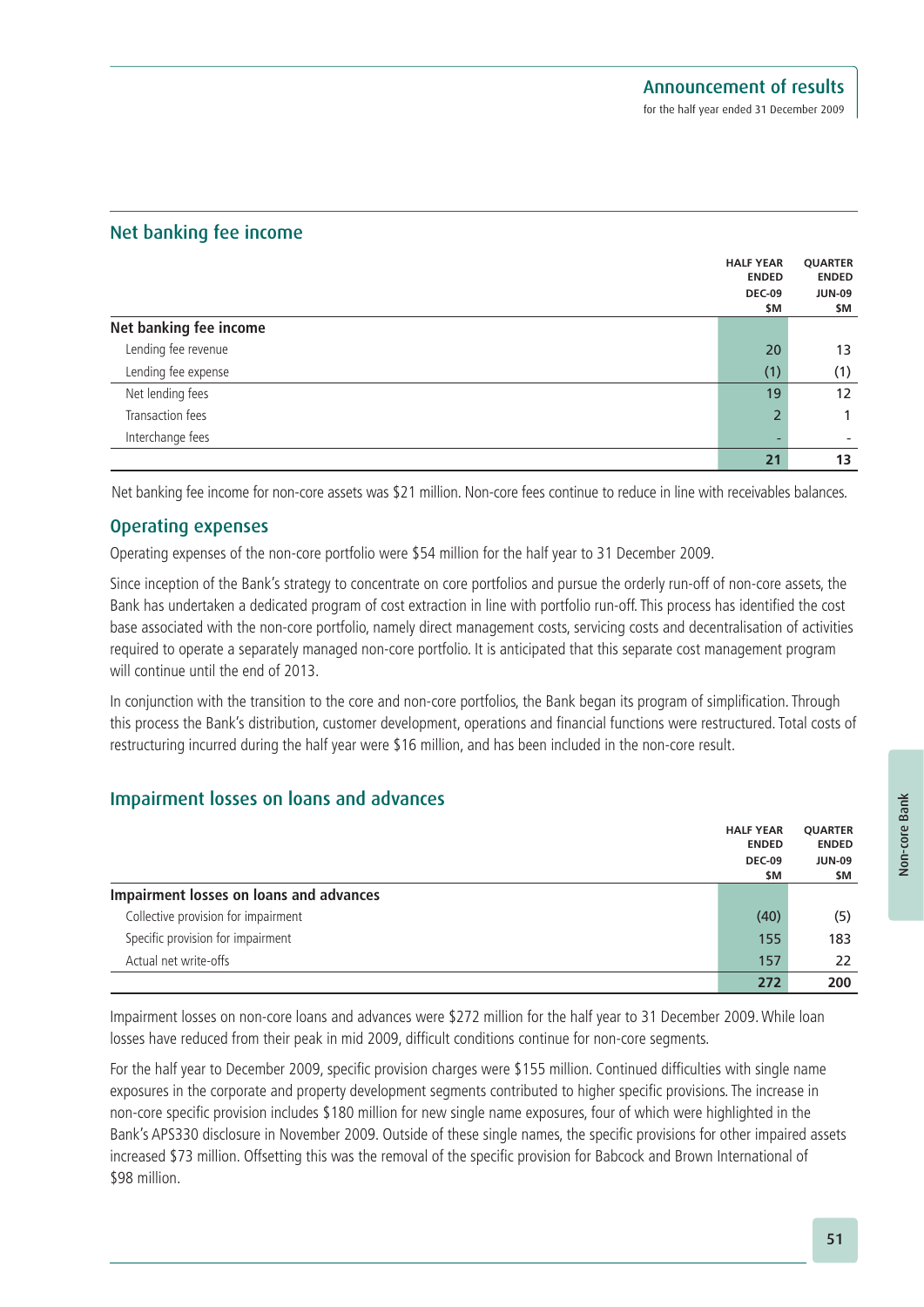for the half year ended 31 December 2009

The transfer of single name accounts to specific provisions, as well as an improvement in the credit quality of the remaining non-core portfolio, has reduced the collective provision charge held.

In December 2008, the Bank took the prudent measure of introducing an economic overlay to its collective provisioning methodology to protect against sharply deteriorating economic conditions. During the December 2009 half, the Bank refined its collective provisioning methodology and has embedded the economic overlay into the credit factors applied in calculating the collective provision.

Bad debts written off of \$157 million includes the crystallisation of the Babcock and Brown International loss of \$104 million.

## Impaired assets

|                                                                                                   | <b>DEC-09</b> | <b>JUN-09</b> | <b>DEC-09</b><br>vs JUN-09 |
|---------------------------------------------------------------------------------------------------|---------------|---------------|----------------------------|
|                                                                                                   | \$M           | \$M           | %                          |
| <b>Impaired asset balances</b>                                                                    |               |               |                            |
| <b>Gross balances of individually impaired loans</b>                                              |               |               |                            |
| with specific provisions set aside                                                                | 2,077         | 1,250         | 66.2                       |
| without specific provisions set aside                                                             |               | 79            | (100.0)                    |
| Gross impaired assets                                                                             | 2,077         | 1,329         | 56.3                       |
| Specific provision for impairment                                                                 | (551)         | (435)         | 26.7                       |
| <b>Net impaired assets</b>                                                                        | 1,526         | 894           | 70.7                       |
| Size of gross impaired assets                                                                     |               |               |                            |
| Less than one million                                                                             | 33            | 28            | 17.9                       |
| Greater than one million but less than ten million                                                | 211           | 243           | (13.2)                     |
| Greater than ten million                                                                          | 1,833         | 1,058         | 73.3                       |
|                                                                                                   | 2,077         | 1,329         | 56.3                       |
| Past due loans not shown as impaired assets                                                       | 123           | 200           | (38.5)                     |
| <b>Gross non-performing loans</b>                                                                 | 2,200         | 1,529         | 43.9                       |
| Interest income on impaired assets recognised in the contribution to profit                       |               |               | n/a                        |
| Analysis of movements in gross individually impaired assets                                       |               |               |                            |
| Balance at the beginning of the half year                                                         | 1,329         | n/a           | n/a                        |
| Recognition of new impaired assets                                                                | 1,019         | n/a           | n/a                        |
| Increases in previously recognised impaired assets                                                | 25            | n/a           | n/a                        |
| Impaired assets written off during the half year                                                  | (154)         | n/a           | n/a                        |
| Impaired assets which have been restated as performing assets or repaid                           | (142)         | n/a           | n/a                        |
| Balance at the end of the half year                                                               | 2,077         | n/a           | n/a                        |
|                                                                                                   | $\frac{0}{0}$ | $\%$          |                            |
| Gross individually impaired assets as a percentage of gross loans, advances and other receivables | 12.11         | 7.58          |                            |
| Gross non-performing loans as a percentage of gross loans, advances and other receivables         | 12.83         | 8.72          |                            |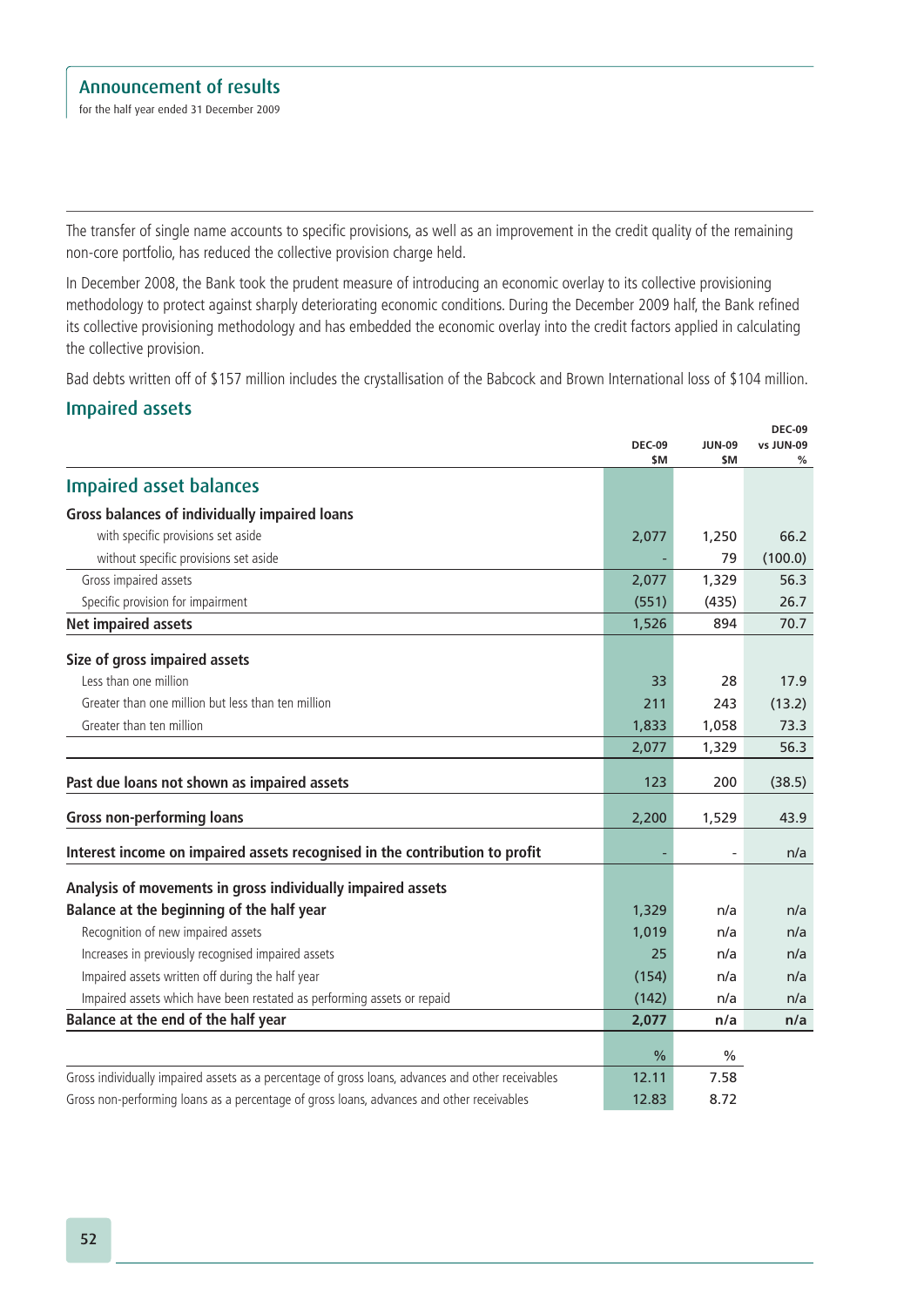Impaired assets in the non-core portfolio increased \$748 million to \$2.1 billion.

During the half year, seven single name exposures totalling \$800 million were transferred from watchlist to impaired. Of these, one account of approximately \$50 million was resolved during the half, with the customer repaying the vast majority of the debt.

Trading conditions in the non-core portfolio remain difficult, with a long period of deleveraging and extended work out periods. The separate intensive management unit established in January 2009 continues to work closely with customers in the corporate and property segments to early identify key sensitivity points and triggers for possible impairment, and to achieve pay down of receivables.

Past due loans, which are not impaired assets, improved 38.5% to \$123 million over the half year.

|                                                                                                                 |                      |                        | <b>DEC-09</b>     |
|-----------------------------------------------------------------------------------------------------------------|----------------------|------------------------|-------------------|
|                                                                                                                 | <b>DEC-09</b><br>\$M | JUN-09(1)<br><b>SM</b> | vs JUN-09<br>$\%$ |
| <b>Provision for impairment</b>                                                                                 |                      |                        |                   |
| <b>Collective provision</b>                                                                                     |                      |                        |                   |
| Balance at the beginning of the period (1)                                                                      | 228                  | 233                    | (2.1)             |
| Charge against contribution to profit                                                                           | (40)                 | (5)                    | 700.0             |
| Balance at the end of the period                                                                                | 188                  | 228                    | (17.5)            |
| <b>Specific provision</b>                                                                                       |                      |                        |                   |
| Balance at the beginning of the period (1)                                                                      | 435                  | 265                    | 64.2              |
| Charge against impairment losses                                                                                | 155                  | 183                    | (15.3)            |
| Charge against interest income                                                                                  | (39)                 | (13)                   | 200.0             |
| Balance at the end of the period                                                                                | 551                  | 435                    | 26.7              |
| Total provision for impairment - Banking activities                                                             | 739                  | 663                    | 11.5              |
| <b>Equity reserve for credit loss</b>                                                                           |                      |                        |                   |
| Balance at the beginning of the period (1)                                                                      | 133                  |                        | n/a               |
| Transfer from retained earnings                                                                                 | 103                  | 133                    | (22.6)            |
| Balance at the end of the period                                                                                | 236                  | 133                    | 77.4              |
| Pre-tax equivalent coverage                                                                                     | 337                  | 190                    | 77.4              |
| Total provision for impairment and equity reserve for credit loss coverage                                      |                      |                        |                   |
| - Banking activities                                                                                            | 1,076                | 853                    | 26.1              |
|                                                                                                                 | $\frac{0}{0}$        | $\%$                   |                   |
| Provision for impairment expressed as a percentage of gross impaired assets are<br>as follows:                  |                      |                        |                   |
| Collective provision                                                                                            | 9.05                 | 17.16                  |                   |
| Specific provision                                                                                              | 26.53                | 32.73                  |                   |
| Total provision                                                                                                 | 35.58                | 49.89                  |                   |
| Equity reserve for credit loss coverage                                                                         | 16.23                | 14.30                  |                   |
| Total provision and equity reserve for credit loss coverage                                                     | 51.81                | 64.18                  |                   |
| the contract of the contract of the contract of the contract of the contract of the contract of the contract of |                      |                        |                   |

(1) Opening balances for June 2009 are as at 1 April 2009.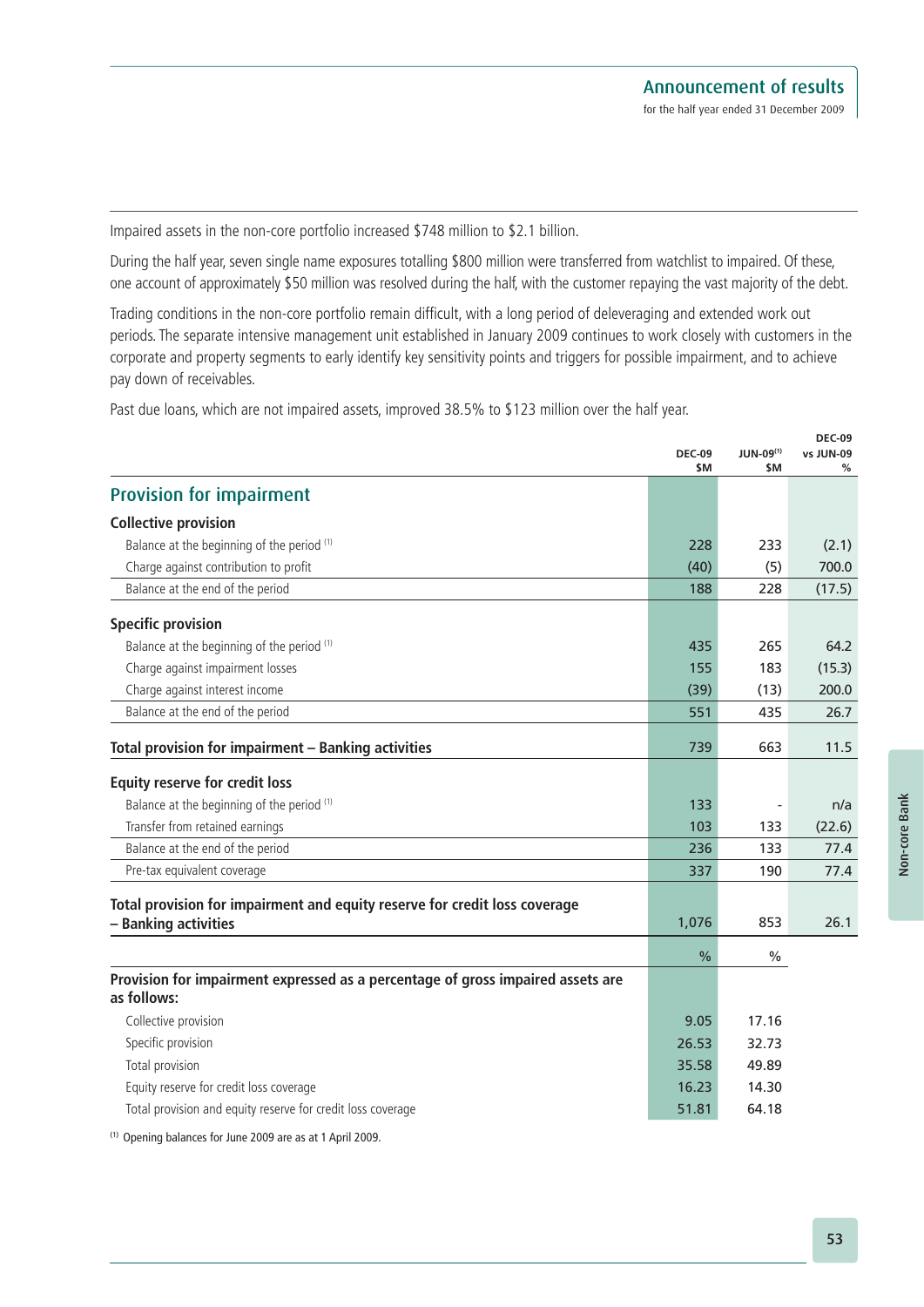for the half year ended 31 December 2009

|                                                            |                | <b>HALF YEAR ENDED DEC-09</b> |                         | <b>QUARTER ENDED JUN-09</b> |                 |                |
|------------------------------------------------------------|----------------|-------------------------------|-------------------------|-----------------------------|-----------------|----------------|
|                                                            | <b>AVERAGE</b> |                               | <b>INTEREST AVERAGE</b> | <b>AVERAGE</b>              | <b>INTEREST</b> | <b>AVERAGE</b> |
|                                                            | <b>BALANCE</b> |                               | <b>RATE</b>             | <b>BALANCE</b>              |                 | <b>RATE</b>    |
|                                                            | <b>SM</b>      | <b>SM</b>                     | %                       | \$M                         | <b>SM</b>       | %              |
| Average banking interest earning<br>assets and liabilities |                |                               |                         |                             |                 |                |
| <b>Assets</b>                                              |                |                               |                         |                             |                 |                |
| Interest earning assets                                    |                |                               |                         |                             |                 |                |
| Financial assets                                           | 7,401          | 143                           | 3.83                    | 6,358                       | 69              | 4.35           |
| Gross loans, advances and other receivables                | 16,714         | 527                           | 6.25                    | 17,636                      | 266             | 6.05           |
| Total interest earning assets                              | 24,115         | 670                           | 5.51                    | 23,994                      | 335             | 5.60           |
| <b>Liabilities</b>                                         |                |                               |                         |                             |                 |                |
| <b>Interest bearing liabilities</b>                        |                |                               |                         |                             |                 |                |
| Wholesale liabilities                                      | 22,041         | 556                           | 5.00                    | 20,476                      | 258             | 5.05           |
| Debt capital                                               | 874            | 19                            | 4.31                    | 908                         | 9               | 3.98           |
| Total interest bearing liabilities                         | 22,915         | 575                           | 4.98                    | 21,384                      | 267             | 5.01           |
| Analysis of interest margin and spread                     |                |                               |                         |                             |                 |                |
| Interest earning assets                                    | 24,115         | 670                           | 5.51                    | 23,994                      | 335             | 5.60           |
| Interest bearing liabilities                               | 22,915         | 575                           | 4.98                    | 21,384                      | 267             | 5.01           |
| Net interest spread                                        |                |                               | 0.53                    |                             |                 | 0.59           |
| Net interest margin (interest earning assets)              | 24,115         | 95                            | 0.78                    | 23,994                      | 68              | 1.14           |
| Net interest margin (lending assets)                       | 16,714         | 95                            | 1.13                    | 17,636                      | 68              | 1.55           |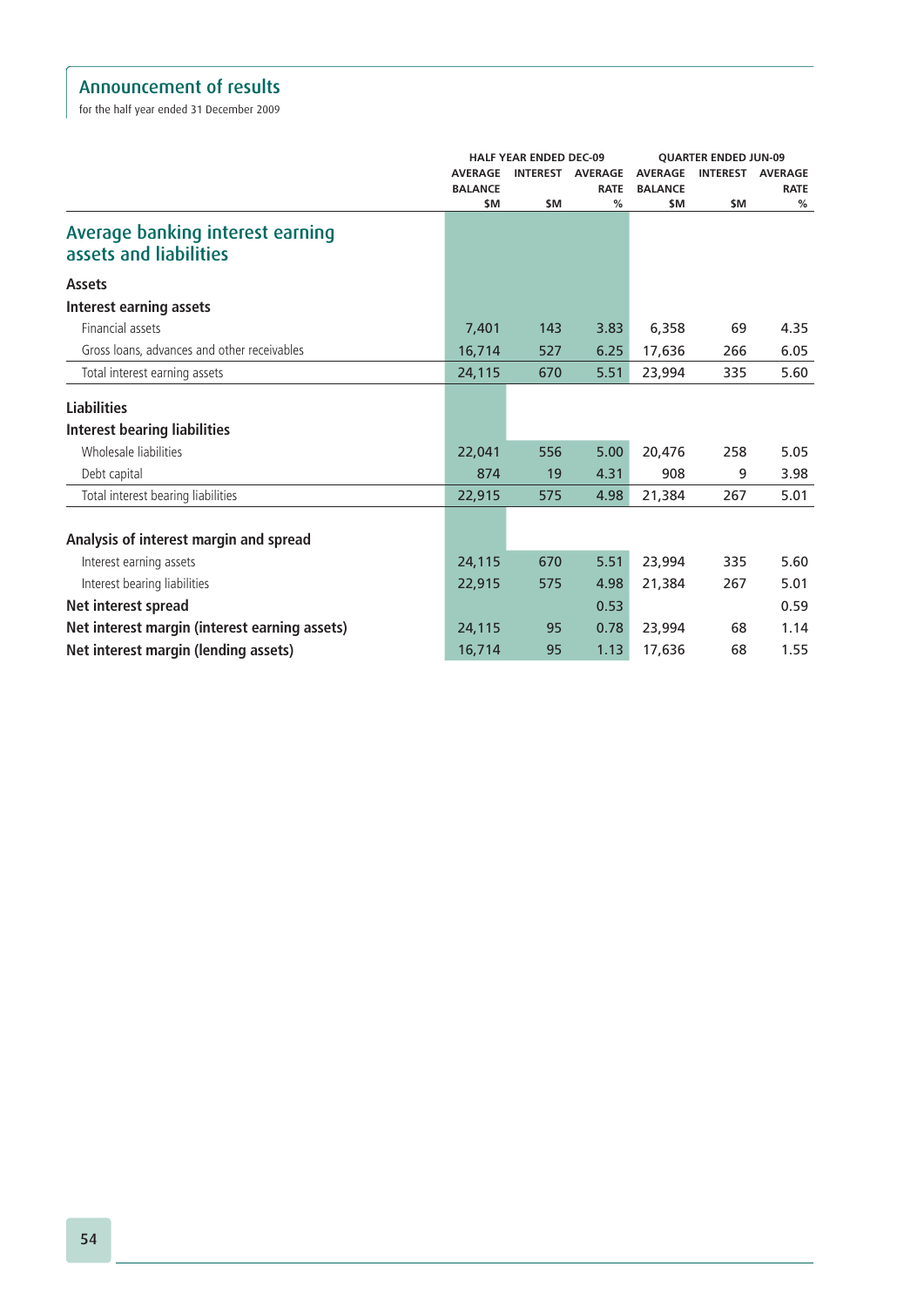### **Life**

#### Basis of preparation

Changes in reporting methodology in this report include bringing underlying investment income into the calculation of underlying profit and the reclassification of the unwind of policy liabilities. The unwind, which refers to the profit impact of changes in the value of policy liabilities due to the passing of time, is now included in Planned Margins. Comparatives have been restated.

Underlying investment income has been derived by applying long-term expected earning rates, consistent with those used in the Embedded Value calculation, to actual shareholder invested assets.

The sub-heading Funds Management has been eliminated with the three businesses that previously comprised this group now shown as distinct lines of business. The business that was referred to in previous disclosures as 'Retail Investments' is now reported by its divisional name: 'Superannuation & Investments'. Results will be reported by the following business lines: Life Risk, Superannuation & Investments and Asset Management.

#### Result overview

Suncorp Life is a trans-Tasman life risk specialist with complementary businesses in superannuation and investment and asset management. Products are distributed through financial advisers, both aligned and external, and direct to the Suncorp customer base.

Life reported underlying profit after tax of \$86 million for the half year. Net profit after tax was \$105 million.

These results, while down on the prior period, can be broadly explained by the steps taken in 2008/09 to derisk the Participating Book, as well as pressures on lapse rates and claims due to the economic cycle.

In the half year to December 2009 Suncorp Life has progressed its strategy with specific areas of focus including:

- growing distribution capability and reach;
- improving customer retention; and
- continuing a program of simplification and cost control.

In Life Risk, in-force premium grew by 6.2% to \$757 million and Suncorp Life's key External Financial Adviser distribution channel has seen new business growth of approximately 9%. Planned margins were up 5.3% to \$40 million. Life risk profit was \$36 million representing a 21.7% reduction on the prior period. Policy lapse rates negatively impacted life risk profit and these were a key focus of attention for the business over the half.

In Superannuation & Investments, Funds under Administration is up 4.6% to \$13 billion. Profit was down 24% to \$19 million, driven by reduced planned profit margins in the Participating Book as a result of de-risking the portfolio in the previous year, together with the flow on impact of lower investment market returns over the previous two years.

In Asset Management, Funds under Management is up 6.5% to \$25 billion with a profit of \$7 million.

Underlying Investment Income is unchanged at \$29 million for the half. This is the first time that Suncorp Life has incorporated underlying investment income into its underlying profit and brings Life into line with industry practice. Underlying investment income applies longterm market rates on shareholder invested assets and the assumptions used are consistent with the embedded value assumptions for the prior half, as shown on page 63.

Market Adjustments, while not impacting underlying performance, impact net profit after tax and are favourable year to date (\$19 million) due to rising equity markets. Investment income experience is a new disclosure and is the difference between the expected return on investments (underlying investment income) and the actual return for the half. Investment experience was \$20 million, up from the \$57 million shortfall in the half to 31 December 2008.

Operating expenses were down by 8.7% to \$157 million due to ongoing tight control of discretionary expenditure and benefits flowing through from structural rationalisation, reduction in duplication and simplification of the business.

Suncorp Life first disclosed its Embedded Value (EV) at 31 December 2008 in June 2009. Subsequently Life has calculated embedded values as at 30 June 2009 and 31 December 2009. At June 2009, the EV had decreased to \$2,145 million, largely on the back of an increase in the risk free discount rates. At 31 December 2009, Suncorp Life's EV was \$2,301 million, an increase of 7% driven largely by expected returns and strong investment performance.

Life continued to achieve industry accolades in the last half, with a 2009 NMG Business Capability Index survey of the top industry risk advisers in Australia ranking Asteron second out of the top 10 insurers for business capability, and Asteron being awarded 2009 Core Data Risk Company of the Year.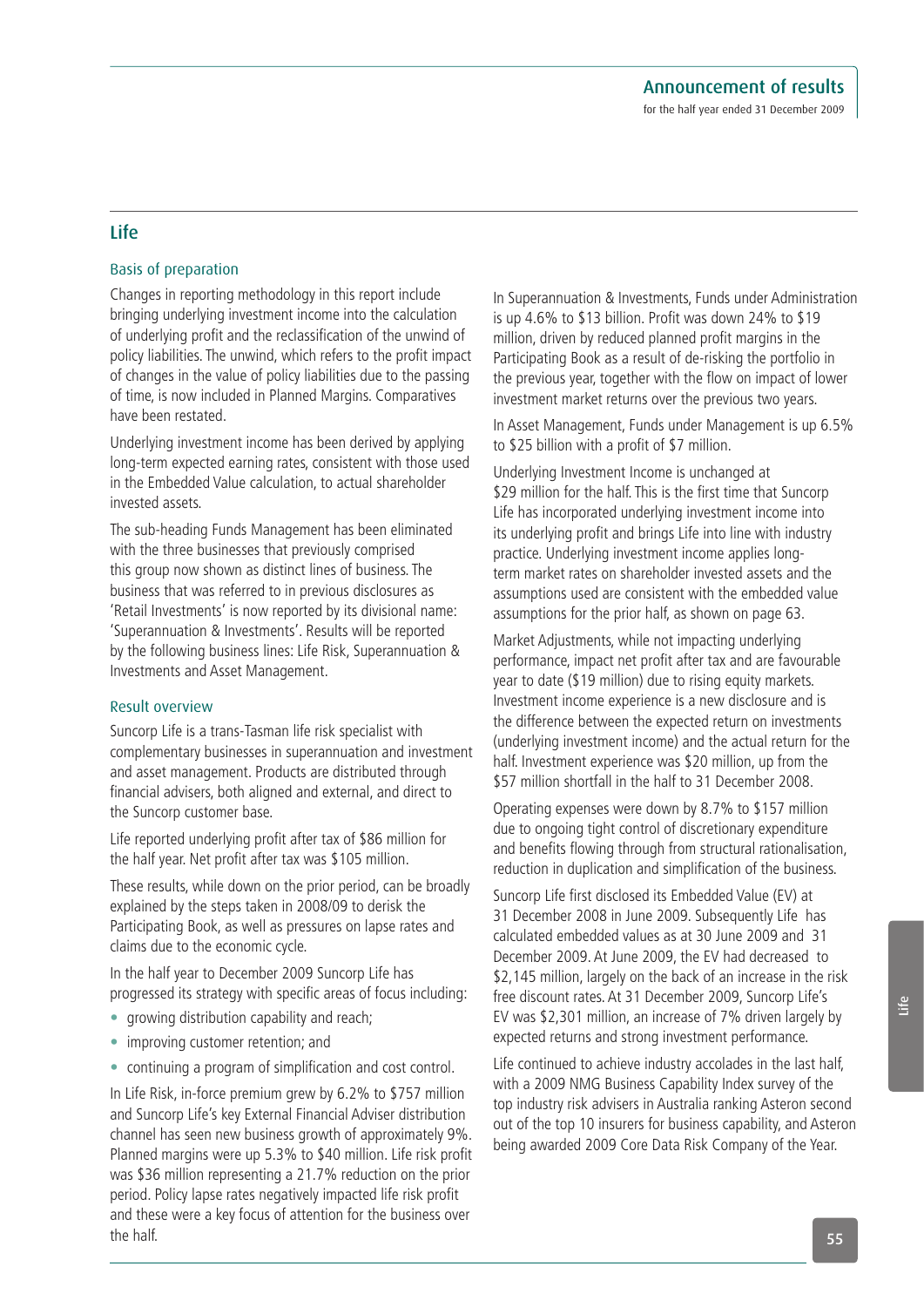for the half year ended 31 December 2009

|                                                                                        | <b>DEC-09</b><br>\$M | <b>HALF YEAR ENDED</b><br><b>JUN-09</b><br>\$M | <b>DEC-08</b><br>\$M | <b>DEC-09</b><br>vs JUN-09<br>% | <b>DEC-09</b><br>vs DEC-08<br>% |
|----------------------------------------------------------------------------------------|----------------------|------------------------------------------------|----------------------|---------------------------------|---------------------------------|
| <b>Profit contribution - Life</b><br>Excluding Life Insurance policyholders' interests |                      |                                                |                      |                                 |                                 |
| Life Risk                                                                              |                      |                                                |                      |                                 |                                 |
| Planned profit margin release (1)                                                      | 40                   | 40                                             | 38                   |                                 | 5.3                             |
| Mortality experience                                                                   | (1)                  |                                                | 4                    | n/a                             | (125.0)                         |
| Morbidity experience                                                                   | 3                    | 2                                              | (3)                  | 50.0                            | (200.0)                         |
| Other experience                                                                       | (6)                  | 6                                              | 5                    | (200.0)                         | (220.0)                         |
| Loss capitalisation                                                                    |                      |                                                | 2                    | n/a                             | (100.0)                         |
| <b>Life Risk</b>                                                                       | 36                   | 48                                             | 46                   | (25.0)                          | (21.7)                          |
| Superannuation & Investments                                                           | 19                   | 14                                             | 25                   | 35.7                            | (24.0)                          |
| Distribution <sup>(3)</sup>                                                            | (5)                  | (7)                                            | (5)                  | 28.6                            |                                 |
| Asset Management                                                                       | 7                    | 4                                              | 6                    | 75.0                            | 16.7                            |
| <b>Underlying investment income</b>                                                    | 29                   | 20                                             | 29                   | 45.0                            |                                 |
| Total Life underlying profit after tax                                                 | 86                   | 79                                             | 101                  | 8.9                             | (14.9)                          |
| Market adjustments                                                                     |                      |                                                |                      |                                 |                                 |
| Annuities market adjustments                                                           | 6                    | 18                                             | (34)                 | (66.7)                          | (117.6)                         |
| Life Risk policy liability discount rate changes (2)                                   | (7)                  | (87)                                           | 126                  | (92.0)                          | (105.6)                         |
| Investment income experience                                                           | 20                   | (29)                                           | (57)                 | (169.0)                         | (135.1)                         |
| <b>Market adjustments</b>                                                              | 19                   | (98)                                           | 35                   | (119.4)                         | (45.7)                          |
| Net profit after tax and including non-controlling interests                           | 105                  | (19)                                           | 136                  | large                           | (22.8)                          |

(1) Planned profit margin release includes the unwind of policy liabilities which refer to the profit impact of changes in the value of policy liabilities due to the passing of time. Previous disclosures reported elements of the unwind within both planned profit margin release and net investment income on shareholder assets. For consistency, the entire unwind of policy liabilities now forms part of planned profit margin release. Comparatives have been restated to reflect this change.

(2) Risk free rates are used to discount Life Risk policy liabilities. Due to deferred acquisition costs there are net negative policy liabilities (an asset). An increase in discount rates leads to a loss whilst a decrease leads to a gain.

(3) The Distribution loss relates to net costs incurred selling life and wealth products through our distribution channels.

|                                                  | <b>HALF YEAR ENDED</b> |      |      | DEC-09        | <b>DEC-09</b> |           |           |
|--------------------------------------------------|------------------------|------|------|---------------|---------------|-----------|-----------|
|                                                  | <b>DEC-09</b>          |      |      | <b>JUN-09</b> | <b>DEC-08</b> | vs JUN-09 | vs DEC-08 |
|                                                  | \$M                    | \$M  | \$M  | %             | %             |           |           |
| Shareholder investment income                    |                        |      |      |               |               |           |           |
| Shareholder investment income on invested assets | 49                     | (9)  | (28) | large         | (275.0)       |           |           |
| Less underlying investment income                | (29)                   | (20) | (29) | 45.0          |               |           |           |
| Investment income experience                     | 20                     | (29) | (57) | (169.0)       | (135.1)       |           |           |

Underlying investment income has been derived by applying long-term expected earning rates, consistent with those used in the prior periods Embedded Value calculations, to actual invested shareholder assests.

|                                 | <b>HALF YEAR ENDED</b> |               |     | <b>DEC-09</b> | <b>DEC-09</b> |
|---------------------------------|------------------------|---------------|-----|---------------|---------------|
|                                 | <b>DEC-09</b>          | <b>JUN-09</b> |     | vs JUN-09     | vs DEC-08     |
|                                 | \$M                    | <b>SM</b>     | \$M | ℅             | %             |
| <b>Operating expenses</b>       |                        |               |     |               |               |
| <b>Total operating expenses</b> | 157                    | 166           | 172 | (5.4)         | (8.7)         |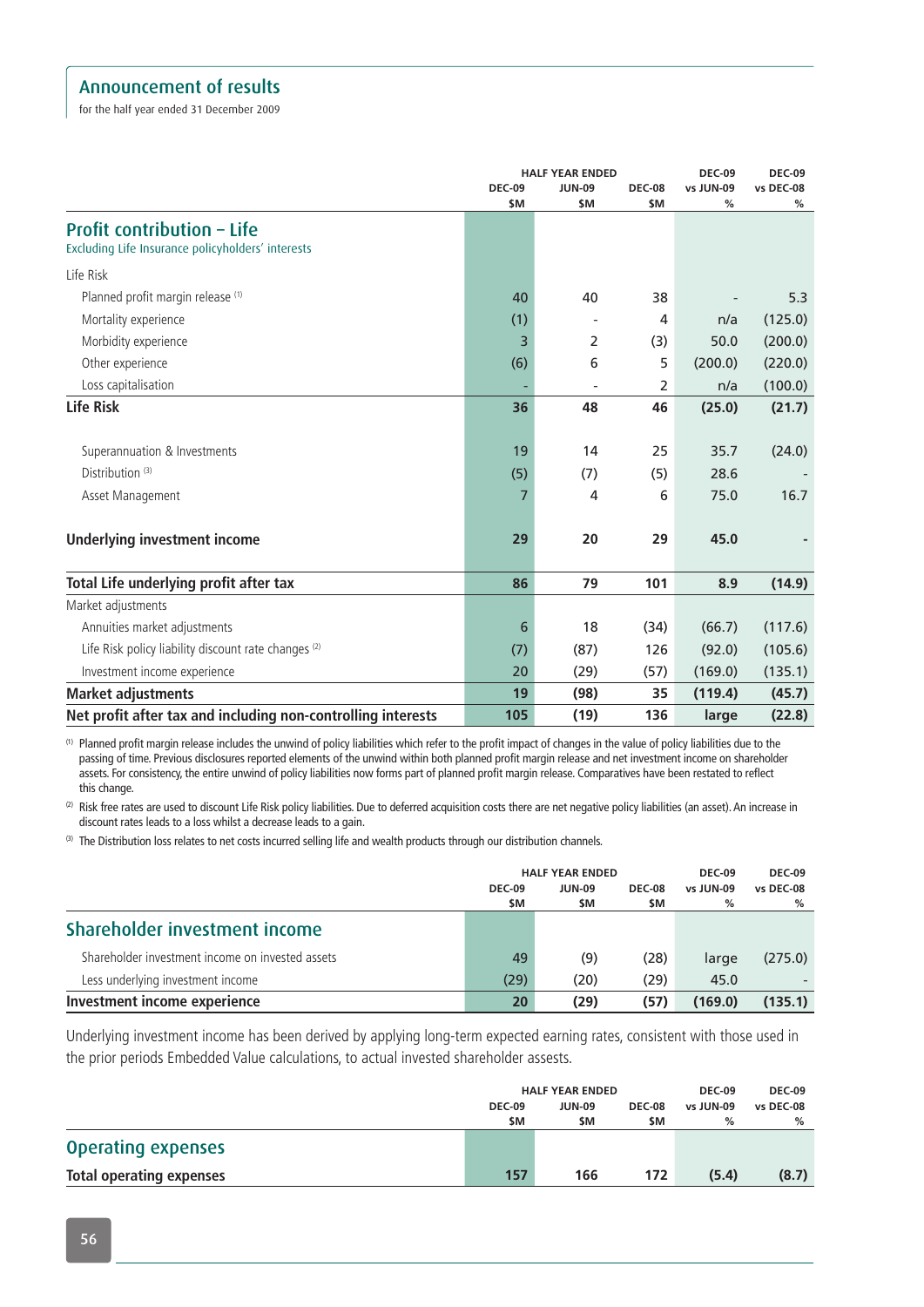for the half year ended 31 December 2009

|                                               | <b>DEC-09</b> | <b>JUN-09</b> | <b>DEC-08</b> | <b>DEC-09</b><br>vs JUN-09 | <b>DEC-09</b><br>vs DEC-08 |
|-----------------------------------------------|---------------|---------------|---------------|----------------------------|----------------------------|
|                                               | \$M           | \$M           | \$M           | %                          | %                          |
| <b>Balance Sheet - Life</b>                   |               |               |               |                            |                            |
| <b>Total Assets</b>                           |               |               |               |                            |                            |
| Assets                                        |               |               |               |                            |                            |
| Invested assets                               | 5,004         | 4,489         | 4,331         | 11.5                       | 15.5                       |
| Assets backing annuity policies               | 138           | 143           | 164           | (3.5)                      | (15.9)                     |
| Assets backing participating policies         | 2,501         | 2,491         | 2,750         | 0.4                        | (9.1)                      |
| Reinsurance ceded                             | 311           | 310           | 337           | 0.3                        | (7.7)                      |
| Other assets <sup>(1)</sup>                   | 263           | 337           | 346           | (22.0)                     | (24.0)                     |
| Goodwill and intangible assets (1)            | 944           | 966           | 990           | (2.3)                      | (4.6)                      |
|                                               | 9,161         | 8,736         | 8,918         | 4.9                        | 2.7                        |
| <b>Liabilities</b>                            |               |               |               |                            |                            |
| Payables <sup>(1)</sup>                       | 149           | 256           | 281           | (41.8)                     | (47.0)                     |
| Outstanding claims liabilities                | 145           | 139           | 130           | 4.3                        | 11.5                       |
| Deferred tax liabilities (1)                  | 104           | 49            | 7             | 112.2                      | large                      |
| Policy liabilities                            | 5,888         | 5,547         | 5,782         | 6.1                        | 1.8                        |
| Unvested policyholder benefits <sup>(2)</sup> | 452           | 397           | 342           | 13.9                       | 32.2                       |
|                                               | 6,738         | 6,388         | 6,542         | 5.5                        | 3.0                        |
| <b>Total Net Assets</b>                       | 2,423         | 2,348         | 2,376         | 3.2                        | 2.0                        |
|                                               |               |               |               |                            |                            |
| <b>Policyholder assets</b>                    |               |               |               |                            |                            |
| Invested assets                               | 3,791         | 3,336         | 3,247         | 13.6                       | 16.8                       |
| Assets backing annuity policies               | 138           | 143           | 164           | (3.5)                      | (15.9)                     |
| Assets backing participating policies         | 2,501         | 2,491         | 2,750         | 0.4                        | (9.1)                      |
| Deferred tax assets                           | 12            | 54            | 75            | (77.8)                     | (84.0)                     |
| Other assets (1)                              | 46            | 39            | 70            | 17.9                       | (34.3)                     |
|                                               | 6,488         | 6,063         | 6,306         | 7.0                        | 2.9                        |
| <b>Liabilities</b>                            |               |               |               |                            |                            |
| Payables                                      | 16            | 8             | 6             | 100.0                      | 166.7                      |
| Policy liabilities                            | 6,020         | 5,658         | 5,958         | 6.4                        | 1.0                        |
| Unvested policyholder benefits <sup>(2)</sup> | 452           | 397           | 342           | 13.9                       | 32.2                       |
|                                               | 6,488         | 6,063         | 6,306         | 7.0                        | 2.9                        |
| <b>Policyholder Net Assets</b>                |               |               |               | n/a                        | n/a                        |
| <b>Shareholder assets</b>                     |               |               |               |                            |                            |
| Assets                                        |               |               |               |                            |                            |
| Invested assets                               | 1,213         | 1,153         | 1,084         | 5.2                        | 11.9                       |
| Reinsurance ceded                             | 311           | 310           | 337           | 0.3                        | (7.7)                      |
| Other assets <sup>(1)</sup>                   | 217           | 298           | 276           | (27.2)                     | (21.4)                     |
| Goodwill and intangible assets (1)            | 944           | 966           | 990           | (2.3)                      | (4.6)                      |
|                                               | 2,685         | 2,727         | 2,687         | (1.5)                      | (0.1)                      |
| <b>Liabilities</b>                            |               |               |               |                            |                            |
| Payables <sup>(1)</sup>                       | 133           | 248           | 275           | (46.4)                     | (51.6)                     |
| Outstanding claims liabilities                | 145           | 139           | 130           | 4.3                        | 11.5                       |
| Deferred tax liabilities <sup>(1)</sup>       | 116           | 103           | 82            | 12.6                       | 41.5                       |
| Policy liabilities                            | (132)         | (111)         | (176)         | 18.9                       | (25.0)                     |
|                                               | 262           | 379           | 311           | (30.9)                     | (15.8)                     |
| <b>Shareholder Net Assets</b>                 | 2,423         | 2,348         | 2,376         | 3.2                        | 2.0                        |

 $^{(1)}$  Certain asset and liability balances in the prior periods have been restated to include the Promina acquisition intangible assets and related tax balances allocated to Life as part of the Legal Entity Restructure project.

 $(2)$  Consists of participating business policyholder retained profits.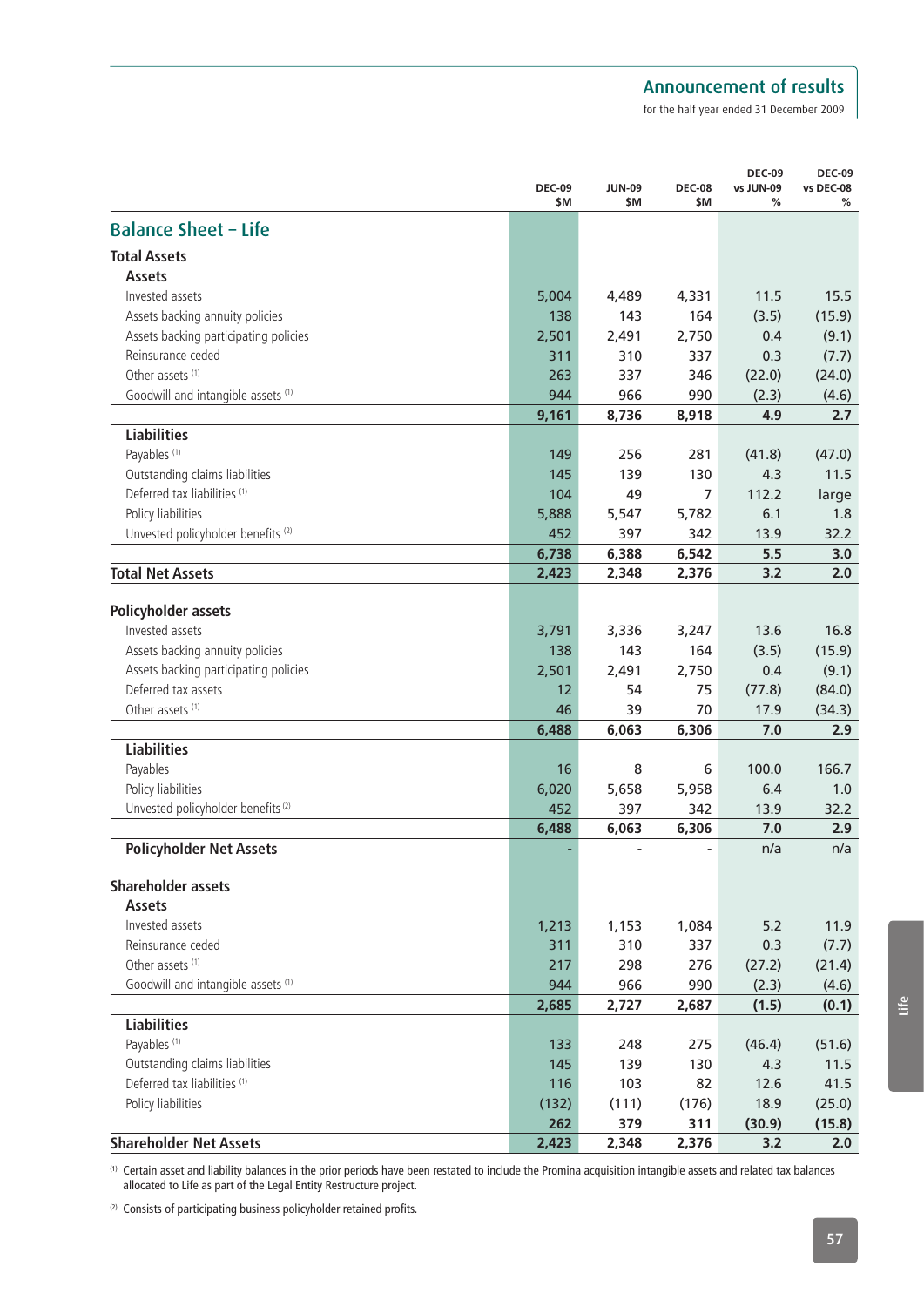for the half year ended 31 December 2009

|                                 |               | <b>HALF YEAR ENDED</b> |               |           | <b>DEC-09</b> |
|---------------------------------|---------------|------------------------|---------------|-----------|---------------|
|                                 | <b>DEC-09</b> | <b>JUN-09</b>          | <b>DEC-08</b> | vs JUN-09 | vs DEC-08     |
|                                 | \$M           | \$M                    | \$M           | %         | %             |
| Invested shareholder assets (1) |               |                        |               |           |               |
| Cash                            | 232           | 246                    | 205           | (5.7)     | 13.2          |
| Fixed interest securities       | 797           | 693                    | 546           | 15.0      | 46.0          |
| Equities                        | 173           | 199                    | 290           | (13.1)    | (40.3)        |
| Property                        | 10            | 11                     | 39            | (9.1)     | (74.4)        |
| Other                           | и             | 4                      | 4             | (75.0)    | (75.0)        |
| <b>Total</b>                    | 1,213         | 1,153                  | 1,084         | 5.2       | 11.9          |

 $(1)$  Excludes assets backing annuity and participating business.

#### Life Risk – market environment

Policy lapses impacted Suncorp Life's profit and this was a major focus for product and service development. Life's lapse rates, according to Plan for Life September 2009, are 2.5% below the industry average.

Market conditions put pressure on claims management, but the impact of some income protection claims was managed by effective rehabilitation of claimants and other initiatives.

Overall growth rates for new business slowed but sales through External Financial Advisers grew on top of the step change growth rates of the previous two half years. Asteron launched an innovative wellbeing program (Asteron Life!) to encourage positive health outcomes for life policyholders and further differentiate Asteron from competitors.

|                                       |               | <b>HALF YEAR ENDED</b> | <b>DEC-09</b>   | <b>DEC-09</b>            |           |
|---------------------------------------|---------------|------------------------|-----------------|--------------------------|-----------|
|                                       | <b>DEC-09</b> | <b>JUN-09</b>          | <b>DEC-08</b>   | vs JUN-09                | vs DEC-08 |
|                                       | \$M           | \$M                    | \$M             | %                        | %         |
| Life Risk new business by product (1) |               |                        |                 |                          |           |
| Term and TPD                          | 15            | 14                     | 17              | 7.1                      | (11.8)    |
| Trauma                                | 9             | 8                      | 9               | 12.5                     |           |
| Disability income                     | 11            | 10                     | 10 <sup>°</sup> | 10.0                     | 10.0      |
| Other                                 | 5             | 5                      | 6               | $\overline{\phantom{a}}$ | (16.7)    |
| <b>Total individual</b>               | 40            | 37                     | 42              | 8.1                      | (4.8)     |
| Group                                 |               | 3                      | 4               | (33.3)                   | (50.0)    |
| <b>Total</b>                          | 42            | 40                     | 46              | 5.0                      | (8.7)     |

(1) For internal and external consistency the definition of New Business has been changed to align with that used by the sales force internally. Comparatives have been restated to reflect this change.

Individual new business sales were lower by \$2 million at \$40 million. Overall, new business sales were \$4 million lower at \$42 million. Suncorp Life's key External Financial Adviser distribution channel has seen new business growth of approximately 9%, incorporated in overall new business sales.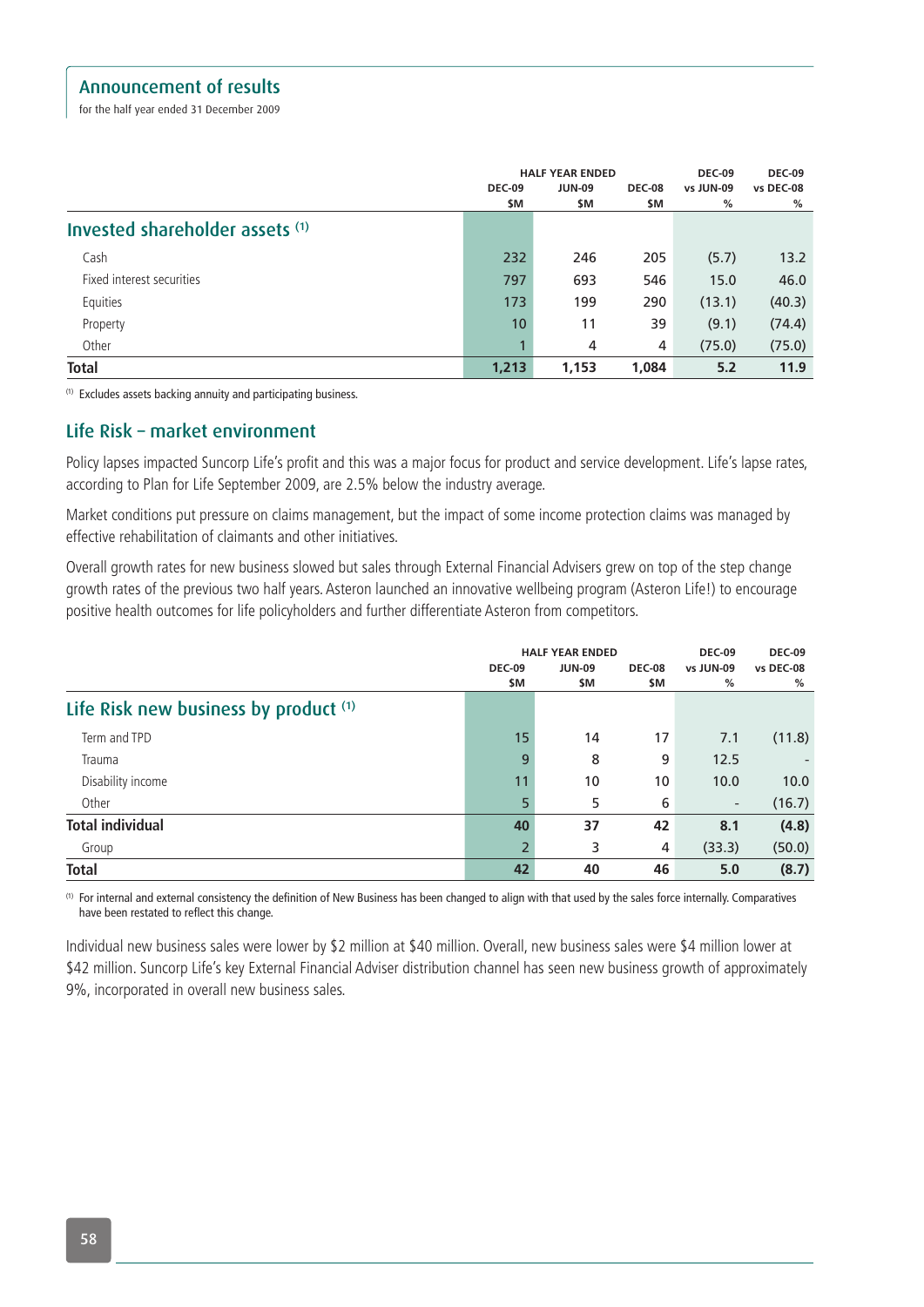for the half year ended 31 December 2009

|                                       |               |               |               | <b>DEC-09</b>            | <b>DEC-09</b> |
|---------------------------------------|---------------|---------------|---------------|--------------------------|---------------|
|                                       | <b>DEC-09</b> | <b>JUN-09</b> | <b>DEC-08</b> | vs JUN-09                | vs DEC-08     |
|                                       | \$M           | \$M           | \$M           | %                        | %             |
| Life Risk in-force annual premium (1) |               |               |               |                          |               |
| Term and TPD                          | 282           | 272           | 263           | 3.7                      | 7.2           |
| Trauma                                | 112           | 106           | 101           | 5.7                      | 10.9          |
| Disability income                     | 184           | 177           | 175           | 4.0                      | 5.1           |
| Other                                 | 24            | 24            | 24            | $\overline{\phantom{0}}$ |               |
| <b>Total individual</b>               | 602           | 579           | 563           | 4.0                      | 6.9           |
| Group                                 | 155           | 154           | 150           | 0.6                      | 3.3           |
| <b>Total</b>                          | 757           | 733           | 713           | 3.3                      | 6.2           |

 $(1)$  Annual premiums reflect the balance at the end of the period, 31 December 2009.

#### Superannuation & Investments – market environment

Despite a recovery in equity markets, Superannuation & Investments sales were lower than expected as retail investors remained cautious. There has been an improvement in net flows due to lower than expected redemptions, attributable to the strategic focus on customer retention.

The flow-on impacts of the Global Financial Crisis have had an impact on the profitability of the Participating Book, which was progressively de-risked in 2008/09 to protect the capital security of policyholders. As a result of reduced exposure to growth assets, planned future profits have effectively been reduced.

Life has been proactive in consolidation, migrating legacy funds into its Suncorp WealthSmart product, with final stages planned for 2010. This ensures Life is well placed to take advantage of cost reductions while improving customer experience.

|                                                      | <b>HALF YEAR ENDED</b> |               |               | <b>DEC-09</b> | <b>DEC-09</b> |
|------------------------------------------------------|------------------------|---------------|---------------|---------------|---------------|
|                                                      | <b>DEC-09</b>          | <b>JUN-09</b> | <b>DEC-08</b> | vs JUN-09     | vs DEC-08     |
|                                                      | \$M.                   | \$M           | \$M           | %             | %             |
| <b>Superannuation &amp; Investments New Business</b> |                        |               |               |               |               |
| Superannuation                                       | 91                     | 66            | 131           | 37.9          | (30.5)        |
| Pensions                                             | 56                     | 51            | 112           | 9.8           | (50.0)        |
| Investments                                          | 16                     | 12            | 18            | 33.3          | (11.1)        |
| <b>Total</b>                                         | 163                    | 129           | 261           | 26.4          | (37.5)        |

While investors remained cautious with total investment sales 37.5% lower at \$163 million, sales were up 26.4% compared to the June 2009 half.

|                                    |               |               |               | <b>DEC-09</b> | <b>DEC-09</b> |
|------------------------------------|---------------|---------------|---------------|---------------|---------------|
|                                    | <b>DEC-09</b> | <b>JUN-09</b> | <b>DEC-08</b> | vs JUN-09     | vs DEC-08     |
|                                    | \$M           | \$M           | \$M           | %             | %             |
| <b>Funds under administration</b>  |               |               |               |               |               |
| Opening balance at start of period | 11,851        | 12,445        | 14,430        | (4.8)         | (17.9)        |
| Net inflows/(outflows)             | (4)           | (533)         | (340)         | (99.2)        | (98.8)        |
| Investment income and other        | 1,169         | (61)          | (1,645)       | large         | (171.1)       |
| Balance at end of period           | 13,016        | 11,851        | 12,445        | 9.8           | 4.6           |
|                                    |               |               |               |               |               |
| <b>Funds under supervision</b>     |               |               |               |               |               |
| Opening balance at start of period | 47,874        | 29,786        | 27,502        | 60.7          | 74.1          |
| Mandate inflows/(outflows)         | (6, 102)      | 18,088        | 2,284         | (133.7)       | (367.2)       |
| Balance at end of period           | 41,772        | 47.874        | 29,786        | (12.7)        | 40.2          |

Funds under administration (FUA) have increased 4.6% to \$13 billion. FUA predominantly comprise the Australian Superannuation & Investments business and New Zealand Guardian Trust.

Funds under supervision (FUS) have grown by 40.2% to \$41.8 billion, reflecting the New Zealand Guardian Trust becoming trustee for a number of new bank securitisation structures in the June 2009 half.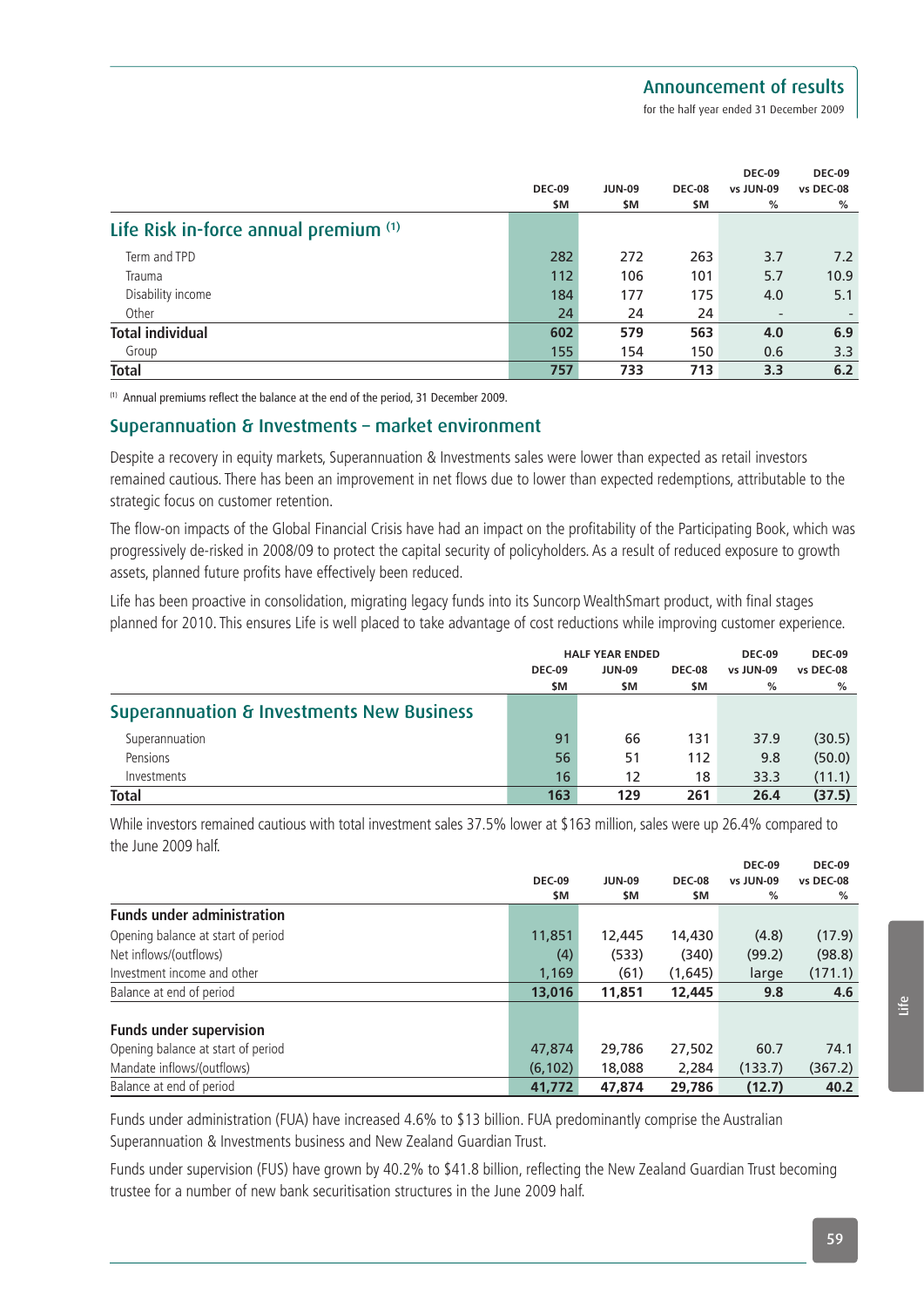for the half year ended 31 December 2009

#### Asset Management – market environment

Asset Management results have been buoyed by investment returns based on strengthening equity markets in the first half and improving operational efficiency. Investment appetite at both institutional and retail levels is improving.

|                                     |               |               |               | <b>DEC-09</b> | <b>DEC-09</b> |
|-------------------------------------|---------------|---------------|---------------|---------------|---------------|
|                                     | <b>DEC-09</b> | <b>JUN-09</b> | <b>DEC-08</b> | vs JUN-09     | vs DEC-08     |
|                                     | \$M           | \$M           | \$M           | %             | %             |
| <b>Funds under management</b>       |               |               |               |               |               |
| Opening balance at start of period  | 23,385        | 23,408        | 24,183        | (0.1)         | (3.3)         |
| Net inflows/(outflows)              | (457)         | (559)         | (141)         | (18.2)        | 224.1         |
| Investment income and other         | 1,993         | 536           | (634)         | 271.8         | (414.4)       |
| Balance at end of period            | 24,921        | 23,385        | 23,408        | 6.6           | 6.5           |
|                                     |               |               |               |               |               |
|                                     |               |               |               | <b>DEC-09</b> | <b>DEC-09</b> |
|                                     | <b>DEC-09</b> | <b>JUN-09</b> | <b>DEC-08</b> | vs JUN-09     | vs DEC-08     |
|                                     | \$M           | \$M           | \$M           | %             | %             |
| Funds under management by source    |               |               |               |               |               |
| General Insurance                   | 10,836        | 10,519        | 10,839        | 3.0           | (0.0)         |
| Life companies                      | 6,425         | 6,463         | 6,675         | (0.6)         | (3.7)         |
| External                            | 7,660         | 6,403         | 5,894         | 19.6          | 30.0          |
| <b>Total funds under management</b> | 24,921        | 23,385        | 23,408        | 6.6           |               |

Funds under management (FUM) have increased by 6.5% to \$24.9 billion since December 2008, with external FUM increasing 30% to \$7.6 billion primarily due to market strength. Net outflows of \$457 million relate almost exclusively to withdrawals by Suncorp subsidiaries.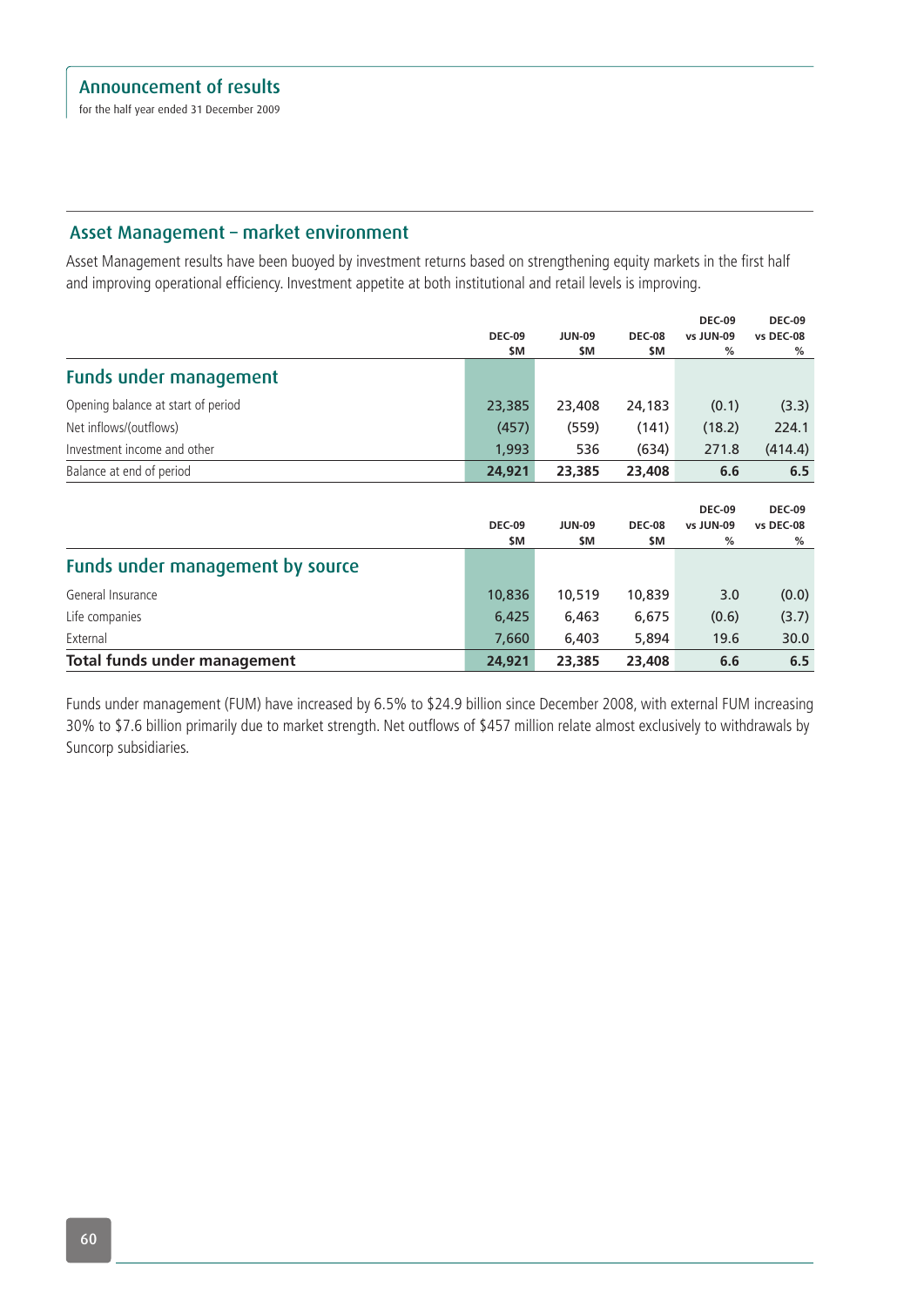### Life Embedded Value

Suncorp Life includes the two Australian life companies (Asteron Life Ltd and Suncorp Life & Superannuation Limited), the NZ life company (Asteron Life Limited NZ) and various other legal entities in the Suncorp Life group of companies.

Embedded Value is equivalent to the sum of the adjusted net worth and the net present value of all future cashflows distributable to the shareholder that are expected to arise from in-force business, together with the value of franking credits at 70%. The Embedded Value does not consider the value of future new business that the company is expected to write.

The components of value are shown in the table below.

|                                      | <b>DEC-09</b><br><b>SM</b> | <b>JUN-09</b><br>\$M | <b>DEC-08</b><br>\$M. |
|--------------------------------------|----------------------------|----------------------|-----------------------|
| <b>Embedded Value</b>                |                            |                      |                       |
| Adjusted net worth                   | 191                        | 138                  | 123                   |
| Value of distributable profits       | 1,766                      | 1,691                | 1,778                 |
| Value of imputation credits          | 344                        | 316                  | 274                   |
| Value of in-force                    | 2,110                      | 2,007                | 2,052                 |
| <b>Traditional Embedded Value</b>    | 2,301                      | 2,145                | 2,175                 |
| Value of one year's new sales (VOYS) | 46                         | 53                   | 95                    |

Note that in relation to the above values:

- The components of value relate to Suncorp Life in its entirety
- The risk discount rate was equal to 4% above risk-free rate
- Adjusted net worth taken as net assets in excess of target capital requirements. Adjusted net worth for non-life company entities has not been reduced on account of minimum regulatory capital in these entities. However appropriate adjustment for this capital requirement has been made in the value of in-force
- Value of in-force is the present value of distributable profits emerging (in excess of target capital), together with the value of associated franking credits
- Value of one year's new sales (VOYS) also includes an allowance for the cost of holding target capital.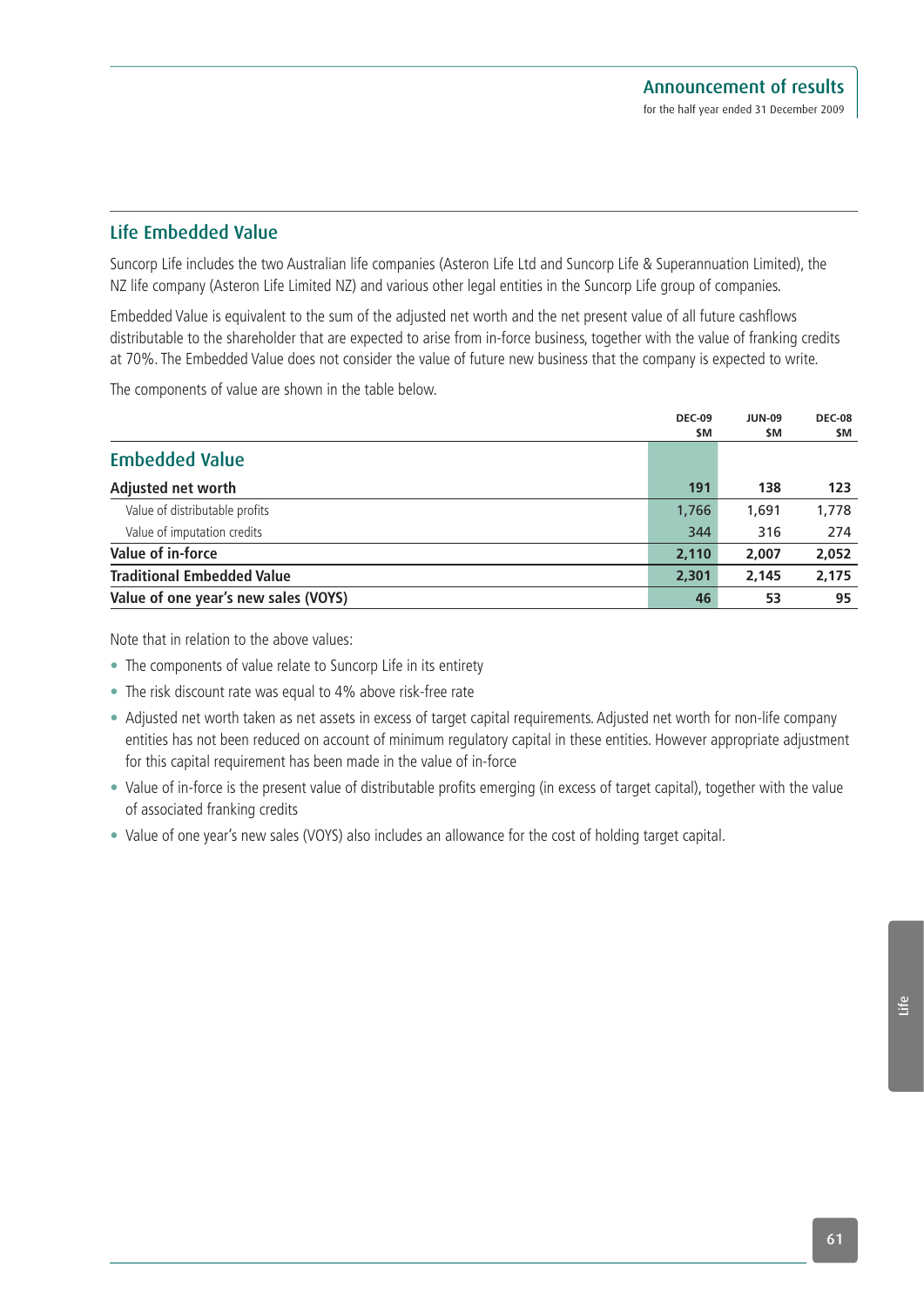for the half year ended 31 December 2009

### Change in Embedded Value

The reduction in the Embedded Value between 31 December 2008 and 30 June 2009 was largely related to an increase in the risk free discount rate over that period (which was also a key driver of the reduction in VOYS), together with increases in claims and lapse assumptions for risk business, somewhat offset by increases in expected long-term earning rates and reduced expense assumptions.

The Embedded Value increased during the period from \$2,145 million at 30 June 2009 to \$2,301 million at 31 December 2009. This represents an increase of 7%.

As can be seen from the table below, a large proportion of the increase relates to the expected return on the starting value. Strong investment performance has had positive effects on excess assets above target capital and future profits from participating and unit linked business.

The change in Embedded Value over the current and prior half years is shown in more detail below.

|                                                        | <b>JUN-09 TO DEC-09</b> | <b>DEC-08 TO JUN-09</b> |
|--------------------------------------------------------|-------------------------|-------------------------|
|                                                        | \$M                     | \$M                     |
| <b>Embedded Value at the start of the period</b>       | 2,145                   | 2,175                   |
| <b>Expected return</b>                                 | 88                      | 80                      |
| <b>Earnings on net worth</b>                           | 13                      | 1                       |
| <b>Experience</b>                                      |                         |                         |
| Economic                                               | 76                      | (44)                    |
| Other                                                  | (3)                     | 15                      |
| <b>Changes in assumptions</b>                          |                         |                         |
| Discount rate                                          | (17)                    | (235)                   |
| Economic                                               | (12)                    | 99                      |
| Expense assumptions                                    | 10                      | 50                      |
| Discontinuance and claims assumptions                  |                         | (69)                    |
| Other                                                  | 29                      | 29                      |
| Value added from new business                          | 23                      | 29                      |
| <b>Model changes and other</b>                         | (7)                     | (1)                     |
| Embedded Value at end of the period prior to           | 2,345                   | 2,129                   |
| Dividends / transfers                                  | (26)                    | 11                      |
| Release of franking credits                            | (18)                    | 5                       |
| Embedded Value as at end of the period after transfers | 2,301                   | 2,145                   |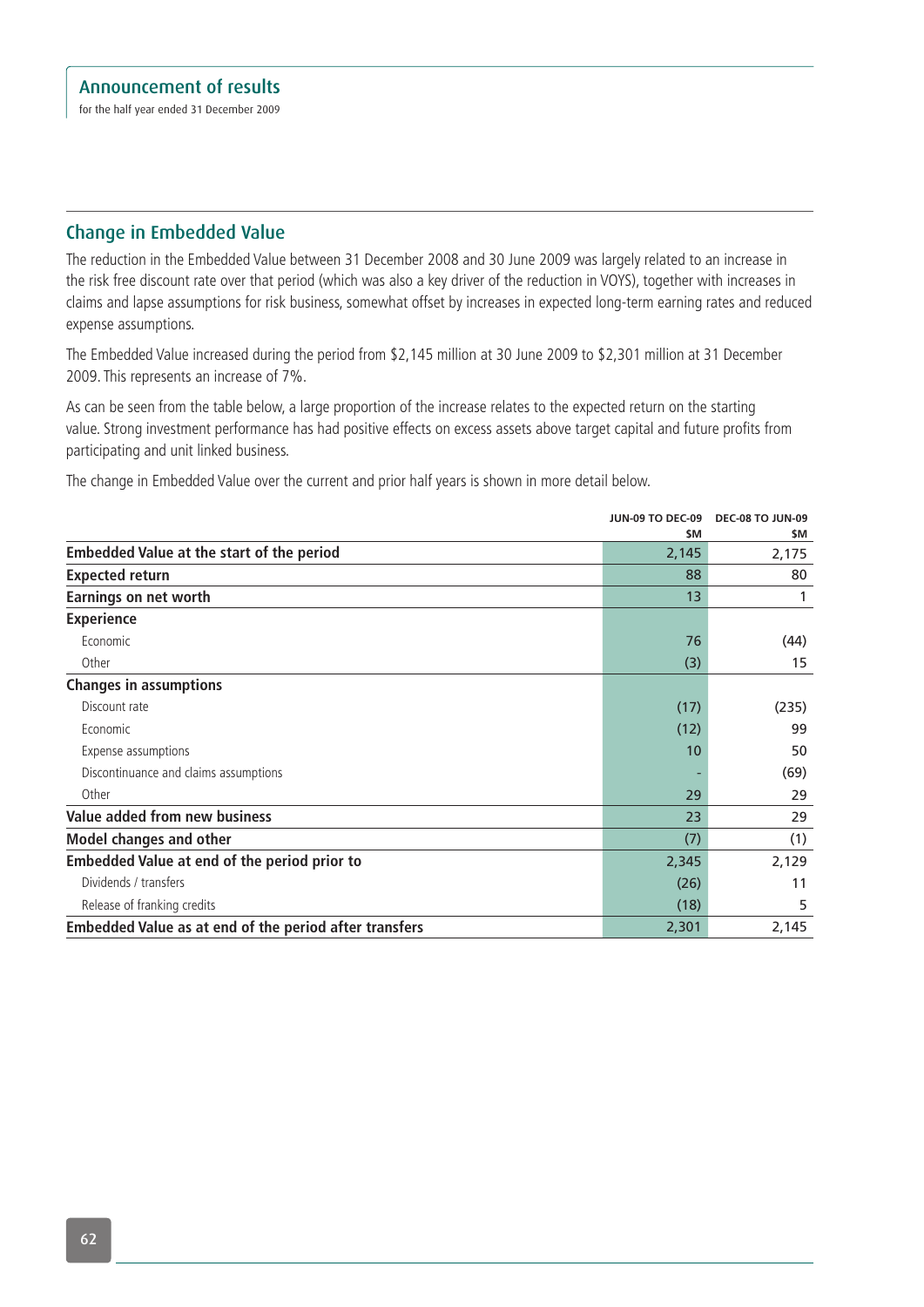### Assumptions

The assumptions used for valuing in-force business and the value of one year's new business are based on long-term best estimate assumptions consistent with those underlying the statement of 31 December profit results for Suncorp Life.

Maintenance unit costs were projected with expense inflation for dollar-related expenses and do not assume any improvements in future unit costs from efficiency gains.

The VOYS is based on the mix of business sold in the six months ending on 31 December 2009, with the total volume of sales developed by applying scaling factors to gross up to a full year's sales. Acquisition costs are the actual costs incurred in the half year to 31 December 2009.

Embedded Value includes contractual increases (age and CPI) on retail business but excludes voluntary increases to existing retail policies, whereas new business includes new policies as well as voluntary increases (ie. benefit increases) to existing policies.

The Australian Life Companies are required to hold regulatory capital in excess of policy liabilities. In addition, they hold an additional amount of capital ('target surplus') based on internal requirements. Asteron Life Ltd New Zealand holds capital as prescribed in Professional Standard 5 (PS5), "Solvency Reserving for Life Insurance Business", issued by the New Zealand Society of Actuaries and an additional amount of target surplus is held within that company. In determining the economic values, the value of this capital is discounted based on the expected time it is required to be held prior to being available for distribution to shareholders.

The Suncorp Life Embedded Value also includes the value of entities other than the life companies, including Suncorp Metway Investment Management Ltd, Tyndall Investment Management Ltd, Tyndall Investment Management New Zealand Ltd, Suncorp Portfolio Services Limited and New Zealand Guardian Trust Ltd, for which values were based on discounted cash flow projections. In addition, a number of smaller entities within the division were valued at net assets.

Economic assumptions are shown below.

|                                                                          | <b>DEC-09</b>    |                    | <b>JUN-09</b>    |                    |  |  |
|--------------------------------------------------------------------------|------------------|--------------------|------------------|--------------------|--|--|
|                                                                          | <b>AUSTRALIA</b> | <b>NEW ZEALAND</b> | <b>AUSTRALIA</b> | <b>NEW ZEALAND</b> |  |  |
|                                                                          | % PER ANNUM      | % PER ANNUM        | % PER ANNUM      | % PER ANNUM        |  |  |
| <b>Embedded value assumptions</b>                                        |                  |                    |                  |                    |  |  |
| Investment return for underlying asset classes (gross of tax)            |                  |                    |                  |                    |  |  |
| Risk free rate (at 10 years)                                             | 5.7              | 6.2                | 5.6              | 6.0                |  |  |
| Cash                                                                     | 6.5              | 6.3                | 6.2              | 6.2                |  |  |
| Fixed interest                                                           | 6.6              | 6.5                | 6.6              | 6.7                |  |  |
| Australian equities (inc. allowance for franking credits) <sup>(1)</sup> | 11.0             | 10.7               | 10.8             | 11.1               |  |  |
| International equities                                                   | 9.9              | 9.7                | 9.8              | 10.1               |  |  |
| Property                                                                 | 8.4              | 8.7                | 8.3              | 9.1                |  |  |
| Investment returns (net of tax)                                          | 5.5              | 5.6                | 5.4              | 5.7                |  |  |
| <b>Inflation</b>                                                         |                  |                    |                  |                    |  |  |
| Benefit indexation                                                       | 3.0              | 2.5                | 3.0              | 2.5                |  |  |
| Expenses indexation                                                      | 3.0              | 2.5                | 3.0              | 2.5                |  |  |
| <b>Risk discount rate</b>                                                | 9.7              | 10.2               | 9.6              | 10.0               |  |  |

(1) New Zealand assumption covers Australasian equities.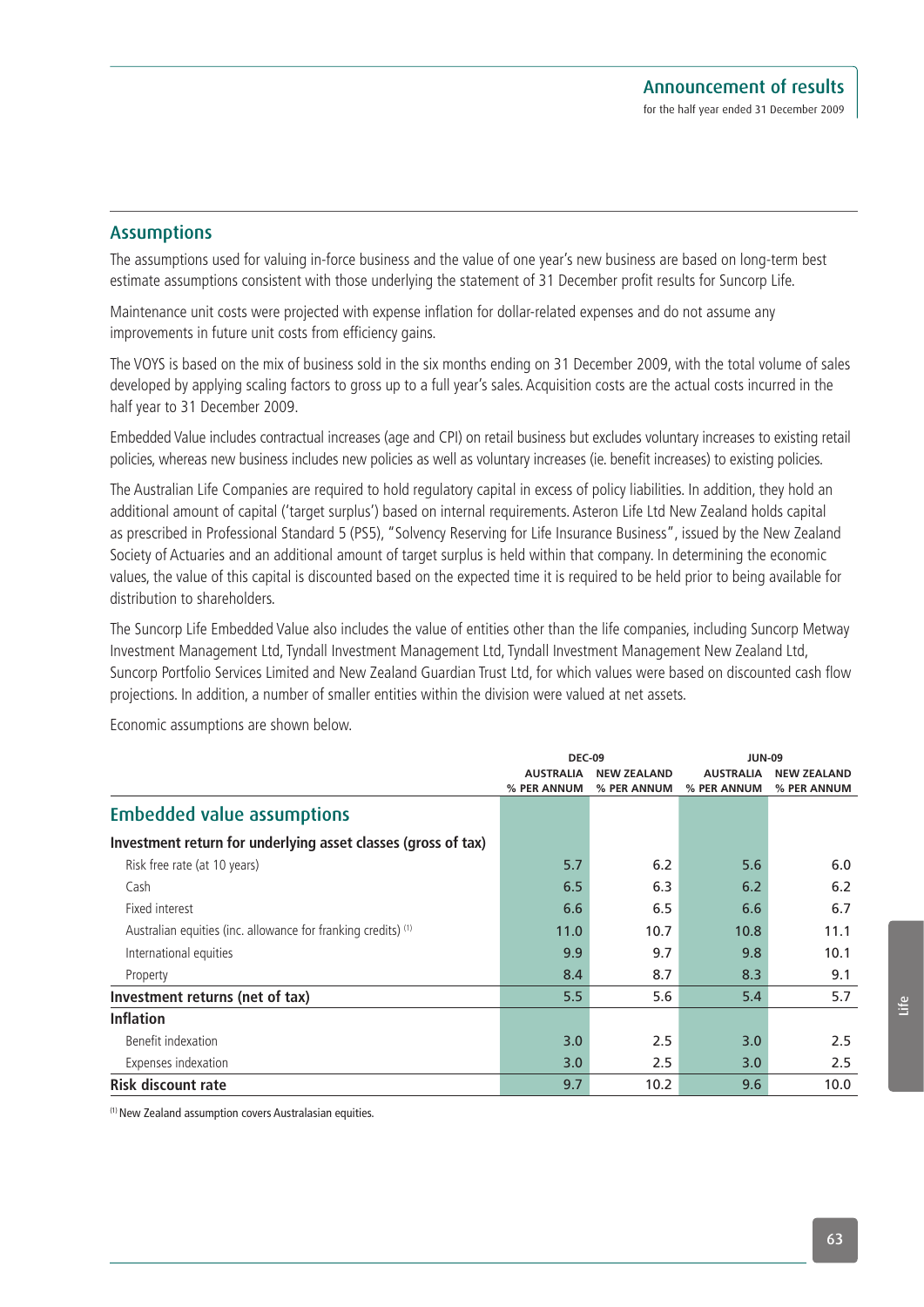for the half year ended 31 December 2009

## Sensitivity Analysis

The tables below set out the sensitivity of the Embedded Value and value of new business as at 31 December 2009 to changes in key economic and business assumptions.

|                                           | <b>DEC-09</b> |
|-------------------------------------------|---------------|
|                                           | \$M           |
| <b>Base Embedded Value</b>                | 2,301         |
| <b>Embedded Value assuming</b>            |               |
| Discount rate 1% higher                   | 2,160         |
| Investment returns 1% higher              | 2,365         |
| Discontinuance rates 10% higher           | 2,130         |
| Renewal expenses 10% higher               | 2,216         |
| Claims 10% higher (1)                     | 2,138         |
|                                           |               |
| Base value of one year's new business     | 46            |
| Value of one year's new business assuming |               |
| Discount rate 1% higher                   | 37            |
| Investment returns 1% higher              | 51            |
| Discontinuance rates 10% higher           | 32            |
| Renewal expenses 10% higher               | 44            |
| Claims 10% higher (1)                     | 28            |

<sup>(1)</sup> Claims decrements include mortality, lump sum morbidity, disability income incidence and 10% worse for disability income recovery rates.

These sensitivities are indicative only as the variations caused by changes to assumptions are not always linear, symmetrical, or independent.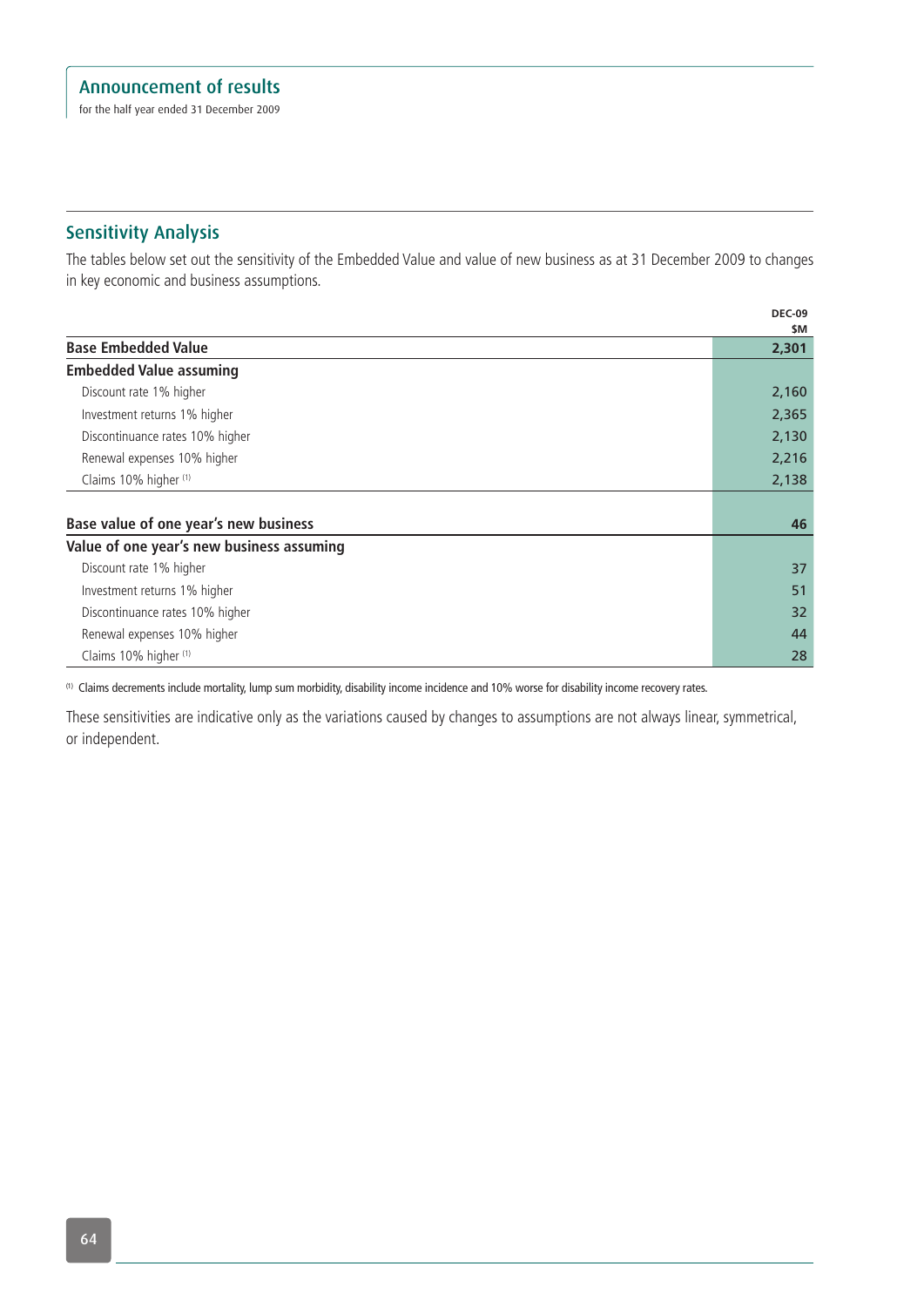## Appendix 1 – Consolidated income statement for the half year ended 31 December 2009

This consolidated income statement presents revenue and expense categories that are reported for statutory purposes.

|                                                               |                      | <b>HALF YEAR ENDED</b> | <b>DEC-09</b>        | <b>DEC-09</b>  |                |
|---------------------------------------------------------------|----------------------|------------------------|----------------------|----------------|----------------|
|                                                               | <b>DEC-09</b><br>\$M | <b>JUN-09</b><br>\$M   | <b>DEC-08</b><br>\$M | vs JUN-09<br>% | vs DEC-08<br>% |
| Revenue                                                       |                      |                        |                      |                |                |
| Banking interest revenue                                      | 1,937                | 2,003                  | 2,673                | (3.3)          | (27.5)         |
| Banking interest expense                                      | (1, 466)             | (1, 456)               | (2,050)              | 0.7            | (28.5)         |
|                                                               | 471                  | 547                    | 623                  | (13.9)         | (24.4)         |
| Banking fee and commission revenue                            | 118                  | 134                    | 132                  | (11.9)         | (10.6)         |
| Banking fee and commission expense                            | (39)                 | (45)                   | (53)                 | (13.3)         | (26.4)         |
| General insurance premium revenue                             | 3,437                | 3,292                  | 3,256                | 4.4            | 5.6            |
| Life insurance premium revenue                                | 379                  | 356                    | 363                  | 6.5            | 4.4            |
| Reinsurance and other recoveries revenue                      | 564                  | 633                    | 554                  | (10.9)         | 1.8            |
| General insurance investment revenue/(loss)                   | 348                  | (62)                   | 888                  | large          | (60.8)         |
| Life insurance investment revenue/(loss)                      | 874                  | 2                      | (700)                | large          | (224.9)        |
| Gain on sale of subsidiaries                                  | 50                   |                        |                      | n/a            | n/a            |
| Other revenue                                                 | 221                  | 355                    | 310                  | (37.7)         | (28.7)         |
|                                                               | 6,423                | 5,212                  | 5,373                | 23.2           | 19.5           |
| <b>Expenses</b>                                               |                      |                        |                      |                |                |
| Operating expenses                                            | (1,610)              | (1,677)                | (1,709)              | (4.0)          | (5.8)          |
| General insurance claims expense                              | (2,667)              | (2, 411)               | (3, 227)             | 10.6           | (17.4)         |
| Life insurance claims expense                                 | (252)                | (214)                  | (223)                | 17.8           | 13.0           |
| Outwards reinsurance premium expense                          | (389)                | (400)                  | (349)                | (2.8)          | 11.5           |
| (Increase)/decrease in net policy liabilities                 | (527)                | (59)                   | 926                  | large          | (156.9)        |
| (Increase)/decrease in unvested policyowner benefits          | (55)                 | (56)                   | (27)                 | (1.8)          | 103.7          |
| Outside beneficial interests in managed funds                 | (82)                 | 144                    | (70)                 | (156.9)        | 17.1           |
| Non-banking interest expense                                  | (20)                 | (59)                   | (54)                 | (66.1)         | (63.0)         |
|                                                               | (5,602)              | (4, 732)               | (4, 733)             | 18.4           | 18.4           |
| Share of profits (losses) of associates and joint ventures    | 20                   | 7                      | (10)                 | 185.7          | (300.0)        |
| Profit before impairment losses on loans and advances and tax | 841                  | 487                    | 630                  | 72.7           | 33.5           |
| Impairment losses on loans and advances                       | (274)                | (355)                  | (355)                | (22.8)         | (22.8)         |
| Profit before tax                                             | 567                  | 132                    | 275                  | 329.5          | 106.2          |
| Income tax expense                                            | (200)                | (38)                   | (16)                 | 426.3          | large          |
| Profit for the period                                         | 367                  | 94                     | 259                  | 290.4          | 41.7           |
|                                                               |                      |                        |                      |                |                |
| <b>Attributable to:</b>                                       |                      |                        |                      |                |                |
| Owners of the Company                                         | 364                  | 90                     | 258                  | 304.4          | 41.1           |
| Non-controlling interests                                     | 3                    | 4                      | 1                    | (25.0)         | 200.0          |
| Profit for the period                                         | 367                  | 94                     | 259                  | 290.4          | 41.7           |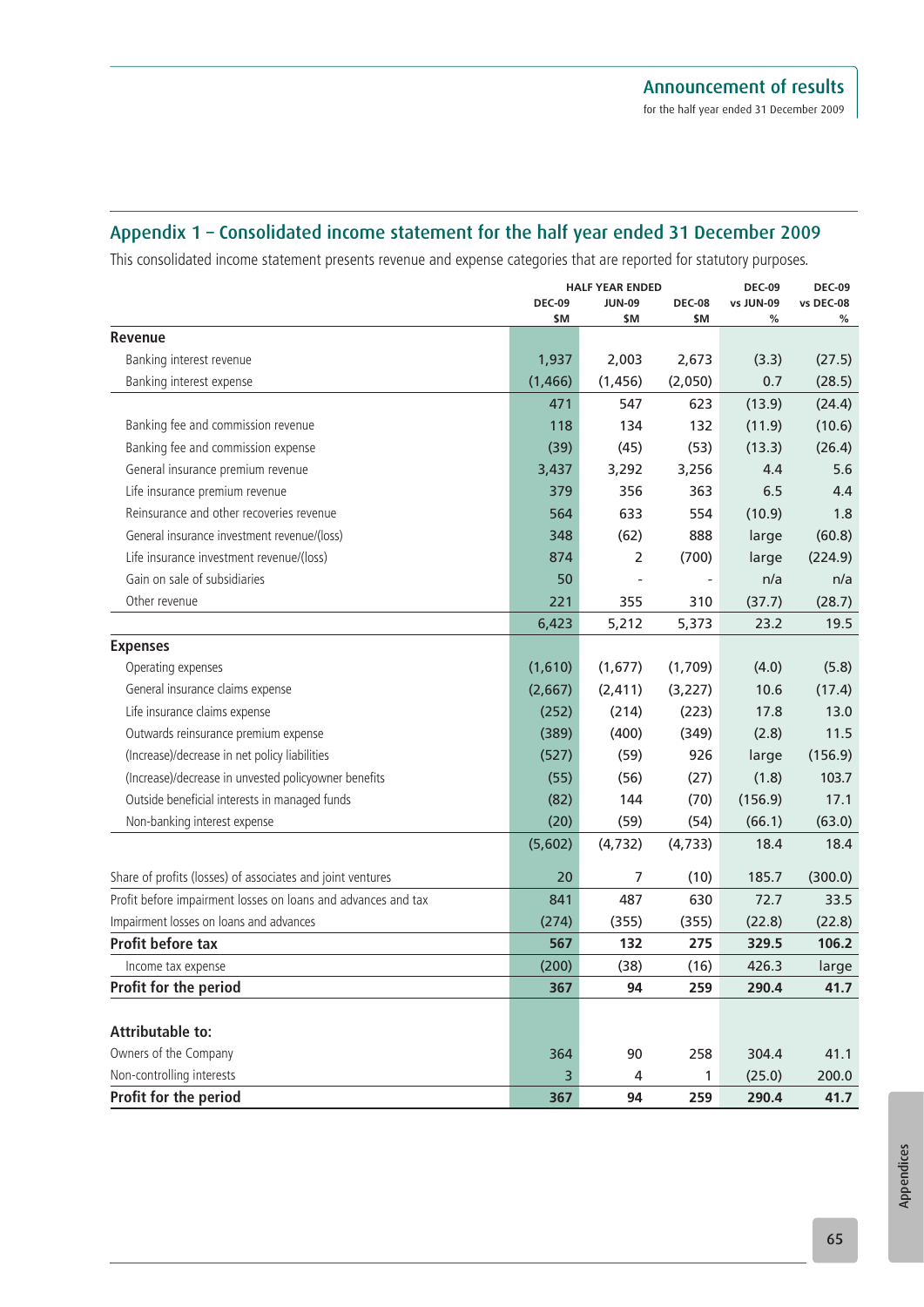for the half year ended 31 December 2009

## Appendix 2 – Operating expenses

This table presents further details on the Group's operating expenses disclosed in the consolidated income statement in Appendix 1.

|                                                   | <b>HALF YEAR ENDED</b> |                      |                          | <b>DEC-09</b>  | <b>DEC-09</b>  |
|---------------------------------------------------|------------------------|----------------------|--------------------------|----------------|----------------|
|                                                   | <b>DEC-09</b><br>\$M   | <b>JUN-09</b><br>\$M | <b>DEC-08</b><br>\$M     | vs JUN-09<br>% | vs DEC-08<br>℅ |
| <b>Operating expenses</b>                         |                        |                      |                          |                |                |
| Staff expenses                                    | 700                    | 704                  | 803                      | (0.6)          | (12.8)         |
| <b>Total staff expenses</b>                       | 700                    | 704                  | 803                      | (0.6)          | (12.8)         |
| Equipment and occupancy expenses                  |                        |                      |                          |                |                |
| Depreciation:                                     |                        |                      |                          |                |                |
| <b>Buildings</b>                                  | $\mathbf{1}$           |                      | 1                        | n/a            |                |
| Plant and equipment                               | 35                     | 34                   | 39                       | 2.9            | (10.3)         |
| Leasehold improvements                            | 15                     | 15                   | 12                       |                | 25.0           |
| Loss on disposal of property, plant and equipment | 2                      | $\overline{2}$       | 1                        | ÷,             | 100.0          |
| Operating lease rentals                           | 58                     | 81                   | 75                       | (28.4)         | (22.7)         |
| Other                                             | 26                     | 17                   | 22                       | 52.9           | 18.2           |
| <b>Total equipment and occupancy expenses</b>     | 137                    | 149                  | 150                      | (8.1)          | (8.7)          |
| Other expenses                                    |                        |                      |                          |                |                |
| Hardware, software and data line expenses         | 59                     | 61                   | 49                       | (3.3)          | 20.4           |
| Advertising and promotion expenses                | 93                     | 89                   | 83                       | 4.5            | 12.0           |
| Office supplies, postage and printing             | 41                     | 53                   | 49                       | (22.6)         | (16.3)         |
| Amortisation:                                     |                        |                      |                          |                |                |
| <b>Brand names</b>                                | 12                     | 12                   | 12                       |                |                |
| Consumer relationships                            | 52                     | 65                   | 64                       | (20.0)         | (18.8)         |
| Outstanding claims liability intangible           | 11                     | 13                   | 14                       | (15.4)         | (21.4)         |
| Franchise agreements                              |                        | 1                    | $\overline{\phantom{a}}$ | (100.0)        |                |
| Software                                          | 54                     | 65                   | 44                       | (16.9)         | 22.7           |
| Acquisition costs - insurance activities          | 247                    | 243                  | 270                      | 1.6            | (8.5)          |
| Financial expenses                                | 102                    | 89                   | 83                       | 14.6           | 22.9           |
| Other                                             | 102                    | 133                  | 88                       | (23.3)         | 15.9           |
| <b>Total other expenses</b>                       | 773                    | 824                  | 756                      | (6.2)          | 2.2            |
| <b>Total operating expenses</b>                   | 1,610                  | 1,677                | 1,709                    | (4.0)          | (5.8)          |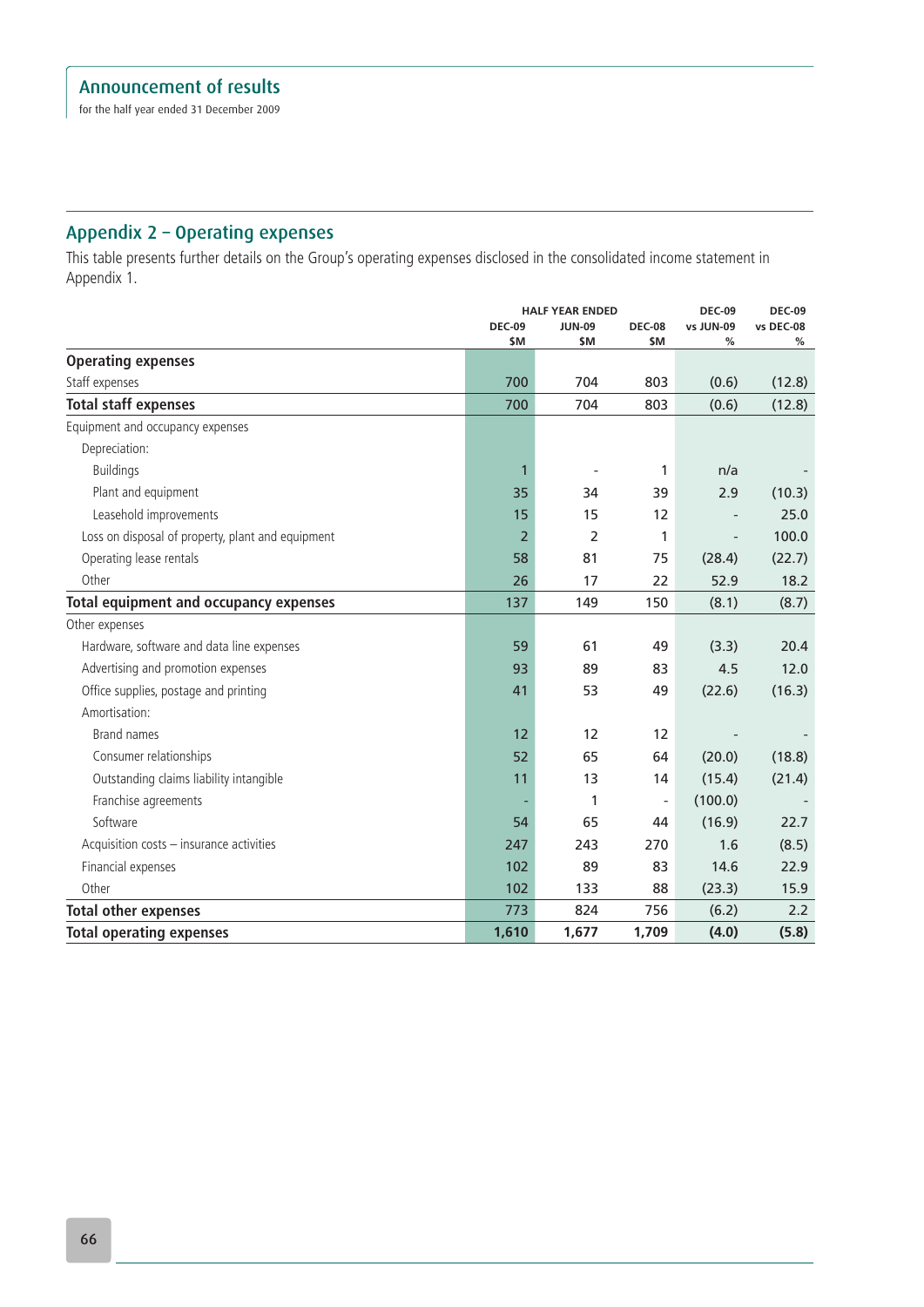## Appendix 3 – Ratio calculations

|                                                                | <b>HALF YEAR ENDED</b> |                      |                       |  |  |  |
|----------------------------------------------------------------|------------------------|----------------------|-----------------------|--|--|--|
|                                                                | <b>DEC-09</b><br>\$M   | <b>JUN-09</b><br>\$M | <b>DEC-08</b><br>\$M. |  |  |  |
| Earnings per share                                             |                        |                      |                       |  |  |  |
| <b>Numerator</b>                                               |                        |                      |                       |  |  |  |
| Earnings:                                                      |                        |                      |                       |  |  |  |
| Earnings used in calculating basic earnings per share          | 364                    | 90                   | 258                   |  |  |  |
| Interest expense on reset preference shares (net of tax)       | 4                      |                      | 3                     |  |  |  |
| Interest expense on convertible preference shares (net of tax) | 17                     |                      | 19                    |  |  |  |
| Earnings used in calculating diluted earnings per share        | 385                    | 90                   | 280                   |  |  |  |

|                                                                       |                      | <b>HALF YEAR ENDED</b> |                      |
|-----------------------------------------------------------------------|----------------------|------------------------|----------------------|
|                                                                       | <b>DEC-09</b>        | JUN-09                 | <b>DEC-08</b>        |
|                                                                       | <b>NO. OF SHARES</b> | <b>NO. OF SHARES</b>   | <b>NO. OF SHARES</b> |
| <b>Denominator</b>                                                    |                      |                        |                      |
| Weighted average number of shares:                                    |                      |                        |                      |
| Weighted average number of ordinary shares used as the denominator in |                      |                        |                      |
| calculating basic earnings per share                                  | 1,256,407,901        | 1,184,505,264          | 1,017,863,348        |
| Effect of conversion of reset preference shares                       | 17,159,799           |                        | 19,233,129           |
| Effect of conversion of convertible preference shares                 | 86,221,804           |                        | 96,639,537           |
| Weighted average number of ordinary shares used as the denominator in |                      |                        |                      |
| calculating diluted earnings per share                                | 1,359,789,504        | 1,184,505,264          | 1,133,736,014        |

# Return on average shareholders' equity

#### **Numerator**

Earnings for return on average shareholders' equity is the earnings used in calculating basic earnings per share.

|                                       | <b>DEC-09</b> | <b>JUN-09</b> | <b>DEC-08</b> |
|---------------------------------------|---------------|---------------|---------------|
|                                       | \$M           | \$M           | \$M           |
| <b>Denominator</b>                    |               |               |               |
| Adjusted average shareholders' equity |               |               |               |
| Opening total equity                  | 13,229        | 12,299        | 12,366        |
| Less non-controlling interests        | (6)           | (7)           | (6)           |
| Opening adjusted equity               | 13,223        | 12,292        | 12,360        |
| Closing total equity                  | 13,570        | 13,229        | 12,299        |
| Less non-controlling interests        | (9)           | (6)           | (7)           |
| Closing adjusted equity               | 13,561        | 13,223        | 12,292        |
| Average adjusted equity               | 13,392        | 12,757        | 12,326        |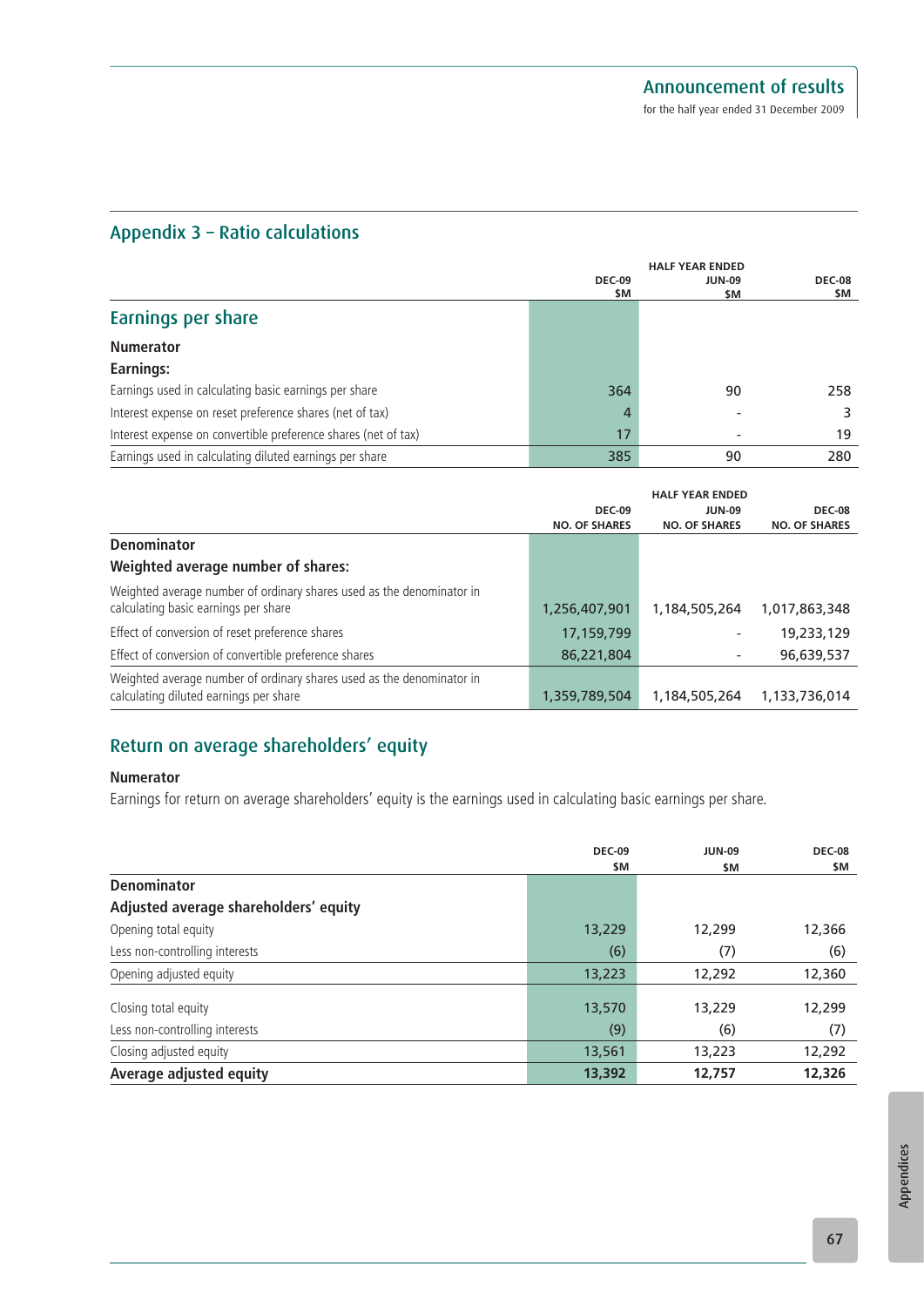for the half year ended 31 December 2009

## Appendix 3 – Ratio calculations continued

|                                                                            |               | <b>HALF YEAR ENDED</b> |               |
|----------------------------------------------------------------------------|---------------|------------------------|---------------|
|                                                                            | <b>DEC-09</b> | <b>JUN-09</b>          | <b>DEC-08</b> |
| <b>Issued shares</b>                                                       |               |                        |               |
| Ordinary shares each fully paid                                            |               |                        |               |
| Number at the end of the period                                            | 1,270,897,282 | 1,257,377,460          | 1,013,349,641 |
| Dividend declared for the period (cents per share)                         | 15            | 20                     | 20            |
| Reset Preference shares (classified as liability) each fully paid          |               |                        |               |
| Number at the end of the period                                            | 1,440,628     | 1,440,628              | 1,440,628     |
| Dividend declared for the period $(\$$ per share) <sup>(1)</sup>           | 2.55          | 2.51                   | 2.55          |
| Convertible Preference shares (classified as liability) each<br>fully paid |               |                        |               |
| Number at the end of the period                                            | 7,350,000     | 7,350,000              | 7,350,000     |
| Dividend declared for the period (\$ per share) (1)                        | 2.29          | 2.44                   | 3.85          |
| <sup>(1)</sup> Classified as interest expense.                             |               |                        |               |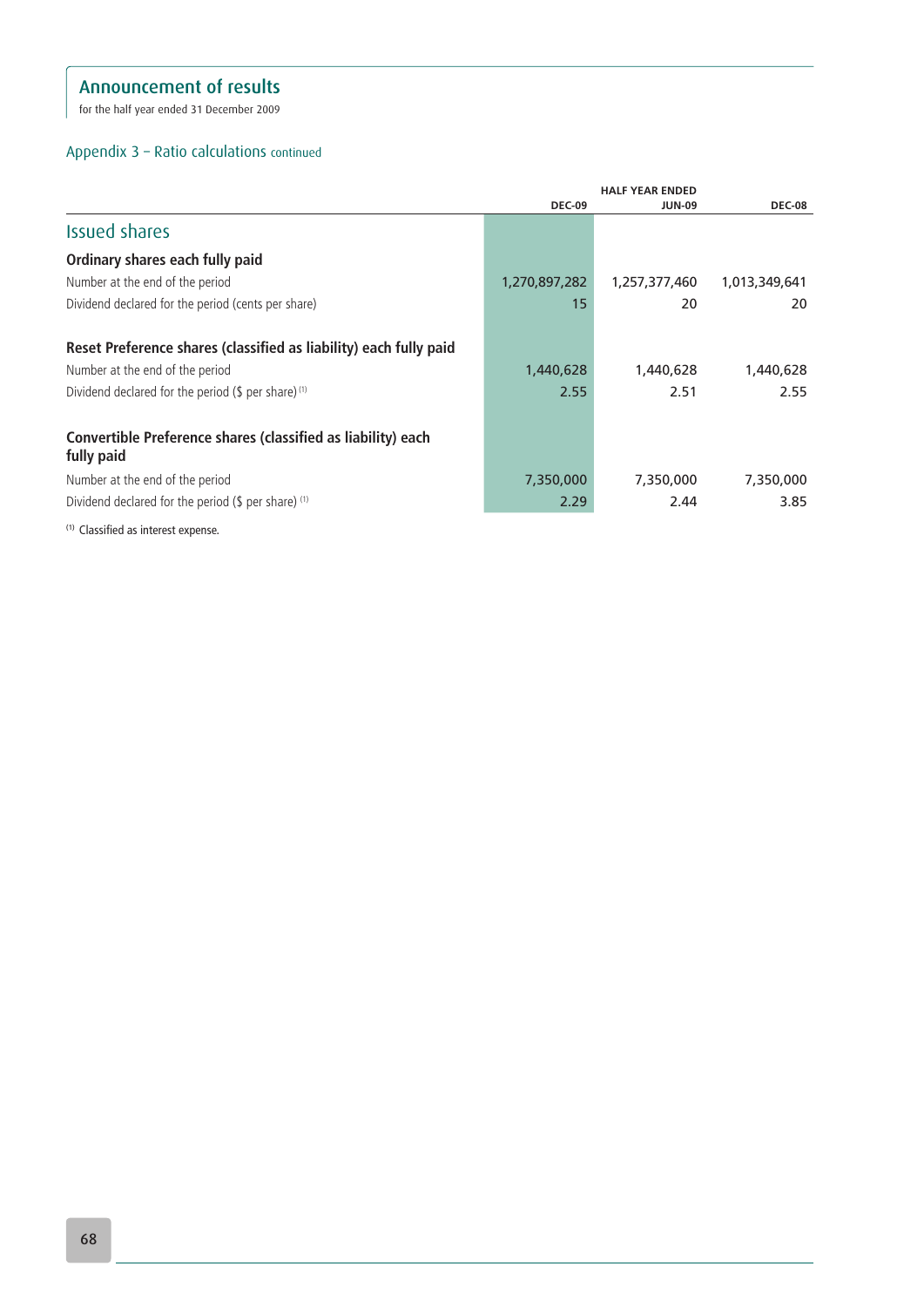## Appendix 4 – Group Capital

## Group capital position

The Group has three distinct business lines with different regulatory requirements for capital. The corporate structure of the Group has the Bank as the holding company for subsidiaries operating General Insurance, Life Insurance and other businesses.

To assist in understanding the regulatory capital position within the Group the following table (including consolidation entries) demonstrates the distribution of regulatory capital and risk-based capital requirements.

|                                                                         |                                        |                    | AS AT 31 DECEMBER 2009 |                    |              |
|-------------------------------------------------------------------------|----------------------------------------|--------------------|------------------------|--------------------|--------------|
|                                                                         | <b>GENERAL</b><br><b>INSURANCE (4)</b> | <b>BANKING (4)</b> |                        | LIFE CONSOLIDATION | <b>TOTAL</b> |
|                                                                         | \$M                                    | \$M                | \$M                    | \$M                | \$M          |
| Tier 1                                                                  |                                        |                    |                        |                    |              |
| Ordinary share capital                                                  |                                        | 12,694             |                        |                    | 12,694       |
| Subsidiary share capital (eliminated upon consolidation)                | 8,321                                  |                    | 2,224                  | (10, 545)          |              |
| Reserves                                                                | (21)                                   |                    | 235                    | (206)              | 8            |
| Retained profits <sup>(1)</sup>                                         | (273)                                  | 852                | (33)                   | 138                | 684          |
| Preference shares                                                       |                                        | 879                |                        |                    | 879          |
| Insurance liabilities in excess of liability valuation                  | 407                                    |                    |                        |                    | 407          |
| Less goodwill, brands                                                   | (5,667)                                | (7, 837)           | (919)                  | 7,820              | (6, 603)     |
| Less software assets                                                    | (23)                                   | (59)               | (30)                   |                    | (112)        |
| Less deductible capitalised expenses                                    |                                        | (98)               |                        |                    | (98)         |
| Less deferred tax asset                                                 | (59)                                   | (224)              |                        |                    | (283)        |
| Less other required deductions <sup>(3)</sup>                           |                                        | (1)                |                        |                    | (1)          |
| Less Tier 1 deductions for investments in subsidiaries, capital support |                                        | (1, 413)           |                        | 1,413              |              |
| Total Tier 1 capital                                                    | 2,685                                  | 4,793              | 1,477                  | (1,380)            | 7,575        |
| Tier 2                                                                  |                                        |                    |                        |                    |              |
| APRA general reserve for credit losses                                  |                                        | 448                |                        |                    | 448          |
| Asset revaluation reserves                                              |                                        | 6                  |                        |                    | 6            |
| Subordinated notes                                                      | 767                                    | 1,653              |                        |                    | 2,420        |
| Less Tier 2 deductions for investments in subsidiaries, capital support |                                        | (1, 413)           |                        | 1,413              |              |
| Total Tier 2 capital                                                    | 767                                    | 694                |                        | 1,413              | 2,874        |
| <b>Total capital base</b>                                               | 3,452                                  | 5,487              | 1,477                  | 33                 | 10,449       |
| Target capital base <sup>(2)</sup>                                      | 2,942                                  | 5,203              | 1,381                  | ÷,                 | 9,526        |

(1) For Banking and domestic General Insurance, this represents the business line retained profits determined by using the APRA calculation. New Zealand General Insurance retained profits are on a statutory basis. APRA requires accrual of expected dividends in the Bank and General Insurance current year profits. To allow for consistency across the Group, expected dividends are also included for Life.

 $(2)$  APRA requires regulated entities to have internal capital targets. For the Banking business the capital target is a capital adequacy ratio percentage. The target capital for the General Insurance business is based on a multiple of the various MCR components. The Life business capital target is an amalgamation of target capital for Statutory Funds, minimum capital required for shareholder funds and net tangible asset requirements for investment management entities.

(3) Other required deductions includes surpluses in defined benefit funds and internal funding transactions of a capital nature.

(4) These numbers are for the consolidated segments. They do not align with the regulatory reporting groups used in the Banking capital adequacy and General Insurance minimum capital requirements calculations.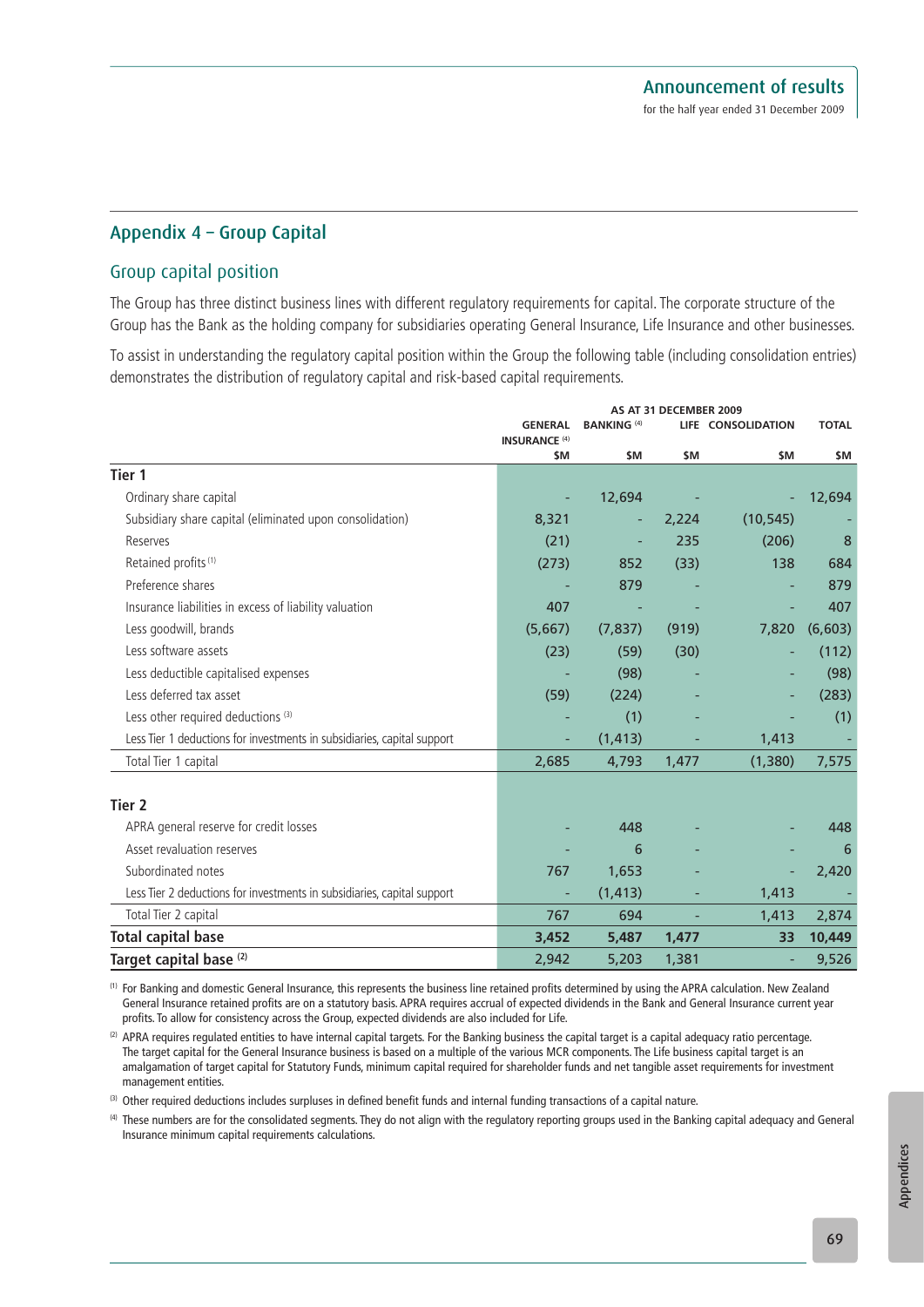for the half year ended 31 December 2009

#### Appendix 4 – Group Capital continued

|                                                                      |                  |                        | AS AT 31 DECEMBER 2009 |                        |              |
|----------------------------------------------------------------------|------------------|------------------------|------------------------|------------------------|--------------|
|                                                                      | <b>INSURANCE</b> | <b>GENERAL BANKING</b> |                        | LIFE CONSOLIDATION (1) | <b>TOTAL</b> |
|                                                                      | \$M              | \$M                    | \$M                    | \$M                    | \$M          |
| Group capital position continued                                     |                  |                        |                        |                        |              |
| Reconciliation of total capital base to net assets                   |                  |                        |                        |                        |              |
| <b>Net assets</b>                                                    | 8,357            | 13,421                 | 2,423                  | (10, 631)              | 13,570       |
| Difference relating to APRA definition of retained profits           | (383)            | 126                    | (1)                    |                        | (258)        |
| Equity items not eligible for inclusion in capital for APRA purposes |                  |                        |                        |                        |              |
| Reserves (Post AIFRS)                                                | 68               | 145                    | (3)                    | 1                      | 211          |
| Non-controlling interests                                            | (15)             |                        | 6                      |                        | (9)          |
| Additional items allowable for capital for APRA purposes             |                  |                        |                        |                        |              |
| Preference shares                                                    |                  | 879                    |                        |                        | 879          |
| Subordinated notes                                                   | 767              | 1,653                  |                        |                        | 2,420        |
| Technical provisions in excess of liability valuation                | 407              |                        |                        |                        | 407          |
| Holdings of own shares                                               |                  | 97                     |                        | 16                     | 113          |
| Collective provision (net of tax effect)                             |                  | 156                    |                        |                        | 156          |
| Other items, adjustments                                             |                  | 55                     | 1                      | $\mathbf{1}$           | 57           |
| <b>Deductions from capital for APRA purposes</b>                     |                  |                        |                        |                        |              |
| Goodwill (2), brands                                                 | (5,667)          | (7, 837)               | (919)                  | 7,820                  | (6, 603)     |
| Software assets                                                      | (23)             | (59)                   | (30)                   |                        | (112)        |
| Deductible capitalised expenses (includes share raising costs)       |                  | (98)                   |                        |                        | (98)         |
| Deferred tax asset                                                   | (59)             | (224)                  |                        |                        | (283)        |
| Other assets excluded from regulatory capital                        |                  | (1)                    |                        |                        | (1)          |
| Funding of capital and guarantees by Bank holding company            |                  | (2,826)                |                        | 2,826                  |              |
| <b>Total capital base</b>                                            | 3,452            | 5,487                  | 1,477                  | 33                     | 10,449       |

(1) Consolidation mainly represents the Bank's investments in non-banking subsidiaries.

(2) APRA requires the intangible component of the book value of investments in non-banking subsidiaries to be deducted from Tier 1 capital. As it relates to non-banking subsidiaries, it is not amortised at the Banking level. Amortisation and impairment testing occurs within General Insurance and Life and when the entire Group is consolidated. The total intangible deduction from Group capital in the table above of \$6,603 million represents the total amortised balance of goodwill and brands etc for the Group.

|                                                                                  |                         |                        | AS AT 31 DECEMBER 2009 |                    |              |
|----------------------------------------------------------------------------------|-------------------------|------------------------|------------------------|--------------------|--------------|
|                                                                                  |                         | <b>GENERAL BANKING</b> |                        | LIFE CONSOLIDATION | <b>TOTAL</b> |
|                                                                                  | <b>INSURANCE</b><br>\$M | \$M                    | \$M                    | \$M                | \$M          |
| Reconciliation of business line retained profits to reported<br>retained profits |                         |                        |                        |                    |              |
| <b>Reported retained profits/(losses)</b>                                        | 110                     | 726                    | (32)                   | 138                | 942          |
| Expected group dividend net of Dividend Reinvestment Plan                        | ٠                       | (124)                  |                        |                    | (124)        |
| Expected intragroup dividends                                                    | (250)                   | 250                    |                        |                    |              |
| Other differences in retained profits for APRA purposes                          | (133)                   |                        | (1)                    | ۰                  | (134)        |
|                                                                                  | (383)                   | 126                    | (1)                    | ۰                  | (258)        |
| Business line retained profits/(losses) used in                                  |                         |                        |                        |                    |              |
| <b>Group capital position</b>                                                    | (273)                   | 852                    | (33)                   | 138                | 684          |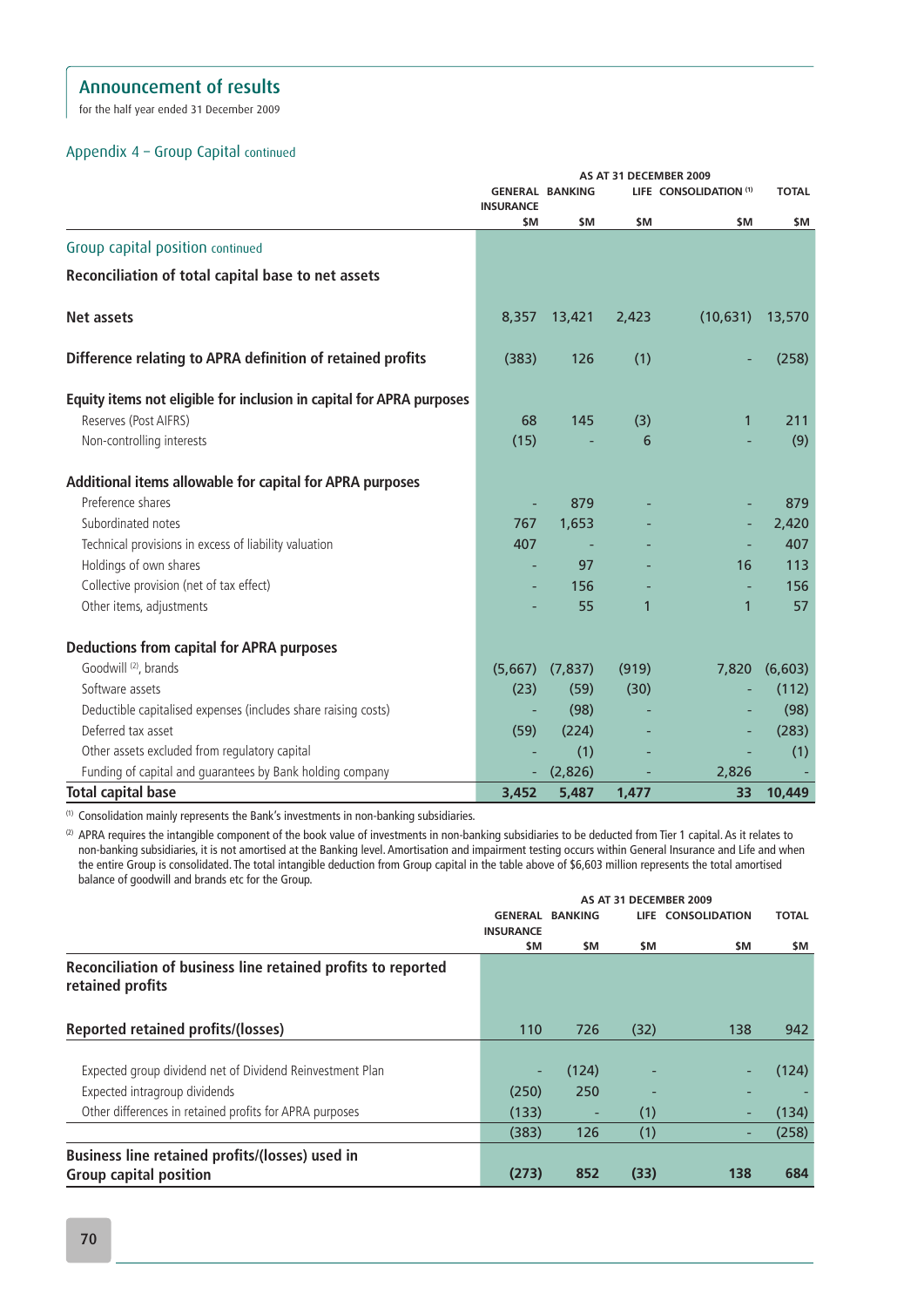for the half year ended 31 December 2009

Appendix 4 – Group Capital continued

|                                                                    | <b>DEC-09</b><br>\$M | <b>JUN-09</b><br>\$M | <b>DEC-08</b><br>\$M |
|--------------------------------------------------------------------|----------------------|----------------------|----------------------|
| <b>Banking capital adequacy</b>                                    |                      |                      |                      |
| <b>Consolidated banking capital</b>                                |                      |                      |                      |
| Tier 1                                                             |                      |                      |                      |
| <b>Fundamental Tier 1</b>                                          |                      |                      |                      |
| Ordinary share capital                                             | 12,694               | 12,584               | 11,411               |
| Retained profits                                                   | 848                  | 859                  | 1,010                |
|                                                                    | 13,542               | 13,443               | 12,421               |
| <b>Residual Tier 1</b>                                             |                      |                      |                      |
| Reset preference shares                                            | 144                  | 144                  | 144                  |
| Convertible preference shares                                      | 735                  | 735                  | 735                  |
|                                                                    | 879                  | 879                  | 879                  |
| <b>Tier 1 deductions</b>                                           |                      |                      |                      |
| Goodwill and other intangibles arising on acquisition              | (7, 837)             | (7, 818)             | (7, 816)             |
| Software assets                                                    | (59)                 | (66)                 | (74)                 |
| Other intangible assets                                            | (98)                 | (118)                | (73)                 |
| Deferred tax asset                                                 | (224)                | (186)                | (259)                |
| Other Tier 1 deductions                                            | (1)                  | (1)                  | (3)                  |
| Tier 1 deductions for investments in subsidiaries, capital support | (1, 413)             | (1,424)              | (1, 258)             |
|                                                                    | (9,632)              | (9,613)              | (9,483)              |
| Total tier 1 capital                                               | 4,789                | 4,709                | 3,817                |
|                                                                    |                      |                      |                      |
| Tier <sub>2</sub>                                                  |                      |                      |                      |
| <b>Upper Tier 2</b>                                                |                      |                      |                      |
| APRA general reserve for credit losses                             | 448                  | 392                  | 198                  |
| Perpetual subordinated notes                                       | 170                  | 170                  | 170                  |
| Asset revaluation reserves                                         | 6                    | 3                    |                      |
|                                                                    | 624                  | 565                  | 368                  |
| <b>Lower Tier 2</b>                                                |                      |                      |                      |
| Subordinated notes                                                 | 1,483                | 1,466                | 1,684                |
|                                                                    | 1,483                | 1,466                | 1,684                |
| <b>Tier 2 Deductions</b>                                           |                      |                      |                      |
| Tier 2 deductions for investments in subsidiaries, capital support | (1, 413)             | (1, 424)             | (1, 257)             |
|                                                                    | (1, 413)             | (1, 424)             | (1, 257)             |
| <b>Total Tier 2 Capital</b>                                        | 694                  | 607                  | 795                  |
| <b>Capital base</b>                                                | 5,483                | 5,316                | 4,612                |
| <b>Total assessed risk</b>                                         | 40,026               | 41,626               | 43,206               |
| Risk weighted capital ratio                                        | 13.70%               | 12.77%               | 10.67%               |
|                                                                    |                      |                      |                      |
| <b>Adjusted fundamental Tier (AFT) 1</b>                           | 2,497                | 2,406                | 1,681                |
| <b>AFT1</b> ratio                                                  | 6.24%                | 5.78%                | 3.89%                |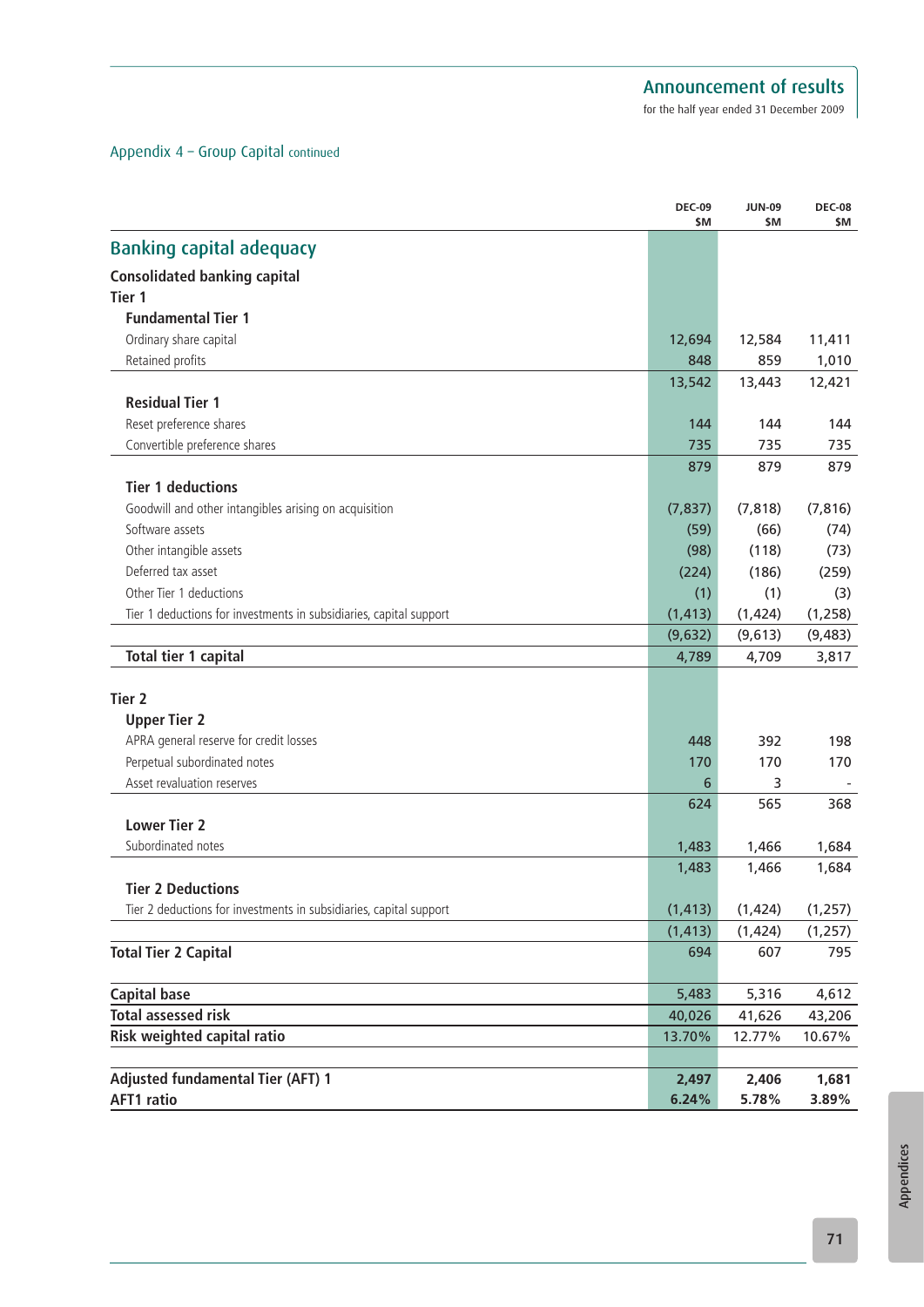for the half year ended 31 December 2009

## Appendix 4 – Group Capital continued

| \$M<br>\$M<br>\$M<br>Banking capital adequacy continued<br>Reconciliation of deduction for investments in subsidiaries<br>13,659<br>13,267<br>Investment securities<br>14,535<br>Less debt securities held in the banking book<br>(2,980)<br>(2,936)<br>(3,932)<br>Add back investments in banking subsidiaries not included in regulatory consolidation<br>36<br>37<br>Less securities held by entities not consolidated for APRA purposes<br>(68)<br>(1)<br>(27)<br>Less intangible component deducted from Tier 1 capital - non-banking subsidiaries<br>(7, 815)<br>(7, 796)<br>(7, 794)<br>Less investments risk-weighted for captial adequacy purposes<br>(11)<br>Deduction for net tangible investment in subsidiaries<br>2,510<br>2,821<br>2,843<br>Capital support provided to subsidiaries<br>5<br>5<br>5<br>Capital deduction for investments in subsidiaries, capital support<br>2,826<br>2,848<br>2,515<br>50% deduction from Tier 1 capital<br>(1, 413)<br>(1,424)<br>(1, 258)<br>50% deduction from Tier 2 capital<br>(1, 413)<br>(1, 257)<br>(1,424)<br>Deductions for investments in subsidiaries, capital support<br>(2,848)<br>(2, 515)<br>(2,826)<br><b>Retained profits movement</b><br>Retained profits opening for the half year<br>1,010<br>859<br>676<br>Add Banking profit after tax for the half year<br>25<br>9<br>23<br>Less profit after tax of entities not consolidated for APRA purposes<br>(1)<br>(1) |
|----------------------------------------------------------------------------------------------------------------------------------------------------------------------------------------------------------------------------------------------------------------------------------------------------------------------------------------------------------------------------------------------------------------------------------------------------------------------------------------------------------------------------------------------------------------------------------------------------------------------------------------------------------------------------------------------------------------------------------------------------------------------------------------------------------------------------------------------------------------------------------------------------------------------------------------------------------------------------------------------------------------------------------------------------------------------------------------------------------------------------------------------------------------------------------------------------------------------------------------------------------------------------------------------------------------------------------------------------------------------------------------------------------------------------------------|
|                                                                                                                                                                                                                                                                                                                                                                                                                                                                                                                                                                                                                                                                                                                                                                                                                                                                                                                                                                                                                                                                                                                                                                                                                                                                                                                                                                                                                                        |
|                                                                                                                                                                                                                                                                                                                                                                                                                                                                                                                                                                                                                                                                                                                                                                                                                                                                                                                                                                                                                                                                                                                                                                                                                                                                                                                                                                                                                                        |
|                                                                                                                                                                                                                                                                                                                                                                                                                                                                                                                                                                                                                                                                                                                                                                                                                                                                                                                                                                                                                                                                                                                                                                                                                                                                                                                                                                                                                                        |
|                                                                                                                                                                                                                                                                                                                                                                                                                                                                                                                                                                                                                                                                                                                                                                                                                                                                                                                                                                                                                                                                                                                                                                                                                                                                                                                                                                                                                                        |
|                                                                                                                                                                                                                                                                                                                                                                                                                                                                                                                                                                                                                                                                                                                                                                                                                                                                                                                                                                                                                                                                                                                                                                                                                                                                                                                                                                                                                                        |
|                                                                                                                                                                                                                                                                                                                                                                                                                                                                                                                                                                                                                                                                                                                                                                                                                                                                                                                                                                                                                                                                                                                                                                                                                                                                                                                                                                                                                                        |
|                                                                                                                                                                                                                                                                                                                                                                                                                                                                                                                                                                                                                                                                                                                                                                                                                                                                                                                                                                                                                                                                                                                                                                                                                                                                                                                                                                                                                                        |
|                                                                                                                                                                                                                                                                                                                                                                                                                                                                                                                                                                                                                                                                                                                                                                                                                                                                                                                                                                                                                                                                                                                                                                                                                                                                                                                                                                                                                                        |
|                                                                                                                                                                                                                                                                                                                                                                                                                                                                                                                                                                                                                                                                                                                                                                                                                                                                                                                                                                                                                                                                                                                                                                                                                                                                                                                                                                                                                                        |
|                                                                                                                                                                                                                                                                                                                                                                                                                                                                                                                                                                                                                                                                                                                                                                                                                                                                                                                                                                                                                                                                                                                                                                                                                                                                                                                                                                                                                                        |
|                                                                                                                                                                                                                                                                                                                                                                                                                                                                                                                                                                                                                                                                                                                                                                                                                                                                                                                                                                                                                                                                                                                                                                                                                                                                                                                                                                                                                                        |
|                                                                                                                                                                                                                                                                                                                                                                                                                                                                                                                                                                                                                                                                                                                                                                                                                                                                                                                                                                                                                                                                                                                                                                                                                                                                                                                                                                                                                                        |
|                                                                                                                                                                                                                                                                                                                                                                                                                                                                                                                                                                                                                                                                                                                                                                                                                                                                                                                                                                                                                                                                                                                                                                                                                                                                                                                                                                                                                                        |
|                                                                                                                                                                                                                                                                                                                                                                                                                                                                                                                                                                                                                                                                                                                                                                                                                                                                                                                                                                                                                                                                                                                                                                                                                                                                                                                                                                                                                                        |
|                                                                                                                                                                                                                                                                                                                                                                                                                                                                                                                                                                                                                                                                                                                                                                                                                                                                                                                                                                                                                                                                                                                                                                                                                                                                                                                                                                                                                                        |
|                                                                                                                                                                                                                                                                                                                                                                                                                                                                                                                                                                                                                                                                                                                                                                                                                                                                                                                                                                                                                                                                                                                                                                                                                                                                                                                                                                                                                                        |
|                                                                                                                                                                                                                                                                                                                                                                                                                                                                                                                                                                                                                                                                                                                                                                                                                                                                                                                                                                                                                                                                                                                                                                                                                                                                                                                                                                                                                                        |
|                                                                                                                                                                                                                                                                                                                                                                                                                                                                                                                                                                                                                                                                                                                                                                                                                                                                                                                                                                                                                                                                                                                                                                                                                                                                                                                                                                                                                                        |
|                                                                                                                                                                                                                                                                                                                                                                                                                                                                                                                                                                                                                                                                                                                                                                                                                                                                                                                                                                                                                                                                                                                                                                                                                                                                                                                                                                                                                                        |
| Add/(less) APRA adjustments<br>(103)<br>(190)<br>127                                                                                                                                                                                                                                                                                                                                                                                                                                                                                                                                                                                                                                                                                                                                                                                                                                                                                                                                                                                                                                                                                                                                                                                                                                                                                                                                                                                   |
| Less dividend expense/accrual<br>(191)<br>(251)<br>(203)                                                                                                                                                                                                                                                                                                                                                                                                                                                                                                                                                                                                                                                                                                                                                                                                                                                                                                                                                                                                                                                                                                                                                                                                                                                                                                                                                                               |
| Add/(less) estimated change in dividend reinvestment plan<br>(21)<br>17<br>(60)                                                                                                                                                                                                                                                                                                                                                                                                                                                                                                                                                                                                                                                                                                                                                                                                                                                                                                                                                                                                                                                                                                                                                                                                                                                                                                                                                        |
| Add/(less) dividends from non-banking subsidiaries<br>280<br>264<br>448                                                                                                                                                                                                                                                                                                                                                                                                                                                                                                                                                                                                                                                                                                                                                                                                                                                                                                                                                                                                                                                                                                                                                                                                                                                                                                                                                                |
| Retained profits closing for the half year<br>859<br>1,010<br>848                                                                                                                                                                                                                                                                                                                                                                                                                                                                                                                                                                                                                                                                                                                                                                                                                                                                                                                                                                                                                                                                                                                                                                                                                                                                                                                                                                      |
| Reconciliation of banking deduction for intangible assets to group intangible assets                                                                                                                                                                                                                                                                                                                                                                                                                                                                                                                                                                                                                                                                                                                                                                                                                                                                                                                                                                                                                                                                                                                                                                                                                                                                                                                                                   |
| Deduction for banking subsidiaries intangible assets<br>22<br>22<br>22                                                                                                                                                                                                                                                                                                                                                                                                                                                                                                                                                                                                                                                                                                                                                                                                                                                                                                                                                                                                                                                                                                                                                                                                                                                                                                                                                                 |
| Deduction for non-banking entities intangible assets<br>7,815<br>7,796<br>7,794                                                                                                                                                                                                                                                                                                                                                                                                                                                                                                                                                                                                                                                                                                                                                                                                                                                                                                                                                                                                                                                                                                                                                                                                                                                                                                                                                        |
| <b>Banking deduction for intangible assets</b><br>7,818<br>7,816<br>7,837                                                                                                                                                                                                                                                                                                                                                                                                                                                                                                                                                                                                                                                                                                                                                                                                                                                                                                                                                                                                                                                                                                                                                                                                                                                                                                                                                              |
| APRA adjustments<br>(8)<br>(3)                                                                                                                                                                                                                                                                                                                                                                                                                                                                                                                                                                                                                                                                                                                                                                                                                                                                                                                                                                                                                                                                                                                                                                                                                                                                                                                                                                                                         |
| Goodwill reflected in investments in associates<br>(39)<br>(39)<br>(39)                                                                                                                                                                                                                                                                                                                                                                                                                                                                                                                                                                                                                                                                                                                                                                                                                                                                                                                                                                                                                                                                                                                                                                                                                                                                                                                                                                |
| Amortisation of non-banking goodwill<br>(1, 137)<br>(1,014)<br>(890)                                                                                                                                                                                                                                                                                                                                                                                                                                                                                                                                                                                                                                                                                                                                                                                                                                                                                                                                                                                                                                                                                                                                                                                                                                                                                                                                                                   |
| Software assets (1)<br>59<br>66<br>74                                                                                                                                                                                                                                                                                                                                                                                                                                                                                                                                                                                                                                                                                                                                                                                                                                                                                                                                                                                                                                                                                                                                                                                                                                                                                                                                                                                                  |
| Intangible assets not deducted from capital<br>(5)<br>8<br>10                                                                                                                                                                                                                                                                                                                                                                                                                                                                                                                                                                                                                                                                                                                                                                                                                                                                                                                                                                                                                                                                                                                                                                                                                                                                                                                                                                          |
| <b>Group intangible assets</b><br>6,707<br>6,836<br>6,971                                                                                                                                                                                                                                                                                                                                                                                                                                                                                                                                                                                                                                                                                                                                                                                                                                                                                                                                                                                                                                                                                                                                                                                                                                                                                                                                                                              |

(1) This amount represents the Banking group capital deduction for software assets. Software assets held elsewhere in the Group are included in the capital deduction for goodwill, brands etc.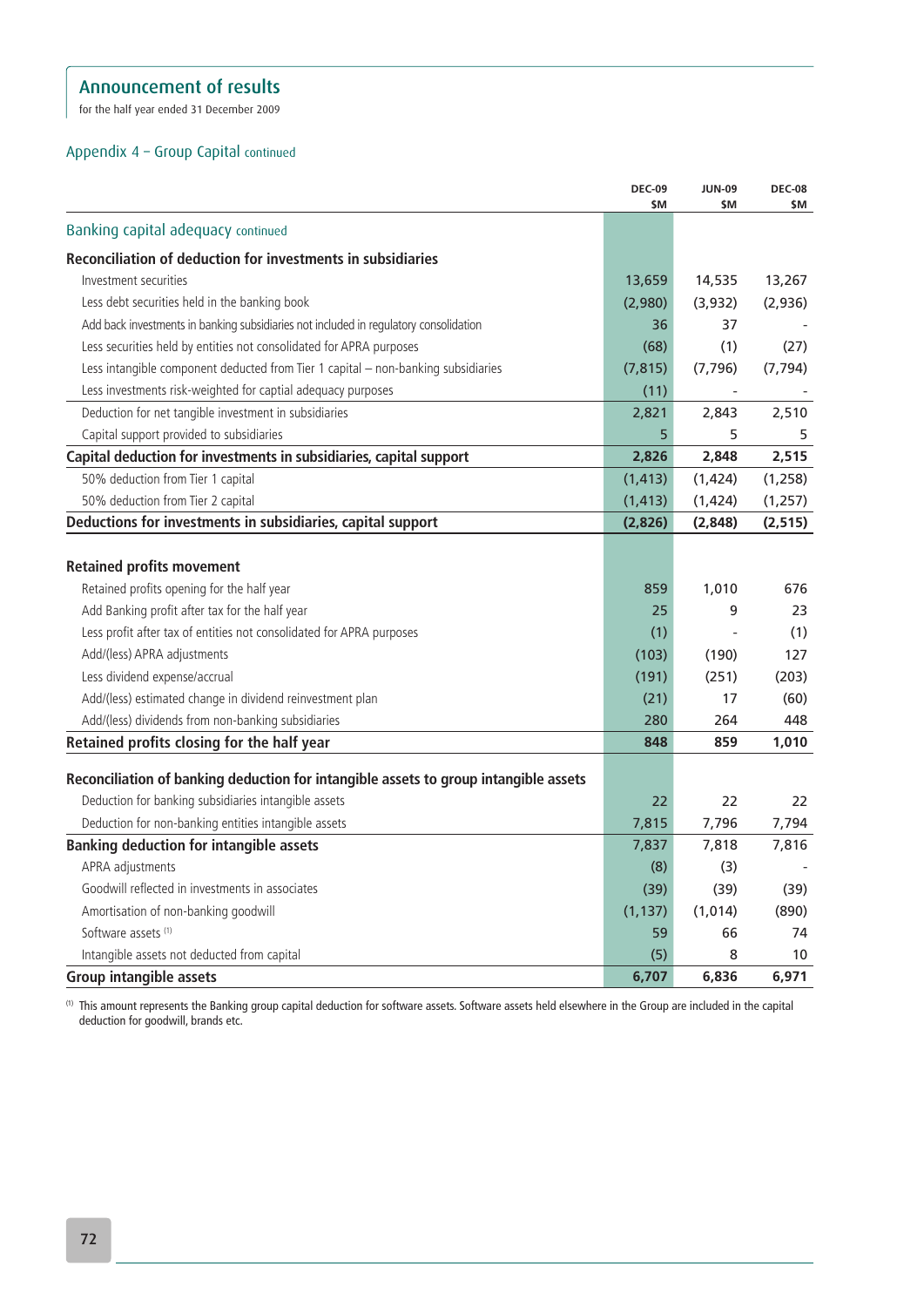for the half year ended 31 December 2009

|                                                                                                  |               | <b>CARRYING VALUE</b><br><b>AVERAGE</b> |               |                     | <b>RISK WEIGHTED BALANCE</b> |               |               |
|--------------------------------------------------------------------------------------------------|---------------|-----------------------------------------|---------------|---------------------|------------------------------|---------------|---------------|
|                                                                                                  | <b>DEC-09</b> | <b>JUN-09</b>                           | <b>DEC-08</b> | <b>RISK WEIGHTS</b> | <b>DEC-09</b>                | <b>JUN-09</b> | <b>DEC-08</b> |
|                                                                                                  | \$M           | \$M                                     | \$M           | ℅                   | \$M                          | \$M           | \$M           |
| Banking capital adequacy continued                                                               |               |                                         |               |                     |                              |               |               |
| <b>Risk weighted assets</b>                                                                      |               |                                         |               |                     |                              |               |               |
| <b>Assets</b>                                                                                    |               |                                         |               |                     |                              |               |               |
| Cash items                                                                                       | 199           | 210                                     | 188           | 7%                  | 1 <sub>3</sub>               | 23            | 3             |
| Claims on Australian and foreign Governments                                                     | 683           | 1,169                                   | 1,613         | $0\%$               | $\overline{2}$               | 3             | 3             |
| Claims on central banks, international banking<br>agencies, regional development banks, ADIs and |               |                                         |               |                     |                              |               |               |
| overseas banks                                                                                   | 4,358         | 3.794                                   | 2.713         | 20%                 | 872                          | 759           | 548           |
| Claims secured against eligible residential                                                      |               |                                         |               |                     |                              |               |               |
| mortgages                                                                                        | 26,528        | 24,664                                  | 26,153        | 40%                 | 10,609                       | 9,896         | 11,566        |
| Past due claims                                                                                  | 2,856         | 2,113                                   | 1,123         | 109%                | 3,118                        | 2,213         | 1,534         |
| Other assets and claims                                                                          | 20,791        | 23,524                                  | 23,587        | 98%                 | 20,320                       | 23,152        | 23,224        |
| Total Banking assets (1)                                                                         | 55,415        | 55,474                                  | 55,377        |                     | 34,934                       | 36,046        | 36,878        |

#### Appendix 4 – Group Capital continued

(1) Total Banking assets differ from Banking segment assets due to the adoption of the APRA classification of intangible assets, deferred taxation, incorporation of the trading book in the market risk capital charge and general reserve for credit losses for capital adequacy purposes.

|                                                          | <b>NOTIONAL</b><br><b>AMOUNT</b> | <b>CREDIT</b> | <b>AVERAGE</b><br><b>EOUIVALENT RISK WEIGHTS</b> | <b>RISK WEIGHTED BALANCE</b> |               |               |
|----------------------------------------------------------|----------------------------------|---------------|--------------------------------------------------|------------------------------|---------------|---------------|
|                                                          | <b>DEC-09</b>                    | <b>DEC-09</b> |                                                  | <b>DEC-09</b>                | <b>JUN-09</b> | <b>DEC-08</b> |
|                                                          | \$M                              | \$M           | %                                                | \$M                          | <b>SM</b>     | \$M           |
| Off balance sheet positions                              |                                  |               |                                                  |                              |               |               |
| Guarantees entered into in the normal course of business | 286                              | 170           | 88%                                              | 150                          | 190           | 208           |
| Commitments to provide loans and advances                | 6,684                            | 1,620         | 69%                                              | 1,123                        | 1,576         | 1,926         |
| Capital commitments                                      | 14                               | 14            | 100%                                             | 14                           | 45            | 21            |
| Foreign exchange contracts                               | 20,911                           | 516           | 25%                                              | 127                          | 154           | 223           |
| Interest rate contracts                                  | 66,342                           | 315           | 44%                                              | 140                          | 237           | 274           |
| Total off balance sheet positions                        | 94,237                           | 2,635         |                                                  | 1,554                        | 2,202         | 2,652         |
|                                                          |                                  |               |                                                  |                              |               |               |
| Market risk capital charge                               |                                  |               |                                                  | 544                          | 499           | 998           |
| Operational risk capital charge                          |                                  |               |                                                  | 2,994                        | 2,879         | 2,678         |
| <b>Total risk weighted assets</b>                        |                                  |               |                                                  | 34,934                       | 36,046        | 36,878        |
| <b>Total assessed risk</b>                               |                                  |               |                                                  | 40,026                       | 41,626        | 43,206        |
|                                                          |                                  |               |                                                  |                              |               |               |
| <b>Risk weighted capital ratios</b>                      |                                  |               |                                                  | $\frac{0}{0}$                | $\frac{0}{0}$ | $\%$          |
| Tier 1                                                   |                                  |               |                                                  | 11.96                        | 11.31         | 8.83          |
| Tier 2                                                   |                                  |               |                                                  | 1.74                         | 1.46          | 1.84          |
| Total risk weighted capital ratios                       |                                  |               |                                                  | 13.70                        | 12.77         | 10.67         |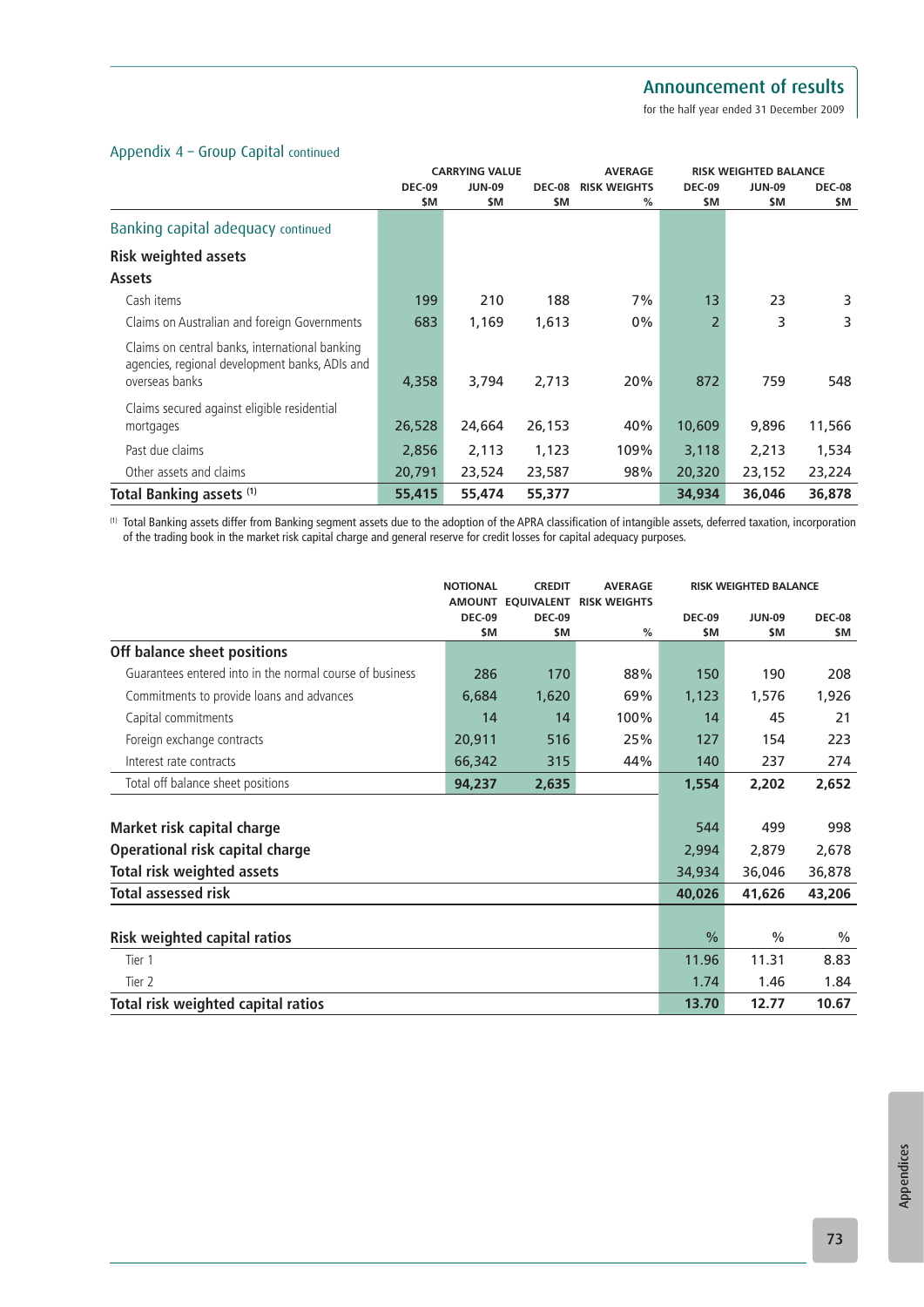for the half year ended 31 December 2009

#### Appendix 4 – Group Capital continued

#### General Insurance minimum capital ratio

The minimum capital requirement (MCR) for General Insurance is calculated by assessing the risks inherent in the business, which comprise:

- the risk that the liability for outstanding claims is not sufficient to meet the obligations to policyholders arising from losses incurred up to the reporting date (outstanding claims risk);
- the risk that the unearned premium liability is insufficient to meet the obligations to policyholders arising from losses incurred after the reporting date on existing policies (premium liabilities risk);
- the risk that the value of assets is diminished (investment risk); and
- the risk of a catastrophe giving rise to major claims losses up to the retention amount under existing reinsurance arrangements (catastrophe risk).

These risks are quantified to determine the minimum capital required under the APRA prudential standards. This requirement is compared with the capital held in the General Insurance companies. Any provisions for outstanding claims and insurance risk in excess of the amount required to provide a level of sufficiency at 75% is classified as capital.

|                                                        |                      | GI GROUP <sup>(2)</sup><br><b>DOMESTIC GI GROUP (1)</b> |                      |                      |                      |                      |  |
|--------------------------------------------------------|----------------------|---------------------------------------------------------|----------------------|----------------------|----------------------|----------------------|--|
|                                                        | <b>DEC-09</b><br>\$M | <b>JUN-09</b><br>\$M                                    | <b>DEC-08</b><br>\$M | <b>DEC-09</b><br>\$M | <b>JUN-09</b><br>\$M | <b>DEC-08</b><br>\$M |  |
| Tier 1                                                 |                      |                                                         |                      |                      |                      |                      |  |
| Ordinary share capital                                 | 2,758                | 2,918                                                   | 3,050                | 2,893                | 3,052                | 3,189                |  |
| Reserves                                               | 6                    |                                                         | 12                   | 6                    |                      | 12                   |  |
| Retained profits                                       | 529                  | 168                                                     | 376                  | 742                  | 355                  | 566                  |  |
| Insurance liabilities in excess of liability valuation | 554                  | 463                                                     | 327                  | 581                  | 524                  | 392                  |  |
| Less: Tax effect of excess insurance liabilities       | (166)                | (91)                                                    | (98)                 | (174)                | (109)                | (118)                |  |
|                                                        | 3,681                | 3,458                                                   | 3,667                | 4,048                | 3,822                | 4,041                |  |
| Less:                                                  |                      |                                                         |                      |                      |                      |                      |  |
| Goodwill and other intangible assets                   | (1, 111)             | (1, 113)                                                | (1, 118)             | (1, 179)             | (1, 190)             | (1,202)              |  |
| Other Tier 1 deductions                                | (59)                 | (186)                                                   | (286)                | (69)                 | (186)                | (286)                |  |
| Total deductions from Tier 1 capital                   | (1, 170)             | (1, 299)                                                | (1,404)              | (1,248)              | (1, 376)             | (1,488)              |  |
| <b>Total Tier 1 capital</b>                            | 2,511                | 2,159                                                   | 2,263                | 2,800                | 2,446                | 2,553                |  |
| Tier <sub>2</sub>                                      |                      |                                                         |                      |                      |                      |                      |  |
| Subordinated notes                                     | 767                  | 784                                                     | 985                  | 767                  | 784                  | 985                  |  |
| <b>APRA capital base</b>                               | 3,278                | 2,943                                                   | 3,248                | 3,567                | 3,230                | 3,538                |  |
| Outstanding claims risk capital charge                 | 778                  | 770                                                     | 815                  | 796                  | 787                  | 833                  |  |
| Premium liabilities risk capital charge                | 405                  | 422                                                     | 406                  | 439                  | 453                  | 438                  |  |
| Total insurance risk capital charge                    | 1,183                | 1,192                                                   | 1,221                | 1,235                | 1,240                | 1,271                |  |
| Investment risk capital charge                         | 424                  | 453                                                     | 511                  | 463                  | 492                  | 551                  |  |
| Catastrophe risk capital charge                        | 200                  | 200                                                     | 150                  | 200                  | 200                  | 150                  |  |
| Total minimum capital requirement (MCR)                | 1,807                | 1,845                                                   | 1,882                | 1,898                | 1,932                | 1,972                |  |
| <b>MCR</b> coverage ratio (times)                      | 1.81                 | 1.60                                                    | 1.73                 | 1.88                 | 1.67                 | 1.79                 |  |

<sup>(1)</sup> Domestic GI Group - Suncorp's Australian licensed insurers.

 $(2)$  GI Group - Sum of MCR for the Domestic GI Group and Vero NZ.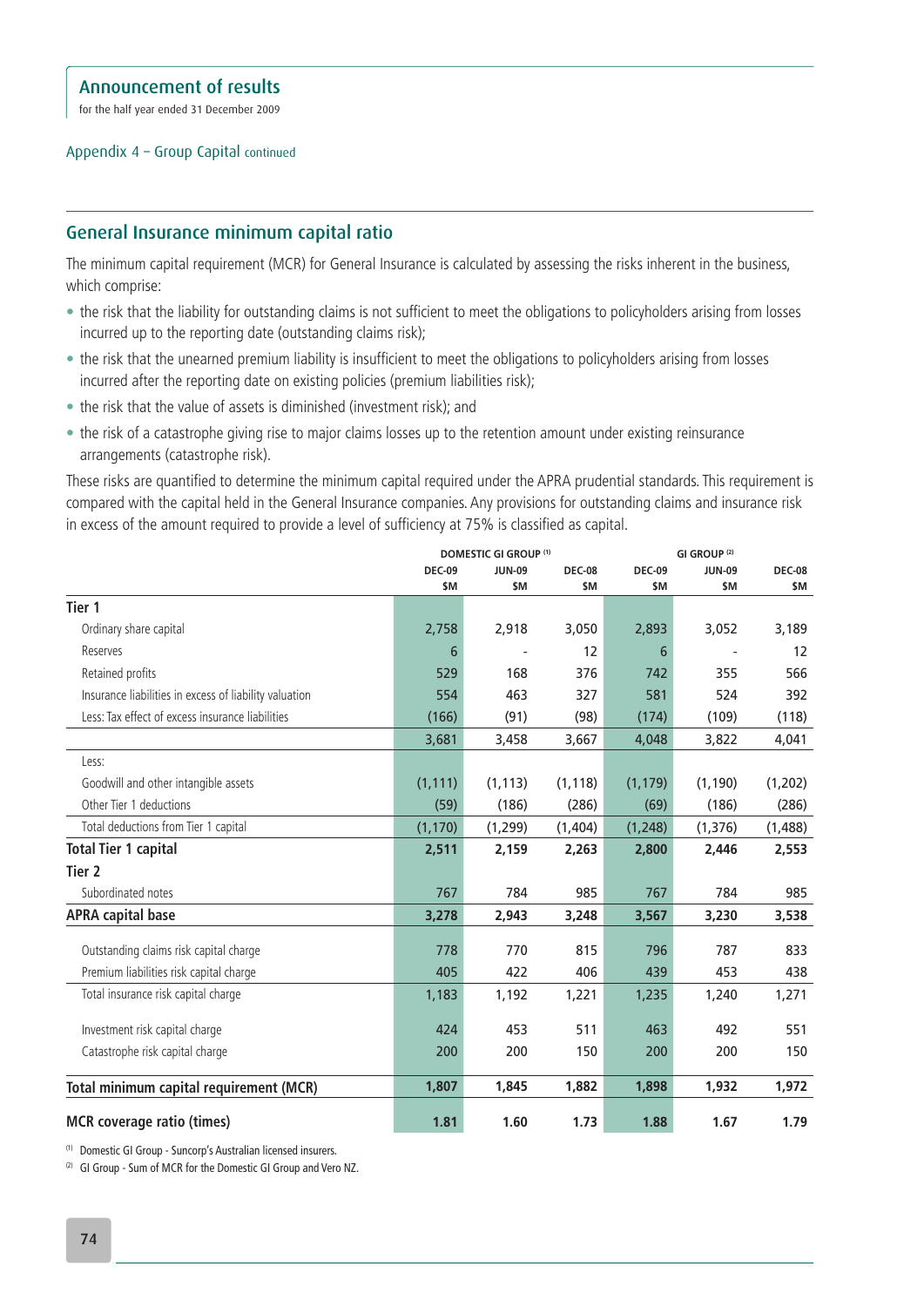for the half year ended 31 December 2009

## Appendix 4 – Group Capital continued

|                                                                   |                      | <b>DOMESTIC GI GROUP (1)</b> |                      |                      | GI GROUP <sup>(2)</sup> |               |  |
|-------------------------------------------------------------------|----------------------|------------------------------|----------------------|----------------------|-------------------------|---------------|--|
|                                                                   | <b>DEC-09</b><br>\$M | <b>JUN-09</b><br>\$M         | <b>DEC-08</b><br>\$M | <b>DEC-09</b><br>\$M | <b>JUN-09</b><br>\$M    | DEC-08<br>\$M |  |
| <b>Retained profits movement</b>                                  |                      |                              |                      |                      |                         |               |  |
| Retained profits opening for the half year                        | 168                  | 376                          | 1.075                | 355                  | 566                     | 1,252         |  |
| Add General Insurance profit after tax for the half year          | 84                   | 207                          | 185                  | 101                  | 204                     | 185           |  |
| Add loss/(less profit) after tax of entities not consolidated for |                      |                              |                      |                      |                         |               |  |
| APRA purposes                                                     | 229                  | (46)                         | (14)                 | 229                  | (46)                    | (2)           |  |
| Add/(less) APRA adjustments                                       | 138                  | (209)                        | (420)                | 147                  | (209)                   | (419)         |  |
| Less dividends paid/received                                      | (90)                 | (160)                        | (450)                | (90)                 | (160)                   | (450)         |  |
| Retained profits closing for the half year                        | 529                  | 168                          | 376                  | 742                  | 355                     | 566           |  |

 $(1)$  Domestic GI Group - Suncorp's Australian licensed insurers.

 $(2)$  GI Group - Sum of MCR for the Domestic GI Group and Vero NZ.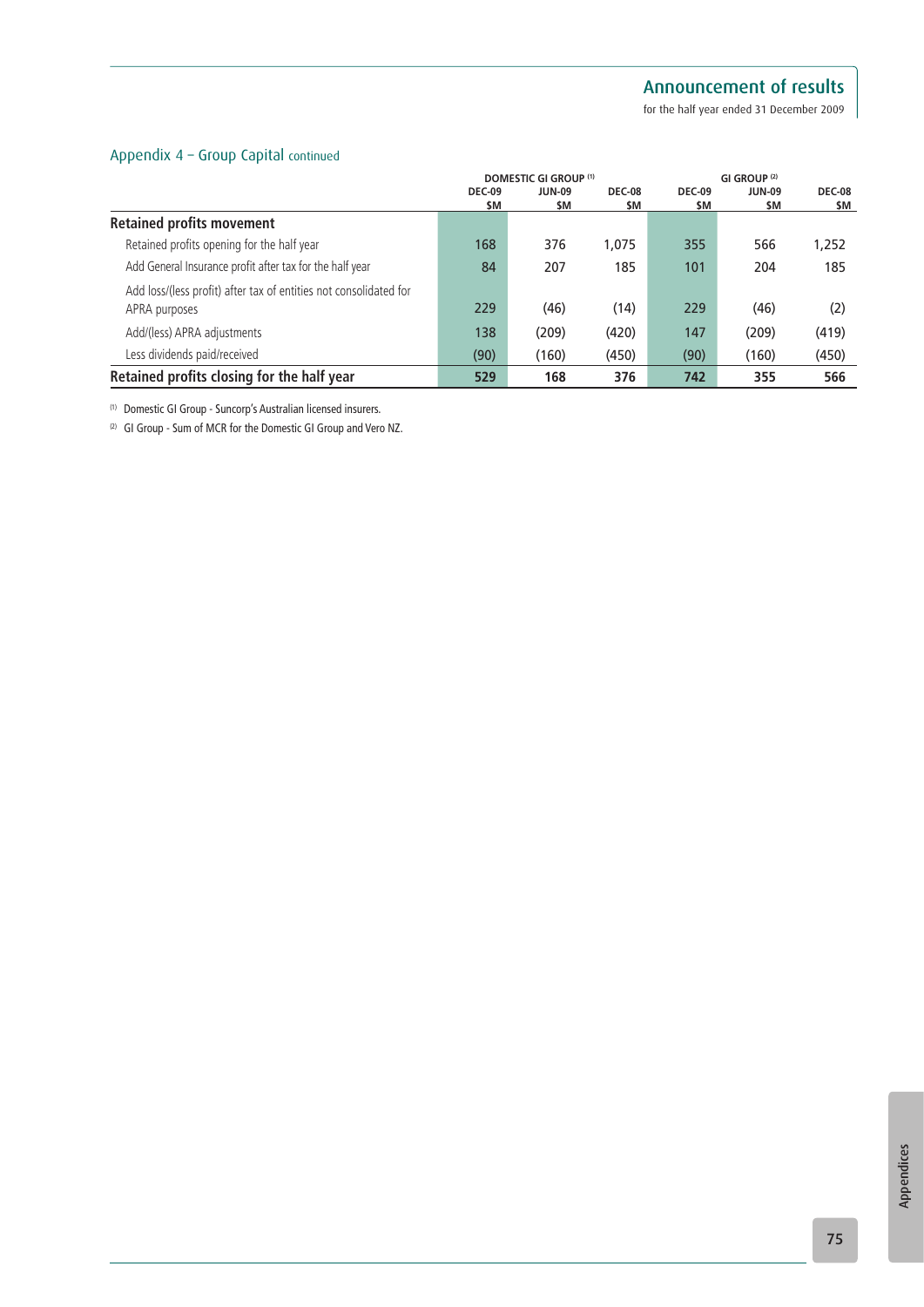for the half year ended 31 December 2009

# Appendix 5 – Profit contribution – General Insurance excluding the impact of discount rate movements and excluding Fire Service Levies (FSL)

|                                                      | <b>HALF YEAR ENDED</b>     |                            |                      | <b>DEC-09</b>  | <b>DEC-09</b>  |
|------------------------------------------------------|----------------------------|----------------------------|----------------------|----------------|----------------|
|                                                      | <b>DEC-09</b><br><b>SM</b> | <b>JUN-09</b><br><b>SM</b> | <b>DEC-08</b><br>\$M | vs JUN-09<br>% | vs DEC-08<br>℅ |
| Gross written premiums <sup>(1)</sup>                | 3,359                      | 3,368                      | 3,228                | (0.3)          | 4.1            |
| Gross unearned premium movement                      | (38)                       | (184)                      | (77)                 | (79.3)         | (50.6)         |
| Gross earned premiums                                | 3,321                      | 3,184                      | 3,151                | 4.3            | 5.4            |
| Outwards reinsurance expense                         | (293)                      | (297)                      | (264)                | (1.3)          | 11.0           |
| Net earned premium                                   | 3,028                      | 2,887                      | 2,887                | 4.9            | 4.9            |
| <b>Net incurred claims</b>                           |                            |                            |                      |                |                |
| Claims expense                                       | (2, 569)                   | (2,711)                    | (2,620)              | (5.2)          | (1.9)          |
| Reinsurance and other recoveries revenue             | 476                        | 607                        | 430                  | (21.6)         | 10.7           |
|                                                      | (2,093)                    | (2, 104)                   | (2, 190)             | (0.5)          | (4.4)          |
| <b>Total operating expenses</b>                      |                            |                            |                      |                |                |
| Acquisition expenses <sup>(2)</sup>                  | (431)                      | (458)                      | (497)                | (5.9)          | (13.3)         |
| Other underwriting expenses <sup>(2)</sup>           | (265)                      | (239)                      | (241)                | 10.9           | 10.0           |
|                                                      | (696)                      | (697)                      | (738)                | (0.1)          | (5.7)          |
| <b>Underwriting result</b>                           | 239                        | 86                         | (41)                 | 177.9          | large          |
|                                                      |                            |                            |                      |                |                |
| Investment income - insurance funds                  | 162                        | 218                        | 199                  | (25.7)         | (18.6)         |
| <b>Insurance trading result</b>                      | 401                        | 304                        | 158                  | 31.9           | 153.8          |
|                                                      |                            |                            |                      |                |                |
| Managed schemes net contribution                     | 8                          | 3                          | 16                   | 166.7          | (50.0)         |
| Joint venture and other income                       | 23                         | 11                         | (10)                 | 109.1          | (330.0)        |
| General Insurance operational earnings               | 432                        | 318                        | 164                  | 35.8           | 163.4          |
|                                                      |                            |                            |                      |                |                |
| Investment revenue - shareholder funds               | 100                        | (24)                       | 154                  | large          | (35.1)         |
| <b>Contribution to profit from General Insurance</b> |                            |                            |                      |                |                |
| activities before tax and capital funding            | 532                        | 294                        | 318                  | 81.0           | 67.3           |
| Capital funding <sup>(3)</sup>                       | (41)                       | 26                         | (65)                 | (257.7)        | (36.9)         |
| <b>Contribution to profit from General Insurance</b> |                            |                            |                      |                |                |
| activities before tax                                | 491                        | 320                        | 253                  | 53.4           | 94.1           |

(1) Net of Fire Service Levies (FSL) of \$131 million (30 June 2009: \$105 million, 31 December 2008: \$114 million).

(2) Comparative information has been restated to be consistent with the current treatment of expense disclosures between acquisition costs and underwriting expenses.

(3) Includes interest expense on subordinated notes and preference shares allocated to General Insurance. The 30 June 2009 capital funding charge includes a \$76 million gain from the redemption of subordinated notes.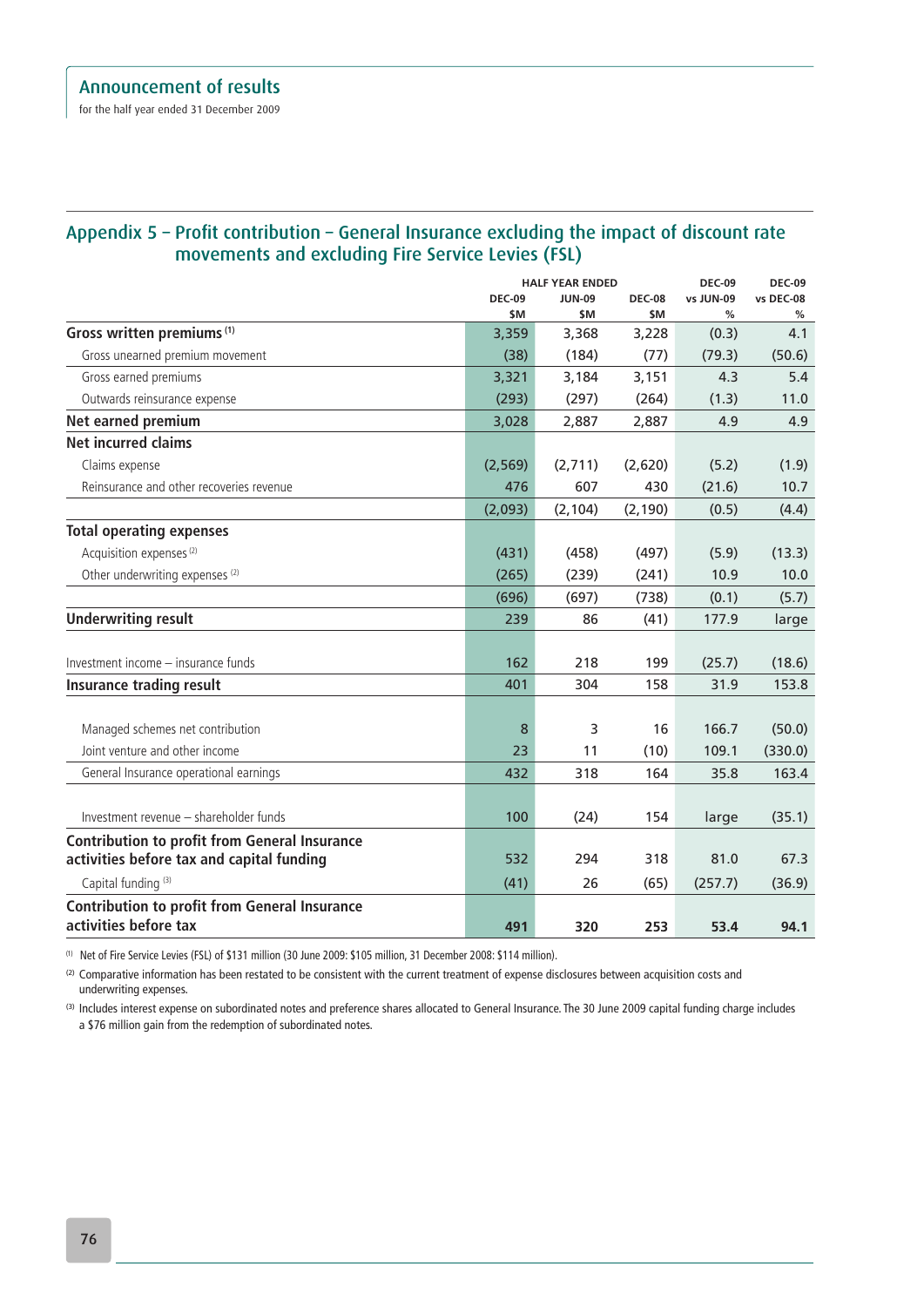# Appendix 6 – Consolidated Bank

|                                                                                      |               |                 | <b>HALF YEAR ENDED</b> |               |                          |               |               |
|--------------------------------------------------------------------------------------|---------------|-----------------|------------------------|---------------|--------------------------|---------------|---------------|
|                                                                                      | <b>CORE</b>   | <b>NON-CORE</b> | <b>TOTAL</b>           |               |                          | <b>DEC-09</b> | <b>DEC-09</b> |
|                                                                                      | <b>DEC-09</b> | <b>DEC-09</b>   | <b>DEC-09</b>          | <b>JUN-09</b> | <b>DEC-08</b>            | vs JUN-09     | vs DEC-08     |
|                                                                                      | \$M           | \$M             | \$M                    | \$M           | \$M                      | %             | %             |
| <b>Profit contribution</b><br>- Consolidated Bank                                    |               |                 |                        |               |                          |               |               |
| Net interest income                                                                  | 371           | 95              | 466                    | 509           | 608                      | (8.4)         | (23.4)        |
| <b>Non-interest income</b>                                                           |               |                 |                        |               |                          |               |               |
| Net banking fee income                                                               | 58            | 21              | 79                     | 89            | 75                       | (11.2)        | 5.3           |
| MTM on financial instruments                                                         | 17            |                 | 17                     | (31)          | 54                       | (154.8)       | (68.5)        |
| Other income                                                                         | 3             | (1)             | $\overline{2}$         | 10            | 5                        | (80.0)        | (60.0)        |
|                                                                                      | 78            | 20              | 98                     | 68            | 134                      | 44.1          | (26.9)        |
| <b>Total income from Banking activities</b>                                          | 449           | 115             | 564                    | 577           | 742                      | (2.3)         | (24.0)        |
| <b>Operating expenses</b>                                                            | (223)         | (54)            | (277)                  | (244)         | (294)                    | 13.5          | (5.8)         |
| <b>Contribution to profit from Banking</b><br>activities before impairment losses on |               |                 |                        |               |                          |               |               |
| loans and advances                                                                   | 226           | 61              | 287                    | 333           | 448                      | (13.8)        | (35.9)        |
| Impairment losses on loans and advances                                              | (2)           | (272)           | (274)                  | (355)         | (355)                    | (22.8)        | (22.8)        |
| Contribution to profit before tax from<br>normal business activities                 | 224           | (211)           | 13                     | (22)          | 93                       | (159.1)       | (86.0)        |
| <b>One-off non-recurring items</b>                                                   |               |                 |                        |               |                          |               |               |
| Net profit from sale and recognition of fair<br>value of VISA Inc shares             |               |                 |                        |               | 4                        | n/a           | (100.0)       |
| Write-off of software implementation project                                         |               |                 |                        | (11)          | $\overline{\phantom{a}}$ | (100.0)       | n/a           |
| Net profit from redemption of subordinated notes                                     |               |                 |                        | 53            | $\overline{\phantom{a}}$ | (100.0)       | n/a           |
| Contribution to profit before tax from<br><b>Banking activities</b>                  | 224           | (211)           | 13                     | 20            | 97                       | (35.0)        | (86.6)        |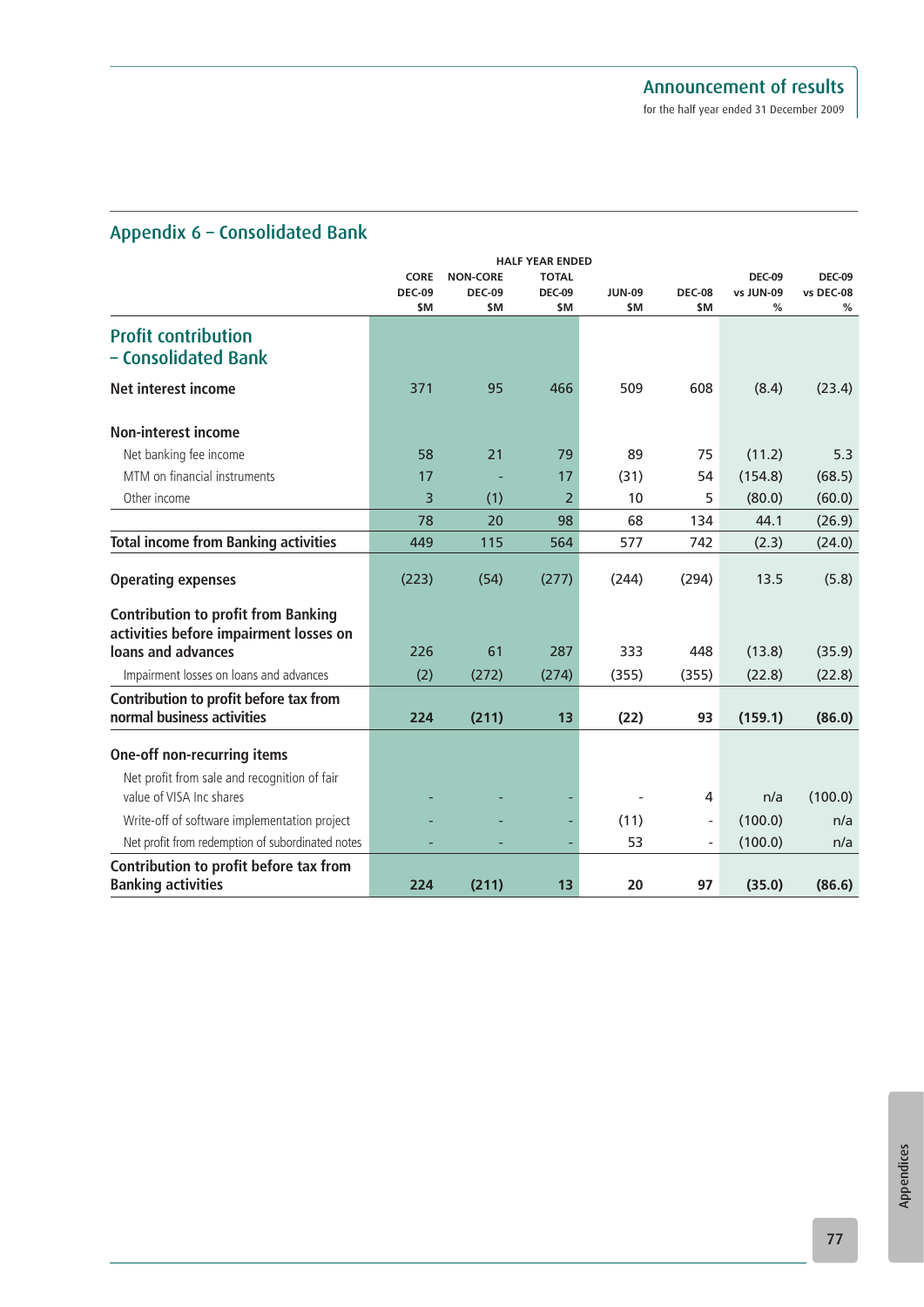for the half year ended 31 December 2009

#### Appendix 6 – Consolidated Bank continued

|                                              | <b>DEC-09</b><br>\$M | <b>CORE NON-CORE</b><br><b>DEC-09</b><br>\$M | <b>TOTAL</b><br><b>DEC-09</b><br>\$M | <b>JUN-09</b><br>\$M | <b>DEC-08</b><br>\$M         | <b>DEC-09</b><br>vs JUN-09<br>% | <b>DEC-09</b><br>vs DEC-08<br>% |
|----------------------------------------------|----------------------|----------------------------------------------|--------------------------------------|----------------------|------------------------------|---------------------------------|---------------------------------|
| <b>Balance sheet - Consolidated Bank</b>     |                      |                                              |                                      |                      |                              |                                 |                                 |
| Assets                                       |                      |                                              |                                      |                      |                              |                                 |                                 |
| Cash and cash equivalents                    | 315                  | 235                                          | 550                                  | 1,367                | 298                          | (59.8)                          | 84.6                            |
| Receivables due from other banks             | 123                  |                                              | 123                                  | 118                  | 68                           | 4.5                             | 80.9                            |
| Trading securities                           | 2,855                | 4,195                                        | 7,050                                | 6,694                | 8,336                        | 5.3                             | (15.4)                          |
| Derivatives                                  | 167                  | 188                                          | 355                                  | 478                  | 960                          | (25.7)                          | (63.0)                          |
| Investment securities <sup>(1)</sup>         | 11,845               | 1,814                                        | 13,659                               | 14,535               | 13,267                       | (6.0)                           | 3.0                             |
| Bank acceptances from customers              |                      | $\overline{2}$                               | $\overline{2}$                       | 3                    | 121                          | (14.3)                          | (98.0)                          |
| Loans, advances and other receivables (2)    | 36,947               | 16,412                                       | 53,359                               | 54,616               | 55,215                       | (2.3)                           | (3.4)                           |
| Due from subsidiaries                        | 268                  |                                              | 268                                  |                      |                              | n/a                             | n/a                             |
| Property, plant and equipment                | 318                  |                                              | 318                                  | 272                  | 267                          | 16.7                            | 19.1                            |
| Deferred tax assets                          | 189                  | 166                                          | 355                                  | 380                  | 259                          | (6.6)                           | 37.1                            |
| Other assets <sup>(3)</sup>                  | (331)                | 578                                          | 247                                  | 856                  | 1,546                        | (71.1)                          | (84.0)                          |
| Intangible assets                            | 73                   |                                              | 73                                   | 87                   | 96                           | (16.3)                          | (24.0)                          |
| Total assets                                 | 52,769               | 23,590                                       | 76,359                               | 79,406               | 80,433                       | (3.8)                           | (5.1)                           |
| <b>Liabilities</b>                           |                      |                                              |                                      |                      |                              |                                 |                                 |
| Deposits and short-term borrowings           | 29,289               | 5,536                                        | 34,825                               | 38,203               | 46,615                       | (8.8)                           | (25.3)                          |
| Derivatives                                  | 2,364                |                                              | 2,364                                | 1,489                | 214                          | 58.8                            | large                           |
| Payables due to other banks                  | 20                   |                                              | 20                                   | 29                   | 24                           | (31.0)                          | (16.7)                          |
| Bank acceptances                             |                      | $\overline{2}$                               | $\overline{2}$                       | 3                    | 121                          | (33.3)                          | (98.3)                          |
| Payables and other liabilities               | 762                  |                                              | 762                                  | 1,204                | 1,715                        | (36.7)                          | (55.6)                          |
| Current tax liabilities                      | 72                   |                                              | 72                                   | 154                  | $\qquad \qquad \blacksquare$ | (53.2)                          | n/a                             |
| Employee benefit obligations                 | 126                  |                                              | 126                                  | 145                  | 181                          | (13.1)                          | (30.4)                          |
| Due from subsidiaries <sup>(2)</sup>         | 86                   |                                              | 86                                   | 291                  | 69                           | (70.4)                          | 24.6                            |
| Securitisation liabilities                   | 4,708                |                                              | 4,708                                | 6,193                | 8,379                        | (24.0)                          | (43.8)                          |
| Debt issues                                  | 1,997                | 15,597                                       | 17,594                               | 16,001               | 8,286                        | 10.0                            | 112.3                           |
| Subordinated notes                           | 817                  | 695                                          | 1,512                                | 1,583                | 1,839                        | (4.5)                           | (17.8)                          |
| Preference shares                            | 468                  | 399                                          | 867                                  | 865                  | 864                          | 0.2                             | 0.3                             |
| <b>Total liabilities</b>                     | 40,709               | 22,229                                       | 62,938                               | 66,160               | 68,307                       | (4.9)                           | (7.9)                           |
| <b>Net assets</b>                            | 12,060               | 1,361                                        | 13,421                               | 13,246               | 12,126                       | 1.3                             | 10.7                            |
| Less: investment in non-banking subsidiaries | 10,663               |                                              | 10,663                               | 10,666               | 10,331                       | 0.0                             | 3.2                             |
| Net assets - banking line of business        | 1,397                | 1,361                                        | 2,758                                | 2,580                | 1,795                        | 6.9                             | 53.6                            |

(1) Includes investment in subsidiaries of \$10.7 billion in core balance (30 June 2009: \$10.7 billion, 31 December 2008: \$10.3 billion).

(2) Core Bank continues to recognise some assets and liabilities attributed to the Non-core Bank and other subsidiaries as part of the holding company for the Group.

(3) Other assets is mainly made up of accrued interest and prepayments. Other assets also includes interdivisional loans and clearing accounts between core and non-core.

|                                       | <b>HALF YEAR ENDED</b> |               |               |
|---------------------------------------|------------------------|---------------|---------------|
|                                       | <b>DEC-09</b>          | <b>JUN-09</b> | <b>DEC-08</b> |
|                                       | %                      | %             | %             |
| <b>Ratios and statistics</b>          |                        |               |               |
| Cost to income ratio                  | 49.11                  | 42.29         | 39.62         |
| Net interest margin                   | 1.40                   | 1.51          | 1.84          |
| Net interest margin (lending assets)  | 1.74                   | 1.84          | 2.18          |
| Net interest spread                   | 1.11                   | 1.25          | 1.53          |
| Bad debts to gross loans and advances | 1.00                   | 1.29          | 1.26          |
| Deposit to loan ratio                 | 48.31                  | 43.45         | 42.37         |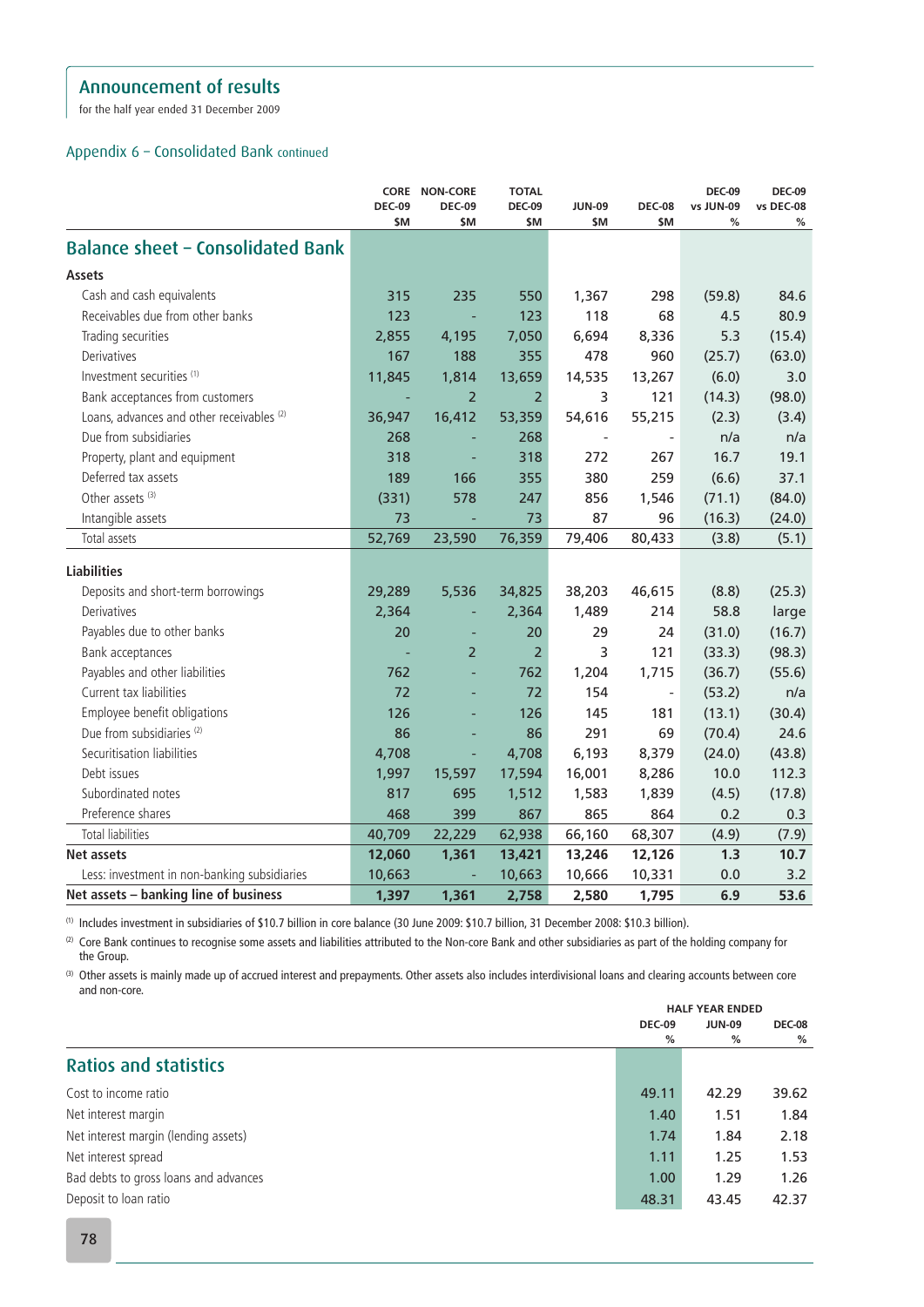for the half year ended 31 December 2009

# Appendix 6 – Consolidated Bank continued

|                                                                                 | <b>DEC-09</b><br>\$M | <b>CORE NON-CORE</b><br><b>DEC-09</b><br>\$M | <b>TOTAL</b><br><b>DEC-09</b><br>\$M | <b>JUN-09</b><br>\$M | <b>DEC-08</b><br>\$M | <b>DEC-09</b><br>vs JUN-09<br>% | <b>DEC-09</b><br>vs DEC-08<br>% |
|---------------------------------------------------------------------------------|----------------------|----------------------------------------------|--------------------------------------|----------------------|----------------------|---------------------------------|---------------------------------|
| Loans, advances and<br>other receivables                                        |                      |                                              |                                      |                      |                      |                                 |                                 |
| Housing loans                                                                   | 23,756               |                                              | 23,756                               | 22,191               | 19,762               | 7.1                             | 20.2                            |
| Securitised housing loans                                                       | 4,638                |                                              | 4,638                                | 6,111                | 8,405                | (24.1)                          | (44.8)                          |
| Total housing loans                                                             | 28,394               |                                              | 28,394                               | 28,302               | 28,167               | 0.3                             | 0.8                             |
| Consumer loans                                                                  | 596                  |                                              | 596                                  | 610                  | 694                  | (2.3)                           | (14.1)                          |
| Retail loans                                                                    | 28,990               |                                              | 28,990                               | 28,912               | 28,861               | 0.3                             | 0.4                             |
| Commercial (SMEs)                                                               | 4,147                |                                              | 4,147                                | 4,271                | 5,654                | (2.9)                           | (26.7)                          |
| Corporate                                                                       |                      | 3,004                                        | 3,004                                | 3,287                | 3,626                | (8.6)                           | (17.2)                          |
| Development finance                                                             |                      | 5,579                                        | 5,579                                | 6,055                | 6,089                | (7.9)                           | (8.4)                           |
| Property investment                                                             |                      | 5,909                                        | 5,909                                | 6,647                | 5,271                | (11.1)                          | 12.1                            |
| Lease finance                                                                   |                      | 1,150                                        | 1,150                                | 1,541                | 2,177                | (25.4)                          | (47.2)                          |
| Agribusiness                                                                    | 3,440                |                                              | 3,440                                | 3,646                | 3,547                | (5.7)                           | (3.0)                           |
| Structured finance                                                              |                      | 3                                            | 3                                    | 4                    | 4                    | (25.0)                          | (25.0)                          |
| <b>Business loans</b>                                                           | 7,587                | 15,645                                       | 23,232                               | 25,451               | 26,368               | (8.7)                           | (11.9)                          |
| Total lending                                                                   | 36,577               | 15,645                                       | 52,222                               | 54,363               | 55,229               | (3.9)                           | (5.4)                           |
| Other receivables (1)                                                           | 451                  | 1,508                                        | 1,959                                | 1,015                | 588                  | 93.0                            | 233.2                           |
| Gross banking loans, advances and<br>other receivables                          | 37,028               | 17,153                                       | 54,181                               | 55,378               | 55,817               | (2.2)                           | (2.9)                           |
| Provision for impairment                                                        | (81)                 | (739)                                        | (820)                                | (759)                | (481)                | 8.1                             | 70.5                            |
| Loans, advances and other receivables                                           | 36,947               | 16,414                                       | 53,361                               | 54,619               | 55,336               | (2.3)                           | (3.6)                           |
| <b>Risk weighted assets</b>                                                     | 19,002               | 15,932                                       | 34,934                               | 36,046               | 36,878               | (3.1)                           | (5.3)                           |
| Geographical breakdown - gross banking<br>loans, advances and other receivables |                      |                                              |                                      |                      |                      |                                 |                                 |
| Queensland                                                                      | 24,314               | 9,078                                        | 33,392                               | 33,160               | 33,301               | 0.7                             | 0.3                             |
| New South Wales                                                                 | 6,420                | 4,717                                        | 11,137                               | 12,425               | 12,301               | (10.4)                          | (9.5)                           |
| Victoria                                                                        | 3,607                | 2,787                                        | 6,394                                | 6,856                | 6,940                | (6.7)                           | (7.9)                           |
| Western Australia                                                               | 1,937                | 571                                          | 2,508                                | 2,622                | 2,919                | (4.3)                           | (14.1)                          |
| South Australia and other                                                       | 750                  |                                              | 750                                  | 315                  | 356                  | 138.1                           | 110.7                           |
| Outside of Queensland loans                                                     | 12,714               | 8,075                                        | 20,789                               | 22,218               | 22,516               | (6.4)                           | (7.7)                           |
| Gross banking loans, advances and other<br>receivables                          | 37,028               | 17,153                                       | 54,181                               | 55,378               | 55,817               | (2.2)                           | (2.9)                           |

(1) Other receivables are made up primarily of trade finance and foreign exchange advances.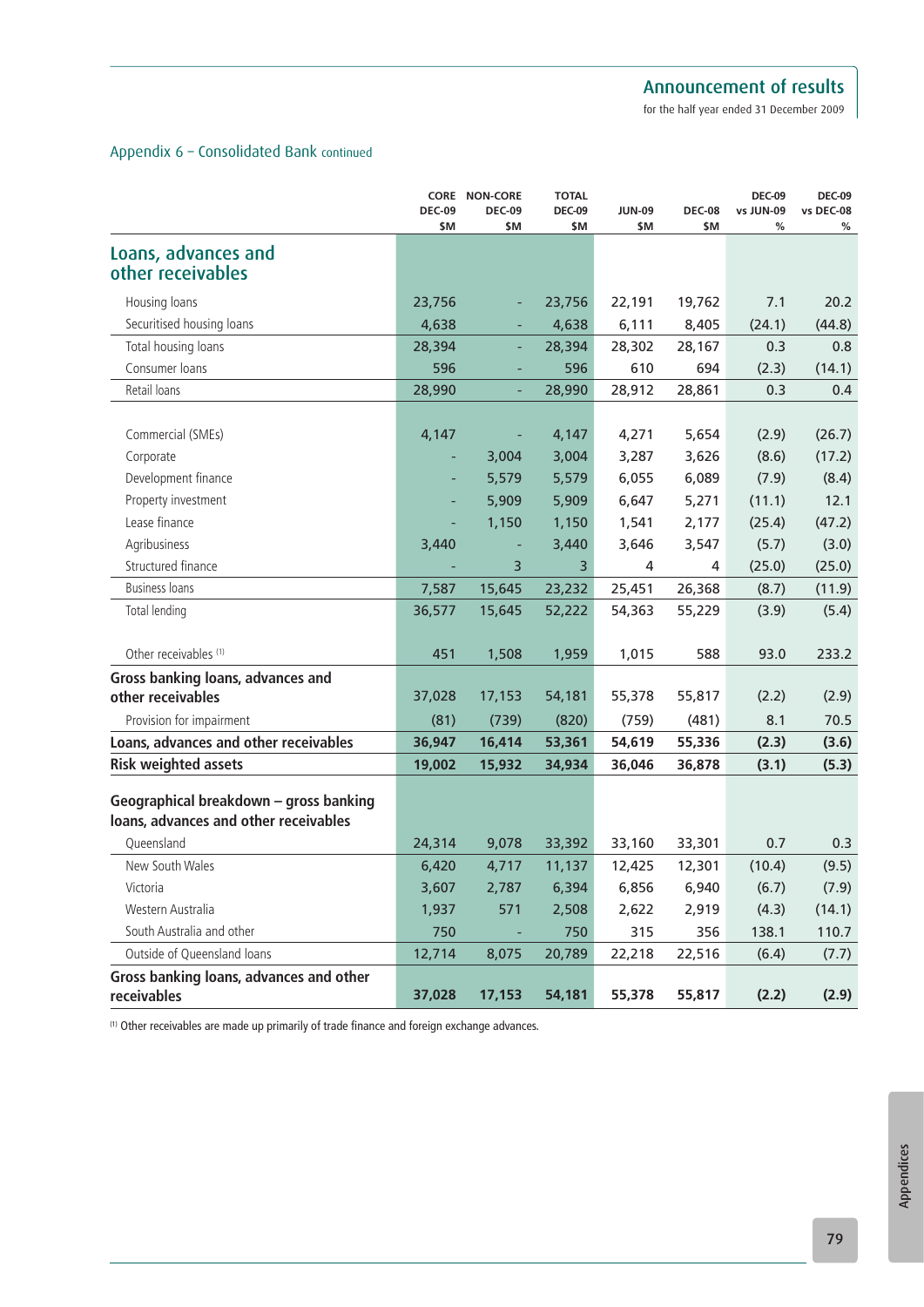for the half year ended 31 December 2009

## Appendix 6 – Consolidated Bank continued

|                                                          | <b>DEC-09</b><br>\$M | <b>CORE NON-CORE</b><br><b>DEC-09</b><br>\$M | <b>TOTAL</b><br><b>DEC-09</b><br>\$M | <b>JUN-09</b><br>\$M | <b>DEC-08</b><br>\$M | <b>DEC-09</b><br>vs JUN-09<br>% | <b>DEC-09</b><br>vs DEC-08<br>% |
|----------------------------------------------------------|----------------------|----------------------------------------------|--------------------------------------|----------------------|----------------------|---------------------------------|---------------------------------|
| <b>Funding and deposits</b>                              |                      |                                              |                                      |                      |                      |                                 |                                 |
| <b>Retail funding</b>                                    |                      |                                              |                                      |                      |                      |                                 |                                 |
| Retail deposits                                          |                      |                                              |                                      |                      |                      |                                 |                                 |
| Transaction                                              | 6,125                |                                              | 6,125                                | 6,110                | 5,964                | 0.2                             | 2.7                             |
| Investment                                               | 3,511                |                                              | 3,511                                | 3,673                | 4,236                | (4.4)                           | (17.1)                          |
| Term                                                     | 12,874               |                                              | 12,874                               | 11,635               | 10,409               | 10.6                            | 23.7                            |
| Core retail deposits                                     | 22,510               | ÷                                            | 22,510                               | 21,418               | 20,609               | 5.1                             | 9.2                             |
| Retail treasury                                          | 2,721                |                                              | 2,721                                | 2,202                | 2,791                | 23.6                            | (2.5)                           |
| Total retail funding                                     | 25,231               |                                              | 25,231                               | 23,620               | 23,400               | 6.8                             | 7.8                             |
| <b>Wholesale funding</b>                                 |                      |                                              |                                      |                      |                      |                                 |                                 |
| Domestic funding sources                                 |                      |                                              |                                      |                      |                      |                                 |                                 |
| Short-term wholesale                                     | 3,015                | 4,261                                        | 7,276                                | 12,009               | 22,443               | (39.4)                          | (67.6)                          |
| Long-term wholesale                                      | 525                  | 4,829                                        | 5,354                                | 4,522                | 3,782                | 18.4                            | 41.6                            |
| Subordinated notes                                       | 375                  | 321                                          | 696                                  | 699                  | 701                  | (0.4)                           | (0.7)                           |
| Reset preference shares                                  | 78                   | 66                                           | 144                                  | 144                  | 144                  |                                 |                                 |
| Convertible preference shares                            | 390                  | 333                                          | 723                                  | 721                  | 720                  | 0.3                             | 0.4                             |
|                                                          | 4,383                | 9,810                                        | 14,193                               | 18,095               | 27,790               | (21.6)                          | (48.9)                          |
| Overseas funding sources <sup>(1)</sup>                  |                      |                                              |                                      |                      |                      |                                 |                                 |
| Short-term wholesale                                     | 1,043                | 1,275                                        | 2,318                                | 2,573                | 772                  | (9.9)                           | 200.3                           |
| Long-term wholesale                                      | 1,472                | 10,768                                       | 12,240                               | 11,480               | 4,504                | 6.6                             | 171.8                           |
| Subordinated notes                                       | 442                  | 374                                          | 816                                  | 884                  | 1,138                | (7.7)                           | (28.3)                          |
|                                                          | 2,957                | 12,417                                       | 15,374                               | 14,937               | 6,414                | 2.9                             | 139.7                           |
| Total wholesale funding                                  | 7,340                | 22,227                                       | 29,567                               | 33,032               | 34,204               | (10.5)                          | (13.6)                          |
| <b>Total funding (excluding securitisation)</b>          | 32,571               | 22,227                                       | 54,798                               | 56,652               | 57,604               | (3.3)                           | (4.9)                           |
| <b>Securitised funding</b>                               |                      |                                              |                                      |                      |                      |                                 |                                 |
| APS 120 qualifying                                       | 2,902                |                                              | 2,902                                | 5,040                | 5,781                | (42.4)                          | (49.8)                          |
| APS 120 non-qualifying                                   | 1,806                |                                              | 1,806                                | 1,153                | 2,598                | 56.6                            | (30.5)                          |
| Total securitised funding                                | 4,708                |                                              | 4,708                                | 6,193                | 8,379                | (24.0)                          | (43.8)                          |
| <b>Total funding (including securitisation)</b>          | 37,279               | 22,227                                       | 59,506                               | 62,845               | 65,983               | (5.3)                           | (9.8)                           |
| Total funding is represented on the balance<br>sheet by: |                      |                                              |                                      |                      |                      |                                 |                                 |
| Deposits                                                 | 25,231               |                                              | 25,231                               | 23,620               | 23,400               | 6.8                             | 7.8                             |
| Short-term borrowings                                    | 4,058                | 5,536                                        | 9,594                                | 14,583               | 23,215               | (34.2)                          | (58.7)                          |
| Securitisation liabilities                               | 4,708                |                                              | 4,708                                | 6,193                | 8,379                | (24.0)                          | (43.8)                          |
| Bonds, notes and long-term borrowings                    | 1,997                | 15,597                                       | 17,594                               | 16,001               | 8,286                | 10.0                            | 112.3                           |
| Subordinated notes                                       | 817                  | 695                                          | 1,512                                | 1,583                | 1,839                | (4.5)                           | (17.8)                          |
| Preference shares                                        | 468                  | 399                                          | 867                                  | 865                  | 864                  | 0.2                             | 0.3                             |
| <b>Total</b>                                             | 37,279               | 22,227                                       | 59,506                               | 62,845               | 65,983               | (5.3)                           | (9.8)                           |
| Retail funding as a percentage of total<br>lending       | 69%                  | n/a                                          | 48%                                  | 43%                  | 42%                  |                                 |                                 |

(1) Foreign currency borrowings are hedged back into Australian dollars.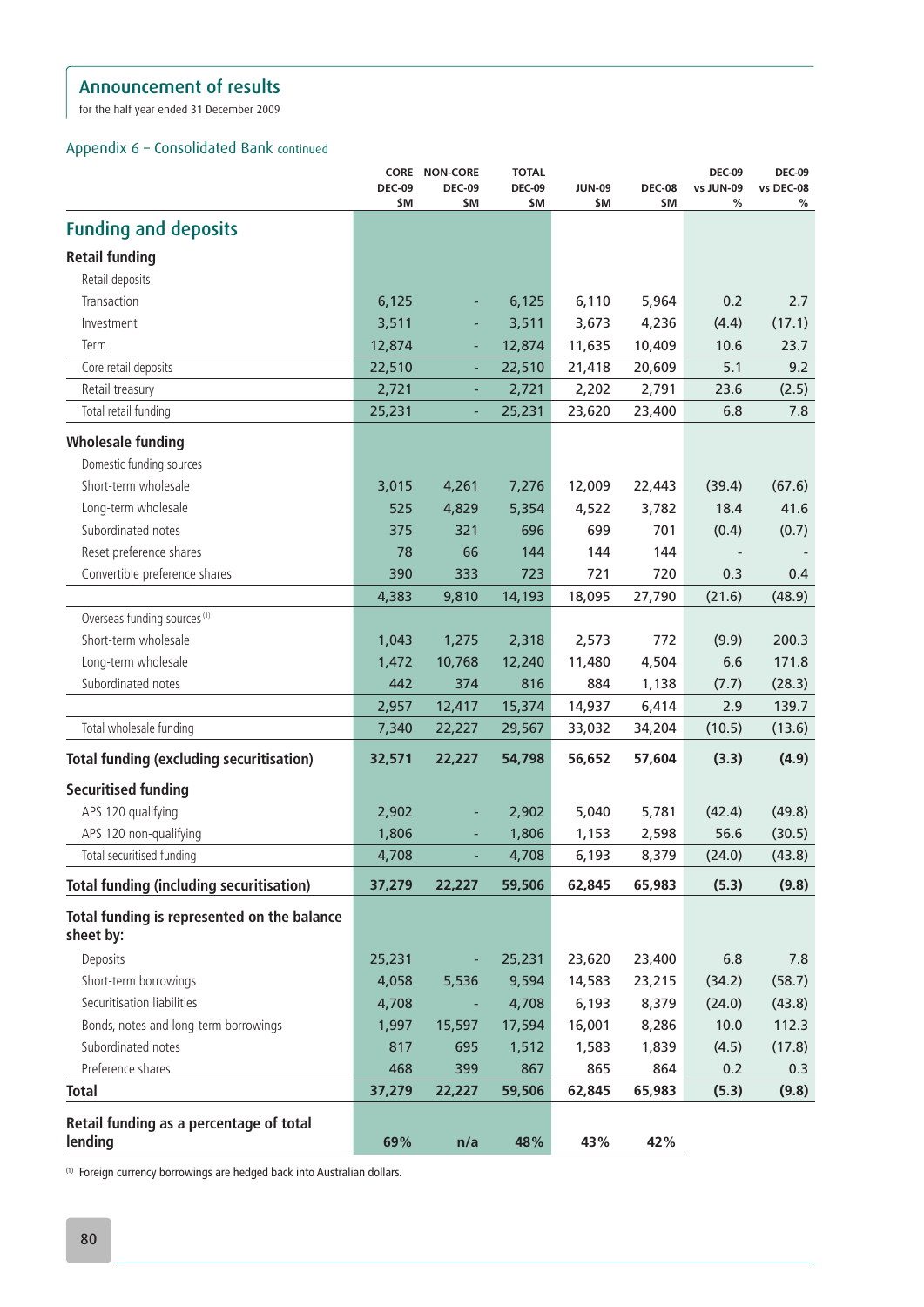for the half year ended 31 December 2009

Appendix 6 – Consolidated Bank continued

|                                    | <b>CORE</b>   | <b>NON-CORE</b> | <b>TOTAL</b>  |
|------------------------------------|---------------|-----------------|---------------|
|                                    | <b>DEC-09</b> | <b>DEC-09</b>   | <b>DEC-09</b> |
|                                    | \$M           | \$M             | \$M           |
| Wholesale funding maturity profile |               |                 |               |
| <b>Maturity</b>                    |               |                 |               |
| 0 to 3 months                      | 3,626         | 4,951           | 8,577         |
| 3 to 12 months                     | 777           | 4,745           | 5,522         |
| 1 to 3 years                       | 1,103         | 8,166           | 9,269         |
| $3 + \nu$ ears                     | 549           | 3,271           | 3,820         |
| Total wholesale funding            | 6,055         | 21,133          | 27,188        |

|                                       |               | <b>HALF YEAR ENDED</b> |               |
|---------------------------------------|---------------|------------------------|---------------|
|                                       | <b>CORE</b>   | <b>NON-CORE</b>        | <b>TOTAL</b>  |
|                                       | <b>DEC-09</b> | <b>DEC-09</b>          | <b>DEC-09</b> |
|                                       | \$M           | \$M                    | \$M           |
| Net interest income                   |               |                        |               |
| Interest revenue lending assets       | 1,160         | 527                    | 1,687         |
| Interest revenue other assets         | 107           | 143                    | 250           |
| Interest expense deposits and funding | (886)         | (566)                  | (1, 452)      |
|                                       | 381           | 104                    | 485           |
| Interest expense preference shares    | (10)          | (9)                    | (19)          |
|                                       | 371           | 95                     | 466           |



Appendices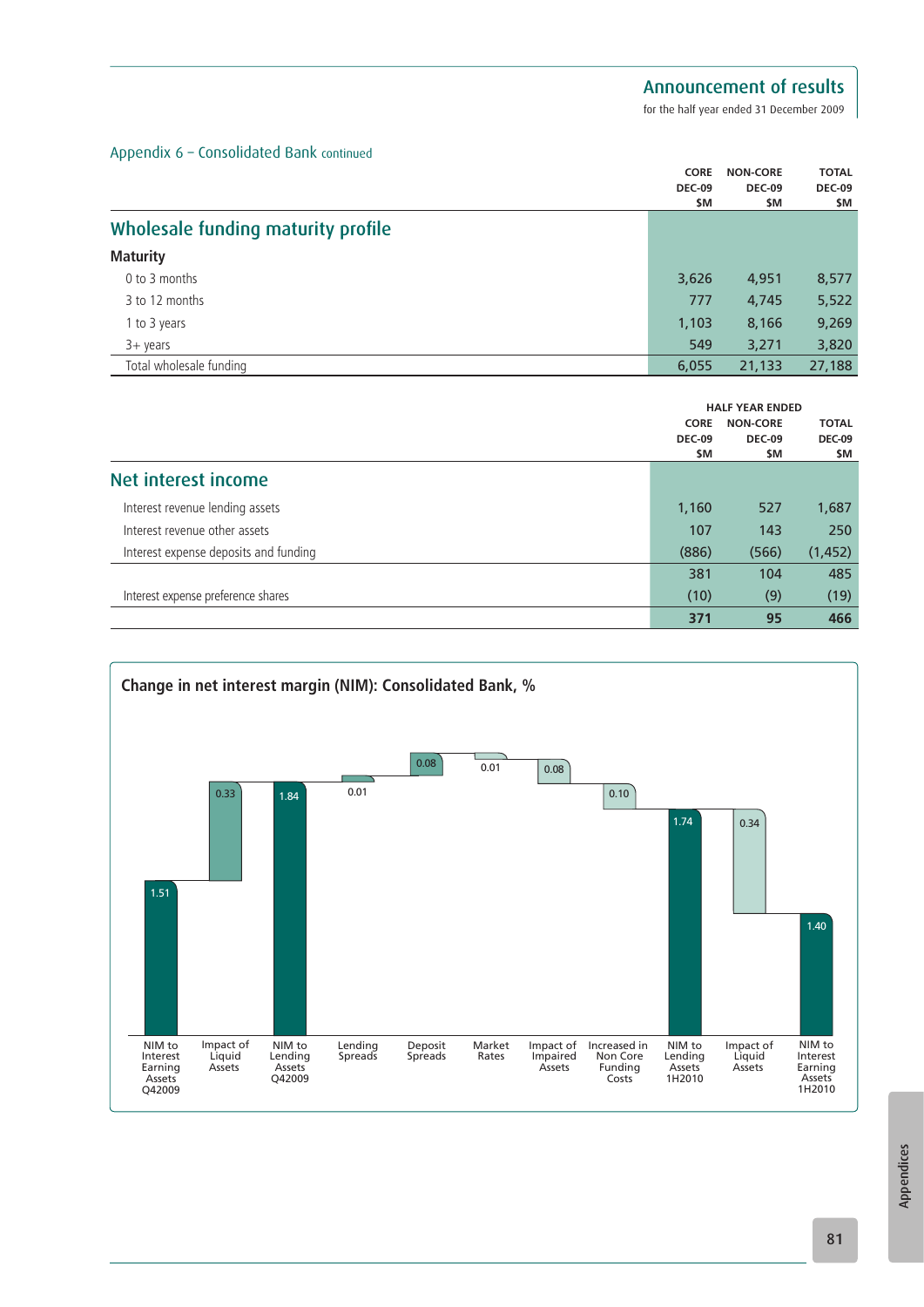for the half year ended 31 December 2009

#### Appendix 6 – Consolidated Bank continued

| Appendix 6 - Consolidated Bank continued |               |                 | <b>HALF YEAR ENDED</b> |               |                          |               |               |
|------------------------------------------|---------------|-----------------|------------------------|---------------|--------------------------|---------------|---------------|
|                                          | <b>CORE</b>   | <b>NON-CORE</b> | <b>TOTAL</b>           |               |                          | <b>DEC-09</b> | <b>DEC-09</b> |
|                                          | <b>DEC-09</b> | <b>DEC-09</b>   | <b>DEC-09</b>          | <b>JUN-09</b> | <b>DEC-08</b>            | vs JUN-09     | vs DEC-08     |
|                                          | \$M           | \$M             | \$M                    | \$M           | \$M                      | %             | %             |
| Net banking fee income                   |               |                 |                        |               |                          |               |               |
| Lending fee revenue                      | 30            | 20              | 50                     | 60            | 47                       | (16.7)        | 6.4           |
| Lending fee expense                      | (20)          | (1)             | (21)                   | (22)          | (25)                     | (4.5)         | (16.0)        |
| Net lending fees                         | 10            | 19              | 29                     | 38            | 22                       | (23.7)        | 31.8          |
| Transaction fees                         | 40            | $\overline{2}$  | 42                     | 46            | 53                       | (8.7)         | (20.8)        |
| Interchange fees                         | 8             |                 | 8                      | 5             | $\overline{\phantom{a}}$ | 60.0          | n/a           |
|                                          | 58            | 21              | 79                     | 89            | 75                       | (11.2)        | 5.3           |

|                                          |               | <b>HALF YEAR ENDED</b> | <b>DEC-09</b> | <b>DEC-09</b> |           |
|------------------------------------------|---------------|------------------------|---------------|---------------|-----------|
|                                          | <b>DEC-09</b> | <b>JUN-09</b>          | <b>DEC-08</b> | vs JUN-09     | vs DEC-08 |
|                                          | \$M           | \$M                    | \$M           | %             | %         |
| <b>Operating expenses</b>                |               |                        |               |               |           |
| <b>Total operating expenses</b>          |               |                        |               |               |           |
| Core operating expenses                  | (223)         | n/a                    | n/a           | n/a           | n/a       |
| Non-core operating expenses              | (54)          | n/a                    | n/a           | n/a           | n/a       |
|                                          | (277)         | n/a                    | n/a           | n/a           | n/a       |
| <b>Consisting of:</b>                    |               |                        |               |               |           |
| Staff expenses                           | (166)         | (133)                  | (174)         | 24.8          | (4.6)     |
| Equipment and occupancy expenses         | (50)          | (45)                   | (48)          | 11.1          | 4.2       |
| Hardware, software and dataline expenses | (15)          | (12)                   | (16)          | 25.0          | (6.3)     |
| Advertising and promotion                | (13)          | (15)                   | (12)          | (13.3)        | 8.3       |
| Office supplies, postage and printing    | (12)          | (10)                   | (13)          | 20.0          | (7.7)     |
| Other <sup>(1)</sup>                     | (21)          | (29)                   | (31)          | (27.6)        | (32.3)    |
|                                          | (277)         | (244)                  | (294)         | 13.5          | (5.8)     |

(1) Other operating expenses is primarily made up of financial, legal, motor vehicle and travel and accommodation expenses.

|                                                   |                |                 | <b>HALF YEAR ENDED</b> |               |               |               |               |
|---------------------------------------------------|----------------|-----------------|------------------------|---------------|---------------|---------------|---------------|
|                                                   | <b>CORE</b>    | <b>NON-CORE</b> | <b>TOTAL</b>           |               |               | <b>DEC-09</b> | <b>DEC-09</b> |
|                                                   | <b>DEC-09</b>  | <b>DEC-09</b>   | <b>DEC-09</b>          | <b>JUN-09</b> | <b>DEC-08</b> | vs JUN-09     | vs DEC-08     |
|                                                   | \$M            | \$M             | \$M                    | \$M           | \$M           | %             | %             |
| <b>Impairment losses on</b><br>loans and advances |                |                 |                        |               |               |               |               |
| Impairment losses on loans and advances           |                |                 |                        |               |               |               |               |
| Collective provision for impairment               | (19)           | (40)            | (59)                   | 31            | 171           | (290.3)       | (134.5)       |
| Specific provision for impairment                 | $\overline{a}$ | 155             | 159                    | 279           | 174           | (43.0)        | (8.6)         |
| Actual net write-offs                             | 17             | 157             | 174                    | 45            | 10            | 286.7         | large         |
|                                                   | $\overline{2}$ | 272             | 274                    | 355           | 355           | (22.8)        | (22.8)        |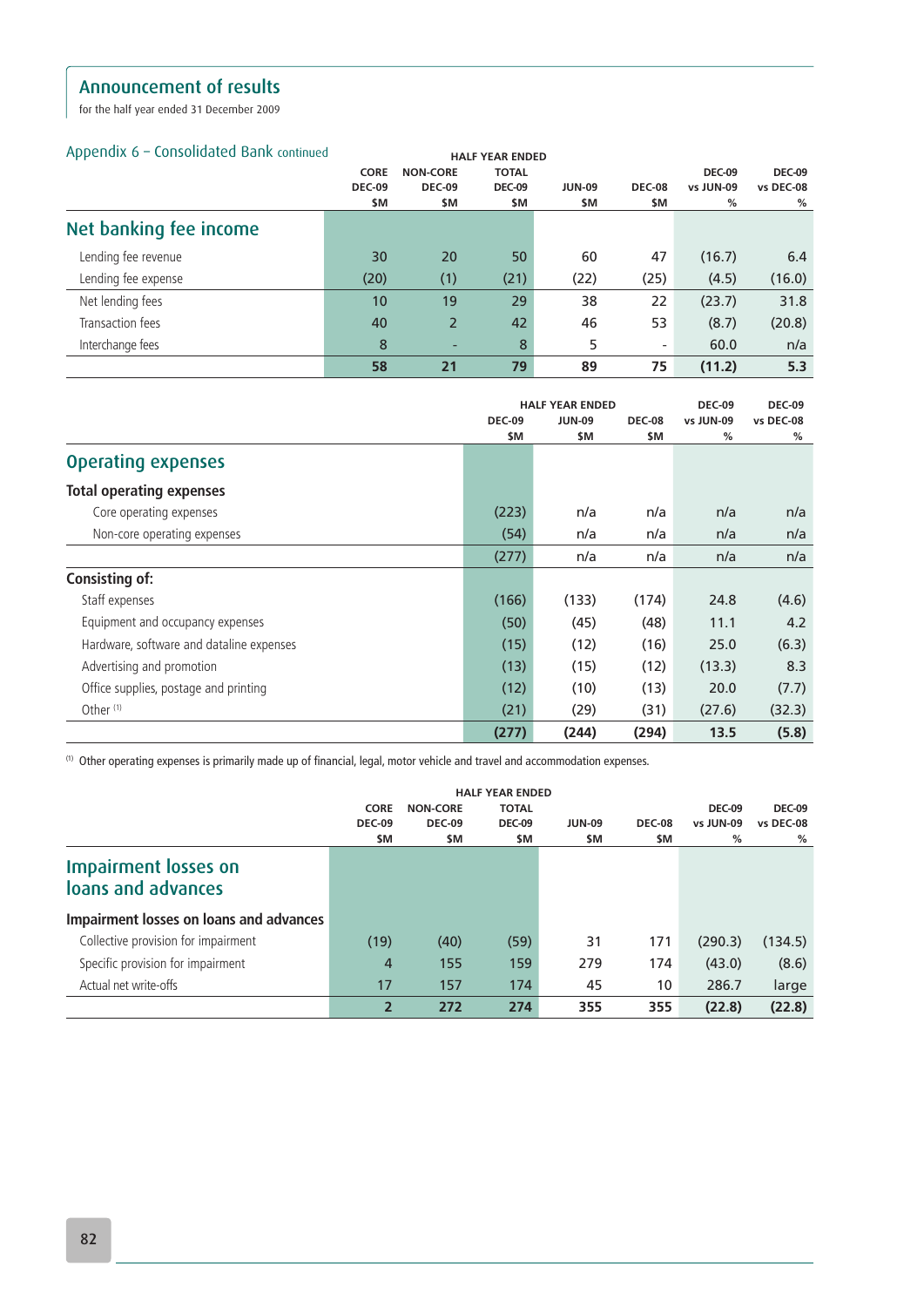for the half year ended 31 December 2009

|                                                                                                          | <b>DEC-09</b><br>\$M | <b>CORE NON-CORE</b><br><b>DEC-09</b><br>\$M | <b>TOTAL</b><br><b>DEC-09</b><br>\$M | <b>JUN-09</b><br>\$M | <b>DEC-08</b><br>\$M | <b>DEC-09</b><br>vs JUN-09<br>% | <b>DEC-09</b><br>vs DEC-08<br>% |
|----------------------------------------------------------------------------------------------------------|----------------------|----------------------------------------------|--------------------------------------|----------------------|----------------------|---------------------------------|---------------------------------|
| <b>Impaired asset balances</b>                                                                           |                      |                                              |                                      |                      |                      |                                 |                                 |
| <b>Gross balances of individually</b><br>impaired loans                                                  |                      |                                              |                                      |                      |                      |                                 |                                 |
| with specific provisions set aside                                                                       | 142                  | 2,077                                        | 2,219                                | 1,350                | 874                  | 64.4                            | 153.9                           |
| without specific provisions set aside                                                                    |                      |                                              |                                      | 124                  | 112                  | (100.0)                         | (100.0)                         |
| Gross impaired assets                                                                                    | 142                  | 2,077                                        | 2,219                                | 1,474                | 986                  | 50.5                            | 125.1                           |
| Specific provision for impairment                                                                        | (46)                 | (551)                                        | (597)                                | (477)                | (230)                | 25.2                            | 159.6                           |
| <b>Net impaired assets</b>                                                                               | 96                   | 1,526                                        | 1,622                                | 997                  | 756                  | 62.7                            | 114.6                           |
| Size of gross individually impaired assets                                                               |                      |                                              |                                      |                      |                      |                                 |                                 |
| Less than one million                                                                                    | 22                   | 33                                           | 55                                   | 50                   | 27                   | 10.0                            | 103.7                           |
| Greater than one million but less than ten million                                                       | 97                   | 211                                          | 308                                  | 301                  | 187                  | 2.3                             | 64.7                            |
| Greater than ten million                                                                                 | 23                   | 1,833                                        | 1,856                                | 1,123                | 772                  | 65.3                            | 140.4                           |
|                                                                                                          | 142                  | 2,077                                        | 2,219                                | 1,474                | 986                  | 50.5                            | 125.1                           |
|                                                                                                          |                      |                                              |                                      |                      |                      |                                 |                                 |
| Past due loans not shown as<br>impaired assets                                                           | 172                  | 123                                          | 295                                  | 449                  | 441                  | (34.3)                          | (33.1)                          |
| <b>Gross non-performing loans</b>                                                                        | 314                  | 2,200                                        | 2,514                                | 1,923                | 1,427                | 30.7                            | 76.2                            |
| Interest income on impaired assets<br>recognised in the contribution to profit                           |                      |                                              |                                      |                      |                      |                                 |                                 |
| Net interest charged and recognised as revenue in<br>the contribution to profit during the half year was | 1                    |                                              | $\mathbf{1}$                         | 1                    | $\mathbf{1}$         |                                 |                                 |
| Analysis of movements in gross<br>individually impaired assets                                           |                      |                                              |                                      |                      |                      |                                 |                                 |
| Balance at the beginning of the half year                                                                | 145                  | 1,329                                        | 1,474                                | 986                  | 356                  | 49.5                            | 314.0                           |
| Recognition of new impaired assets and increases<br>in previously recognised impaired assets             | 44                   | 1,044                                        | 1,088                                | 557                  | 667                  | 95.3                            | 63.1                            |
| Impaired assets written off during the half year                                                         | (13)                 | (154)                                        | (167)                                | (38)                 | (3)                  | 339.5                           | large                           |
| Impaired assets which have been restated<br>as performing assets or repaid                               | (34)                 | (142)                                        | (176)                                | (31)                 | (34)                 | 467.7                           | 417.6                           |
| Balance at the end of the half year                                                                      | 142                  | 2,077                                        | 2,219                                | 1,474                | 986                  | 50.5                            | 125.1                           |
|                                                                                                          | $\%$                 |                                              |                                      |                      |                      |                                 |                                 |
| Gross individually impaired assets as a percentage of                                                    |                      | $\%$                                         | %                                    | $\%$                 | $\%$                 |                                 |                                 |
| gross loans, advances and other receivables                                                              | 0.38                 | 12.11                                        | 4.10                                 | 2.66                 | 1.77                 |                                 |                                 |
| Gross non-performing loans as a percentage of gross<br>loans, advances and other receivables             | 0.85                 | 12.83                                        | 4.64                                 | 3.47                 | 2.56                 |                                 |                                 |

Appendix 6 – Consolidated Bank continued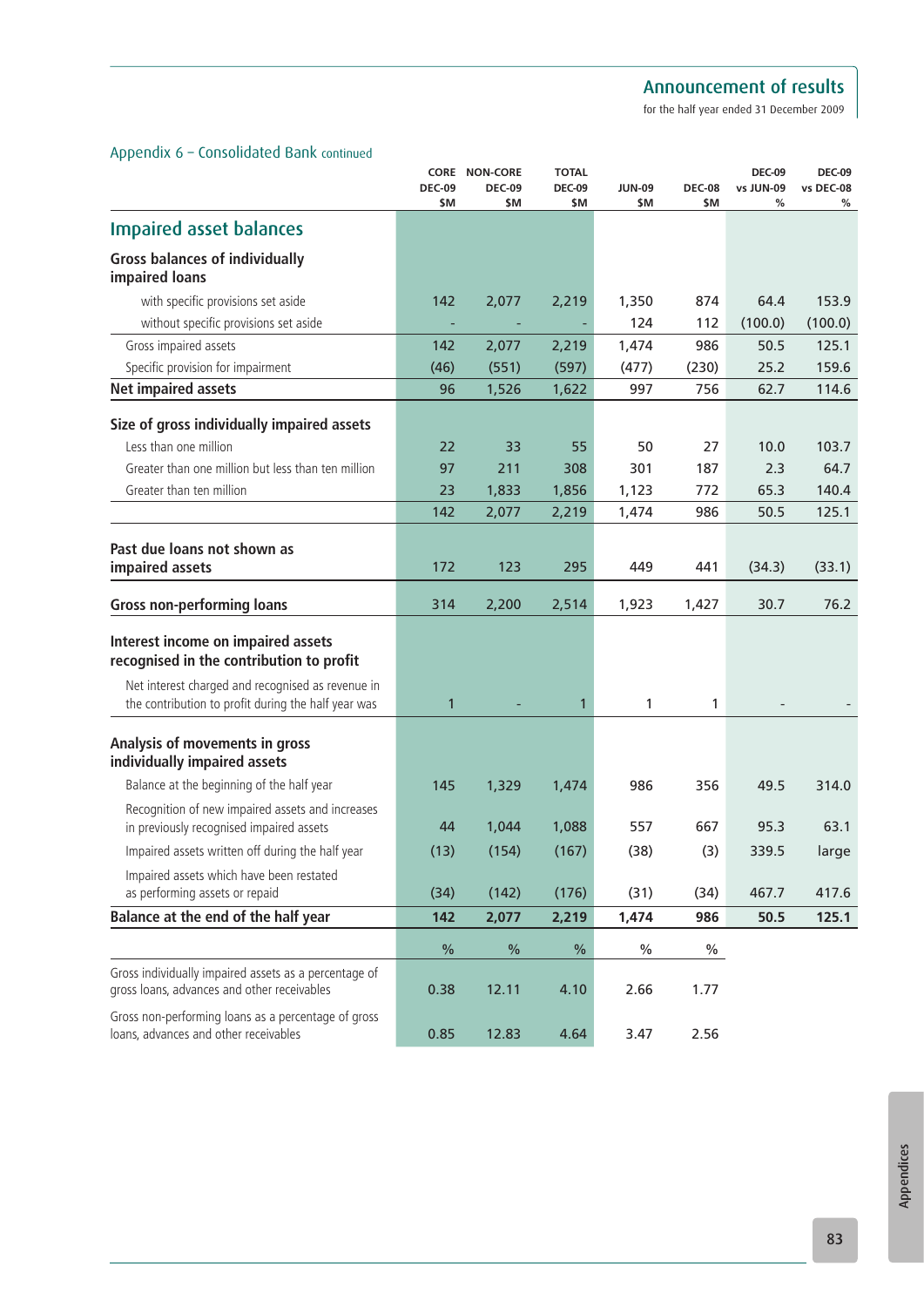for the half year ended 31 December 2009

Appendix 6 – Consolidated Bank continued

## Impaired assets

Industry breakdown is shown below based on the source of credit risk whereas the loans, advances and other receivables table on page 79 is based on the nature of the loan. Industry breakdown of impaired assets and specific provisions as at 31 December 2009 are as follows:

|                                   | <b>GROSS</b><br><b>LOANS</b><br>\$M | <b>DEC-09</b><br><b>IMPAIRED</b><br>\$M | <b>SPECIFIC</b><br><b>ASSETS PROVISION</b><br>\$M | <b>GROSS</b><br><b>LOANS</b><br>\$M | <b>JUN-09</b><br><b>IMPAIRED</b><br><b>ASSETS</b><br>\$M | <b>SPECIFIC</b><br><b>PROVISION</b><br>\$M | <b>GROSS</b><br><b>LOANS</b><br>\$M | <b>DEC-08</b><br><b>IMPAIRED</b><br>\$M | <b>SPECIFIC</b><br><b>ASSETS PROVISION</b><br>\$M |
|-----------------------------------|-------------------------------------|-----------------------------------------|---------------------------------------------------|-------------------------------------|----------------------------------------------------------|--------------------------------------------|-------------------------------------|-----------------------------------------|---------------------------------------------------|
| Agribusiness                      | 3,352                               | 210                                     | 65                                                | 3,535                               | 74                                                       | 14                                         | 3,607                               | 49                                      | 10                                                |
| Construction and development      | 6,017                               | 1,369                                   | 306                                               | 6,576                               | 804                                                      | 224                                        | 6,507                               | 459                                     | 78                                                |
| Financial services                | 2,740                               |                                         |                                                   | 2,078                               | $\overline{\phantom{a}}$                                 | $\overline{\phantom{a}}$                   | 1,676                               |                                         |                                                   |
| Hospitality                       | 1,429                               | 34                                      | 23                                                | 1,742                               | 75                                                       | 14                                         | 1,772                               | 38                                      |                                                   |
| Manufacturing                     | 812                                 | 14                                      | $\overline{7}$                                    | 904                                 | 20                                                       | 8                                          | 966                                 | 5                                       | 4                                                 |
| Professional services             | 535                                 | 9                                       | 3                                                 | 654                                 | 144                                                      | 115                                        | 766                                 | 3                                       |                                                   |
| Property investment               | 6,368                               | 316                                     | 104                                               | 7,423                               | 269                                                      | 69                                         | 7,714                               | 236                                     | 25                                                |
| Real estate mortgage              | 28,578                              | 28                                      | 13                                                | 28,464                              | 31                                                       | 8                                          | 28,471                              | 24                                      | 5                                                 |
| Personal                          | 596                                 |                                         | ۰                                                 | 610                                 | $\overline{a}$                                           | $\overline{\phantom{a}}$                   | 694                                 |                                         |                                                   |
| Government and public authorities | 7                                   |                                         |                                                   | 9                                   | $\overline{a}$                                           |                                            | 9                                   |                                         |                                                   |
| Other commercial and industrial   | 3,747                               | 239                                     | 76                                                | 3,383                               | 57                                                       | 25                                         | 3,635                               | 172                                     | 108                                               |
|                                   | 54,181                              | 2,219                                   |                                                   | 597 55,378                          | 1,474                                                    | 477                                        | 55,817                              | 986                                     | 230                                               |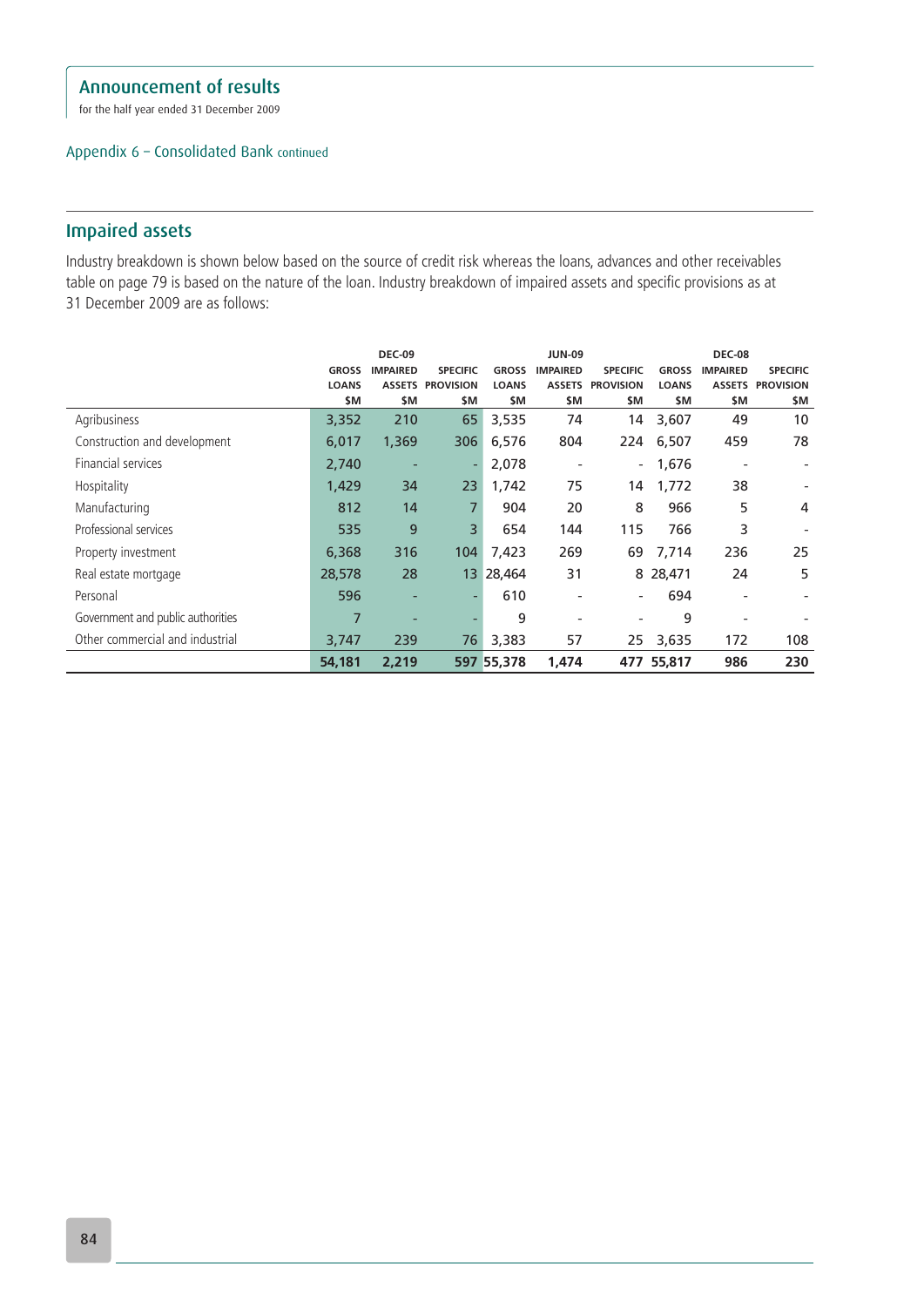for the half year ended 31 December 2009

# Appendix 6 – Consolidated Bank continued

|                                                                                                       | <b>DEC-09</b><br>\$M | <b>CORE NON-CORE</b><br><b>DEC-09</b><br>\$M | <b>TOTAL</b><br><b>DEC-09</b><br>\$M | <b>JUN-09</b><br>\$M | <b>DEC-08</b><br>\$M | <b>DEC-09</b><br>vs JUN-09<br>% | <b>DEC-09</b><br>vs DEC-08<br>% |
|-------------------------------------------------------------------------------------------------------|----------------------|----------------------------------------------|--------------------------------------|----------------------|----------------------|---------------------------------|---------------------------------|
| <b>Provision for impairment</b>                                                                       |                      |                                              |                                      |                      |                      |                                 |                                 |
| <b>Collective provision</b>                                                                           |                      |                                              |                                      |                      |                      |                                 |                                 |
| Balance at the beginning of the half year                                                             | 54                   | 228                                          | 282                                  | 251                  | 80                   | 12.4                            | 252.5                           |
| Charge against contribution to profit                                                                 | (19)                 | (40)                                         | (59)                                 | 31                   | 171                  | (290.3)                         | (134.5)                         |
| Balance at the end of the half year                                                                   | 35                   | 188                                          | 223                                  | 282                  | 251                  | (20.9)                          | (11.2)                          |
| <b>Specific provision</b>                                                                             |                      |                                              |                                      |                      |                      |                                 |                                 |
| Balance at the beginning of the half year                                                             | 42                   | 435                                          | 477                                  | 230                  | 74                   | 107.4                           | large                           |
| Charge against impairment losses                                                                      | $\overline{4}$       | 155                                          | 159                                  | 279                  | 174                  | (43.0)                          | (8.6)                           |
| Charge against interest income                                                                        |                      | (39)                                         | (39)                                 | (32)                 | (18)                 | 21.9                            | 116.7                           |
| Balance at the end of the half year                                                                   | 46                   | 551                                          | 597                                  | 477                  | 230                  | 25.2                            | 159.6                           |
| <b>Total provision for impairment</b><br>- Banking activities                                         | 81                   | 739                                          | 820                                  | 759                  | 481                  | 8.0                             | 70.5                            |
| <b>Equity reserve for credit loss</b>                                                                 |                      |                                              |                                      |                      |                      |                                 |                                 |
| Balance at the beginning of the half year                                                             | 62                   | 133                                          | 195                                  | 33                   | 160                  | 490.9                           | 21.9                            |
| Transfer (to)/from retained earnings                                                                  | (7)                  | 103                                          | 96                                   | 162                  | (127)                | (40.7)                          | (175.6)                         |
| Balance at the end of the half year                                                                   | 55                   | 236                                          | 291                                  | 195                  | 33                   | 49.2                            | large                           |
| Pre-tax equivalent coverage                                                                           | 79                   | 337                                          | 416                                  | 279                  | 47                   | 49.1                            | large                           |
| Total provision for impairment and equity<br>reserve for credit loss coverage - Banking<br>activities | 160                  | 1,076                                        | 1,236                                | 1,038                | 528                  | 19.1                            | 134.1                           |
|                                                                                                       | $\frac{0}{0}$        | $\frac{0}{0}$                                | %                                    | $\%$                 | $\%$                 |                                 |                                 |
| Provision for impairment expressed as a<br>percentage of gross impaired assets are<br>as follows:     |                      |                                              |                                      |                      |                      |                                 |                                 |
| Collective provision                                                                                  | 24.65                | 9.05                                         | 10.05                                | 19.10                | 25.50                |                                 |                                 |
| Specific provision                                                                                    | 32.39                | 26.53                                        | 26.90                                | 32.36                | 23.33                |                                 |                                 |
| Total provision                                                                                       | 57.04                | 35.58                                        | 36.95                                | 51.49                | 48.78                |                                 |                                 |
| Equity reserve for credit loss coverage                                                               | 55.63                | 16.23                                        | 18.75                                | 18.93                | 4.77                 |                                 |                                 |
| Total provision and equity reserve for credit loss coverage                                           | 112.68               | 51.81                                        | 55.70                                | 70.42                | 53.55                |                                 |                                 |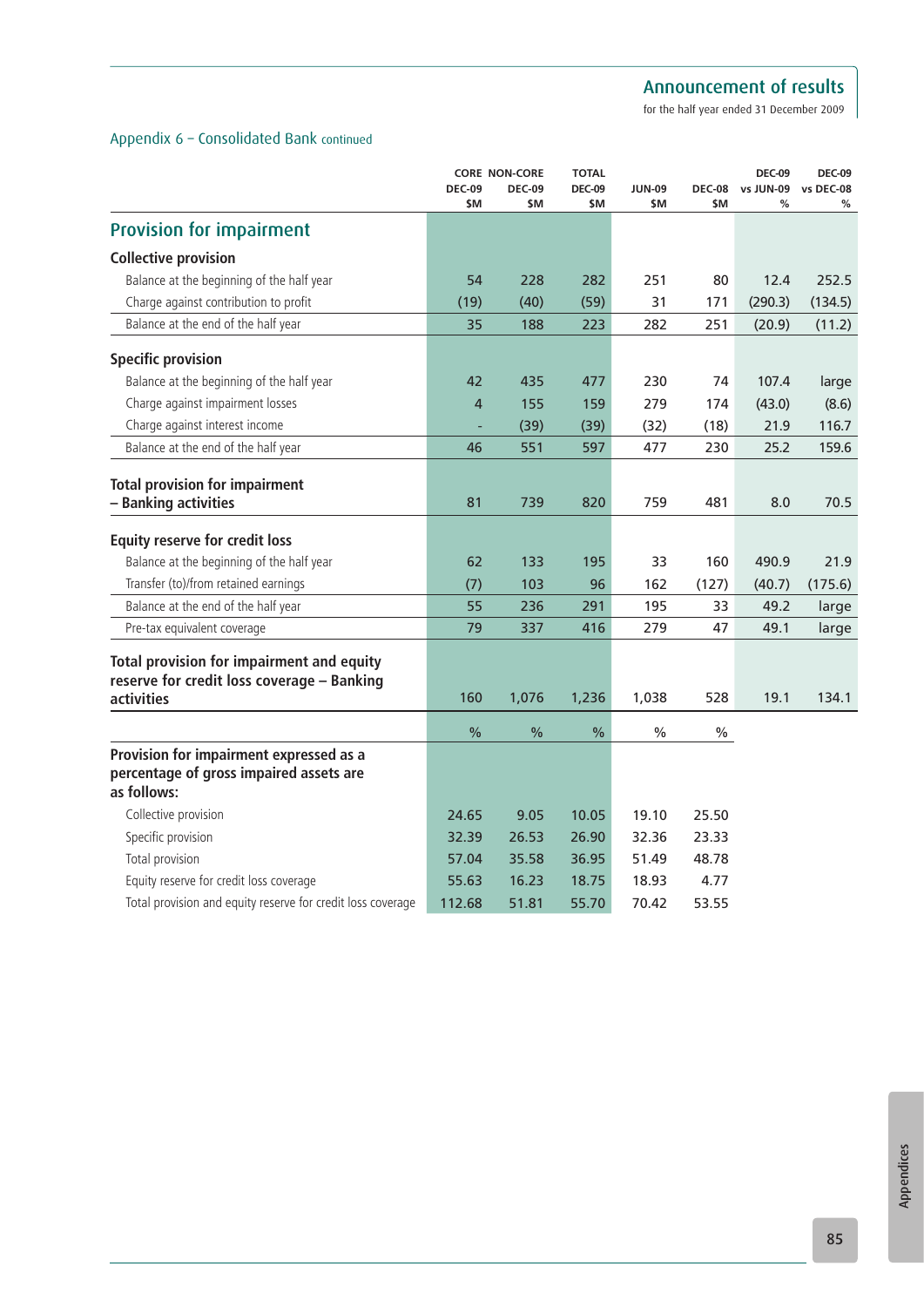for the half year ended 31 December 2009

#### Appendix 6 – Consolidated Bank continued

|        |                                                                     |                                  |                                                            |                                                         |                          |                                                                                 |                                                                                                                          | <b>RATE</b><br>%                                                           |
|--------|---------------------------------------------------------------------|----------------------------------|------------------------------------------------------------|---------------------------------------------------------|--------------------------|---------------------------------------------------------------------------------|--------------------------------------------------------------------------------------------------------------------------|----------------------------------------------------------------------------|
|        |                                                                     |                                  |                                                            |                                                         |                          |                                                                                 |                                                                                                                          |                                                                            |
|        |                                                                     |                                  |                                                            |                                                         |                          |                                                                                 |                                                                                                                          |                                                                            |
|        |                                                                     |                                  |                                                            |                                                         |                          |                                                                                 |                                                                                                                          |                                                                            |
|        |                                                                     |                                  |                                                            |                                                         |                          |                                                                                 |                                                                                                                          |                                                                            |
|        |                                                                     |                                  |                                                            |                                                         |                          |                                                                                 |                                                                                                                          |                                                                            |
| 4,598  | 97                                                                  | 4.18                             | 7,401                                                      | 143                                                     | 3.83                     | 11,999                                                                          | 240                                                                                                                      | 3.97                                                                       |
| 36,507 | 1,148                                                               | 6.24                             | 16,714                                                     | 527                                                     | 6.25                     | 53,221                                                                          | 1,675                                                                                                                    | 6.24                                                                       |
| 820    | 22                                                                  | 5.32                             |                                                            |                                                         | $\overline{\phantom{a}}$ | 820                                                                             | 22                                                                                                                       | 5.32                                                                       |
| 41,925 | 1,267                                                               | 5.99                             | 24,115                                                     | 670                                                     | 5.51                     | 66,040                                                                          | 1,937                                                                                                                    | 5.82                                                                       |
|        |                                                                     |                                  |                                                            |                                                         |                          |                                                                                 |                                                                                                                          |                                                                            |
|        |                                                                     |                                  |                                                            |                                                         |                          |                                                                                 |                                                                                                                          |                                                                            |
|        |                                                                     |                                  |                                                            |                                                         |                          |                                                                                 |                                                                                                                          | 4.11                                                                       |
|        | 380                                                                 |                                  |                                                            |                                                         |                          |                                                                                 | 936                                                                                                                      | 5.12                                                                       |
| 933    | 21                                                                  | 4.46                             | 874                                                        | 19                                                      | 4.31                     | 1,807                                                                           | 40                                                                                                                       | 4.39                                                                       |
| 39,056 | 896                                                                 | 4.55                             | 22,915                                                     | 575                                                     | 4.98                     | 61,971                                                                          | 1,471                                                                                                                    | 4.71                                                                       |
|        |                                                                     |                                  |                                                            |                                                         |                          |                                                                                 |                                                                                                                          |                                                                            |
|        |                                                                     |                                  |                                                            |                                                         |                          |                                                                                 |                                                                                                                          | 5.82                                                                       |
|        |                                                                     |                                  |                                                            |                                                         | 4.98                     |                                                                                 |                                                                                                                          | 4.71                                                                       |
|        |                                                                     | 1.44                             |                                                            |                                                         | 0.53                     |                                                                                 |                                                                                                                          | 1.11                                                                       |
|        |                                                                     |                                  |                                                            |                                                         |                          |                                                                                 |                                                                                                                          |                                                                            |
| 41,925 | 371                                                                 | 1.76                             | 24,115                                                     | 95                                                      | 0.78                     | 66,040                                                                          | 466                                                                                                                      | 1.40                                                                       |
| 36,507 | 371                                                                 | 2.01                             | 16,714                                                     | 95                                                      | 1.13                     | 53,221                                                                          | 466                                                                                                                      | 1.74                                                                       |
|        | <b>BALANCE</b><br><b>SM</b><br>23,919<br>14,204<br>41,925<br>39,056 | <b>SM</b><br>495<br>1,267<br>896 | <b>CORE PORTFOLIO</b><br>%<br>4.11<br>5.31<br>5.99<br>4.55 | RATE BALANCE<br><b>SM</b><br>22,041<br>24,115<br>22,915 | \$M<br>556<br>670<br>575 | <b>HALF YEAR ENDED DEC-09</b><br><b>NON-CORE PORTFOLIO</b><br>%<br>5.00<br>5.51 | AVERAGE INTEREST AVERAGE AVERAGE INTEREST AVERAGE AVERAGE<br>RATE BALANCE<br>\$M<br>23,919<br>36,245<br>66,040<br>61,971 | <b>TOTAL PORTFOLIO</b><br>INTEREST AVERAGE<br>\$M<br>495<br>1,937<br>1,471 |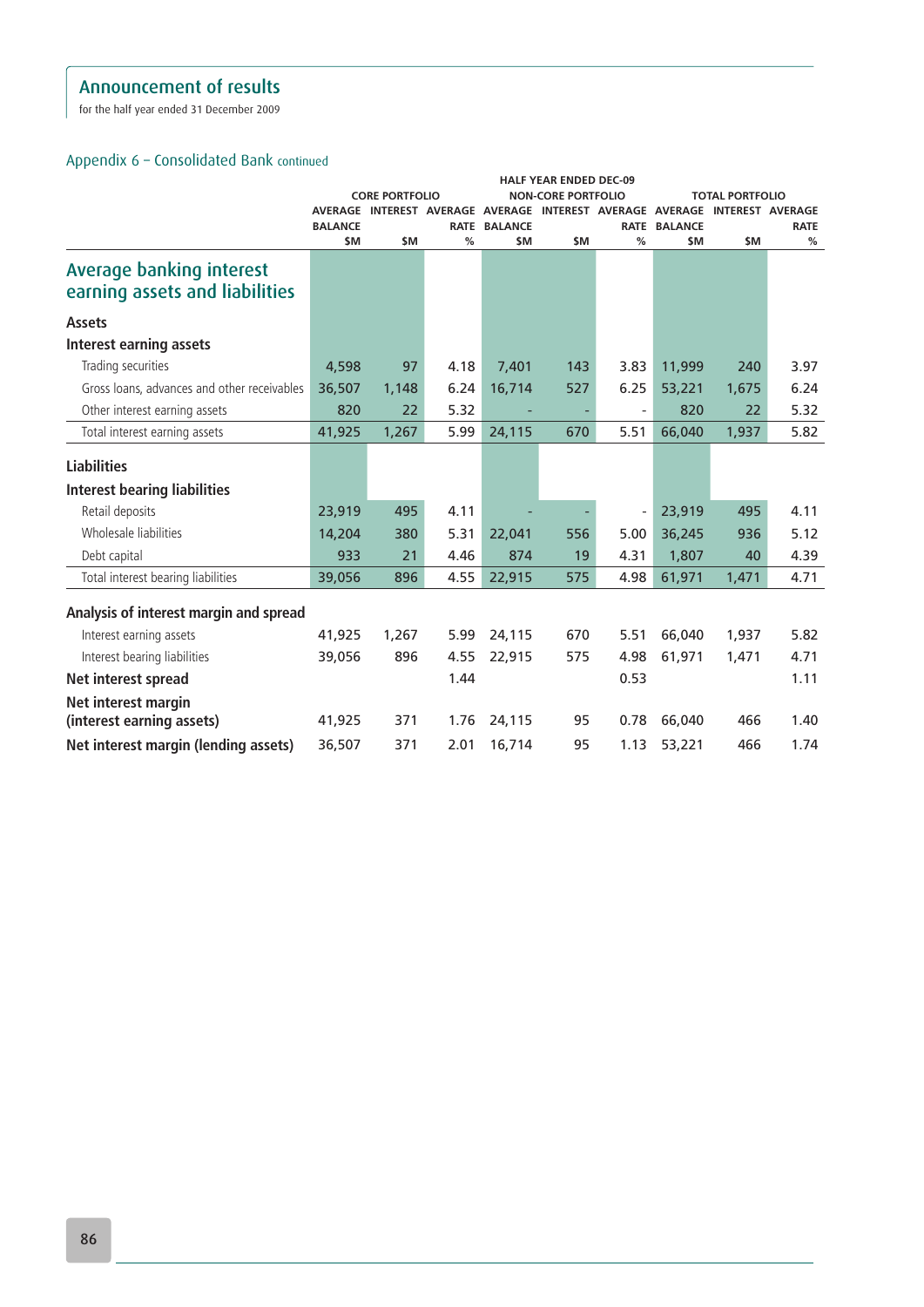for the half year ended 31 December 2009

#### Appendix 6 – Consolidated Bank continued

|                                               | <b>HALF YEAR ENDED JUN-09</b> | <b>HALF YEAR ENDED DEC-08</b> |                         |                       |       |                        |
|-----------------------------------------------|-------------------------------|-------------------------------|-------------------------|-----------------------|-------|------------------------|
|                                               |                               | <b>TOTAL PORTFOLIO</b>        |                         |                       |       | <b>TOTAL PORTFOLIO</b> |
|                                               | <b>AVERAGE</b>                |                               | <b>INTEREST AVERAGE</b> | <b>AVERAGE</b>        |       | INTEREST AVERAGE       |
|                                               | <b>BALANCE</b><br>\$M         | \$M                           | <b>RATE</b><br>%        | <b>BALANCE</b><br>\$M | \$M   | <b>RATE</b><br>%       |
| <b>Assets</b>                                 |                               |                               |                         |                       |       |                        |
| Interest earning assets                       |                               |                               |                         |                       |       |                        |
| Trading securities                            | 11,518                        | 260                           | 4.55                    | 9,140                 | 339   | 7.36                   |
| Gross loans, advances and other receivables   | 55,670                        | 1,729                         | 6.26                    | 55,433                | 2,326 | 8.32                   |
| Other interest earning assets                 | 688                           | 20                            | 5.86                    | 912                   | 28    | 6.09                   |
| Total interest earning assets                 | 67,876                        | 2,009                         | 5.97                    | 65,485                | 2,693 | 8.16                   |
| <b>Liabilities</b>                            |                               |                               |                         |                       |       |                        |
| Interest bearing liabilities                  |                               |                               |                         |                       |       |                        |
| Retail deposits                               | 20,988                        | 489                           | 4.70                    | 21,352                | 690   | 6.41                   |
| Wholesale liabilities                         | 41,228                        | 966                           | 4.72                    | 39,150                | 1,324 | 6.71                   |
| Debt capital <sup>(1)</sup>                   | 1,917                         | 45                            | 4.73                    | 1,917                 | 71    | 7.35                   |
| Total interest bearing liabilities            | 64,133                        | 1,500                         | 4.72                    | 62,419                | 2,085 | 6.63                   |
| Analysis of interest margin and spread        |                               |                               |                         |                       |       |                        |
| Interest earning assets                       | 67,876                        | 2,009                         | 5.97                    | 65,485                | 2,693 | 8.16                   |
| Interest bearing liabilities                  | 64,133                        | 1,500                         | 4.72                    | 62,419                | 2,085 | 6.63                   |
| Net interest spread                           |                               |                               | 1.25                    |                       |       | 1.53                   |
| Net interest margin (interest earning assets) | 67,876                        | 509                           | 1.51                    | 65,485                | 608   | 1.84                   |
| Net interest margin (lending assets)          | 55,670                        | 509                           | 1.84                    | 55,433                | 608   | 2.18                   |

(1) Excludes the subordinated notes and preference shares notionally allocated to General Insurance as share of capital funding and the associated interested cost charged to General Insurance.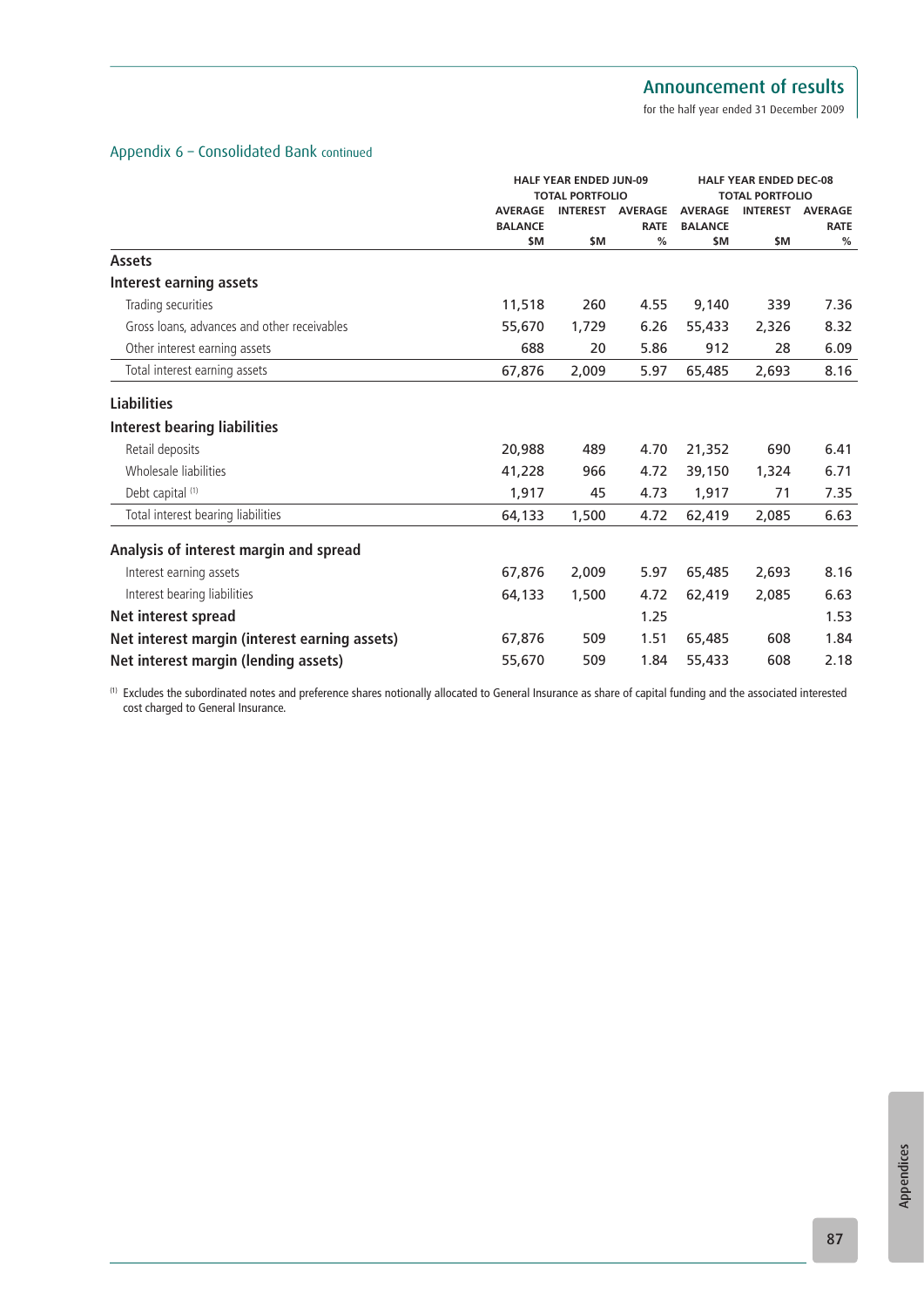for the half year ended 31 December 2009

# Appendix 7 – Definitions

| <b>ADI</b>                                     | Authorised Deposit-taking Institutions                                                                                                                                                                                                                                                                                                                                                                                                                                                                                                 |
|------------------------------------------------|----------------------------------------------------------------------------------------------------------------------------------------------------------------------------------------------------------------------------------------------------------------------------------------------------------------------------------------------------------------------------------------------------------------------------------------------------------------------------------------------------------------------------------------|
| <b>Adjusted Fundamental Tier 1</b>             | Tier 1 equity less preference share capital less the tangible component of<br>investment in subsidiaries                                                                                                                                                                                                                                                                                                                                                                                                                               |
| Adjusted Fundamental Tier 1 ratio              | Adjusted Fundamental Tier 1 divided by total assessed risk, as defined by APRA                                                                                                                                                                                                                                                                                                                                                                                                                                                         |
| Annuities market adjustments                   | The value of annuity obligations are determined by discounting future obligations<br>into today's dollars using risk free rates. The values of such obligations fluctuate<br>as market referenced discount rates change. The values of assets backing annuity<br>obligations also fluctuate with investment markets. The net impact of both of<br>these market driven valuation changes are removed from Underlying Profit and<br>recorded as Annuity market adjustments                                                               |
| Bad debts to gross loans and advances          | Impairment losses on loans and advances divided by gross banking loans,<br>advances and other receivables                                                                                                                                                                                                                                                                                                                                                                                                                              |
| <b>Basic shares</b>                            | Ordinary shares on issue                                                                                                                                                                                                                                                                                                                                                                                                                                                                                                               |
| Basis points (bps)                             | A "basis point" is 1/100th of a percentage point                                                                                                                                                                                                                                                                                                                                                                                                                                                                                       |
| Cash earnings per share                        | Adjusts the earnings per share ratio by adding back amortisation of Promina<br>acquisition intangible assets and the related tax benefit to after tax profit                                                                                                                                                                                                                                                                                                                                                                           |
| Cash return on average shareholders'<br>equity | Adjusts the return on average shareholders equity by adding back amortisation<br>of Promina acquisition intangible assets and the related tax benefit to after tax profit                                                                                                                                                                                                                                                                                                                                                              |
| Capital adequacy ratio                         | Capital base divided by total assessed risk, as defined by APRA                                                                                                                                                                                                                                                                                                                                                                                                                                                                        |
| Combined operating ratio                       | The percentage of net premium that is used to meet the costs of all claims<br>incurred plus pay the costs of acquiring (including commission), writing and<br>servicing the General Insurance business                                                                                                                                                                                                                                                                                                                                 |
| Cost to income ratio                           | Operating expenses of the Banking business divided by total income from<br>Banking activities                                                                                                                                                                                                                                                                                                                                                                                                                                          |
| Deferred acquisition costs (DAC)               | The portion of acquisition costs not yet expensed on the basis that it can be<br>reliably measured and it is probable that it will give rise to premium revenue that<br>will be brought to account in subsequent financial periods                                                                                                                                                                                                                                                                                                     |
| Deposit to loan ratio                          | Total deposits divided by total loans and advances, excluding other receivables                                                                                                                                                                                                                                                                                                                                                                                                                                                        |
| <b>Diluted shares</b>                          | Diluted shares is based on the weighted number of ordinary shares adjusted for<br>potential ordinary shares that are dilutive in accordance with AASB 133 Earnings<br>per Share                                                                                                                                                                                                                                                                                                                                                        |
| Earnings per share                             | Basic earnings per share is calculated by dividing profit after tax for the period by<br>the weighted average number of ordinary shares outstanding during the period.<br>Diluted earnings per share is calculated by dividing the profit after tax for the<br>period adjusted for consequential changes in income or expense associated with<br>the dilutive potential ordinary shares divided by the weighted average number<br>of diluted shares outstanding during the period. Ordinary shares are adjusted for<br>treasury shares |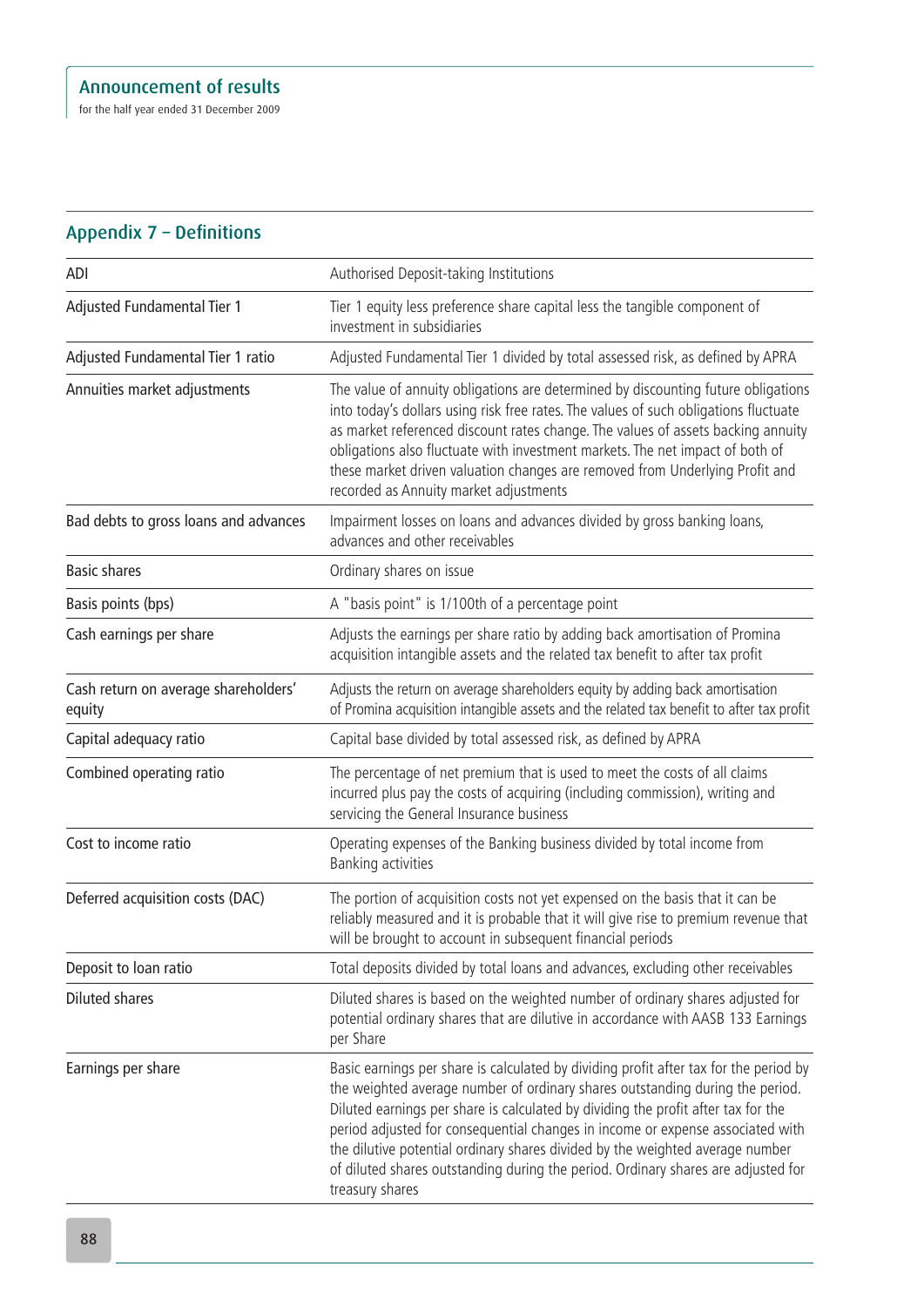| Appenuix 7 – Dennitions continued       |                                                                                                                                                                                                                                                                                  |
|-----------------------------------------|----------------------------------------------------------------------------------------------------------------------------------------------------------------------------------------------------------------------------------------------------------------------------------|
| Effective tax rate                      | Income tax expense divided by operating profit before tax                                                                                                                                                                                                                        |
| Embedded value                          | Embedded value is equivalent to the sum of the adjusted net worth and the<br>net present value of all future cashflows distributable to the shareholder that<br>are expected to arise from in-force business, together with the value of<br>franking credits                     |
| Fire service levies (FSL)               | The expense relating to the amount levied on policyholders by insurance<br>companies as part of premiums payable on policies with a fire risk component,<br>which is established to cover the corresponding fire brigade charge which the<br>company will eventually have to pay |
| Funds under administration              | Funds where the Australian Superannuation & Investments business and New<br>Zealand Guardian Trust receive a fee for the administration of an asset portfolio                                                                                                                    |
| Funds under management                  | Funds where Suncorp Investment Management or Tyndall has been appointed as<br>the investment manager for both internal Group funds and external funds                                                                                                                            |
| Funds under supervision                 | Funds where New Zealand Guardian Trust receives a fee for acting as a custodian<br>or for providing corporate trustee services                                                                                                                                                   |
| General Insurance - Commercial          | Commercial products consist of commercial motor, aviation, home owners'<br>warranty, marine, construction and engineering, property, liability, professional<br>indemnity, industrial special risk, corporate property, motor dealers and workers'<br>compensation               |
| General Insurance - Personal            | Personal products consist of home, personal motor, compulsory third party, travel,<br>consumer credit, deposit power, loan protection, and rental bond                                                                                                                           |
| General reserve for credit losses       | The general reserve for credit losses is classified as upper Tier 2 capital and is the<br>sum of the collective provision net of related deferred tax asset balances and the<br>equity reserve for credit losses                                                                 |
| Gross non-performing loans              | Gross impaired assets plus past due loans                                                                                                                                                                                                                                        |
| Insurance trading ratio                 | The insurance trading result expressed as a percentage of net earned premium                                                                                                                                                                                                     |
| Life insurance policyholders' interests | Amounts due to an entity or person who owns an insurance policy. This need not<br>be the insured. This is distinct from shareholders' interests. Policyholders' interests<br>are excluded from the Life section of the Analysts Pack                                             |
| Life risk in-force annual premiums      | Total annualised statistical premium for all business in-force at the disclosure<br>date (including new business written during the period)                                                                                                                                      |
| Life risk new business annual premiums  | Total annualised statistical premium for policies issued during the reporting period                                                                                                                                                                                             |
| Loss ratio                              | Net claims incurred expressed as a percentage of net earned premium. Net claims<br>incurred consist of claims paid during the period increased (or decreased) by the<br>increase (decrease) in outstanding claims liabilities                                                    |
| Net interest margin                     | Net interest income divided by average interest earning assets or lending assets,<br>as specified                                                                                                                                                                                |

### Appendix 7 – Definitions continued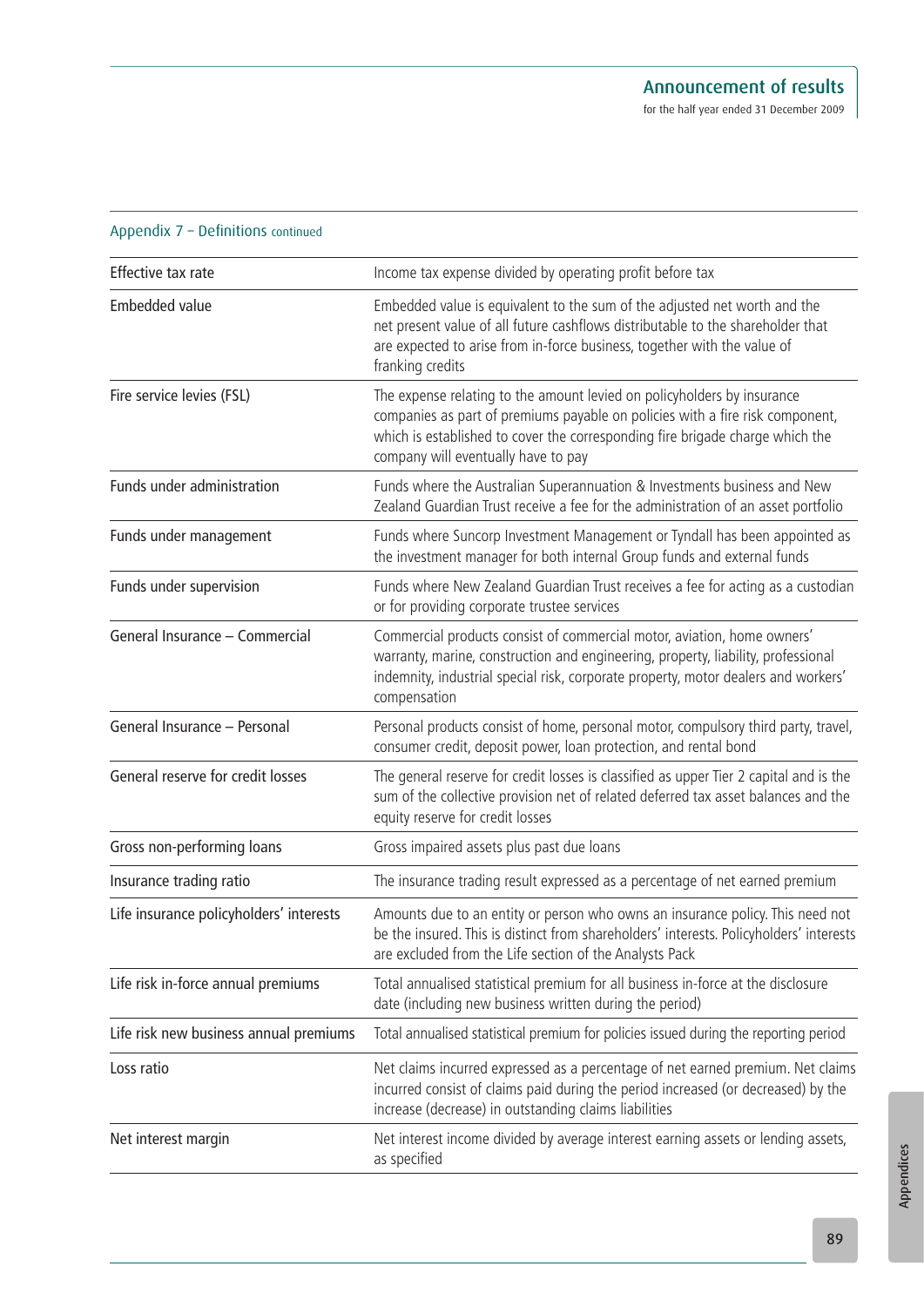for the half year ended 31 December 2009

#### Appendix 7 – Definitions continued

| Net interest spread                    | The difference between the average interest rate on average interest earning<br>assets and the average interest rate on average interest bearing liabilities                                    |
|----------------------------------------|-------------------------------------------------------------------------------------------------------------------------------------------------------------------------------------------------|
| Net tangible asset backing             | Shareholders' equity attributable to owners of the Company less intangible assets<br>divided by ordinary shares at the end of the period adjusted for treasury shares                           |
| Operating expense ratio                | The percentage of the net premium that is used to pay all the costs of acquiring<br>(including commission), writing and servicing the General Insurance business                                |
| Payout ratio - cash earnings           | Ordinary shares at the end of the period multiplied by ordinary dividend per<br>share for the period divided by cash earnings. Ordinary shares are adjusted for<br>treasury shares              |
| Payout ratio - net profit after tax    | Ordinary shares at the end of the period multiplied by ordinary dividend per share<br>for the period divided by operating profit after tax. Ordinary shares are adjusted<br>for treasury shares |
| Return on average total assets         | Operating profit after tax divided by average total assets. Averages are based on<br>beginning and end of period balances. The ratio is annualised for half years                               |
| Return on average shareholders' equity | Operating profit after tax divided by adjusted average ordinary shareholders'<br>equity. Averages are based on beginning and end of period balances. The ratio is<br>annualised for half years  |
| Risk weighted assets                   | Total of the carrying value of each asset class multiplied by their assigned risk<br>weighting, as defined by APRA                                                                              |
| Total assessed risk                    | Risk weighted assets, off balance sheet positions, market risk capital charge and<br>operational risk charge                                                                                    |
| Treasury shares                        | Ordinary shares of the Company that are acquired by subsidiaries                                                                                                                                |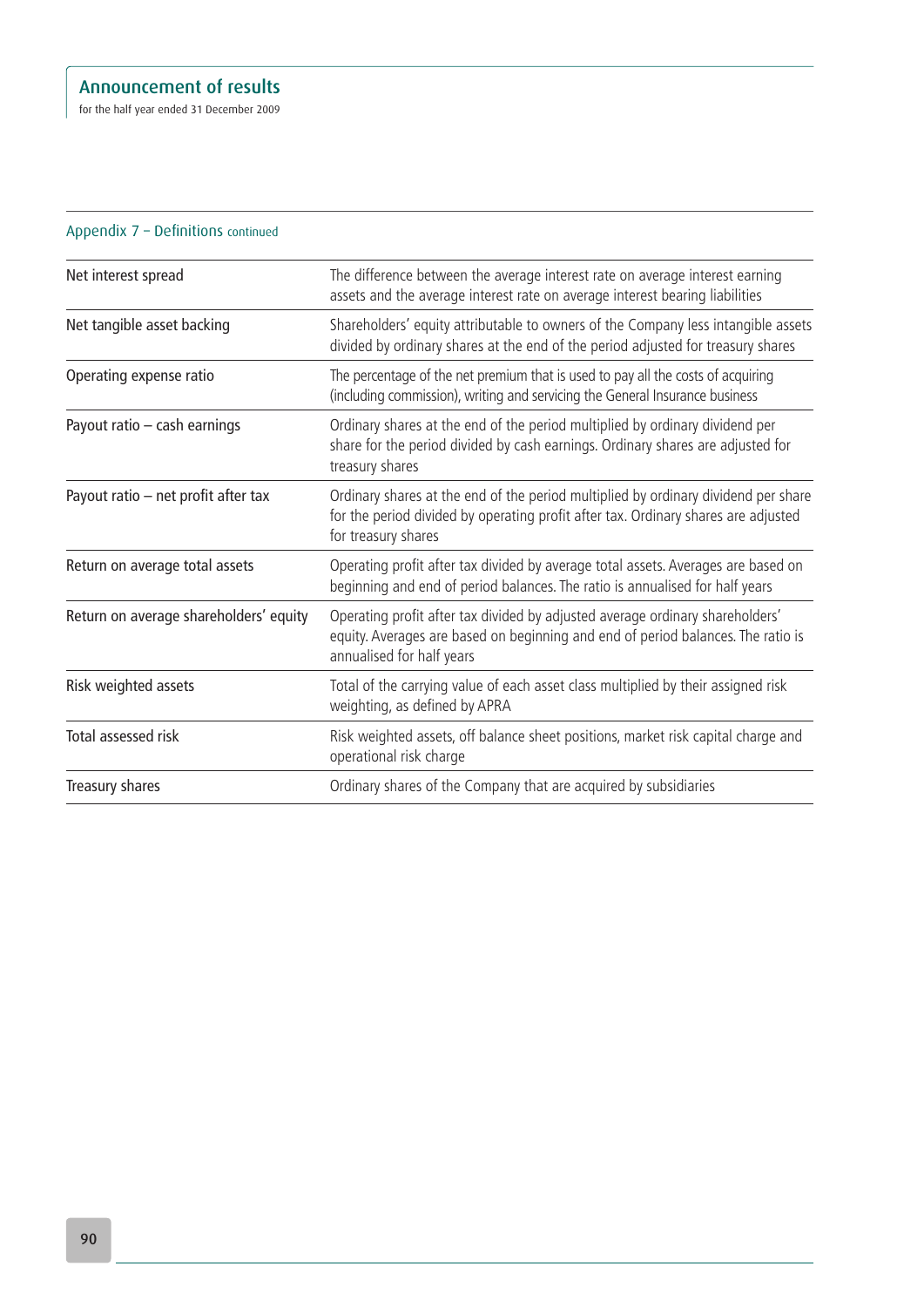for the half year ended 31 December 2009

This page is left blank intentionally